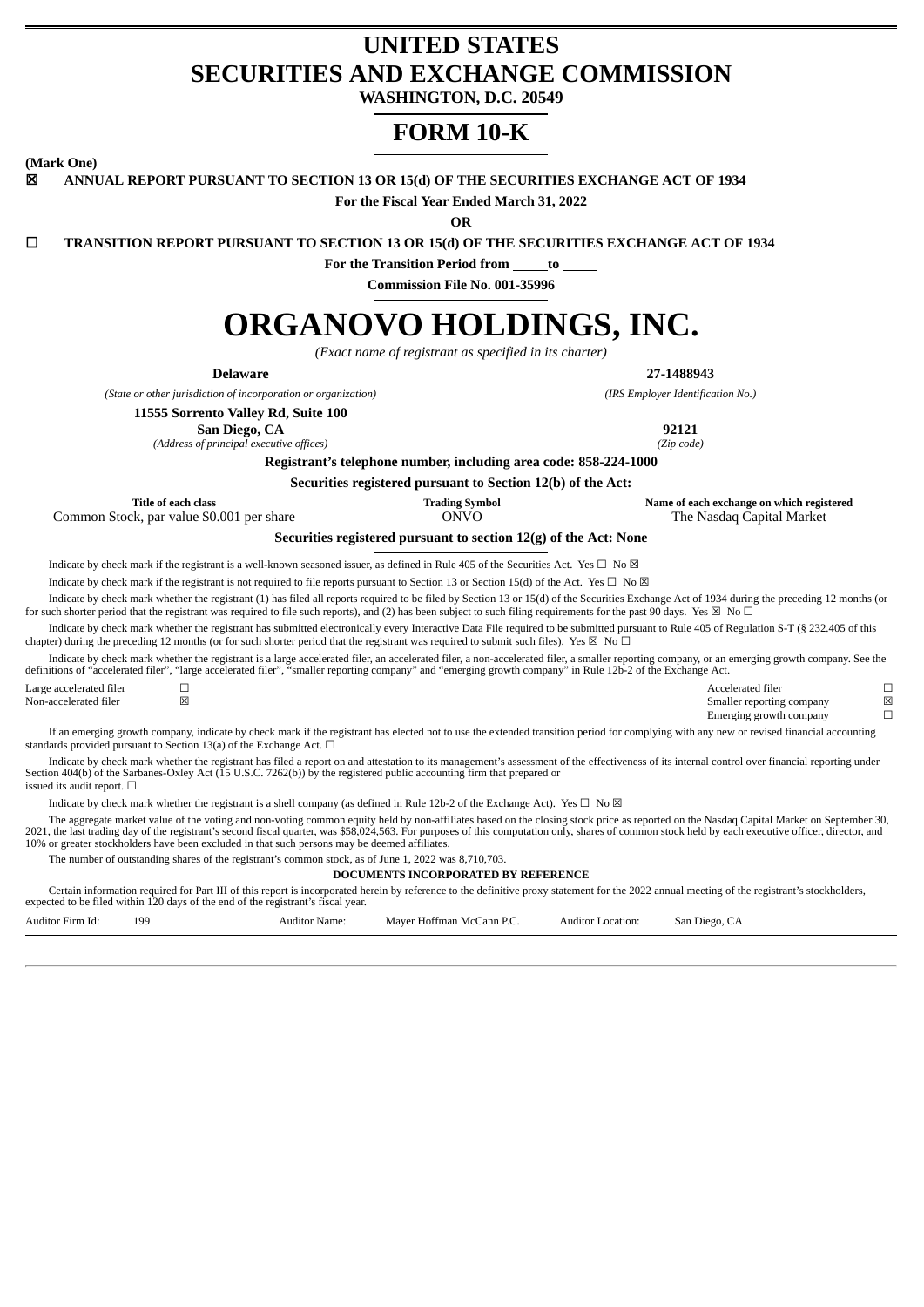# **Organovo Holdings, Inc. Annual Report on Form 10-K For the Year Ended March 31, 2022 Table of Contents**

| <b>Important Information Regarding Forward-Looking Statements</b>                                                                                                                                                                                                                                                                                                                                                                                                                                                                                                                                                                                                                      | Page<br>$\mathbf{1}$                                  |
|----------------------------------------------------------------------------------------------------------------------------------------------------------------------------------------------------------------------------------------------------------------------------------------------------------------------------------------------------------------------------------------------------------------------------------------------------------------------------------------------------------------------------------------------------------------------------------------------------------------------------------------------------------------------------------------|-------------------------------------------------------|
| <b>PART I</b>                                                                                                                                                                                                                                                                                                                                                                                                                                                                                                                                                                                                                                                                          | 2                                                     |
| Item 1.<br><b>Business</b><br>Item 1A.<br><b>Risk Factors</b><br>Item 1B.<br><b>Unresolved Staff Comments</b><br>Item 2.<br><b>Properties</b><br><b>Legal Proceedings</b><br>Item 3.<br><b>Mine Safety Disclosures</b><br>Item 4.                                                                                                                                                                                                                                                                                                                                                                                                                                                      | $\overline{c}$<br>6<br>22<br>22<br>22<br>22           |
| <b>PART II</b>                                                                                                                                                                                                                                                                                                                                                                                                                                                                                                                                                                                                                                                                         | 23                                                    |
| Market for Registrant's Common Equity, Related Stockholder Matters and Issuer Purchases of Equity Securities<br>Item 5.<br>Item 6.<br>[Reserved]<br><b>Management's Discussion and Analysis of Financial Condition and Results of Operations</b><br>Item 7.<br><b>Quantitative and Qualitative Disclosures About Market Risk</b><br>Item 7A.<br><b>Consolidated Financial Statements</b><br>Item 8.<br>Changes in and Disagreements with Accountants on Accounting and Financial Disclosure<br>Item 9.<br><b>Controls and Procedures</b><br>Item 9A.<br><b>Other Information</b><br>Item 9B.<br>Item 9C.<br><b>Disclosure Regarding Foreign Jurisdictions that Prevent Inspections</b> | 23<br>24<br>25<br>30<br>$F-1$<br>31<br>31<br>31<br>31 |
| <b>PART III</b><br>Item 10.<br>Directors, Executive Officers and Corporate Governance<br><b>Executive Compensation</b><br>Item 11.<br>Item 12.<br><b>Security Ownership of Certain Beneficial Owners and Management and Related Stockholder Matters</b><br>Certain Relationships and Related Transactions, and Director Independence<br>Item 13.<br><b>Principal Accountant Fees and Services</b><br>Item 14.                                                                                                                                                                                                                                                                          | 32<br>32<br>32<br>32<br>32<br>32                      |
| <b>PART IV</b>                                                                                                                                                                                                                                                                                                                                                                                                                                                                                                                                                                                                                                                                         | 33                                                    |
| <b>Exhibits and Financial Statement Schedules</b><br>Item 15.                                                                                                                                                                                                                                                                                                                                                                                                                                                                                                                                                                                                                          | 33                                                    |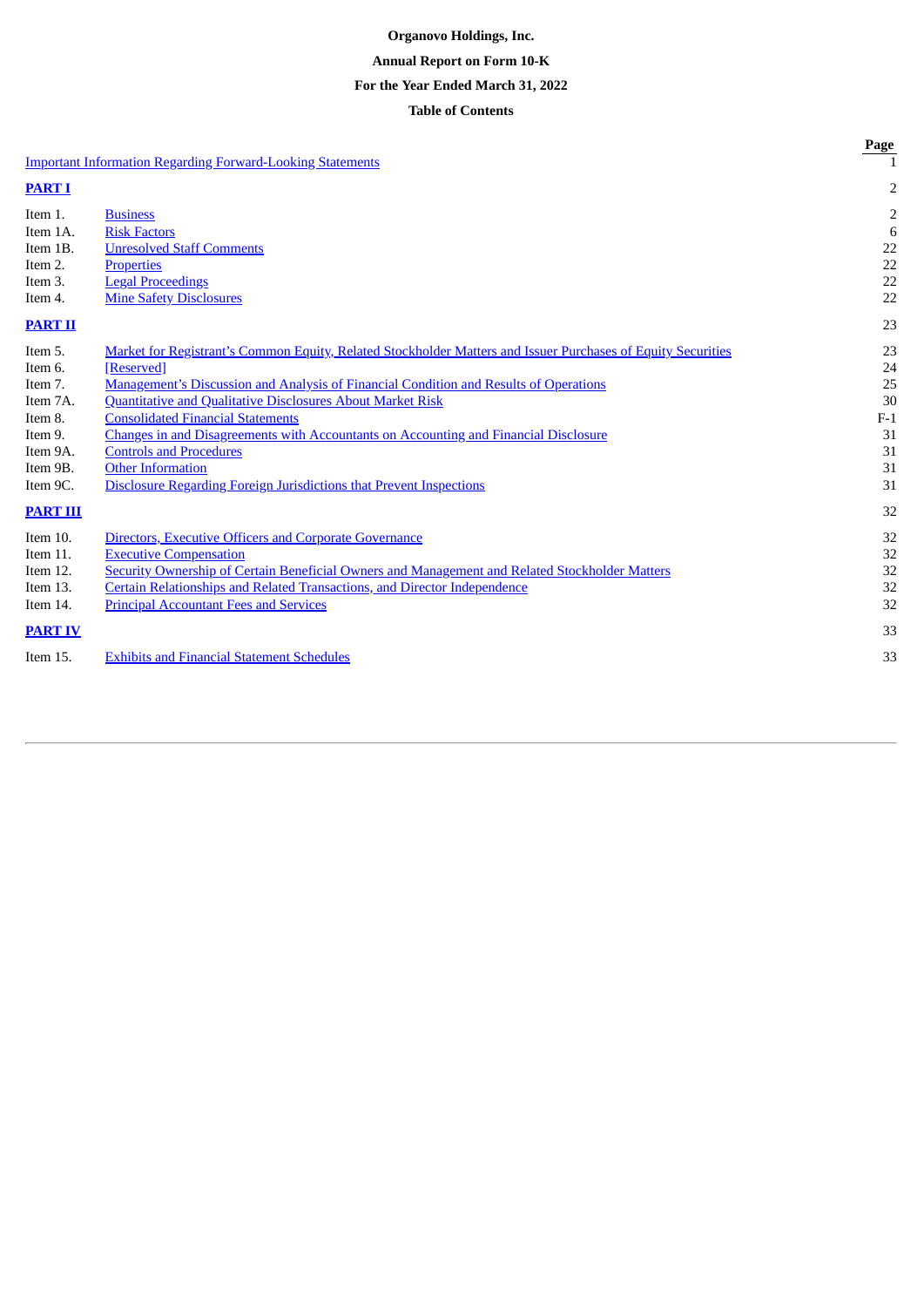#### <span id="page-2-0"></span>**Important Information Regarding Forward-Looking Statements**

Portions of this Annual Report on Form 10-K (including information incorporated by reference) ("Annual Report") include "forward-looking statements" within the meaning of the safe harbor provisions of the United States Private Securities Litigation Reform Act of 1995, based on our current beliefs, expectations and projections regarding any strategic transaction process; negative effects on our business due to COVID-19; the ability to advance our research and development activities and pursue development of any of our pipeline products; our technology; our product and service development opportunities and timelines; our business strategies; customer acceptance and the market potential of our technology; products and services; our future capital requirements; our future financial performance; and other matters. This includes, in particular, Item 1. "Business" and Item 7. "Management's Discussion and Analysis of Financial Condition and Results of Operations" of this Annual Report, as well as other portions of this Annual Report. The words "believe," "expect," "anticipate," "project," "could," "would," and similar expressions, among others, generally identify "forward-looking statements," which speak only as of the date the statements were made. The matters discussed in these forward-looking statements are subject to risks, uncertainties and other factors that could cause our actual results to differ materially from those projected, anticipated or implied in the forward-looking statements. As a result, you should not place undue reliance on any forward-looking statements. The most significant of these risks, uncertainties and other factors are described in Item 1A. "Risk Factors" of this Annual Report. Except to the limited extent required by applicable law, we undertake no obligation to update or revise any forward-looking statements, whether as a result of new information, future events or otherwise.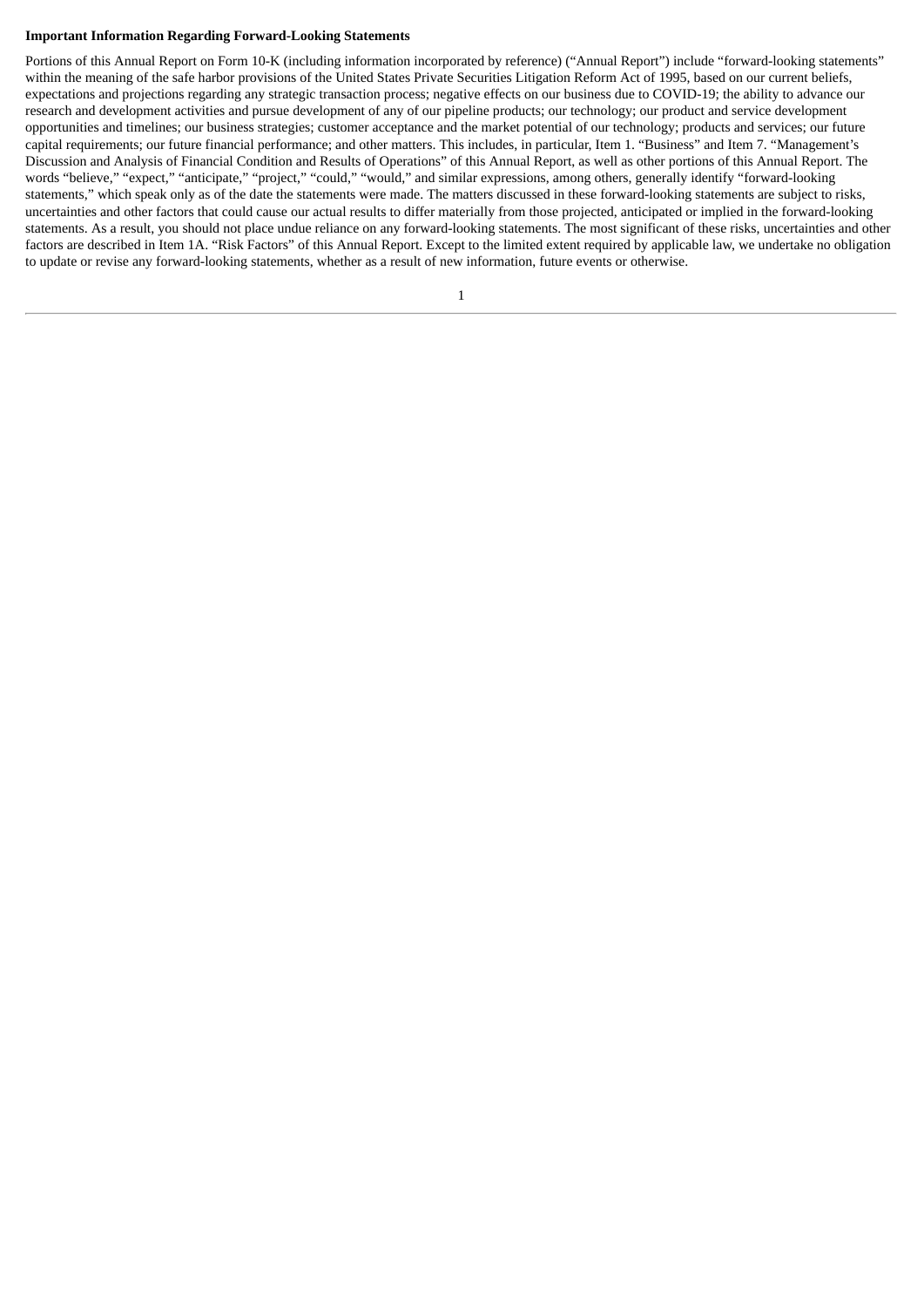#### **PART I**

#### <span id="page-3-1"></span><span id="page-3-0"></span>**Item 1. Business.**

#### **Overview**

Organovo Holdings, Inc. ("Organovo Holdings," "we," "us," "our," the "Company" and "our Company") is an early-stage biotechnology company that focuses on building high fidelity, 3D tissues that recapitulate key aspects of human disease. We use these models to identify gene targets responsible for driving the disease and intend to initiate drug discovery programs around these validated targets. We are initially focusing on the intestine and have ongoing 3D tissue development efforts in ulcerative colitis ("UC") and Crohn's disease ("CD"). We intend to add additional tissues/diseases/targets to our portfolio over time. In line with these plans, we are building upon both our external and in-house scientific expertise, which will be essential to our drug development effort.

We use our proprietary technology to build functional 3D human tissues that mimic key aspects of native human tissue composition, architecture, function and disease. Our advances include cell type-specific compartments, prevalent intercellular tight junctions, and the formation of microvascular structures. We believe these attributes can enable critical complex, multicellular disease models that can be used to develop clinically effective drugs across multiple therapeutic areas.

Our NovoGen Bioprinters**®** are automated devices that enable the fabrication of 3D living tissues comprised of mammalian cells. We believe that the use of our bioprinting platform as well as complementary 3D technologies will allow us to develop an understanding of disease biology that leads to validated novel drug targets and therapeutics to those targets to treat disease.

The majority of our current focus is on inflammatory bowel disease ("IBD"), including CD and UC. We are creating high fidelity disease models, leveraging our prior work including the work found in our peer-reviewed publication on bioprinted intestinal tissues (Madden et al. Bioprinted 3D Primary Human Intestinal Tissues Model Aspects of Native Physiology and ADME/Tox Functions. iScience. 2018 Apr 27;2:156-167. doi: 10.1016/j.isci.2018.03.015.) Our current understanding of intestinal tissue models and IBD disease models leads us to believe that we can create models that provide greater insight into the biology of these diseases than are generally currently available. Using these disease models, we intend to identify and validate novel therapeutic targets. After finding therapeutic drug targets, we will focus on developing novel small molecule, antibody, or other therapeutic drug candidates to treat the disease, and advance these drug candidates towards an Investigational New Drug ("IND") filing and potential future clinical trials. We may also form partnerships around the development of targets or therapeutics for the treatment of IBD.

We expect to broaden our work into additional therapeutic areas over time and are currently exploring specific tissues for development. In our work to identify the areas of interest, we evaluate areas that might be better served with 3D disease models than currently available models as well as the commercial opportunity.

We hold a large and diverse patent portfolio related to our bioprinting platform and complementary 3D technologies. The strength of this patent portfolio, the fact that it was created early in the bioprinting revolution and growth in the bioprinting industry have made for an attractive business opportunity for us. We are now beginning to invest resources to explore and expand business and revenue opportunities from the leveraging of our patent portfolio.

#### **Our Platform Technology**

Our 3D human tissue platform is multifaceted. We approach each tissue agnostic to specific technologies, and intend to apply the best 3D technology to a given disease. We are developing novel disease models using high throughput systems, bioprinted and flow/stretch capable 3D systems as appropriate. Our proprietary NovoGen Bioprinters**®** and related technologies for preparing bio-inks and bioprinting multicellular tissues with complex architecture are grounded in over a decade of peer-reviewed scientific publications, deriving originally from research led by Dr. Gabor Forgacs, one of our founders and a former George H. Vineyard Professor of Biological Physics at the University of Missouri-Columbia ("MU"). We have a broad portfolio of intellectual property rights covering the principles, enabling instrumentation, applications, tissue constructs and methods of cell-based printing, including exclusive licenses to certain patented and patent pending technologies from MU and Clemson University. We own or exclusively license more than 160 patents and pending applications worldwide covering specific tissue designs, uses, and methods of manufacture.

#### **The NovoGen Bioprinter® Platform**

Our NovoGen Bioprinters**®** are automated devices that enable the fabrication of 3D living tissues comprised of mammalian cells. A custom graphic user interface ("GUI") facilitates the 3D design and execution of scripts that direct precision movement of multiple dispensing heads to deposit defined cellular building blocks called bio-ink. Bio-ink can be formulated as a 100% cellular composition or as a mixture of cells and other matter (hydrogels, particles). Our NovoGen Bioprinters**®** can also dispense pure hydrogel formulations, provided the physical properties of the hydrogel are compatible with the dispensing parameters. Most typically, hydrogels are deployed to create void spaces within specific locations in a 3D tissue or to aid in the deposition of specific cell types. We are able to employ a wide variety of proprietary cell- and hydrogel-based bio-inks in the fabrication of tissues. Our NovoGen

 $\overline{2}$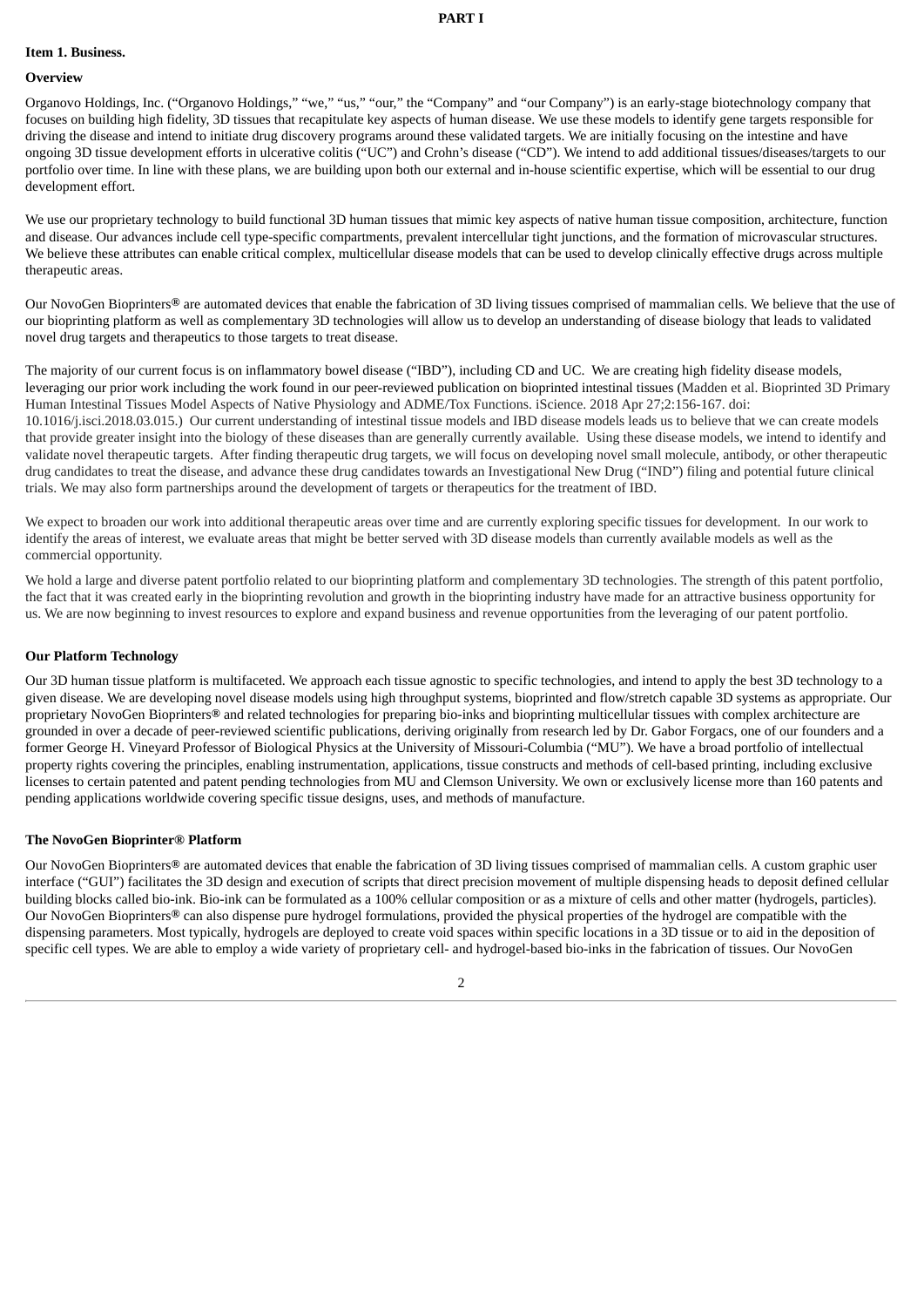Bioprinters**®** also serve as important components of our tissue prototyping and manufacturing platform, as they are able to rapidly and precisely fabricate intricate small-scale tissue models for *in vitro* use as well as larger-scale tissues suitable for *in vivo* use.

Generation of bio-ink comprising human cells is the first step in our standard bioprinting. A wide variety of cells and cell-laden hydrogels can be formulated into bio-ink and bioprinted tissues, including cell lines, primary cells, and stem/progenitor cells. The majority of tissue designs employ two or more distinct varieties of bio-ink, usually comprised of cells that represent distinct compartments within a target tissue. For example, a 3D liver tissue might consist of two to three distinct bio-inks that are each made from a single cell type, a combination of cell types, and/or a combination of primary cells and one or more bio-inert hydrogels that serve as physical supports for the bioprinted tissue during its maturation period, or to transiently occupy negative spaces in a tissue design.

#### **Research Collaborations**

We continue to collaborate with several academic institutions by providing them with access to our NovoGen Bioprinters**®** for research purposes, including: Yale School of Medicine, Knight Cancer Institute at Oregon Health & Science University, and the University of Virginia. We believe that the use of our bioprinting platform by major research institutions may help to advance the capabilities of the platform and generate new applications for bioprinted tissues. In prior instances, an academic institution or other third party provided funding to support the academic collaborator's access to our technology platform. This funding was typically reflected as collaboration revenues in our financial statements. Our academic research collaborations typically involve both parties contributing resources directly to projects. We are not currently generating any revenues from these collaborations.

#### **Intellectual Property**

We rely on a combination of patents, trademarks, trade secrets, confidential know-how, copyrights and a variety of contractual mechanisms such as confidentiality, material transfer, licenses, research collaboration, limited technology access, and invention assignment agreements, to protect our intellectual property. Our intellectual property portfolio for our core technology was initially built through licenses from MU and the Medical University of South Carolina. We subsequently expanded our intellectual property portfolio by filing our own patent and trademark applications worldwide and negotiating additional licenses and purchases.

We recently completed a review and analysis of our full intellectual property portfolio to align it with our current business needs, strategies and objectives. Based on that review, a number of patents and patent applications in various countries were abandoned or allowed to lapse. The numbers provided herein are reflective of those changes.

We solely own or hold exclusive licenses to 26 issued U.S. patents and more than 95 issued international patents in foreign jurisdictions including Australia, Canada, China, Denmark, France, Great Britain, Germany, Ireland, Japan, South Korea, Sweden, the Netherlands and Switzerland. We solely or jointly own or hold exclusive licenses to 23 pending U.S. patent applications and more than 20 pending international applications in foreign jurisdictions including Australia, Canada, China, the European Patent Office, Japan and South Korea. These patent families relate to our bioprinting technology and our engineered tissue products and services, including our various uses in areas of tissue creation, in vitro testing, utilization in drug discovery, and in vivo therapeutics.

#### In-Licensed Intellectual Property

In 2009 and 2010, we obtained world-wide exclusive licenses to intellectual property owned by MU and the Medical University of South Carolina, which now includes 7 issued U.S. patents, 2 pending U.S. applications and 16 issued international patents. Dr. Gabor Forgacs, one of our founders and a former George H. Vineyard Professor of Biophysics at MU, was one of the co-inventors of all of these works (collectively, the "Forgacs Intellectual Property"). The Forgacs Intellectual Property provides us with intellectual property rights relating to cellular aggregates, the use of cellular aggregates to create engineered tissues, and the use of cellular aggregates to create engineered tissue with no scaffold present. The intellectual property rights derived from the Forgacs Intellectual Property also enables us to utilize our NovoGen Bioprinter**®** to create engineered tissues.

In 2011, we obtained an exclusive license to a U.S. patent (U.S. Patent No. 7,051,654) owned by the Clemson University Research Foundation that provides us with intellectual property rights relating to methods of using ink-jet printer technology to dispense cells and relating to the creation of matrices of bioprinted cells on gel materials.

The patent rights we obtained through these exclusive licenses are not only foundational within the field of 3D bioprinting but provide us with favorable priority dates. We are required to make ongoing royalty payments under these exclusive licenses based on net sales of products and services that rely on the intellectual property we in-licensed. For additional information regarding our royalty obligations see "Note 4. Collaborative Research, Development, and License Agreements" in the Notes to the Consolidated Financial Statements included in this Annual Report.

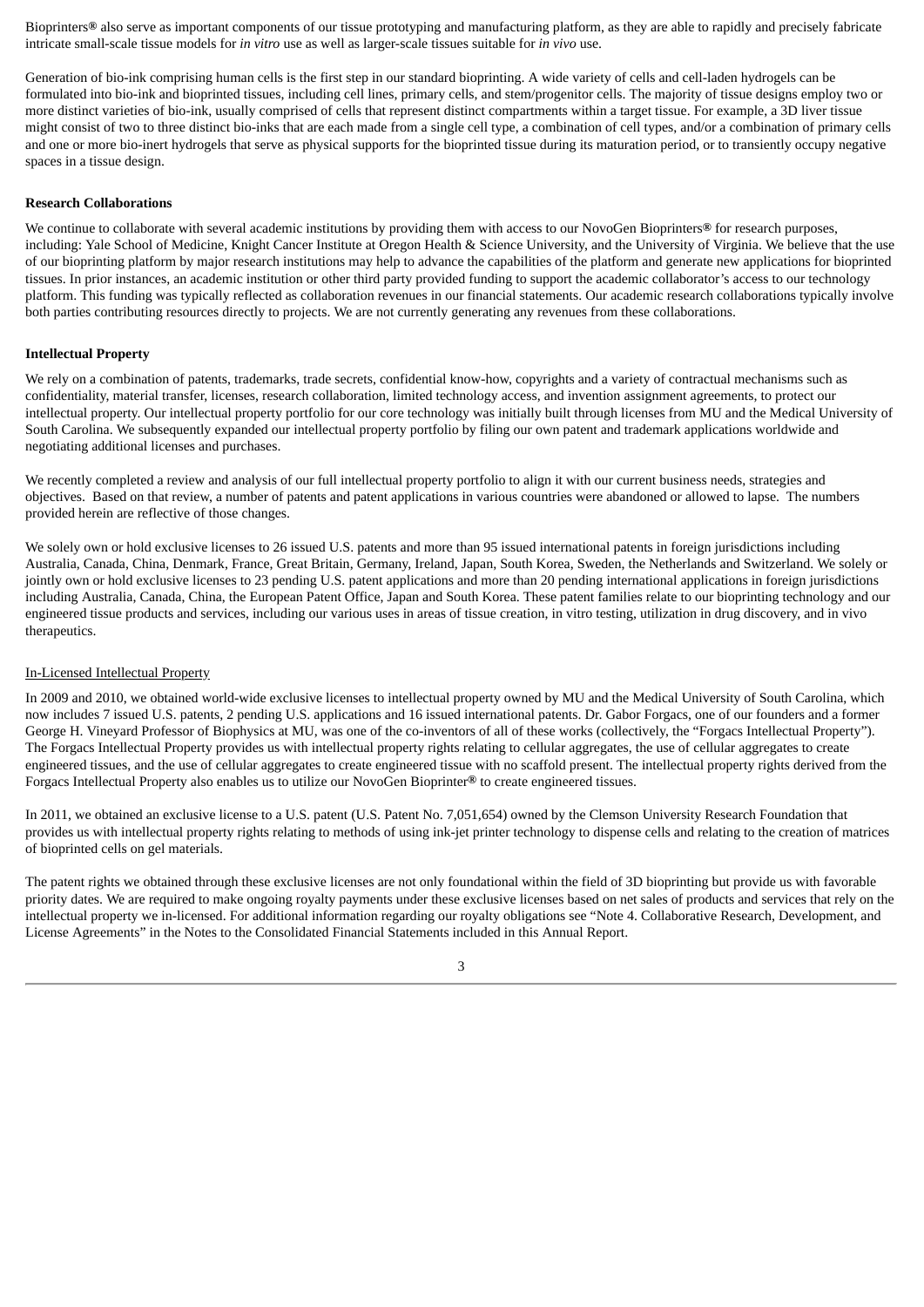# Company Owned Intellectual Property

In addition to the intellectual property we have in-licensed, we have historically innovated and grown our intellectual property portfolio.

With respect to our bioprinting platform, we have 8 issued U.S. patents and 14 issued foreign patents directed to our NovoGen Bioprinter**®** and methods of bioprinting: U.S. Patent Nos. 8,931,880; 9,149,952; 9,227,339; 9,315,043; 9,499,779; 9,855,369; 10,174,276 and 10,967,560; Australia Patent Nos. 2011318437, 2015202836, 2016253591, 2013249569, and 2014296246; Canada Patent No. 2,812,766; China Patent Nos. ZL201180050831.4 and ZL201480054148.1; European Patent Nos. 2838985, 2629975, and 3028042; Japan Patent Nos. 6333231, 6566426 and 6842918. These issued patents and pending patent applications carry remaining patent terms ranging from over 12 years to just over 6 years. We have additional U.S. continuation applications pending in these families as well foreign counterpart applications in multiple countries.

Our ExVive™ Human Liver Tissue is protected by U.S. Patent Nos. 9,222,932, 9,442,105, 10,400,219 and 11,127,774; Australia Patent Nos. 2014236780 and 2017200691; and Canada Patent No. 2,903,844. Our ExVive™ Human Kidney Tissue is protected by U.S. Patent Nos. 9,481,868, 10,094,821 and 10,962,526; European Patent No. 3204488 and Japan Patent No. 7021177. These issued patents and pending patent applications carry remaining patent terms ranging from over 14 years to just over 11 years. We have additional U.S. patent applications pending in these families, as well as foreign counterpart applications in multiple countries. We currently have pending numerous patent applications in the U.S. and globally that are directed to additional features on bioprinters, additional tissue types, their methods of fabrication, and specific applications.

Our U.S. Patent Nos. 9,855,369 and 9,149,952, which relate to our bioprinter technology, were the subject of IPR proceedings filed by Cellink AB and its subsidiaries, MatTek Incorporated and Visikol, Inc. (collectively, "BICO Group AB"), one of our competitors. Likewise, U.S. Patent Nos. 9,149,952, 9,855,369, 8,931,880, 9,227,339, 9,315,043 and 10,967,560 (all assigned to Organovo, Inc.) and U.S. Patent Nos. 7,051,654, 8,241,905, 8,852,932 and 9,752,116 (assigned to Clemson University and the University of Missouri, respectively) were implicated in a declaratory judgment complaint filed against Organovo, Inc., our wholly owned subsidiary, by BICO Group AB and certain of its subsidiaries in the United States District Court for the District of Delaware. All of these matters have since been settled in a favorable manner for the Company. Specifically, on February 23, 2022, we announced an agreement of a non-exclusive license for BICO Group AB and its affiliate companies to Organovo's foundational patent portfolio in 3D bioprinting. For more information regarding these proceedings, see the section titled Part I, Item 3 of this Annual Report on Form 10-K.

# **COVID-19**

Global health concerns relating to the COVID-19 pandemic continue to weigh on the macroeconomic environment, and the pandemic has significantly increased economic volatility and uncertainty.

The extent to which COVID-19 impacts our operations will depend on future developments, which are highly uncertain and cannot be predicted with confidence, including the rise of vaccine-resistant variants, the duration of the outbreak, and any travel bans, restrictions or other limitations that may be imposed in the future. In particular, the continued COVID-19 pandemic could adversely impact various aspects of our operations, including among others, our ability to raise additional capital, the timing and ability to pursue our strategy, given the impact the pandemic may have on the manufacturing and supply chain, sales and marketing and clinical trial operations of potential strategic partners, and the ability to advance our research and development activities and pursue development of our pipeline products, each of which could have an adverse impact on our business and our financial results. Our employees and consultants have recently returned to working at our office and lab when necessary. We have developed guidelines and protocols to handle exposures and infections intended to keep disruptions to operations to a minimum.

#### **Employees and Human Capital**

As of June 1, 2022, we had 18 employees, of which 9 are full-time. We have also retained some of our former employees as consultants, in addition to a number of expert consultants in specific scientific and operational areas. Our employees are not represented by labor unions or covered under any collective bargaining agreements. We consider our relationship with our employees to be good.

Our human capital resources objectives include, as applicable, identifying, recruiting, retaining, incentivizing and integrating our existing and additional employees. The principal purposes of our equity incentive plans are to attract, retain and motivate selected employees, consultants and directors through the granting of equity-based compensation awards.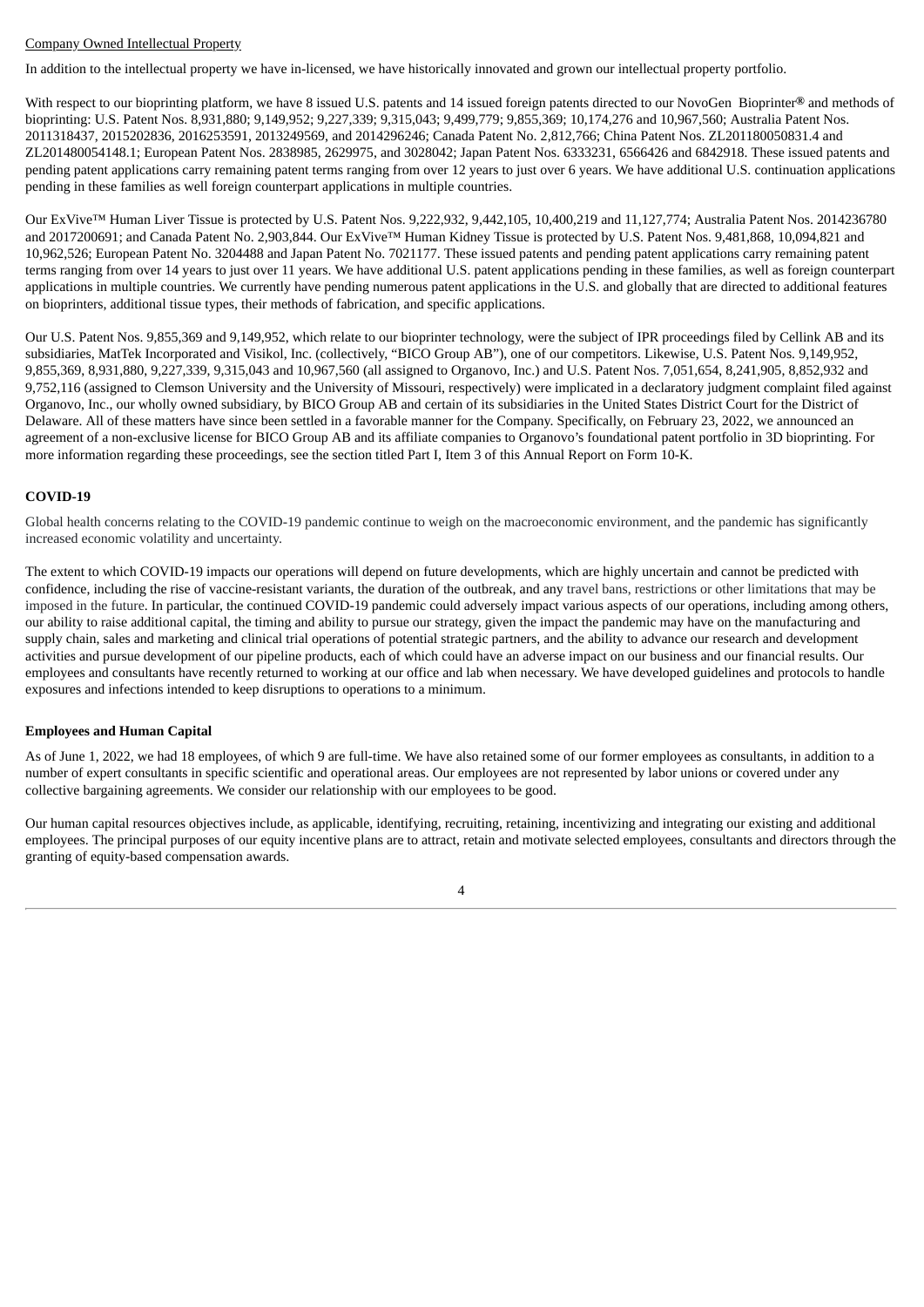# **Corporate Information**

We are operating the business of our subsidiaries, including Organovo, Inc., our wholly-owned subsidiary, which we acquired in February 2012. Organovo, Inc. was incorporated in Delaware in April 2007. Our common stock has traded on The Nasdaq Stock Market LLC under the symbol "ONVO" since August 8, 2016 and our common stock currently trades on the Nasdaq Capital Market. Prior to that time, it traded on the NYSE MKT under the symbol "ONVO" and prior to that was quoted on the OTC Market.

Our principal executive offices are located at 11555 Sorrento Valley Rd, Suite 100, San Diego CA 92121 and our phone number is (858) 224- 1000. Our Internet website can be found at http://www.organovo.com. The content of our website is not intended to be incorporated by reference into this Annual Report or in any other report or document that we file.

# **Available Information**

Our investor relations website is located at http://ir.organovo.com. We are subject to the reporting requirements of the Securities Exchange Act of 1934, as amended (the "Exchange Act"). Reports filed with the Securities and Exchange Commission (the "SEC") pursuant to the Exchange Act, including annual and quarterly reports, and other reports we file, are available free of charge, through our website. The content of our website is not intended to be incorporated by reference into this Annual Report or in any other report or document that we file. We make them available on our website as soon as reasonably possible after we file them with the SEC. The reports we file with the SEC are also available on the SEC's website (http://www.sec.gov).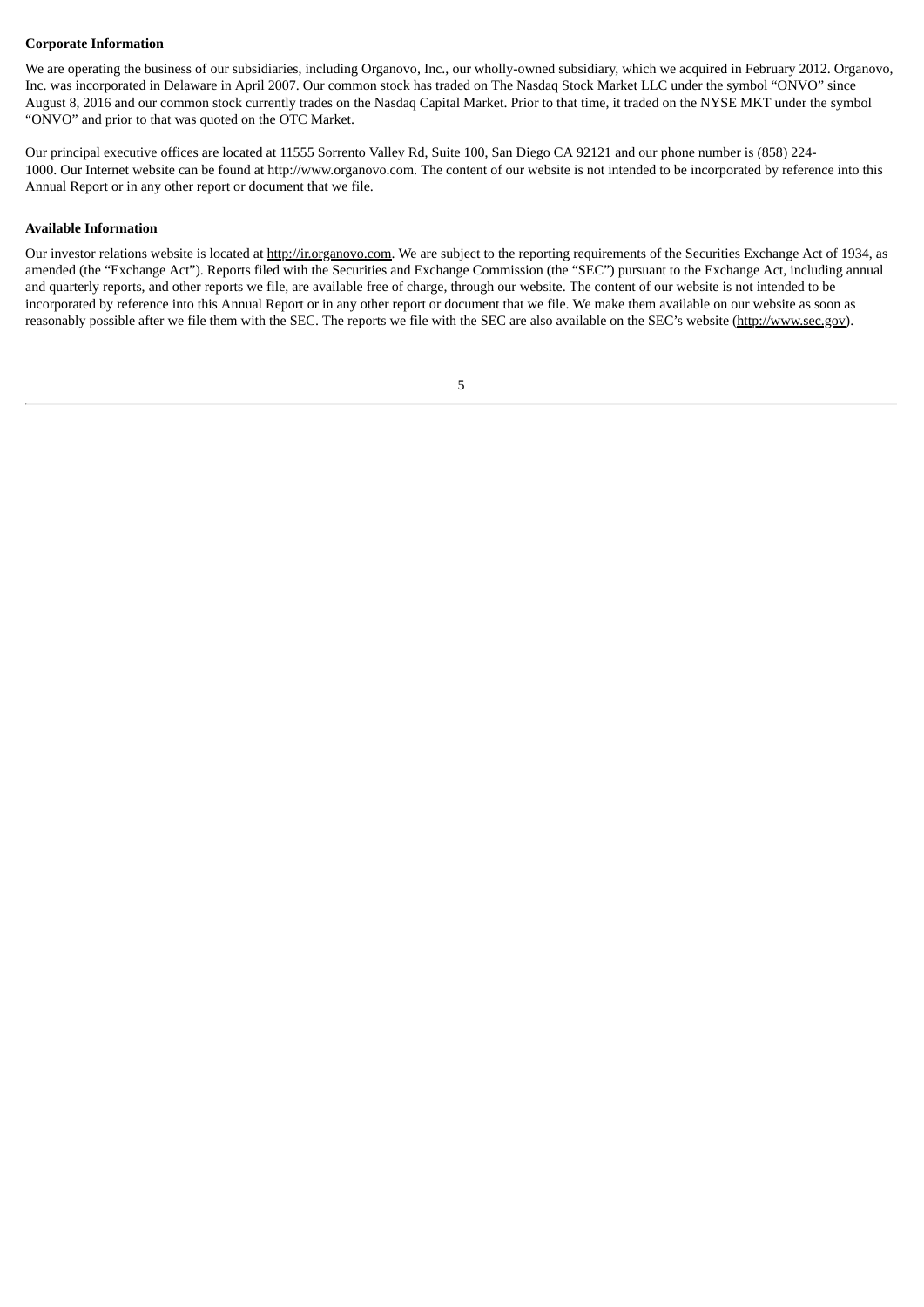# <span id="page-7-0"></span>**Item 1A. Risk Factors.**

Investment in our common stock involves a substantial degree of risk and should be regarded as speculative. As a result, the purchase of our common stock should be considered only by persons who can reasonably afford to lose their entire investment. Before you elect to purchase our common stock, you should carefully consider the risk and uncertainties described below in addition to the other information incorporated herein by reference. Additional risks and uncertainties of which we are unaware or which we currently believe are immaterial could also materially adversely affect our business, financial condition or results of operations. If any of the risks or uncertainties discussed in this Annual Report occur, our business, prospects, liquidity, financial condition and results of operations could be materially and adversely affected, in which case the trading price of our common stock could decline, and you *could lose all or part of your investment.*

# **Risk Factor Summary**

Below is a summary of the principal factors that make an investment in our common stock speculative or risky. This summary does not address all of the risks that we face. Additional discussion of the risks summarized in this risk factor summary, and other risks that we face, can be found below and should be carefully considered, together with other information in this Annual Report on Form 10-K and our other filings with the Securities and Exchange *Commission before making investment decisions regarding our common stock.*

- We will incur substantial additional operating losses over the next several years as our research and development activities increase.
- Using our platform technology to develop human tissues and disease models for drug discovery and development is new and unproven.
- As we pursue drug development through 3D tissues and disease models, we will require access to a constant, steady, reliable supply of human *cells to support our development activities.*
- We may require substantial additional funding. Raising additional capital would cause dilution to our existing stockholders and may restrict *our operations or require us to relinquish rights to our technologies or to a product candidate.*
- Clinical drug development involves a lengthy and expensive process with uncertain timelines and uncertain outcomes, and results of earlier *studies and trials may not be predictive of future results.*
- The near and long-term viability of our drug discovery and development efforts will depend on our ability to successfully establish strategic *relationships.*
- Current and future legislation may increase the difficulty and cost of commercializing our drug candidates and may affect the prices we may *obtain if our drug candidates are approved for commercialization.*
- *We may be unable to continue as a going concern in the future.*
- Additional funds may not be available when we need them on terms that are acceptable to us, or at all. If adequate funds are not available to *us on a timely basis, we may be required to curtail or cease our operations.*
- *We have a history of operating losses and expect to incur significant additional operating losses.*
- There is no assurance that an active market in our common stock will continue at present levels or increase in the future.
- The price of our common stock may continue to be volatile, which could lead to losses by investors and costly securities litigation.
- Patents covering our products could be found invalid or unenforceable if challenged in court or before administrative bodies in the United *States or abroad.*
- We may be involved in lawsuits or other proceedings to protect or enforce our patents or the patents of our licensors, which could be *expensive, time-consuming and unsuccessful.*

# **Risks Related to COVID-19**

# We face risks related to health epidemics, including the COVID-19 pandemic, which could have a material adverse effect on our business and results of *operations.*

Global health concerns relating to the COVID-19 pandemic continue to weigh on the macroeconomic environment, and the pandemic has significantly increased economic volatility and uncertainty. The continued COVID-19 pandemic could adversely impact our operations, including among others, the impact it may have on the manufacturing and supply chain, sales and marketing and clinical trial operations of potential strategic partners, and the ability to advance our research and development activities and pursue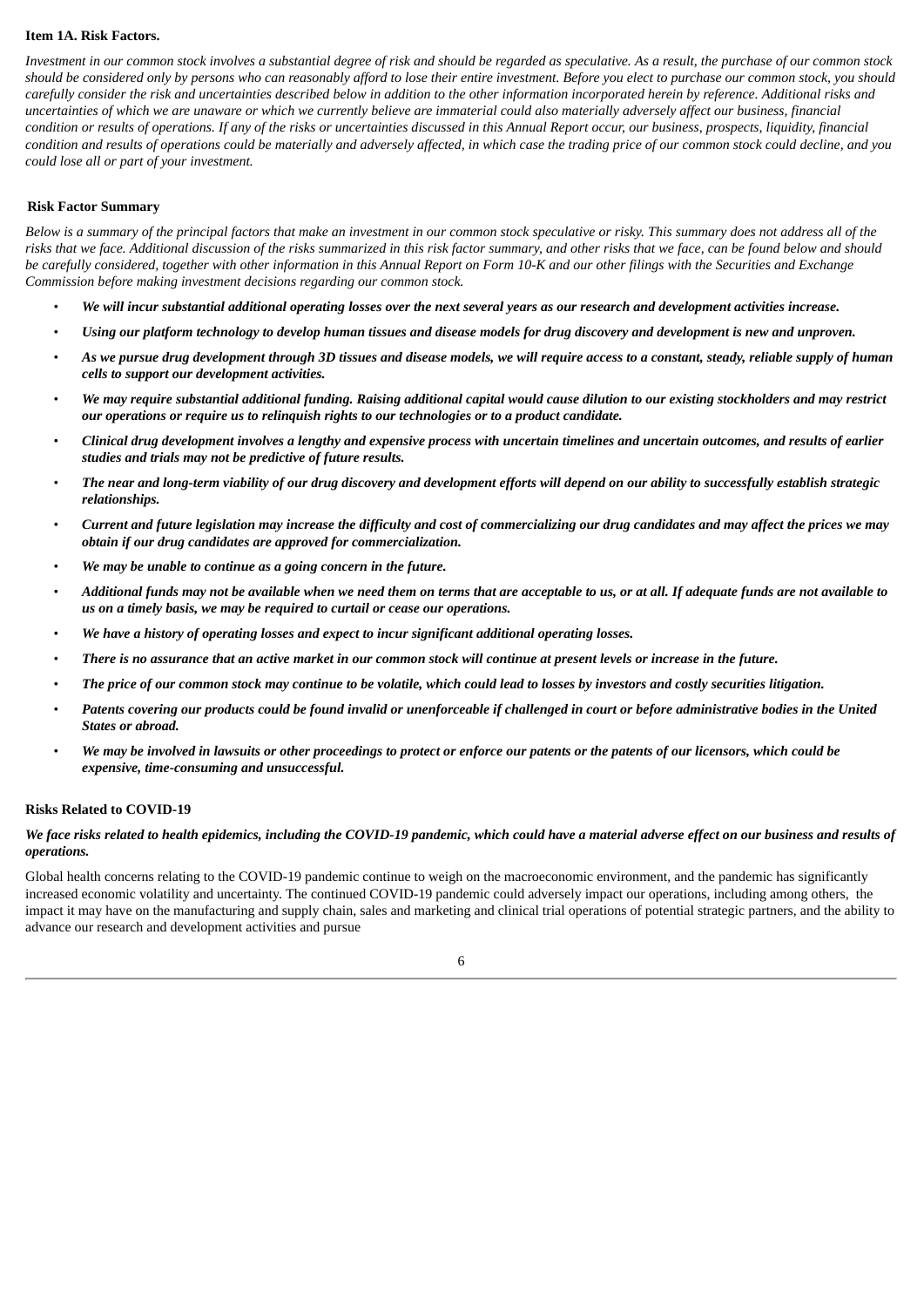development of any of our pipeline products, each of which could have an adverse impact on our business and our financial results. In particular, we require access to a constant, steady, reliable supply of human cells to support our development activities. The COVID-19 pandemic could negatively impact our ability to obtain a reliable supply of sufficient human cells or a supply at cost effective prices, which would harm our business and our results of operations and could cause us to be unable to support our drug development efforts.

In addition, the stock market has been unusually volatile during the COVID-19 pandemic and such volatility may continue. Our stock price has also experienced volatility during this time, including occasional significant increases and decreases. Such increases and decreases in our stock price may repeat or continue for the foreseeable future.

There are no comparable recent events which may provide guidance as to the effect of the COVID-19 pandemic, and, as a result, the ultimate impact of the COVID-19 pandemic, or any similar health epidemic that may occur in the future, is highly uncertain and subject to change. We do not yet know the full extent of COVID-19's impact on our business, our operations, or the global economy as a whole. However, the effects may have a material adverse impact on our future results of operations.

# **Risks Related to our Business**

#### We have recommenced our operations as an early-stage company focusing on 3D bioprinting technology to develop human tissues and disease models *for drug discovery and development, which is an unproven business strategy that may never achieve profitability.*

Following the election of the new board of directors at our 2020 Annual Meeting of stockholders, we have recommenced operations and are focusing our efforts on utilizing our 3D bioprinting technology to develop human tissues and disease models for drug discovery and development. We have recommenced our operations as an early-stage company with an unproven business strategy, and may never achieve profitability. Our success will depend upon the viability of our platform technology and any disease models we develop, as well as on our ability to determine which drug candidates we should pursue. Our success will also depend on our ability to select an appropriate development strategy for any drug candidates we identify, including internal development or partnering or licensing arrangements with pharmaceutical companies. We may not be able to partner or license our drug candidates. We may never achieve profitability, or even if we achieve profitability, we may not be able to maintain or increase our profitability.

#### We will incur substantial additional operating losses over the next several years as our research and development activities increase.

We will incur substantial additional operating losses over the next several years as our research and development activities increase. The amount of future losses and when, if ever, we will achieve profitability are uncertain. Our ability to generate revenue and achieve profitability will depend on, among other things:

- successfully developing human tissues and disease models for drug discovery and development that enable us to identify drug candidates;
- successfully outsourcing certain portions of our development efforts;
- entering into partnering or licensing arrangements with pharmaceutical companies to further develop and conduct clinical trials for any drug candidates we identify;
- obtaining any necessary regulatory approval for any drug candidates we identify; and
- raising sufficient funds to finance our activities and long-term business plan.

We might not succeed at any of these undertakings. If we are unsuccessful at one or more of these undertakings, our business, prospects, and results of operations will be materially adversely affected.

#### Using our platform technology to develop human tissues and disease models for drug discovery and development is new and unproven.

Utilizing our 3D bioprinting platform technology to develop human tissues and disease models for drug discovery and development will involve new and unproven technologies, disease models and approaches, each of which is subject to the risk associated with new and evolving technologies. To date, we have not identified or developed any drug candidates utilizing our new business model. Our future success will depend on our ability to utilize our 3D bioprinting platform to develop human tissues and disease models that will enable us to identify and develop viable drug candidates. We may experience unforeseen technical complications, unrecognized defects and limitations in our technology or our ability to develop disease models or identify viable drug candidates. These complications could materially delay or substantially increase the anticipated costs and time to identify and develop viable drug candidates, which would have a material adverse effect on our business and financial condition and our ability to continue operations.

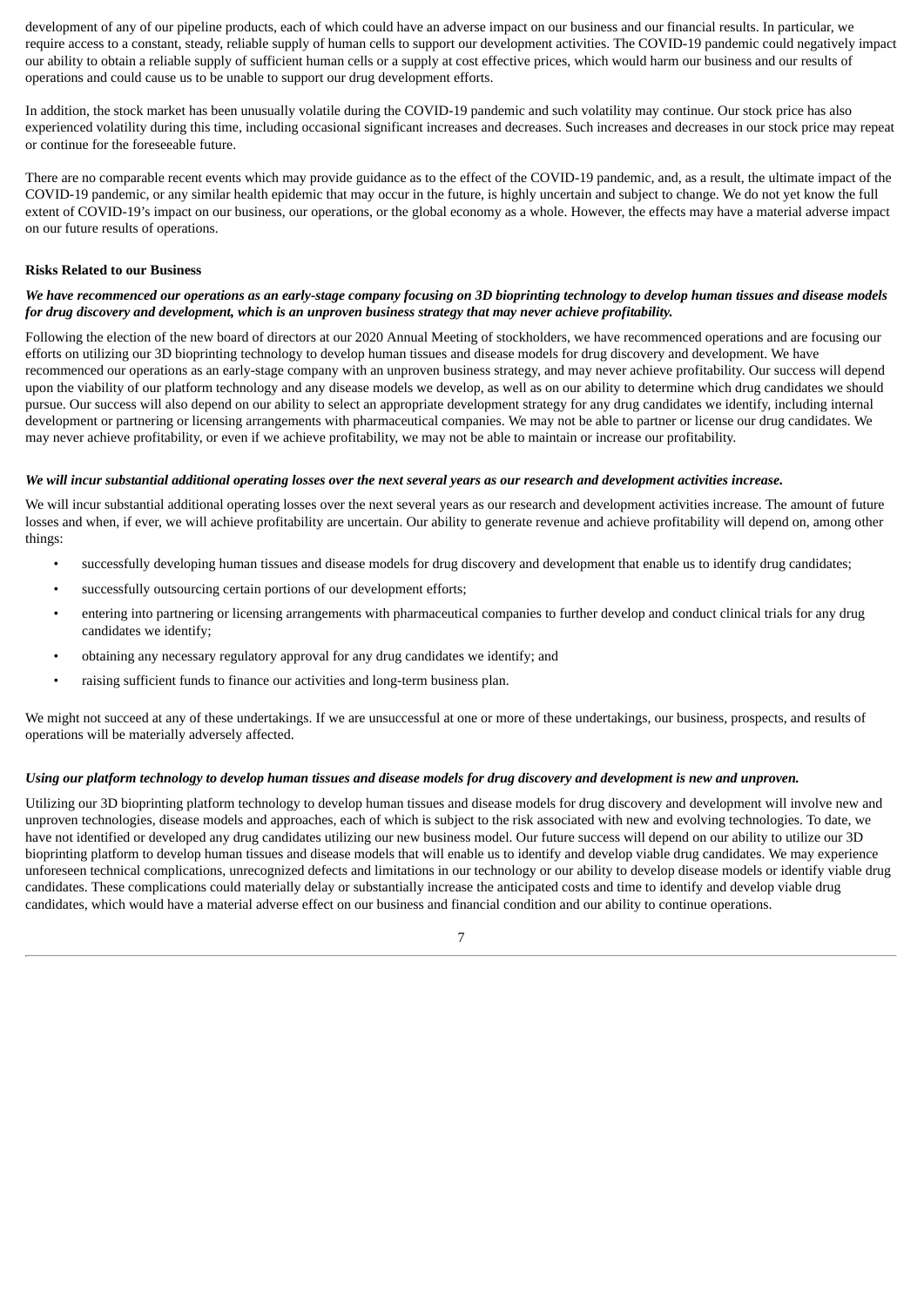# *We will face intense competition in our drug discovery efforts.*

The biotechnology and pharmaceutical industry is subject to intense competition and rapid and significant technological change. There are many potential competitors for the disease indications we may pursue, including major drug companies, specialized biotechnology firms, academic institutions, government agencies and private and public research institutions. Many of these competitors have significantly greater financial and technical resources, experience and expertise in the following areas than we have, including:

- research and technology development;
- development of or access to disease models;
- identification and development of drug candidates;
- regulatory processes and approvals; and
- identifying and entering into agreements with potential collaborators.

Principal competitive factors in our industry include: the quality, scientific and technical support, management and the execution of drug development and regulatory approval strategies; skill and experience of employees, including the ability to recruit and retain skilled, experienced employees; intellectual property portfolio; range of capabilities, including drug identification, development and regulatory approval; and the availability of substantial capital resources to fund these activities.

In order to effectively compete, we may need to make substantial investments in our research and technology development, drug candidate identification and development, testing and regulatory approval and licensing and business development activities. There is no assurance that we will be successful in discovering effective drug candidates using our 3D bioprinted tissues or disease models. Our technologies and drug development plans also may be rendered obsolete or noncompetitive as a result of drugs, intellectual property, technologies, products and services introduced by competitors. Any of these risks may prevent us from building a successful drug discovery business or entering into a strategic partnership or collaboration related to, any drug candidates we identify on favorable terms, or at all.

# As we pursue drug development through 3D tissues and disease models, we will require access to a constant, steady, reliable supply of human cells to *support our development activities.*

As we pursue drug development through 3D tissues and disease models, we will require access to a constant, steady, reliable supply of human cells to support our 3D tissue development activities. We purchase human cells from selected third-party suppliers based on quality assurance, cost effectiveness, and regulatory requirements. We need to continue to identify additional sources of qualified human cells and there can be no guarantee that we will be able to access the quantity and quality of raw materials needed at a cost-effective price. Any failure to obtain a reliable supply of sufficient human cells or a supply at cost effective prices, including any impact to suppliers due to the COVID-19 pandemic, would harm our business and our results of operations and could cause us to be unable to support our drug development efforts.

# Our business will be adversely impacted if we are unable to successfully attract, hire and integrate key additional employees or contractors.

Our future success depends in part on our ability to successfully attract and then retain key additional executive officers and other key employees and contractors to support our drug discovery plans. Recruiting and retaining qualified scientific and clinical personnel is critical to our success. Competition to hire qualified personnel in our industry is intense, and we may be unable to hire, train, retain or motivate these key personnel on acceptable terms given the competition among numerous pharmaceutical and biotechnology companies for similar personnel. If we are unable to attract and retain high quality personnel, our ability to pursue our drug discovery business will be limited, and our business, prospects, financial condition and results of operations may be adversely affected.

# We may require substantial additional funding. Raising additional capital would cause dilution to our existing stockholders and may restrict our *operations or require us to relinquish rights to our technologies or to a product candidate.*

We currently do not have any committed external source of funds and do not expect to generate any meaningful revenue in the foreseeable future. Our existing cash, cash equivalents and interest thereon is expected to be sufficient to fund our projected operating requirements for at least the next 12 months. We have based these estimates on assumptions that may prove to be wrong, and we may use our available capital resources sooner than we currently expect if our operating plans change. If our board of directors decides that we should pursue further research and development activities than already proposed, we will require substantial additional funding to operate our proposed business, including expanding our facilities and hiring additional qualified personnel, and we would expect to finance these cash needs through a combination of equity offerings, debt financings, government or other third-party funding and licensing or collaboration arrangements.

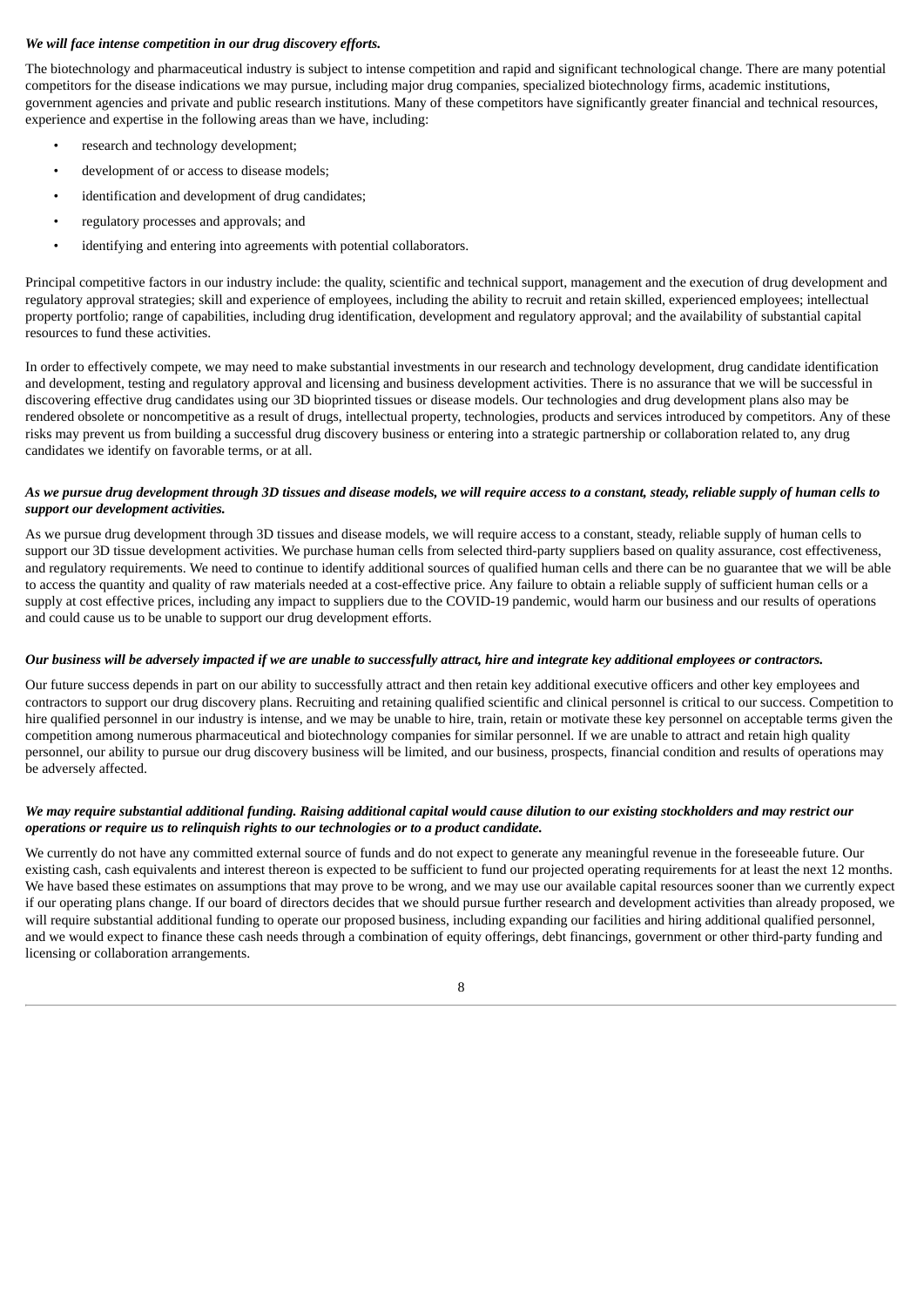To the extent that we raise additional capital through the sale of equity or convertible debt, the ownership interests of our stockholders will be diluted. In addition, the terms of any equity or convertible debt we agree to issue may include liquidation or other preferences that adversely affect the rights of our stockholders. Convertible debt financing, if available, may involve agreements that include covenants limiting or restricting our ability to take specific actions, such as incurring additional debt, making capital expenditures, and declaring dividends, and may impose limitations on our ability to acquire, sell or license intellectual property rights and other operating restrictions that could adversely impact our ability to conduct our business. Moreover, we have the ability to sell up to \$28.3 million of additional shares of our common stock to the public through an "at the market" offering pursuant to a Sales Agreement that we entered into with H.C. Wainwright & Co., LLC and Jones Trading Institutional Services LLC on March 16, 2018. Any shares of common stock issued in the at-the-market offering will result in dilution to our existing stockholders.

Further, additional funds may not be available when we need them on terms that are acceptable to us, or at all. If adequate funds are not available to us on a timely basis, we may be required to curtail or cease our operations. Raising additional funding through debt or equity financing is likely to be difficult or unavailable altogether given the early stage of our technology and any drug candidates we identify. Furthermore, the issuance of additional securities, whether equity or debt, by us, or the possibility of such issuance, may cause the market price of our common stock to decline further and existing stockholders may not agree with our financing plans or the terms of such financings.

# Clinical drug development involves a lengthy and expensive process with uncertain timelines and uncertain outcomes, and results of earlier studies and *trials may not be predictive of future results.*

Before obtaining marketing approval from regulatory authorities for the sale of any drug candidates we identify, any such drug candidates must undergo extensive clinical trials to demonstrate the safety and efficacy of the drug candidates in humans. Human clinical testing is expensive and can take many years to complete, and we cannot be certain that any clinical trials will be conducted as planned or completed on schedule, if at all. We may elect to complete this testing, or some portion thereof, internally or enter into a partnering or development agreement with a pharmaceutical company to complete these trials. Our inability, or the inability of any third party with whom we enter into a partnering or development agreement, to successfully complete preclinical and clinical development could result in additional costs to us and negatively impact our ability to generate revenues or receive development or milestone payments. Our future success is dependent on our ability, or the ability of any pharmaceutical company with whom we enter into a partnering or development agreement, to successfully develop, obtain regulatory approval for, and then successfully commercialize any drug candidates we identify.

Any drug candidates we identify will require additional clinical development, management of clinical, preclinical and manufacturing activities, regulatory approval in applicable jurisdictions, achieving and maintaining commercial-scale supply, building of a commercial organization, substantial investment and significant marketing efforts. We are not permitted to market or promote any of our drug candidates before we receive regulatory approval from the U.S. Food and Drug Administration ("FDA") or comparable foreign regulatory authorities, and we may never receive such regulatory approval for any of our drug candidates.

We, or any third party with whom we enter into a partnering or development agreement, may experience numerous unforeseen events during, or as a result of, clinical trials that could delay or prevent our ability to earn development or milestone payments or for any drug candidates to obtain regulatory approval, including:

- delays in or failure to reach agreement on acceptable terms with prospective contract research organizations ("CROs") and clinical sites, the terms of which can be subject to extensive negotiation and may vary significantly among different CROs and trial sites;
- failure to obtain sufficient enrollment in clinical trials or participants may fail to complete clinical trials;
- clinical trials of our drug candidates that may produce negative or inconclusive results, and as a result we, or any pharmaceutical company with who we enter into a partnering or development agreement, may decide, or regulators may require, additional clinical trials;
- suspension or termination of clinical research, either by us, any third party with whom we enter into a partnering or development agreement, regulators or institutional review boards, for various reasons, including noncompliance with regulatory requirements or a finding that the participants are being exposed to unacceptable health risks;
- additional or unanticipated clinical trials required by regulators or institutional review boards to obtain approval or any drug candidates may be subject to additional post-marketing testing requirements to maintain regulatory approval;
- regulators may revise the requirements for approving any drug candidates, or such requirements may not be as anticipated;
- the cost of clinical trials for any drug candidates may be greater than anticipated;

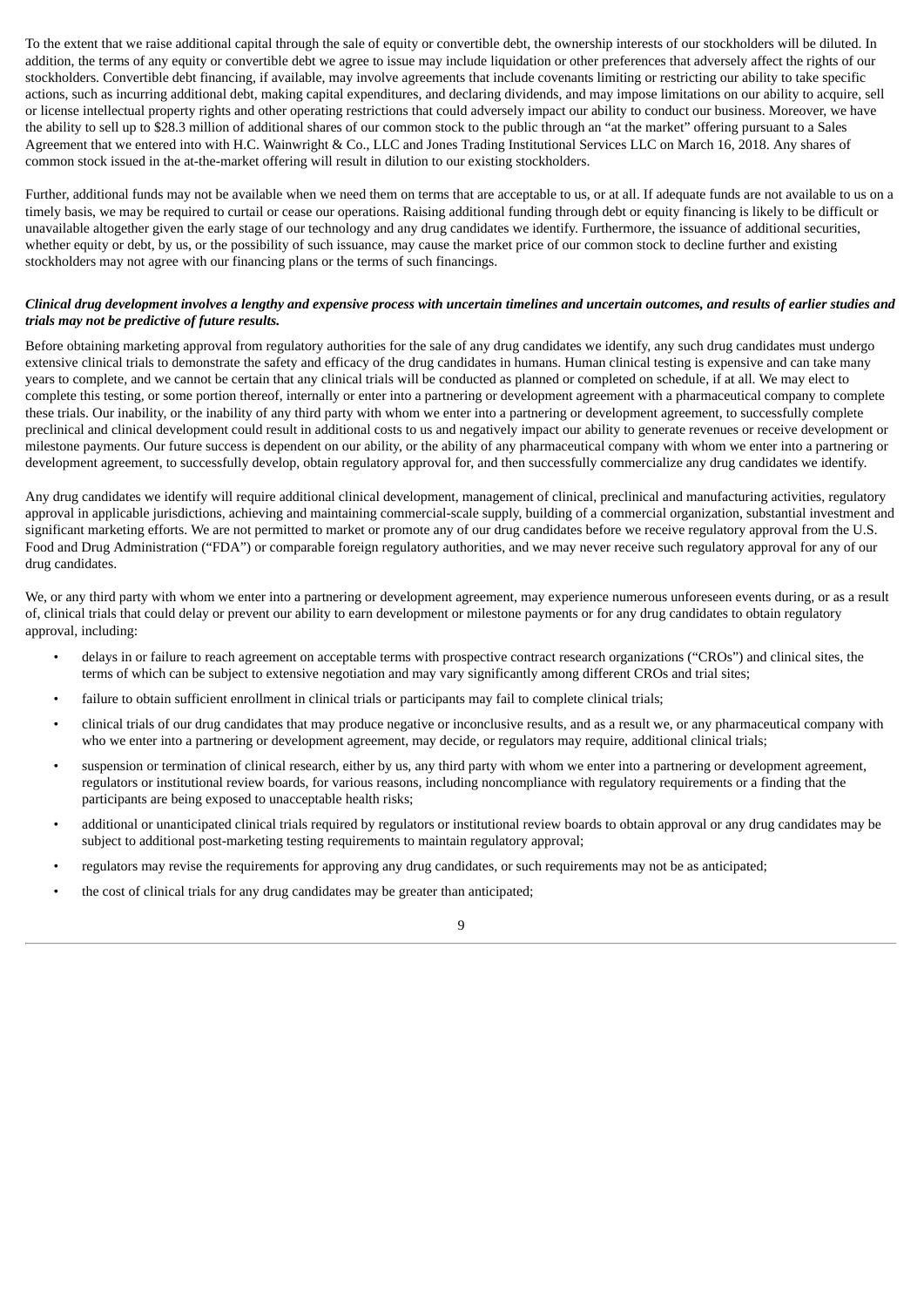- the supply or quality of any drug candidates or other materials necessary to conduct clinical trials of our drug candidates may be insufficient or inadequate or may be delayed;
- regulatory authorities may suspend or withdraw their approval of a product or impose restrictions on its distribution; and
- delays due to the recent COVID-19 pandemic, including with respect to the receipt of drug candidates or other materials, submission of New Drug Applications ("NDAs"), filing of Investigational New Drug ("INDs"), and starting any clinical trials for other indications or programs.

If we, or any third party with whom we enter into a partnering or development agreement, experience delays in the completion of, or termination of, any clinical trial of any drug candidates that we develop, or are unable to achieve clinical endpoints due to unforeseen events, such as the COVID-19 pandemic, the commercial prospects of our drug candidates will be harmed, and our ability to develop milestones, development fees or product revenues from any of these drug candidates will be delayed.

# We will rely upon third-party contractors and service providers for the execution of critical aspects of any future development programs. Failure of these collaborators to provide services of a suitable quality and within acceptable timeframes may cause the delay or failure of any future development *programs.*

We plan to outsource certain functions, tests and services to CROs, medical institutions and collaborators as well as outsource manufacturing to collaborators and/or contract manufacturers, and we will rely on third parties for quality assurance, clinical monitoring, clinical data management and regulatory expertise. We may elect, in the future, to engage a CRO to run all aspects of a clinical trial on our behalf. There is no assurance that such individuals or organizations will be able to provide the functions, tests, biologic supply or services as agreed upon or in a quality fashion and we could suffer significant delays in the development of our drug candidates or development programs.

In some cases, there may be only one or few providers of such services, including clinical data management or manufacturing services. In addition, the cost of such services could be significantly increased over time. We may rely on third parties and collaborators to enroll qualified patients and conduct, supervise and monitor our clinical trials. Our reliance on these third parties and collaborators for clinical development activities reduces our control over these activities. Our reliance on these parties, however, does not relieve us of our regulatory responsibilities, including ensuring that our clinical trials are conducted in accordance with Good Clinical Practice ("GCP") regulations and the investigational plan and protocols contained in the regulatory agency applications. In addition, these third parties may not complete activities on schedule or may not manufacture under Current Good Manufacturing Practice ("cGMP") conditions. Preclinical or clinical studies may not be performed or completed in accordance with Good Laboratory Practices ("GLP") regulatory requirements or our trial design. If these third parties or collaborators do not successfully carry out their contractual duties or meet expected deadlines, obtaining regulatory approval for manufacturing and commercialization of our drug candidates may be delayed or prevented. We may rely substantially on third-party data managers for our clinical trial data. There is no assurance that these third parties will not make errors in the design, management or retention of our data or data systems. There is no assurance these third parties will pass FDA or regulatory audits, which could delay or prohibit regulatory approval.

In addition, we will exercise limited control over our third-party partners and vendors, which makes us vulnerable to any errors, interruptions or delays in their operations. If these third parties experience any service disruptions, financial distress or other business disruption, or difficulties meeting our requirements or standards, it could make it difficult for us to operate some aspects of our business.

# The near and long-term viability of our drug discovery and development efforts will depend on our ability to successfully establish strategic *relationships.*

The near and long-term viability of our drug discovery and development efforts depend in part on our ability to successfully establish new strategic partnering, collaboration and licensing arrangements with biotechnology companies, pharmaceutical companies, universities, hospitals, insurance companies and or government agencies. Establishing strategic relationships is difficult and time-consuming. Potential partners and collaborators may not enter into relationships with us based upon their assessment of our technology or drug candidates or our financial, regulatory or intellectual property position. If we fail to establish a sufficient number of strategic relationships on acceptable terms, we may not be able to develop and obtain regulatory approval for our drug candidates or generate sufficient revenue to fund further research and development efforts. Even if we establish new strategic relationships, these relationships may never result in the successful development or regulatory approval for any drug candidates we identify for a number of reasons both within and outside of our control.

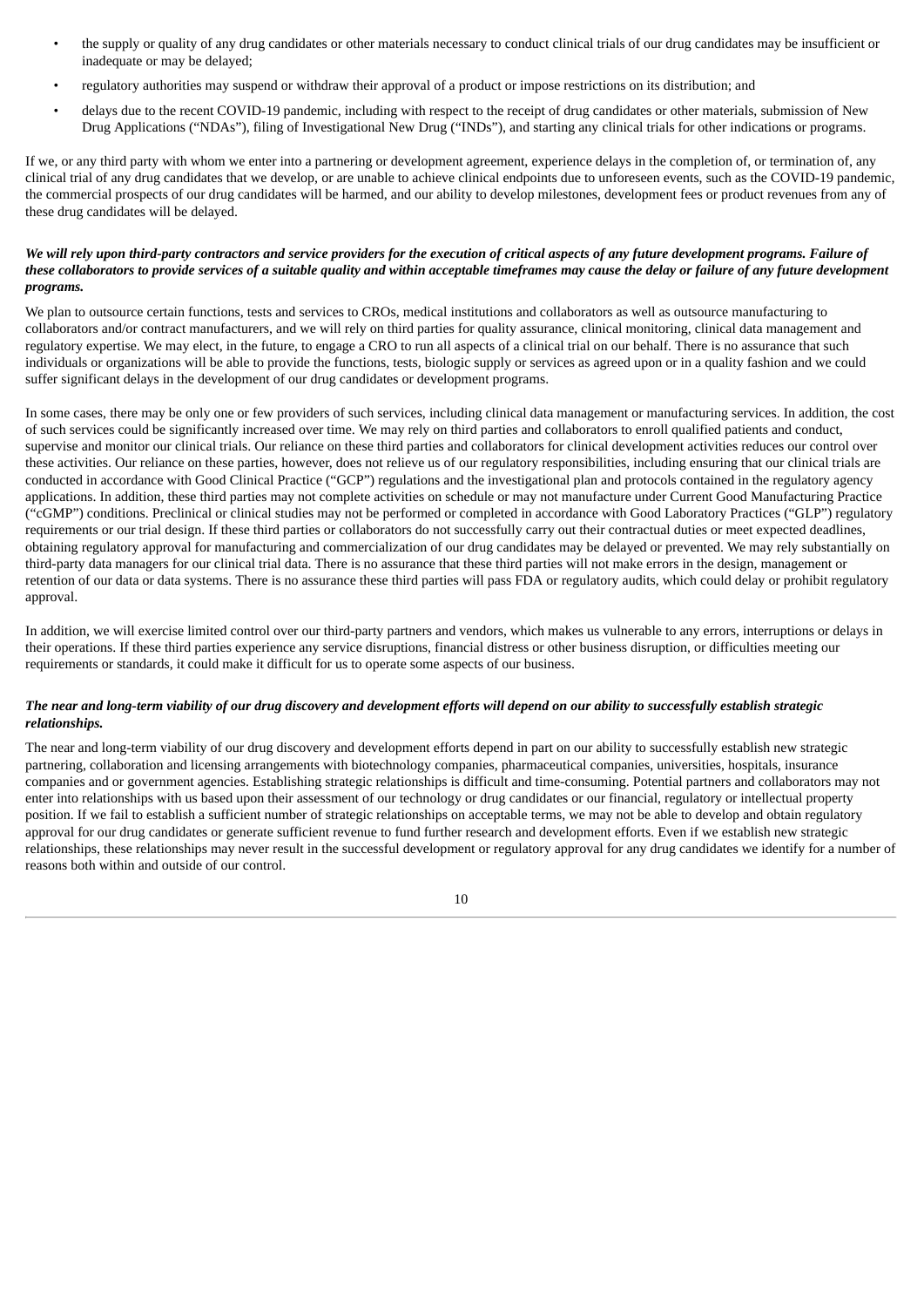# Investors' expectations of our performance relating to environmental, social and governance factors may impose additional costs and expose us to new *risks.*

There is an increasing focus from certain investors, employees, regulators and other stakeholders concerning corporate responsibility, specifically related to environmental, social and governance ("ESG") factors. Some investors and investor advocacy groups may use these factors to guide investment strategies and, in some cases, investors may choose not to invest in our company if they believe our policies relating to corporate responsibility are inadequate. Third-party providers of corporate responsibility ratings and reports on companies have increased to meet growing investor demand for measurement of corporate responsibility performance, and a variety of organizations currently measure the performance of companies on such ESG topics, and the results of these assessments are widely publicized. Investors, particularly institutional investors, use these ratings to benchmark companies against their peers and if we are perceived as lagging with respect to ESG initiatives, certain investors may engage with us to improve ESG disclosures or performance and may also make voting decisions, or take other actions, to hold us and our board of directors accountable. In addition, the criteria by which our corporate responsibility practices are assessed may change, which could result in greater expectations of us and cause us to undertake costly initiatives to satisfy such new criteria. If we elect not to or are unable to satisfy such new criteria, investors may conclude that our policies with respect to corporate responsibility are inadequate. We may face reputational damage in the event that our corporate responsibility procedures or standards do not meet the standards set by various constituencies.

We may face reputational damage in the event our corporate responsibility initiatives or objectives do not meet the standards set by our investors, stockholders, lawmakers, listing exchanges or other constituencies, or if we are unable to achieve an acceptable ESG or sustainability rating from thirdparty rating services. A low ESG or sustainability rating by a third-party rating service could also result in the exclusion of our common stock from consideration by certain investors who may elect to invest with our competition instead. Ongoing focus on corporate responsibility matters by investors and other parties as described above may impose additional costs or expose us to new risks. Any failure or perceived failure by us in this regard could have a material adverse effect on our reputation and on our business, share price, financial condition, or results of operations, including the sustainability of our business over time.

# **Risks Related to Government Regulation**

# In the past, we have used hazardous chemicals, biological materials and infectious agents in our business. Any claims relating to improper handling, *storage or disposal of these materials could be time consuming and costly.*

Our product manufacturing, research and development, and testing activities have involved the controlled use of hazardous materials, including chemicals, biological materials and infectious disease agents. We cannot eliminate the risks of accidental contamination or the accidental spread or discharge of these materials, or any resulting injury from such an event. We may be sued for any injury or contamination that results from our use or the use by third parties of these materials, and our liability may exceed our insurance coverage and our total assets. Federal, state and local laws and regulations govern the use, manufacture, storage, handling and disposal of these hazardous materials and specified waste products, as well as the discharge of pollutants into the environment and human health and safety matters. We were also subject to various laws and regulations relating to safe working conditions, laboratory and manufacturing practices, and the experimental use of animals. Our operations may have required that environmental permits and approvals be issued by applicable government agencies. If we failed to comply with these requirements, we could incur substantial costs, including civil or criminal fines and penalties, clean-up costs or capital expenditures for control equipment or operational changes necessary to achieve and maintain compliance.

# If we fail to obtain and sustain an adequate level of reimbursement for our potential products by third-party payors, potential future sales would be *materially adversely affected.*

There will be no viable commercial market for our drug candidates, if approved, without reimbursement from third-party payors. Reimbursement policies may be affected by future healthcare reform measures. We cannot be certain that reimbursement will be available for our current drug candidates or any other drug candidate we may develop. Additionally, even if there is a viable commercial market, if the level of reimbursement is below our expectations, our anticipated revenue and gross margins will be adversely affected.

Third-party payors, such as government or private healthcare insurers, carefully review and increasingly question and challenge the coverage of and the prices charged for drugs. Reimbursement rates from private health insurance companies vary depending on the Company, the insurance plan and other factors. Reimbursement rates may be based on reimbursement levels already set for lower cost drugs and may be incorporated into existing payments for other services. There is a current trend in the U.S. healthcare industry toward cost containment.

Large public and private payors, managed care organizations, group purchasing organizations and similar organizations are exerting increasing influence on decisions regarding the use of, and reimbursement levels for, particular treatments. Such third-party payors, including Medicare, may question the coverage of, and challenge the prices charged for, medical products and services, and many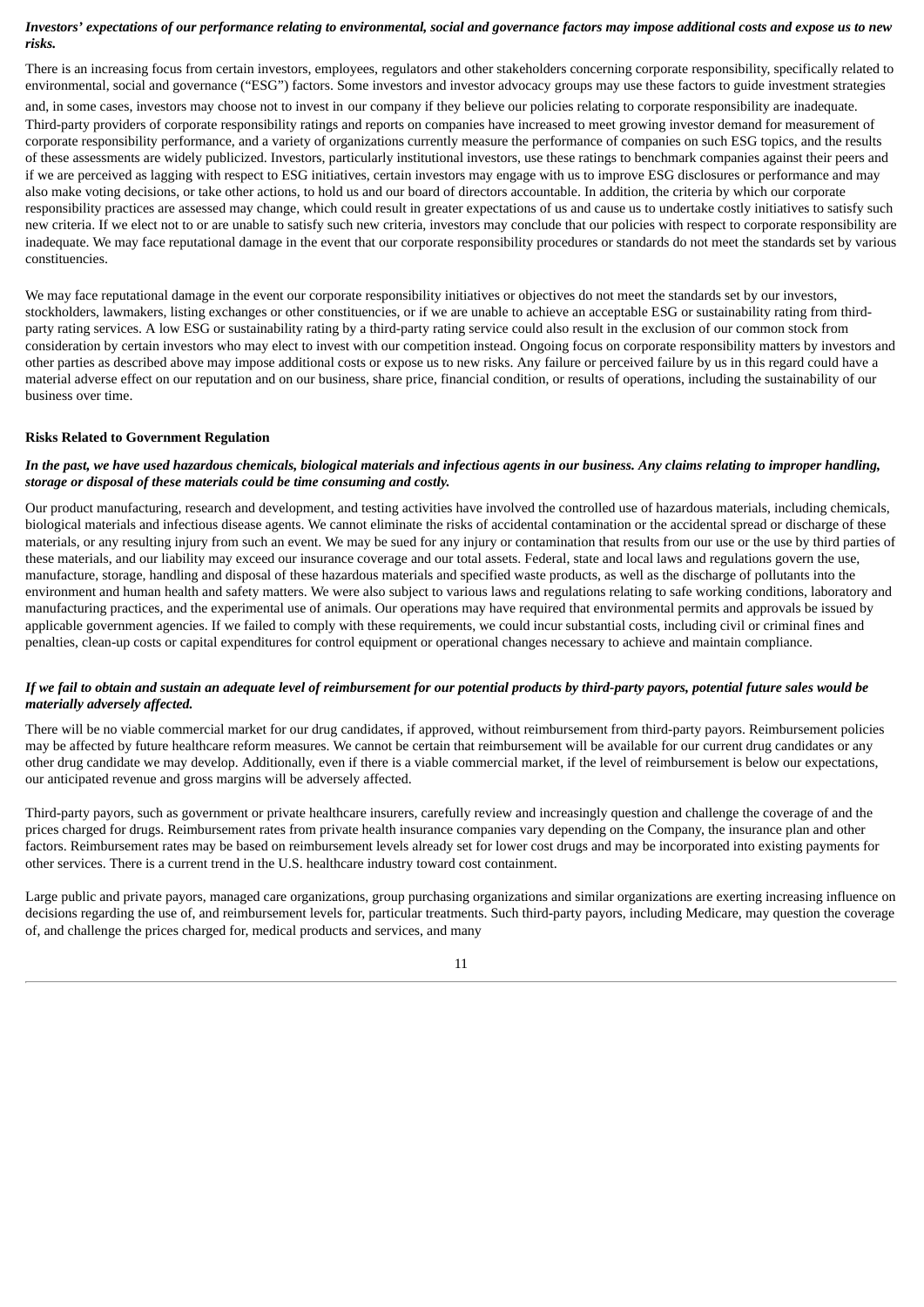third-party payors limit coverage of or reimbursement for newly approved healthcare products. In particular, third-party payors may limit the covered indications. Cost-control initiatives could decrease the price we might establish for products, which could result in product revenues being lower than anticipated. We believe our drugs will be priced significantly higher than existing generic drugs and consistent with current branded drugs. If we are unable to show a significant benefit relative to existing generic drugs, Medicare, Medicaid and private payors may not be willing to provide reimbursement for our drugs, which would significantly reduce the likelihood of our products gaining market acceptance.

We expect that private insurers will consider the efficacy, cost-effectiveness, safety and tolerability of our potential products in determining whether to approve reimbursement for such products and at what level. Obtaining these approvals can be a time consuming and expensive process. Our business, financial condition and results of operations would be materially adversely affected if we do not receive approval for reimbursement of our potential products from private insurers on a timely or satisfactory basis. Limitations on coverage could also be imposed at the local Medicare carrier level or by fiscal intermediaries. Medicare Part D, which provides a pharmacy benefit to Medicare patients as discussed below, does not require participating prescription drug plans to cover all drugs within a class of products. Our business, financial condition and results of operations could be materially adversely affected if Part D prescription drug plans were to limit access to, or deny or limit reimbursement of, our drug candidates or other potential products.

Reimbursement systems in international markets vary significantly by country and by region, and reimbursement approvals must be obtained on a countryby-country basis. In many countries, the product cannot be commercially launched until reimbursement is approved. In some foreign markets, prescription pharmaceutical pricing remains subject to continuing governmental control even after initial approval is granted. The negotiation process in some countries can exceed 12 months. To obtain reimbursement or pricing approval in some countries, we may be required to conduct a clinical trial that compares the cost-effectiveness of our products to other available therapies.

If the prices for our potential products are reduced or if governmental and other third-party payors do not provide adequate coverage and reimbursement of our drugs, our future revenue, cash flows and prospects for profitability will suffer.

# Current and future legislation may increase the difficulty and cost of commercializing our drug candidates and may affect the prices we may obtain if *our drug candidates are approved for commercialization.*

In the U.S. and some foreign jurisdictions, there have been a number of adopted and proposed legislative and regulatory changes regarding the healthcare system that could prevent or delay regulatory approval of our drug candidates, restrict or regulate post-marketing activities and affect our ability to profitably sell any of our drug candidates for which we obtain regulatory approval.

In the U.S., the Medicare Prescription Drug, Improvement, and Modernization Act of 2003 ("MMA") changed the way Medicare covers and pays for pharmaceutical products. Cost reduction initiatives and other provisions of this legislation could limit the coverage and reimbursement rate that we receive for any of our approved products. While the MMA only applies to drug benefits for Medicare beneficiaries, private payors often follow Medicare coverage policy and payment limitations in setting their own reimbursement rates. Therefore, any reduction in reimbursement that results from the MMA may result in a similar reduction in payments from private payors.

In March 2010, the Patient Protection and Affordable Care Act, as amended by the Health Care and Education Reconciliation Act of 2010 (collectively the "PPACA"), was enacted. The PPACA was intended to broaden access to health insurance, reduce or constrain the growth of healthcare spending, enhance remedies against healthcare fraud and abuse, add new transparency requirements for healthcare and health insurance industries, impose new taxes and fees on the health industry and impose additional health policy reforms. The PPACA increased manufacturers' rebate liability under the Medicaid Drug Rebate Program by increasing the minimum rebate amount for both branded and generic drugs and revised the definition of "average manufacturer price", which may also increase the amount of Medicaid drug rebates manufacturers are required to pay to states. The legislation also expanded Medicaid drug rebates and created an alternative rebate formula for certain new formulations of certain existing products that is intended to increase the rebates due on those drugs. The Centers for Medicare & Medicaid Services ("CMS"), which administers the Medicaid Drug Rebate Program, also has proposed to expand Medicaid rebates to the utilization that occurs in the territories of the U.S., such as Puerto Rico and the Virgin Islands. Further, beginning in 2011, the PPACA imposed a significant annual fee on companies that manufacture or import branded prescription drug products and required manufacturers to provide a 50% discount off the negotiated price of prescriptions filled by beneficiaries in the Medicare Part D coverage gap, referred to as the "donut hole." Legislative and regulatory proposals have been introduced at both the state and federal level to expand post-approval requirements and restrict sales and promotional activities for pharmaceutical products.

There have been public announcements by members of the U.S. Congress, regarding plans to repeal and replace the PPACA and Medicare. For example, on December 22, 2017, President Trump signed into law the Tax Cuts and Jobs Act of 2017, which, among other things, eliminated the individual mandate requiring most Americans (other than those who qualify for a hardship exemption) to

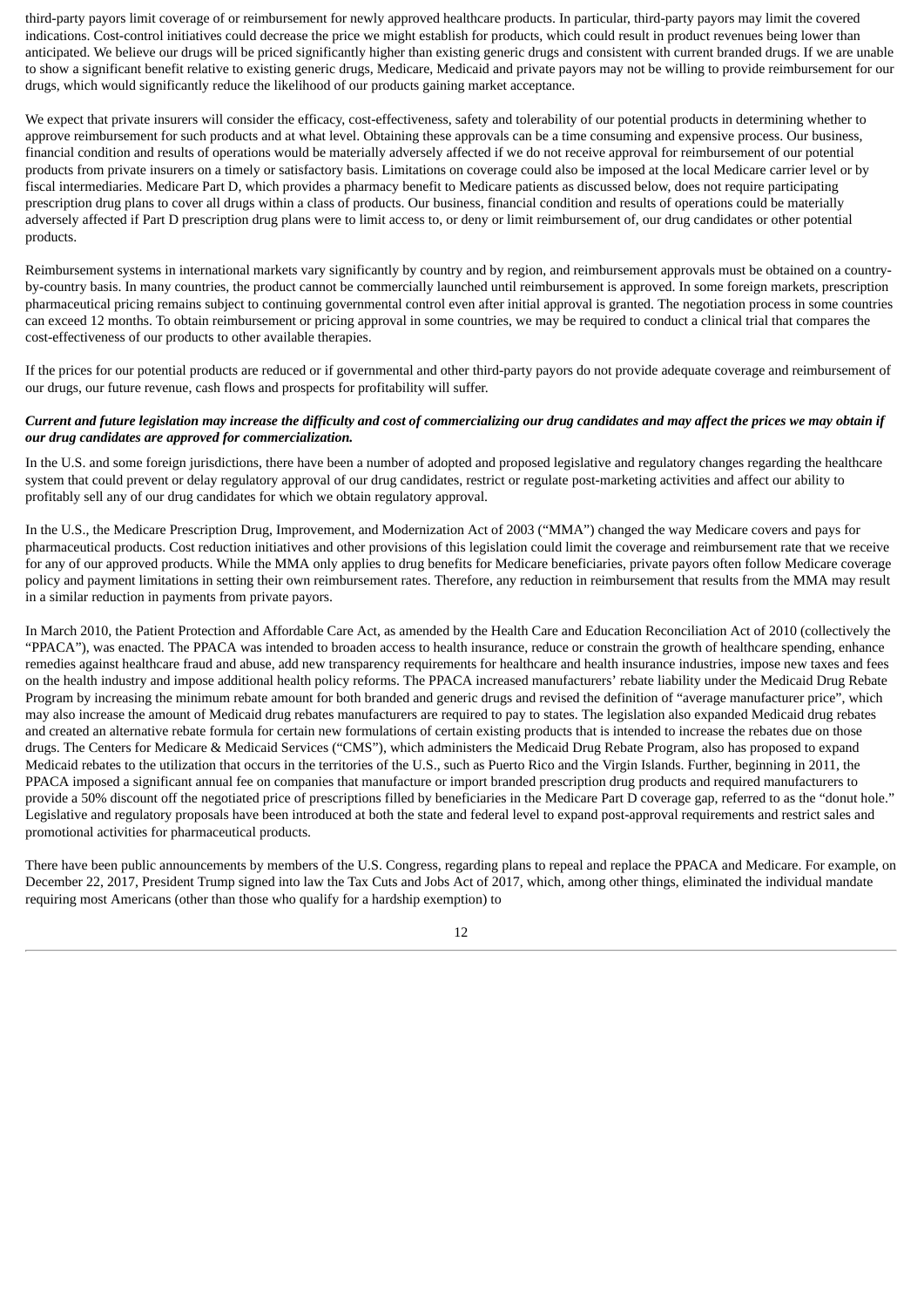carry a minimum level of health coverage, effective January 1, 2019. On December 14, 2018, a U.S. District Court Judge in the Northern District of Texas, or the Texas District Court Judge, ruled that the individual mandate is a critical and inseverable feature of the PPACA, and therefore, because it was repealed as part of the Tax Cuts and Jobs Act of 2017, the remaining provisions of the PPACA are invalid as well. On December 18, 2019, the U.S. Court of Appeals for the Fifth Circuit upheld the District Court's ruling with respect to the individual mandate but remanded the case to the District Court to consider whether other parts of the law can remain in effect. While the Texas District Court Judge has stated that the ruling will have no immediate effect, it is unclear how this decision, subsequent appeals, and other efforts to repeal and replace the PPACA will impact the law and our business. We are not sure whether additional legislative changes will be enacted, or whether the FDA regulations, guidance or interpretations will be changed, or what the impact of such changes on the marketing approvals of our drug candidates, if any, may be. In addition, increased scrutiny by the U.S. Congress of the FDA's approval process may significantly delay or prevent marketing approval, as well as subject us to more stringent product labeling and post-marketing approval testing and other requirements.

Moreover, payment methodologies may be subject to changes in healthcare legislation and regulatory initiatives. For example, CMS may develop new payment and delivery models, such as bundled payment models. In addition, there has been heightened governmental scrutiny over the manner in which manufacturers set prices for their marketed products, which has resulted in several U.S. Congressional inquiries and proposed and enacted federal and state legislation designed to, among other things, bring more transparency to drug pricing, reduce the cost of prescription drugs under government payor programs, and review the relationship between pricing and manufacturer patient programs. The U.S. Department of Health and Human Services has started soliciting feedback on some of these measures and, at the same time, is implementing others under its existing authority. For example, in May 2019, CMS issued a final rule to allow Medicare Advantage Plans the option of using step therapy for Part B drugs beginning January 1, 2020. This final rule codified CMS's policy change that was effective January 1, 2019. While any proposed measures will require authorization through additional legislation to become effective, Congress has indicated that it will continue to seek new legislative and/or administrative measures to control drug costs. We expect that additional U.S. federal healthcare reform measures will be adopted in the future, any of which could limit the amounts that the U.S. federal government will pay for healthcare products and services, which could result in reduced demand for our drug candidates, if approved for commercialization.

In Europe, the United Kingdom formally withdrew from the European Union on January 31, 2020, and entered into a transition period that ended on December 31, 2020. A significant portion of the regulatory framework in the United Kingdom is derived from the regulations of the European Union. We cannot predict what consequences the recent withdrawal of the United Kingdom from the European Union will have on the regulatory frameworks of the United Kingdom or the European Union, or on our future operations, if any, in these jurisdictions, and the United Kingdom is in the process of negotiating trade deals with other countries. Additionally, the United Kingdom's withdrawal from the European Union may increase the possibility that other countries may decide to leave the European Union again.

#### **Risks Related to Our Capital Requirements, Finances and Operations**

#### *We may be unable to continue as a going concern in the future.*

We have had recurring losses from operations since inception and will likely not generate meaningful revenue for the foreseeable future. We believe that our existing cash, cash equivalents and interest thereon will be sufficient to fund our projected operating requirements under our current operating plan for at least the next 12 months. However, if our operating plans change and our projected operating requirements increase, we may be unable to continue as a going concern. In this event, the perception that we may not be able to continue as a going concern may have an adverse impact on our business due to concerns about our ability to meet our future contractual obligations or pursue additional strategic transactions. Further, if we are unable to continue as a going concern, we may have to liquidate our assets, and the values we receive for our assets in liquidation and dissolution could be significantly lower than the values reflected in our financial statements and an investor could lose all or part of its investment in our equity.

# Additional funds may not be available when we need them on terms that are acceptable to us, or at all. If adequate funds are not available to us on a *timely basis, we may be required to curtail or cease our operations.*

There can be no assurance that we will be able to raise sufficient additional capital on acceptable terms or at all. Raising additional funding through debt or equity financing is likely to be difficult or unavailable altogether given the early stage of our therapeutic candidates. If such additional financing is not available on satisfactory terms, or is not available in sufficient amounts, we may be required to delay, limit or eliminate the development of business opportunities and our ability to achieve our business objectives, our competitiveness, and our business, financial condition and results of operations will be materially adversely affected. If we raise additional funds through the issuance of additional debt or equity securities, it could result in dilution to our existing stockholders, increased fixed payment obligations and the existence of securities with rights that may be senior to those of our common stock. If we incur indebtedness, we could become subject to covenants that would restrict our operations and potentially impair our competitiveness, such as limitations on our ability to acquire, sell or license intellectual property rights and other operating restrictions that could adversely impact our ability to conduct our business. Any of these events could significantly harm our business, financial condition and prospects. Furthermore, the issuance of additional securities, whether equity or debt, by us, or the possibility of such

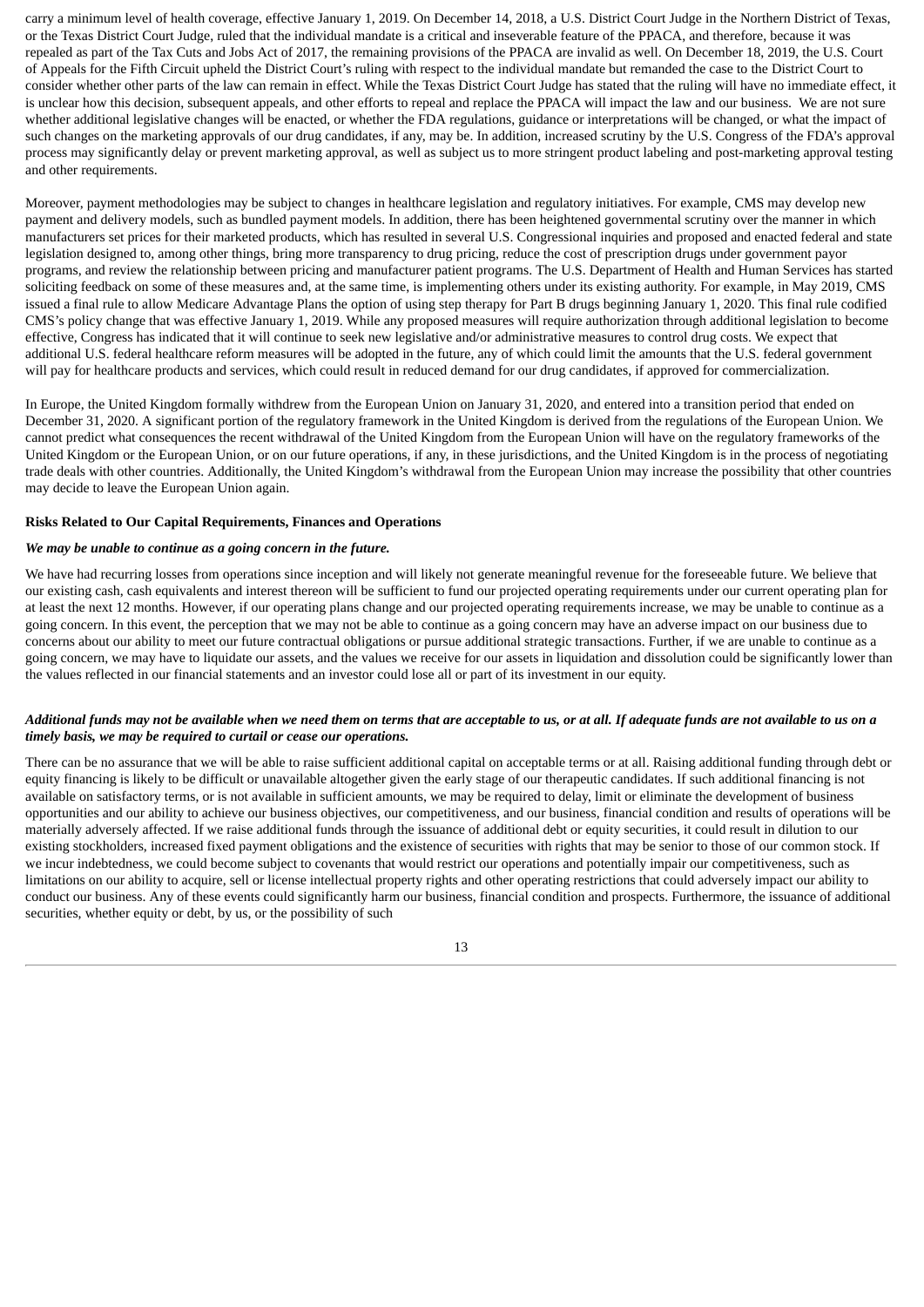issuance, may cause the market price of our common stock to decline further and existing stockholders may not agree with our financing plans or the terms of such financings. In addition, if we seek funds through arrangements with collaborative partners, these arrangements may require us to relinquish rights to our technology or potential future product candidates or otherwise agree to terms unfavorable to us.

# *We have a history of operating losses and expect to incur significant additional operating losses.*

We have generated operating losses each year since we began operations, including \$11.5 million and \$16.8 million for the years ended March 31, 2022 and 2021, respectively. As of March 31, 2022, we had an accumulated deficit of \$307.7 million. We expect to incur substantial additional operating losses over the next several years as our research and development activities increase.

The amount of future losses and when, if ever, we will achieve profitability are uncertain. Our ability to generate revenue and achieve profitability will depend on, among other things:

- successfully developing human tissues and disease models for drug discovery and development that enable us to identify drug candidates;
- successfully outsourcing certain portions of our development efforts;
- entering into collaboration or licensing arrangements with pharmaceutical companies to further develop and conduct clinical trials for any drug candidates we identify;
- obtaining any necessary regulatory approvals for any drug candidates we identify; and
- raising sufficient funds to finance our activities and long-term business plan.

We might not succeed at any of these undertakings. If we are unsuccessful at one or more of these undertakings, our business, prospects, and results of operations will be materially adversely affected. We may never generate significant revenue, and even if we do generate significant revenue, we may never achieve profitability.

#### Our quarterly operating results may vary, which could negatively affect the market price of our common stock.

Our results of operations in any quarter may vary from quarter to quarter and are influenced by such factors as expenses related to:

- evaluating and implementing strategic alternatives, technology licensing opportunities, potential collaborations, and other strategic transactions;
- litigation:
- research and development expenditures, including commencement of preclinical studies and clinical trials;
- the timing of the hiring of new employees, which may require payments of signing, retention or similar bonuses; and
- changes in costs related to the COVID-19 pandemic or the general global economy.

We believe that operating results for any particular quarter are not necessarily a meaningful indication of future results. Nonetheless, fluctuations in our quarterly operating results could negatively affect the market price of our common stock.

# We may identify material weaknesses in the future that may cause us to fail to meet our reporting obligations or result in material misstatements of our *financial statements.*

Our management team is responsible for establishing and maintaining adequate internal control over financial reporting. Internal control over financial reporting is a process designed to provide reasonable assurance regarding the reliability of financial reporting and the preparation of financial statements in accordance with U.S. generally accepted accounting principles. A material weakness is a deficiency, or a combination of deficiencies, in internal control over financial reporting such that there is a reasonable possibility that a material misstatement of annual or interim financial statements will not be prevented or detected on a timely basis.

We cannot assure you that we will not have material weaknesses or significant deficiencies in our internal control over financial reporting. If we identify any material weaknesses or significant deficiencies that may exist, the accuracy and timing of our financial reporting may be adversely affected, we may be unable to maintain compliance with securities law requirements regarding timely filing of periodic reports in addition to applicable stock exchange listing requirements, and our stock price may decline materially as a result.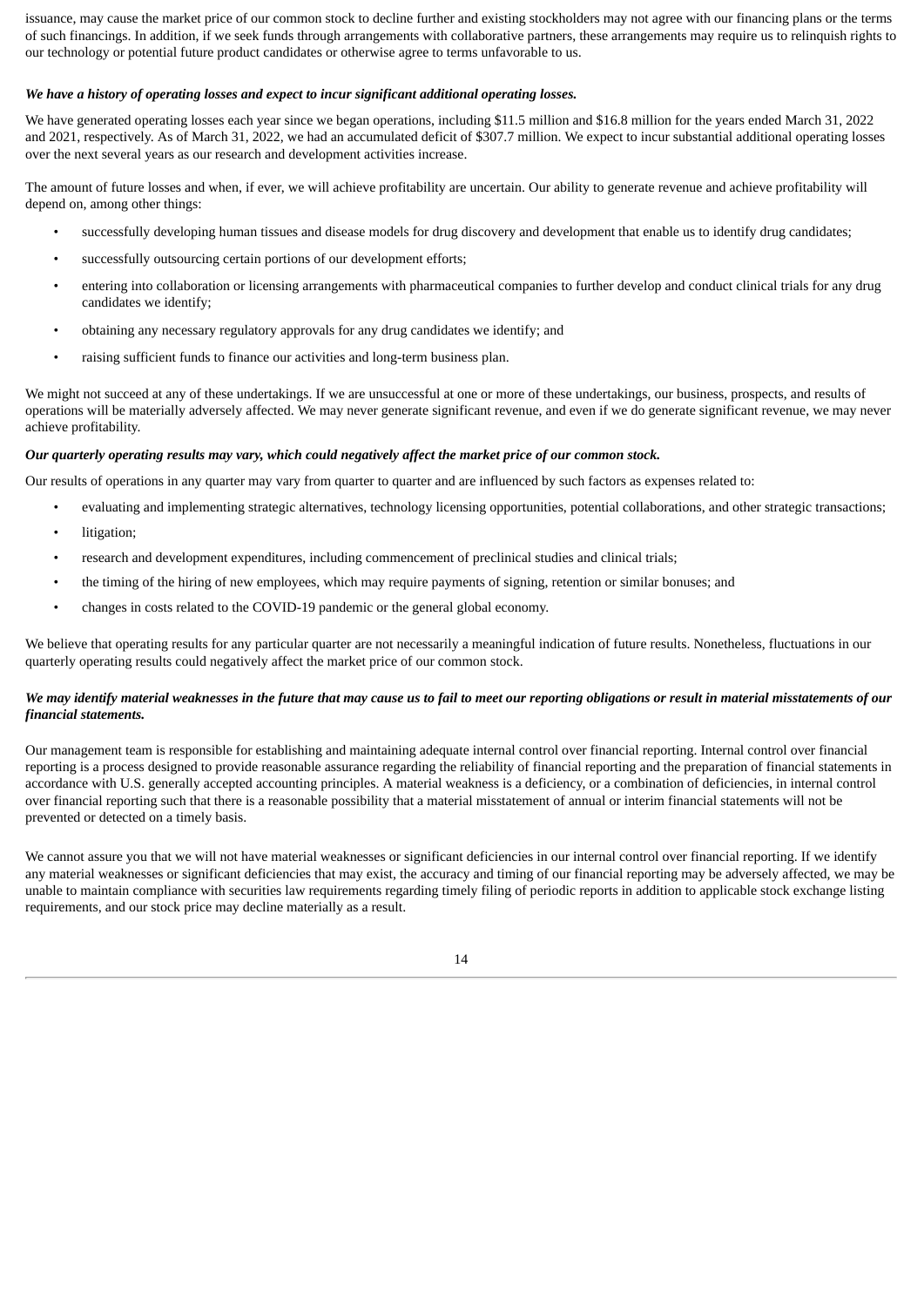# Future strategic investments could negatively affect our business, financial condition and results of operations if we fail to achieve the desired returns *on our investment.*

Our ability to benefit from future external strategic investments depends on our ability to successfully conduct due diligence, evaluate prospective opportunities, and buy the equity of our target investments at acceptable market prices. Our failure in any of these tasks could result in unforeseen loses associated with the strategic investments.

We may also discover deficiencies in internal controls, data adequacy and integrity, product quality, regulatory compliance, product liabilities or other undisclosed liabilities that we did not uncover prior to our investment, which could result in us becoming subject asset impairments, including potential loss of our investment capital. In addition, if we do not achieve the anticipated benefits of an external investment as rapidly as expected, or at all, investors or analysts may downgrade our stock.

We also expect to continue to carry out strategic investments that we believe are necessary to expand our business. There are no assurances that such initiatives will yield favorable results for us. Accordingly, if these initiatives are not successful, our business, financial condition and results of operations could be adversely affected. If these risks materialize, our stock price could be materially adversely affected. Any difficulties in such investments could have a material adverse effect on our business, financial condition and results of operations.

#### Our business could be adversely impacted if we are unable to retain our executive officers and other key personnel.

Our future success will depend to a significant degree upon the continued contributions of our key personnel, especially our executive officers. We do not currently have long-term employment agreements with our executive officers or our other key personnel, and there is no guarantee that our executive officers or key personnel will remain employed with us. Moreover, we have not obtained key man life insurance that would provide us with proceeds in the event of the death, disability or incapacity of any of our executive officers or other key personnel. Further, the process of attracting and retaining suitable replacements for any executive officers and other key personnel we lose in the future would result in transition costs and would divert the attention of other members of our senior management from our existing operations. Additionally, such a loss could be negatively perceived in the capital markets. Finally, certain of our executives also provide services to Viscient Biosciences, Inc. ("Viscient"). Executives that provide services to us and Viscient do not dedicate all of their time to us, as disclosed in our filings, and we may therefore compete with Viscient for the time commitments of our executive officers from time to time.

#### We may be subject to security breaches or other cybersecurity incidents that could compromise our information and expose us to liability.

We routinely collect and store sensitive data (such as intellectual property, proprietary business information and personally identifiable information) for ourselves, our employees and our suppliers and customers. We make significant efforts to maintain the security and integrity of our computer systems and networks and to protect this information. However, like other companies in our industry, our networks and infrastructure may be vulnerable to cyber-attacks or intrusions, including by computer hackers, foreign governments, foreign companies or competitors, or may be breached by employee error, malfeasance or other disruption. Any such breach could result in unauthorized access to (or disclosure of) sensitive, proprietary or confidential information of ours, our employees or our suppliers or customers, and/or loss or damage to our data. Any such unauthorized access, disclosure, or loss of information could cause competitive harm, result in legal claims or proceedings, liability under laws that protect the privacy of personal information, and/or cause reputational harm.

#### We may experience conflicts of interest with Viscient Biosciences. Inc. with respect to business opportunities and other matters.

Keith Murphy, our Executive Chairman, is the Chief Executive Officer, Chairman and principal stockholder of Viscient, a private company that he founded in 2017 that is focused on drug discovery and development utilizing 3D tissue technology and multi-omics (genomics, transcriptomics, metabolomics). Jeffrey N. Miner and our Chief Scientific Officer, is a co-founder, the Chief Scientific Officer and a significant stockholder of Viscient. In addition, Adam Stern, Douglas Jay Cohen and David Gobel (through the Methuselah Foundation and the Methuselah Fund), members of our Board, have invested funds through a convertible promissory note in Viscient, but do not serve as an employee, officer or director of Viscient. Additional members of our Research and Development organization also work at Viscient, and we expect that additional employees or consultants of ours will also be employees of or consultants to Viscient. We use certain Viscient-owned facilities and equipment and allow Viscient to use certain of our facilities and equipment. During fiscal 2022, we provided services to Viscient, and Viscient has previously purchased primary human cell-based products from our former subsidiary, Samsara Sciences, Inc. We expect to continue to provide services to Viscient and enter into additional agreements with Viscient in the future.

In addition, we license, as well as cross-license, certain intellectual property to and from Viscient and expect to continue to do so in the future. In particular, pursuant to an Asset Purchase and Non-Exclusive Patent License Agreement with Viscient, dated November 6, 2019, as amended, we have provided a paid up, worldwide, irrevocable, perpetual, non-exclusive license to Viscient under certain

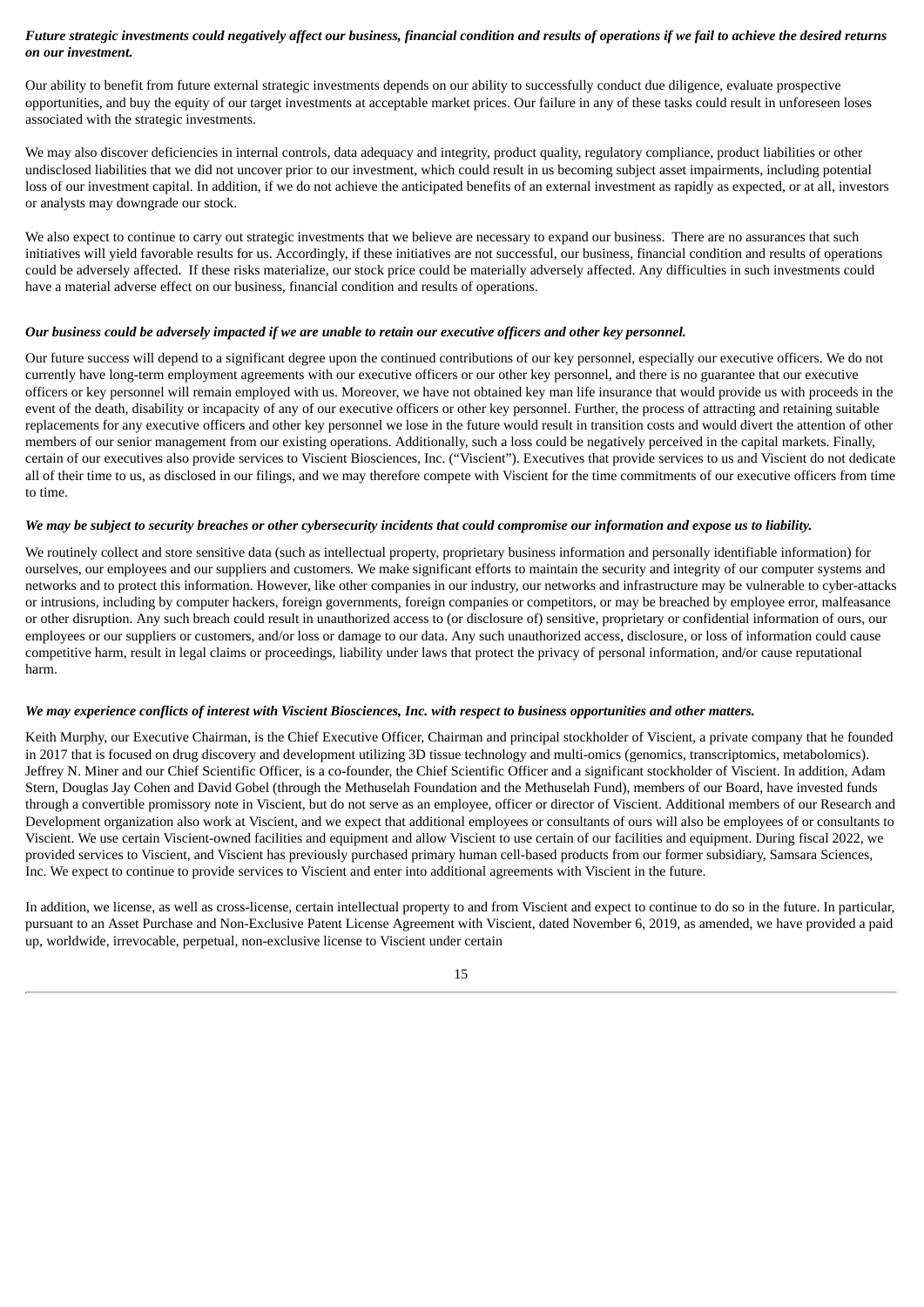of our patents and know-how to (a) make, have made, use, sell offer to sell, import and otherwise exploit the inventions and subject matter covered by certain patents regarding certain bioprinter devices and bioprinting methods, engineered liver tissues, engineered renal tissues, engineered intestinal tissue and engineered tissue for in vitro research use, (b) to use and internally repair the bioprinters, and (c) to make additional bioprinters for internal use only in connection with drug discovery and development research, target identification and validation, compound screening, preclinical safety, absorption, distribution, metabolism, excretion and toxicology (ADMET) studies, and in vitro research to complement clinical development of a therapeutic compound. Although we have entered, and expect to enter, into agreements and arrangements that we believe appropriately govern the ownership of intellectual property created by joint employees or consultants of Viscient and/or using our or Viscient's facilities or equipment, it is possible that we may disagree with Viscient as to the ownership of intellectual property created by shared employees or consultants, or using shared equipment or facilities.

On December 28, 2020, we entered into an intercompany agreement with Viscient and Organovo, Inc., our wholly-owned subsidiary (the "Intercompany Agreement"). Pursuant to the Intercompany Agreement, we agreed to provide Viscient certain services related to 3D bioprinting technology, which includes, but is not limited to, histology services, cell isolation, and proliferation of cells, and Viscient agreed to provide us certain services related to 3D bioprinting technology, including bioprinter training, bioprinting services, and qPCR assays, in each case on payment terms specified in the Intercompany Agreement and as may be further determined by the parties. In addition, Viscient and we each agreed to share certain facilities and equipment and, subject to further agreement, to each make certain employees available for specified projects to the other party at prices to be determined in good faith by the parties. Under the Intercompany Agreement, each party will retain its own prior intellectual property and will obtain new intellectual property rights within their respectively defined fields of use.

Due to the interrelated nature of Viscient with us, conflicts of interest may arise with respect to transactions involving business dealings between us and Viscient, potential acquisitions of businesses or products, the development and ownership of technologies and products, the sale of products, markets and other matters in which our best interests and the best interests of our stockholders may conflict with the best interests of the stockholders of Viscient. In addition, we and Viscient may disagree regarding the interpretation of certain terms of the arrangements we previously entered into with Viscient or may enter into in the future. We cannot guarantee that any conflict of interest will be resolved in our favor, or that, with respect to our transactions with Viscient, we will negotiate terms that are as favorable to us as if such transactions were with another third-party. In addition, executives that provide services to us and Viscient may not dedicate all of their time to us and we may therefore compete with Viscient for the time commitments of our executive officers from time to time.

# **Risks Related to Our Common Stock and Liquidity Risks**

# We could fail to maintain the listing of our common stock on the Nasdaq Capital Market, which could seriously harm the liquidity of our stock and our *ability to raise capital or complete a strategic transaction.*

The Nasdaq Stock Market LLC ("Nasdaq") has established continued listing requirements, including a requirement to maintain a minimum closing bid price of at least \$1 per share. If a company trades for 30 consecutive business days below such minimum closing bid price, it will receive a deficiency notice from Nasdaq. Assuming it is in compliance with the other continued listing requirements, Nasdaq would provide such company a period of 180 calendar days in which to regain compliance by maintaining a closing bid price at least \$1 per share for a minimum of ten consecutive business days. There can be no assurance that we will maintain compliance with the minimum bid price requirement or other listing requirements necessary for us to maintain the listing of our common stock on the Nasdaq Capital Market.

A delisting from the Nasdaq Capital Market and commencement of trading on the OTCBB would likely result in a reduction in some or all of the following, each of which could have a material adverse effect on stockholders:

- the liquidity of our common stock;
- the market price of our common stock (and the accompanying valuation of our Company);
- our ability to obtain financing or complete a strategic transaction;
- the number of institutional and other investors that will consider investing in shares of our common stock;
- the number of market markers or broker-dealers for our common stock; and
- the availability of information concerning the trading prices and volume of shares of our common stock.

#### There is no assurance that an active market in our common stock will continue at present levels or increase in the future.

Our common stock is currently traded on the Nasdaq Capital Market, but there is no assurance that an active market in our common stock will continue at present levels or increase in the future. As a result, an investor may find it difficult to dispose of our common stock on the timeline and at the volumes they desire. This factor limits the liquidity of our common stock and may have a material adverse effect on the market price of our common stock and on our ability to raise additional capital.

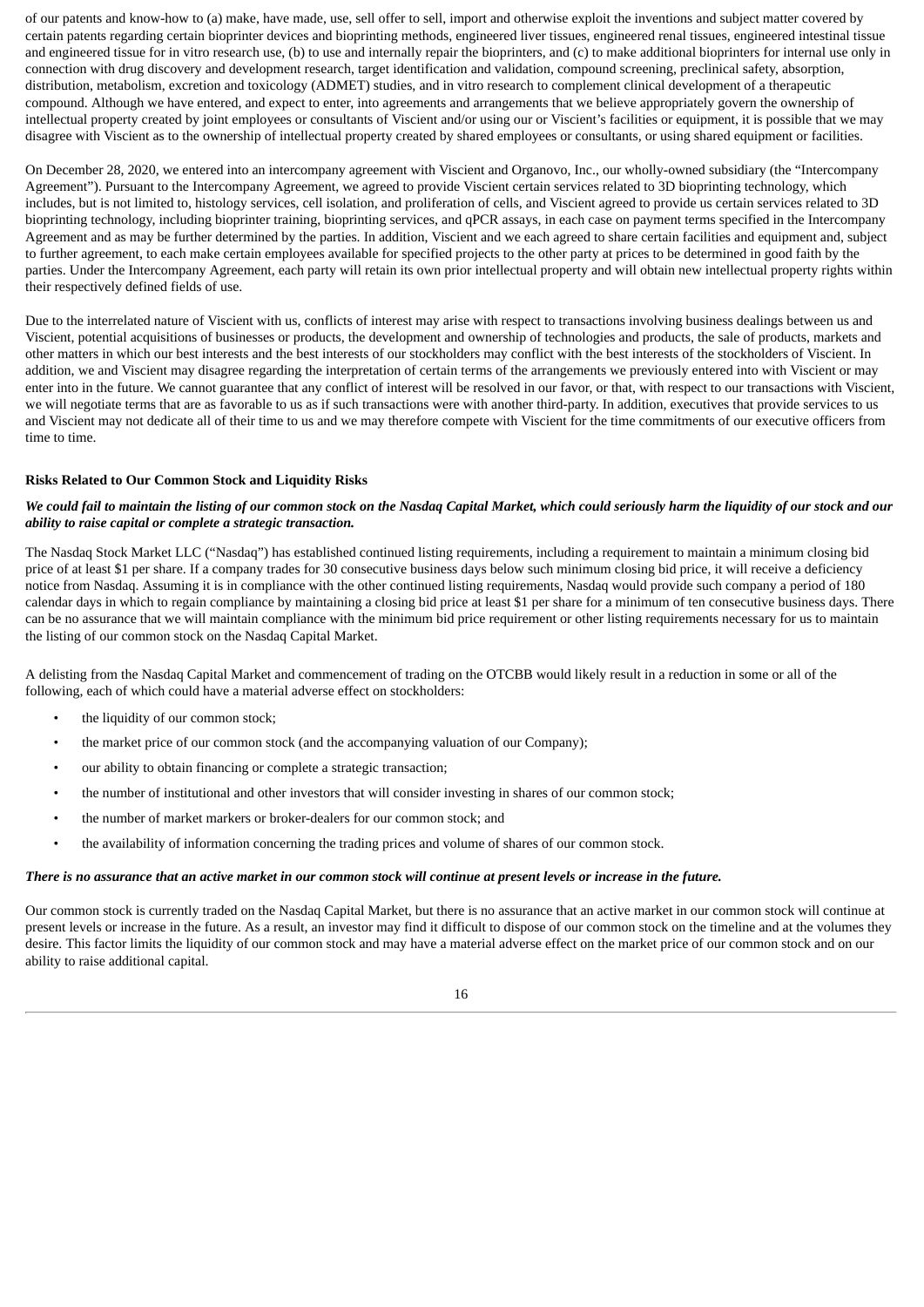# The price of our common stock may continue to be volatile, which could lead to losses by investors and costly securities litigation.

The trading price of our common stock is likely to be highly volatile and could fluctuate in response to factors such as:

- announcements by us or our competitors of significant acquisitions, strategic partnerships, joint ventures or capital commitments;
- continued macroeconomic conditions related to the COVID-19 pandemic;
- our ability to execute on our new strategic plan;
- reduced government funding for research and development activities;
- actual or anticipated variations in our operating results;
- adoption of new accounting standards affecting our industry;
- additions or departures of key personnel;
- sales of our common stock or other securities in the open market;
- degree of coverage of securities analysts and reports and recommendations issued by securities analysts regarding our business;
- volume fluctuations in the trading of our common stock; and
- other events or factors, many of which are beyond our control.

The stock market is subject to significant price and volume fluctuations. In the past, following periods of volatility in the market price of a company's securities, securities class action litigation has often been initiated against such a company. Litigation initiated against us, whether or not successful, could result in substantial costs and diversion of our management's attention and resources, which could harm our business and financial condition.

#### Investors may experience dilution of their ownership interests because of the future issuance of additional shares of our capital stock.

We are authorized to issue 200,000,000 shares of common stock and 25,000,000 shares of preferred stock. As of March 31, 2022, there were an aggregate of 11,399,566 shares of our common stock issued and outstanding and available for issuance on a fully diluted basis and no shares of preferred stock outstanding. That total for our common stock includes 1,929,504 shares of our common stock that may be issued upon the vesting of restricted stock units, the exercise of outstanding stock options, or is available for issuance under our equity incentive plans, and 59,435 shares of common stock that may be issued through our Employee Stock Purchase Plan ("ESPP").

In the future, we may issue additional authorized but previously unissued equity securities to raise funds to support our continued operations and to implement our business plan. We may also issue additional shares of our capital stock or other securities that are convertible into or exercisable for our capital stock in connection with hiring or retaining employees, future acquisitions, or for other business purposes. If we raise additional funds from the issuance of equity securities, substantial dilution to our existing stockholders may result. In addition, the future issuance of any such additional shares of capital stock may create downward pressure on the trading price of our common stock. There can be no assurance that we will not be required to issue additional shares, warrants or other convertible securities in the future in conjunction with any capital raising efforts, including at a price (or exercise prices) below the price at which shares of our common stock is currently traded on the Nasdaq Capital Market. Moreover, depending on market conditions, we cannot be sure that additional financing will be available when needed or that, if available, financing will be obtained on terms favorable to us or to our stockholders.

#### *We do not intend to pay dividends for the foreseeable future.*

We have paid no dividends on our common stock to date and it is not anticipated that any dividends will be paid to holders of our common stock in the foreseeable future. While our future dividend policy will be based on the operating results and capital needs of our business, it is currently anticipated that any earnings will be retained to finance our future expansion and for the implementation of our business plan. As an investor, you should take note of the fact that a lack of a dividend can further affect the market value of our stock and could significantly affect the value of any investment.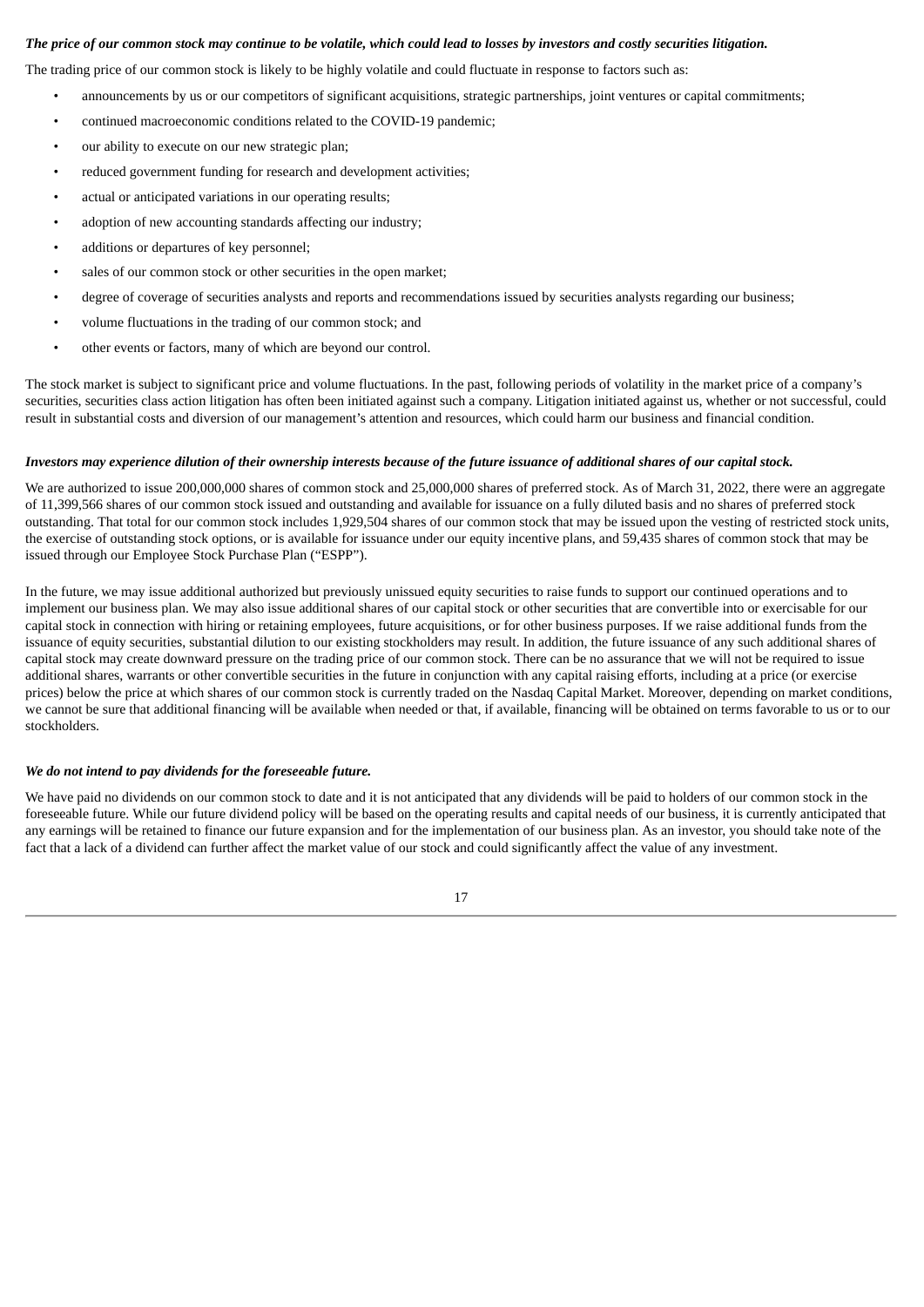# Anti-takeover provisions in our organizational documents and Delaware law may discourage or prevent a change of control, even if an acquisition would be beneficial to our stockholders, which could affect our stock price adversely and prevent attempts by our stockholders to replace or remove our *current management.*

Our Certificate of Incorporation, as amended ("Certificate of Incorporation"), and Bylaws, as amended ("Bylaws") contain provisions that could delay or prevent a change of control of our company or changes in our board of directors that our stockholders might consider favorable. Some of these provisions:

- authorize the issuance of preferred stock which can be created and issued by our board of directors without prior stockholder approval, with rights senior to those of the common stock;
- provide for a classified board of directors, with each director serving a staggered three-year term;
- provide that each director may be removed by the stockholders only for cause;
- prohibit our stockholders from filling board vacancies, calling special stockholder meetings, or taking action by written consent; and
- require advance written notice of stockholder proposals and director nominations.

In addition, we are subject to the provisions of Section 203 of the Delaware General Corporation Law, which may prohibit certain business combinations with stockholders owning 15% or more of our outstanding voting stock. These and other provisions in our Certificate of Incorporation, Bylaws and Delaware law could make it more difficult for stockholders or potential acquirers to obtain control of our board of directors or initiate actions that are opposed by our then-current board of directors, including delaying or impeding a merger, tender offer, or proxy contest involving our company. Any delay or prevention of a change of control transaction or changes in our board of directors could cause the market price of our common stock to decline.

# **Risks Related to Our Intellectual Property**

#### *If we are not able to adequately protect our proprietary rights, our business could be harmed.*

Our success will depend to a significant extent on our ability to obtain patents and maintain adequate protection for our technologies, intellectual property and products and service offerings in the United States and other countries. If we do not protect our intellectual property adequately, competitors may be able to use our technologies and gain a competitive advantage.

To protect our products and technologies, we, and our collaborators and licensors, must prosecute and maintain existing patents, obtain new patents and pursue other intellectual property protection. Our existing patents and any future patents we obtain may not be sufficiently broad to prevent others from using our technologies or from developing competing products and technologies. Moreover, the patent positions of many biotechnology and pharmaceutical companies are highly uncertain, involve complex legal and factual questions and have in recent years been the subject of much litigation. As a result, we cannot guarantee that:

- any patent applications filed by us will issue as patents;
- third parties will not challenge our proprietary rights, and if challenged that a court or an administrative board of a patent office will hold that our patents are valid and enforceable;
- third parties will not independently develop similar or alternative technologies or duplicate any of our technologies by inventing around our claims;
- any patents issued to us will cover our technology and products as ultimately developed;
- we will develop additional proprietary technologies that are patentable;
- the patents of others will not have an adverse effect on our business; or
- as issued patents expire, we will not lose some competitive advantage.

As previously disclosed, we have recommenced certain historical operations and are now focusing our future efforts on developing highly customized 3D human tissues as living, dynamic models for healthy and diseased human biology for drug development. Previously, we focused our efforts on developing our in vivo liver tissues to treat end-stage liver disease and a select group of life-threatening, orphan diseases, for which there were limited treatment options other than organ transplant. We also explored the development of other potential pipeline in vivo tissue constructs. As we focus our business on developing highly customized 3D human tissues, we may sell, discontinue, adjust or abandon certain patents and patent applications relating to our historical operations. There can be no assurance that we will be successful at such efforts or sell or otherwise monetize such assets on acceptable terms, if at all. There is also no guarantee that our remaining patents will be sufficiently broad to prevent others from using our technologies or from developing competing products and technologies.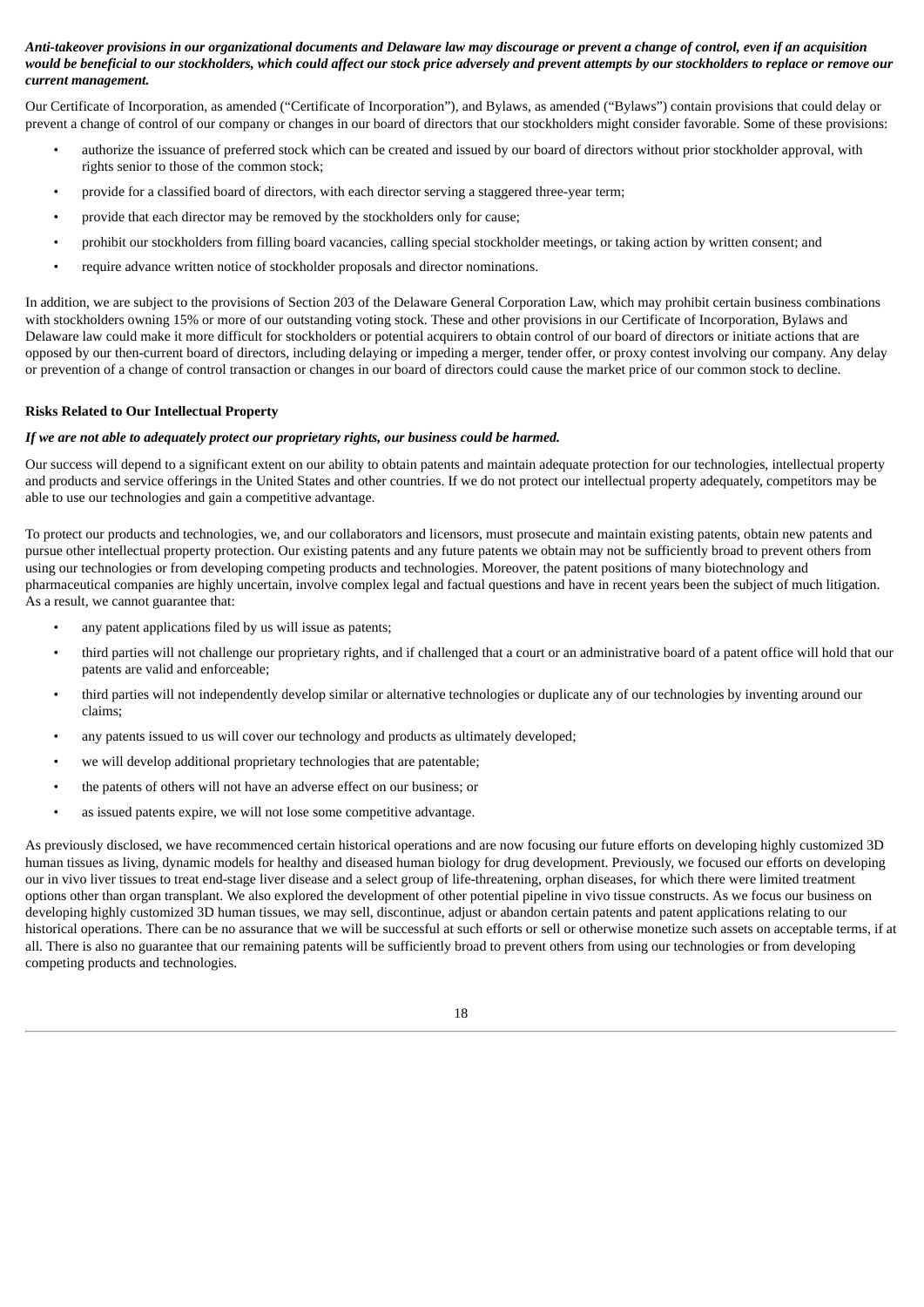#### *We may not be able to protect our intellectual property rights throughout the world.*

Certain foreign jurisdictions have an absolute requirement of novelty that renders any public disclosure of an invention immediately fatal to patentability in such jurisdictions. Therefore, there is a risk that we may not be able to protect some of our intellectual property in the United States or abroad due to disclosures, which we may not be aware of, by our collaborators or licensors. Some foreign jurisdictions prohibit certain types of patent claims, such as "method-of-treatment/use-type" claims; thus, the scope of protection available to us in such jurisdictions is limited.

Moreover, filing, prosecuting and defending patents on all of our potential products and technologies throughout the world would be prohibitively expensive. Competitors may use our technologies in jurisdictions where we have not sought or obtained patent protection to develop their own products and further, may export otherwise infringing products to territories where we have patent protection, but where enforcement is not as strong as that in the United States. These products may compete with our future products in jurisdictions where we do not have any issued patents and our patent claims or other intellectual property rights may not be effective or sufficient to prevent them from competing.

Many companies have encountered significant problems in protecting and defending intellectual property rights in foreign jurisdictions. The legal systems of certain countries, particularly certain developing countries, do not favor the enforcement of patents and other intellectual property protection, particularly those relating to biopharmaceuticals, which could make it difficult for us to stop the infringement of our patents or marketing of competing products in violation of our proprietary rights generally. Proceedings to enforce our patent rights in foreign jurisdictions could result in substantial cost and divert our efforts and attention from other aspects of our business.

# Patents covering our products could be found invalid or unenforceable if challenged in court or before administrative bodies in the United States or *abroad.*

The issuance of a patent is not conclusive as to its inventorship, scope, validity or enforceability, and our patents may be challenged in the courts or patent offices in the United States and abroad. We may be subject to a third-party preissuance submission of prior art to the U.S. Patent and Trademark Office (the "USPTO"), or become involved in opposition, derivation, revocation, reexamination, post-grant and *inter partes* review ("IPR"), or interference proceedings or other similar proceedings challenging our patent rights. An adverse determination in any such submission, proceeding or litigation could reduce the scope of, or invalidate or render unenforceable, our patent rights, allow third parties to commercialize our technology or products and compete directly with us, without payment to us, or result in our inability to manufacture or commercialize products without infringing third-party patent rights. Moreover, we may have to participate in interference proceedings declared by the USPTO to determine priority of invention or in post-grant challenge proceedings, such as oppositions in a foreign patent office, that challenge our priority of invention or other features of patentability with respect to our patents and patent applications. Such challenges may result in loss of patent rights, in loss of exclusivity or in patent claims being narrowed, invalidated or held unenforceable, which could limit our ability to stop others from using or commercializing similar or identical technology and products, or limit the duration of the patent protection of our technology or products. Such proceedings also may result in substantial cost and require significant time from our scientists and management, even if the eventual outcome is favorable to us.

For example, our U.S. Patent Nos. 9,855,369 and 9,149,952, which relate to our bioprinter technology, were the subject of IPR proceedings filed by Cellink AB and its subsidiaries, MatTek Incorporated and Visikol, Inc. (collectively, "BICO Group AB"), one of our competitors. Likewise, U.S. Patent Nos. 9,149,952, 9,855,369, 8,931,880, 9,227,339, 9,315,043 and 10,967,560 (all assigned to Organovo, Inc.) and U.S. Patent Nos. 7,051,654, 8,241,905, 8,852,932 and 9,752,116 (assigned to Clemson University and the University of Missouri, respectively) were implicated in a declaratory judgment complaint filed against Organovo, Inc., our wholly owned subsidiary, by BICO Group AB and certain of its subsidiaries in the United States District Court for the District of Delaware. All of these matters were eventually settled in February 2022.

Some of our competitors may be able to sustain the costs of such litigation or proceedings more effectively than we can because of their substantially greater financial resources. Patent litigation and other proceedings may also absorb significant management time. Uncertainties resulting from the initiation and continuation of patent litigation or other proceedings could impair our ability to compete in the marketplace. The occurrence of any of the foregoing could have a material adverse effect on our business, financial condition or results of operations. We may become involved in lawsuits to protect or enforce our inventions, patents or other intellectual property or the patents of our licensors, which could be expensive and time consuming.

In addition, if we initiate legal proceedings against a third party to enforce a patent covering our products, the defendant could counterclaim that such patent is invalid or unenforceable. In patent litigation in the United States, defendant counterclaims alleging invalidity or unenforceability are commonplace. Grounds for a validity challenge could be an alleged failure to meet any of several statutory requirements, including lack of novelty, obviousness, or non-enablement. Grounds for an unenforceability assertion could be an allegation that someone connected with prosecution of the patent withheld relevant information from the USPTO or made a misleading statement during prosecution. Third parties may also raise claims challenging the validity or enforceability of our patents before administrative bodies in the United States or abroad, even outside the context of litigation, including through re-examination, post-grant review, IPR, interference proceedings, derivation proceedings and equivalent proceedings in foreign jurisdictions (e.g.,

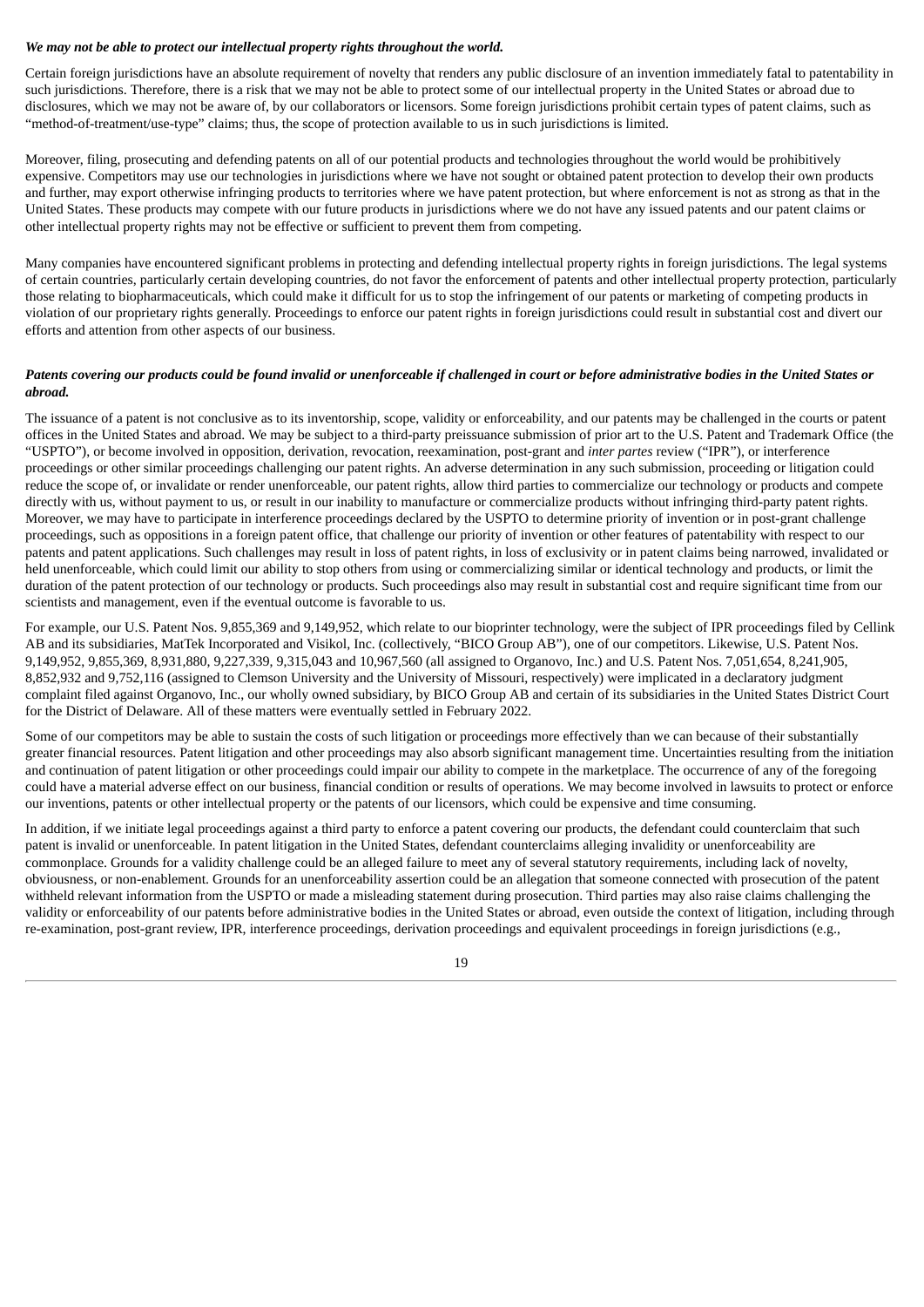opposition proceedings). Such proceedings could result in the revocation of, cancellation of or amendment to our patents in such a way that they no longer cover our products. The outcome following legal assertions of invalidity and unenforceability is unpredictable. With respect to the validity question, for example, we cannot be certain that there is no invalidating prior art, of which we and the patent examiner were unaware during prosecution. If a third party were to prevail on a legal assertion of invalidity or unenforceability, we would lose at least part, and perhaps all, of the patent protection on our products. Such a loss of patent protection would have a material adverse effect on our business, financial condition, and results of operations.

#### We may be involved in lawsuits or other proceedings to protect or enforce our patents or the patents of our licensors, which could be expensive, time*consuming and unsuccessful.*

Competitors may infringe our patents or the patents of our collaborators or licensors or our licensors may breach or otherwise prematurely terminate the provisions of our license agreements with them. To counter infringement or unauthorized use, we may be required to file infringement claims or lawsuits, which can be expensive and time-consuming. In addition, in an infringement proceeding, a court may decide that a patent of ours or our collaborators or licensors is not valid or is unenforceable or may refuse to stop the other party from using the technology at issue on the grounds that our patents do not cover the technology in question. An adverse result in any litigation or defense proceedings could put one or more of our patents at risk of being invalidated, held unenforceable, or interpreted narrowly and could put our other patent applications at risk of not issuing. Additionally, our licensors may continue to retain certain rights to use technologies licensed by us for research purposes. Patent disputes can take years to resolve, can be very costly and can result in loss of rights, injunctions or substantial penalties. Moreover, patent disputes and related proceedings can distract management's attention and interfere with running our business.

Furthermore, because of the potential for substantial discovery in connection with intellectual property litigation, there is a risk that some of our confidential information could be compromised by disclosure during this type of litigation. In addition, there could be public announcements of the results of hearings, motions or other interim proceedings or developments which could harm our business.

As more companies file patents relating to bioprinters and bioprinted tissues, it is possible that patent claims relating to bioprinters or bioprinted human tissue may be asserted against us. In addition, the drug candidates we pursue may also be pursued by other companies, and it is possible that patent claims relating to such drug candidates may also be asserted against us. Any patent claims asserted against us could harm our business. Moreover, we may face claims from non-practicing entities, which have no relevant product revenue and against whom our own patent portfolio may have no deterrent effect. Any such claims, with or without merit, could be time-consuming to defend, result in costly litigation and diversion of resources, cause product shipment or delays or require us to enter into royalty or license agreements. These licenses may not be available on acceptable terms, or at all. Even if we are successful in defending such claims, infringement and other intellectual property litigation can be expensive and time-consuming to litigate and divert management's attention from our core business. Any of these events could harm our business significantly.

Our current and future research, development and commercialization activities also must satisfy the obligations under our license agreements. Any disputes arising under our license agreements could be costly and distract our management from the conduct of our business. Moreover, premature termination of a license agreement could have an adverse impact on our business.

In addition to infringement claims against us, if third parties have prepared and filed patent applications in the United States that also claim technology to which we have rights, we may have to participate in interference proceedings in the United States Patent and Trademark Office ("PTO") to determine the priority of invention and opposition proceedings outside of the United States. An unfavorable outcome could require us to cease using the related technology or to attempt to license rights to it from the prevailing party.

Third parties may also attempt to initiate reexamination, post grant review or inter partes review of our patents or those of our collaborators or licensors in the PTO. We may also become involved in similar opposition proceedings in the European Patent Office or similar offices in other jurisdictions regarding our intellectual property rights with respect to our products and technology.

# We depend on license agreements with University of Missouri and Clemson University for rights to use certain patents, pending applications, and know how. Failure to comply with or maintain obligations under these agreements and any related or other termination of these agreements could materially *harm our business and prevent us from developing or commercializing new product candidates.*

We are party to license agreements with University of Missouri and Clemson University under which we were granted exclusive rights to patents and patent applications that are important to our business and to our ability to develop and commercialize our NovoGen Bioprinters and 3D tissue products fabricated using our NovoGen Bioprinters. Our rights to use these patents and patent applications and employ the inventions claimed in these licensed patents are subject to the continuation of and our compliance with the terms of our license agreements. If we were to breach the terms of these license agreements and the agreements were terminated as a result, our ability to continue to develop and commercialize our NovoGen Bioprinters and 3D tissue products and to operate our business could be adversely impacted.

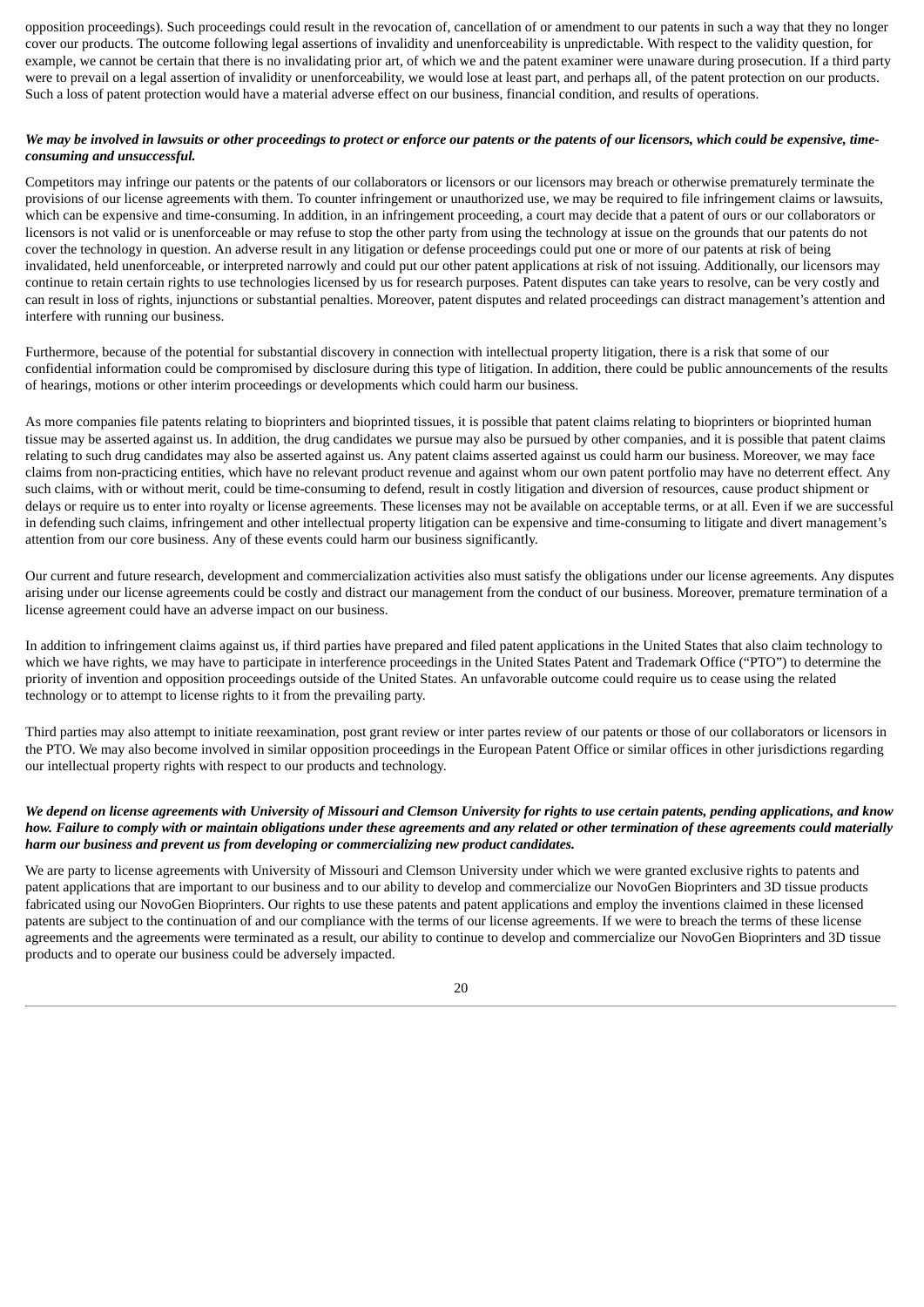#### *We may be unable to adequately prevent disclosure of trade secrets and other proprietary information.*

In order to protect our proprietary and licensed technology and processes, we rely in part on confidentiality agreements with our corporate partners, employees, consultants, manufacturers, outside scientific collaborators and sponsored researchers and other advisors. These agreements may not effectively prevent disclosure of our confidential information and may not provide an adequate remedy in the event of unauthorized disclosure of confidential information. In addition, others may independently discover our trade secrets and proprietary information. Failure to obtain or maintain trade secret protection could adversely affect our competitive business position.

#### We may be subject to claims that our employees, consultants or independent contractors have wrongfully used or disclosed confidential information of *third parties.*

We employ or engage individuals who were previously employed at other biopharmaceutical companies. Although we have no knowledge of any such claims against us, we may be subject to claims that we or our employees, consultants or independent contractors have inadvertently or otherwise used or disclosed confidential information of our employees' former employers or other third parties. Litigation may be necessary to defend against these claims. There is no guarantee of success in defending these claims, and even if we are successful, litigation could result in substantial cost and be a distraction to our management and other employees. To date, none of our employees have been subject to such claims.

# **General Risk Factors**

#### *Compliance with the reporting requirements of federal securities laws can be expensive.*

We are a public reporting company in the United States, and accordingly, subject to the information and reporting requirements of the Exchange Act and other federal securities laws, including the compliance obligations of the Sarbanes-Oxley Act of 2002 ("Sarbanes-Oxley Act"). The costs of complying with the reporting requirements of the federal securities laws, including preparing and filing annual and quarterly reports and other information with the Securities and Exchange Commission (the "SEC") and furnishing audited reports to stockholders, can be substantial.

# If we fail to comply with the rules of Section 404 of the Sarbanes-Oxley Act related to accounting controls and procedures, or, if we discover material weaknesses and deficiencies in our internal control and accounting procedures, we may be subject to sanctions by regulatory authorities and our stock *price could decline.*

Section 404 of the Sarbanes-Oxley Act ("Section 404") requires that we evaluate and determine the effectiveness of our internal control over financial reporting. We believe our system and process evaluation and testing comply with the management certification requirements of Section 404. We cannot be certain, however, that we will be able to satisfy the requirements in Section 404 in all future periods. If we are not able to continue to meet the requirements of Section 404 in a timely manner or with adequate compliance, we may be subject to sanctions or investigation by regulatory authorities, such as the SEC or Nasdaq. Any such action could adversely affect our financial results or investors' confidence in us and could cause our stock price to fall. Moreover, if we are not able to comply with the requirements of Section 404 in a timely manner, or if we identify deficiencies in our internal controls that are deemed to be material weaknesses, we may be required to incur significant additional financial and management resources to achieve compliance.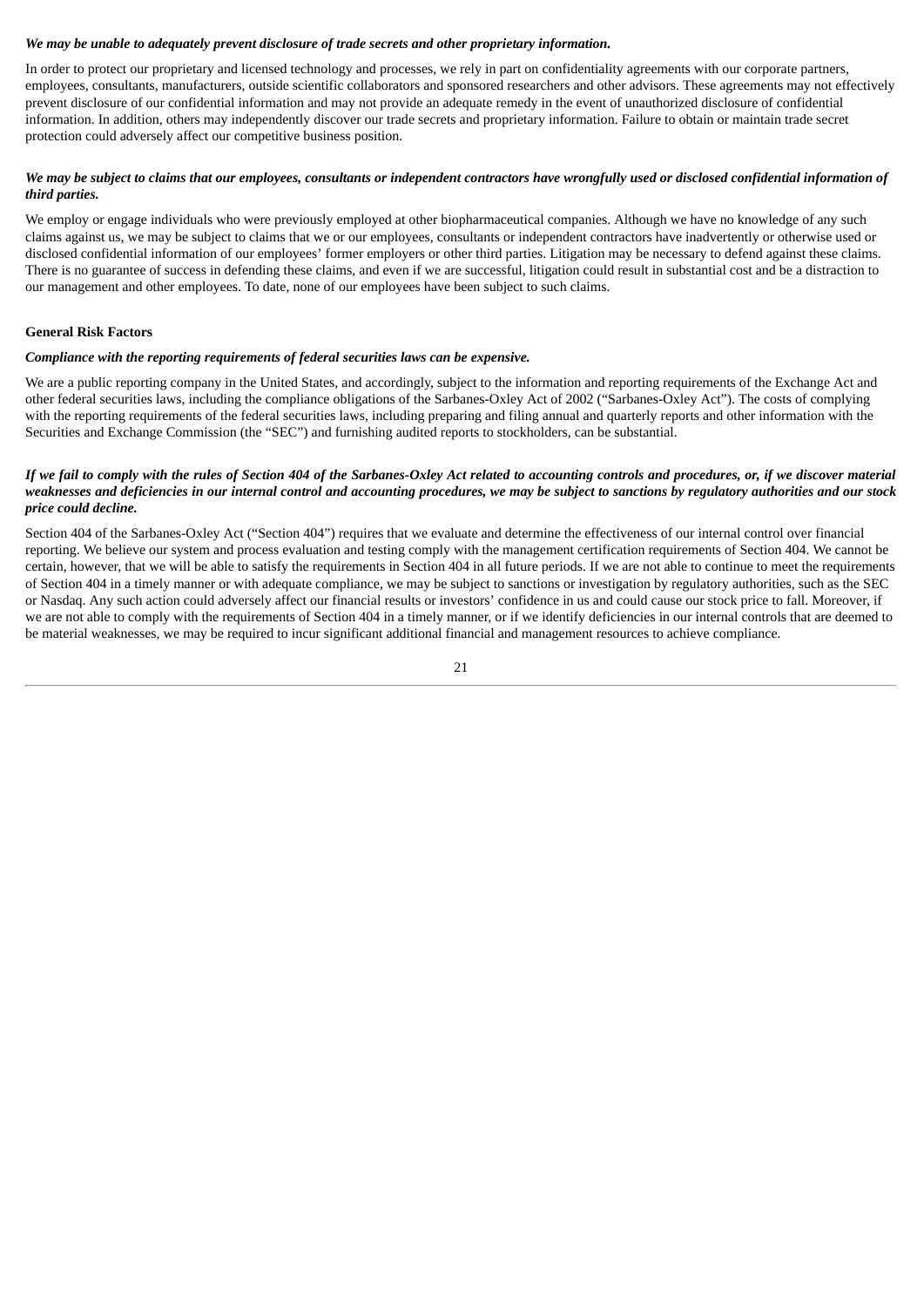#### <span id="page-23-0"></span>**Item 1B. Unresolved Staff Comments.**

None.

# <span id="page-23-1"></span>**Item 2. Properties.**

In November 2020, we entered into a sixty-two month lease agreement for our long term permanent premises, consisting of approximately 8,051 square feet of lab and office space. In November 2021, we amended the permanent lease agreement to add an additional 2,892 square of office space in the same building. In December 2021, we took occupancy of our permanent lab and office space, located at 11555 Sorrento Valley Road, San Diego, CA 92121. See "Note 6. Leases" of the Notes to the Consolidated Financial Statements contained within this Annual Report for a further discussion of properties.

# <span id="page-23-2"></span>**Item 3. Legal Proceedings.**

In addition to commitments and obligations in the ordinary course of business, the Company may be subject, from time to time, to various claims and pending and potential legal actions arising out of the normal conduct of its business.

The Company previously disclosed the following actions (collectively, the "Actions"):

- In June 2021, the Company's U.S. Patent Nos. 9,855,369 and 9,149,952, which relate to its bioprinter technology, became the subject of IPR proceedings filed by Cellink AB and its subsidiaries, MatTek Incorporated and Visikol, Inc. (collectively, "BICO Group AB"). The Company filed a preliminary response to BICO Group AB's IPR petition in September 2021, and the Patent Trial and Appeal Board ("PTAB") denied institution of the proceedings in December 2021.
- Also in June 2021, U.S. Patent Nos. 9,149,952, 9,855,369, 8,931,880, 9,227,339 and 9,315,043 (all assigned to Organovo, Inc.) and U.S. Patent Nos. 7,051,654 and 9,752,116 (licensed exclusively to Organovo) were subject to a declaratory judgment complaint against the Company brought by BICO Group AB to obtain a declaration from the court that they do not infringe any claims of the noted patents (the "Action").
- Further, on July 28, 2021, the Company filed a complaint for patent infringement against BICO Group AB in the United States District Court for the Western District of Texas (the "Patent Complaint"). The Patent Complaint alleged that BICO Group AB has infringed U.S. Patent Nos. 9,149,952, 9,855,369 and 9,315,043 (all assigned to Organovo, Inc.) and U.S. Patent No. 9,752,116 (licensed exclusively to Organovo). The Company sought an injunction against continuing infringement of the foregoing patents by BICO Group AB and monetary damages. The Company later amended the complaint to add U.S. Patent No. 8,852,932. The case was transferred to the District of Delaware in December 2021 to be consolidated with BICO Group AB's declaratory judgment action.
- In addition, in September 2021, BICO Group AB filed two additional IPR proceedings against the Company's U.S. Patent Nos. 9,315,043 and 9,752,116 (exclusively licensed by the Company from the MUSC Foundation for Research and Development), which relate to its bioprinter technology. The Company filed preliminary responses to those proceedings in December 2021 and January 2022.

On February 22, 2022, the Company and BICO Group AB entered into a Settlement and Patent License Agreement fully and finally settling all matters between the parties regarding BICO Group AB's alleged infringement of the Company's patents. Concurrent with this settlement, the Delaware District Court action was dismissed and the remaining IPR proceeding was also dismissed.

The Company assesses contingencies to determine the degree of probability and range of possible loss for potential accrual in its financial statements. Because litigation is inherently unpredictable and unfavorable resolutions could occur, assessing litigation contingencies is subjective and requires judgments about future events. When evaluating contingencies, the Company may be unable to provide a meaningful estimate due to a number of factors, including the procedural status of the matter in question, the presence of complex or novel legal theories, and/or the ongoing discovery and development of information important to the matters. In addition, damage amounts claimed in litigation against it may be unsupported, exaggerated or unrelated to possible outcomes, and as such are not meaningful indicators of its potential liability.

We are not involved in any material legal proceedings or legal matters at this time. See "Note 7. Commitments and Contingencies" of the Notes to the Consolidated Financial Statements contained within this Annual Report for a further discussion of potential commitments and contingencies related to legal proceedings.

# <span id="page-23-3"></span>**Item 4. Mine Safety Disclosures.**

Not applicable.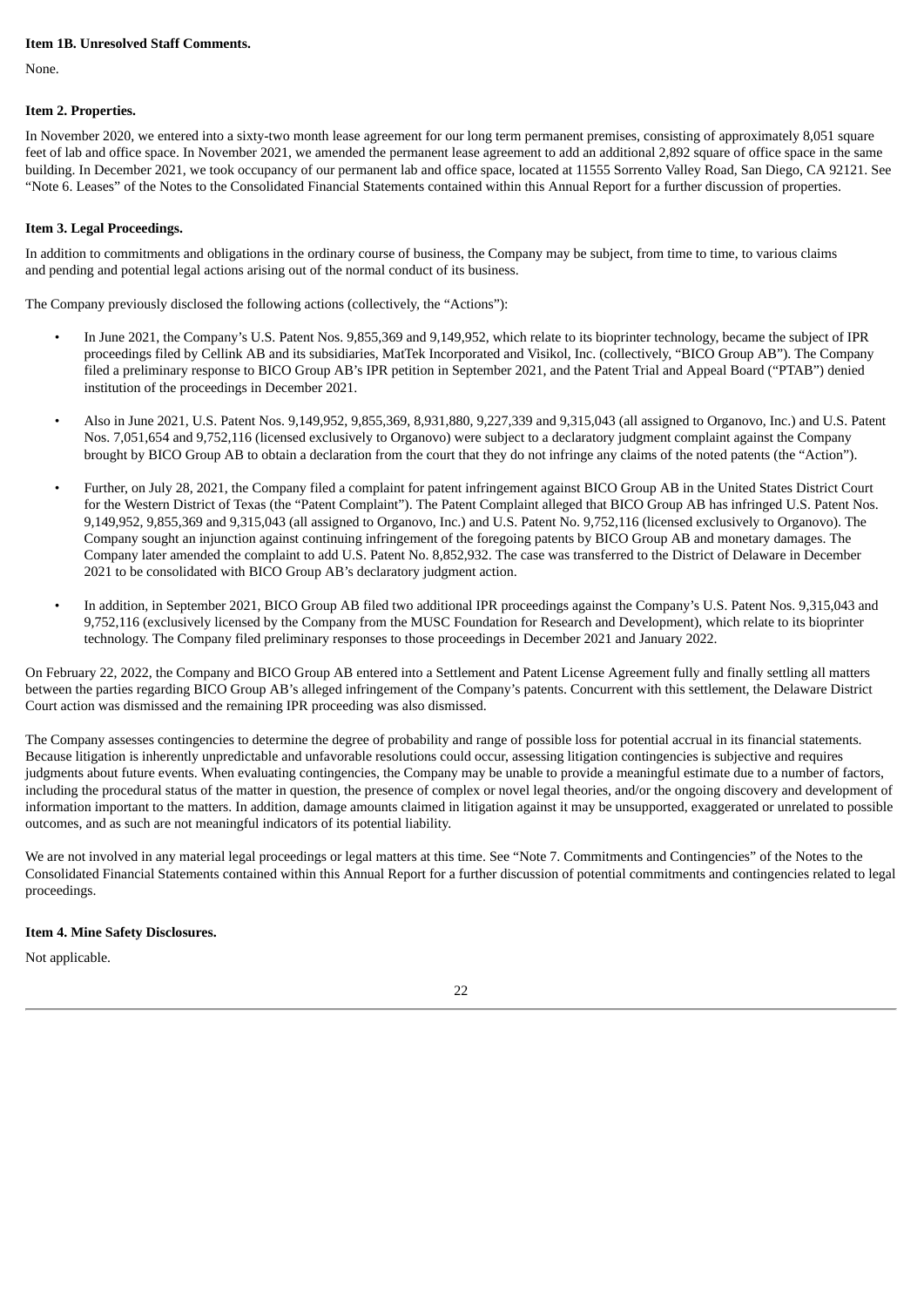#### **PART II**

# <span id="page-24-1"></span><span id="page-24-0"></span>Item 5. Market for Registrant's Common Equity, Related Stockholder Matters and Issuer Purchases of Equity Securities.

# **Market Information for Common Stock**

Our common stock is traded on the Nasdaq Capital Market under the symbol "ONVO."

#### **Holders of Record**

As of March 31, 2022, we had 8,710,627 outstanding shares of common stock and approximately 43 holders of record of our common stock. The number of beneficial owners is substantially greater than the number of record holders because a large portion of our common stock is held of record through brokerage firms in "street name."

#### **Dividend Policy**

We have never declared or paid any cash dividends on our common stock. We currently intend to retain all future earnings, if any, for use in our business and do not anticipate paying any cash dividends on our common stock in the foreseeable future.

#### **Recent Sales of Unregistered Securities**

None.

#### **Issuer Purchases of Equity Securities**

We satisfy certain U.S. federal and state tax withholding obligations due upon the vesting of restricted stock unit awards by automatically withholding from the shares being issued in connection with such award a number of shares of our common stock with an aggregate fair market value on the date of vesting equal to the minimum tax withholding obligations. The following table sets forth information with respect to shares of our common stock repurchased by us to satisfy certain tax withholding obligations during the three months ended March 31, 2022:

|                                      | (a) Total Number of Shares<br>(or Units) Purchased | (b) Average Price Paid Per Share<br>(or Unit) |
|--------------------------------------|----------------------------------------------------|-----------------------------------------------|
| January 1, 2022 - January 31, 2022   |                                                    |                                               |
| February 1, 2022 - February 28, 2022 | 45 $(1)$ \$                                        | 3.04                                          |
| March 1, 2022 - March 31, 2022       |                                                    |                                               |
| Total                                | 45                                                 | 3.04                                          |

(1) Represents shares of our common stock withheld from employees for the payment of taxes.

#### **Performance Graph**

This performance graph is furnished and shall not be deemed "filed" with the SEC or subject to Section 18 of the Exchange Act, nor shall it be deemed *incorporated by reference in any of our filings under the Securities Act of 1933, as amended.*

The graph set forth below compares the cumulative total stockholder return data on our common stock with the cumulative return data of (i) the Nasdaq Stock Market Composite Index, and (ii) the Nasdaq Biotechnology Index over the five-year period ending March 31, 2022. This graph assumes the investment of \$100 on March 31, 2017 in our common stock and each of the comparative indices and assumes the reinvestment of dividends. No cash dividends have been declared or paid on our common stock.

The comparisons in the graph and related information is not intended to forecast or be indicative of possible future performance of our common stock, and we do not make or endorse any predictions as to future stockholder returns.

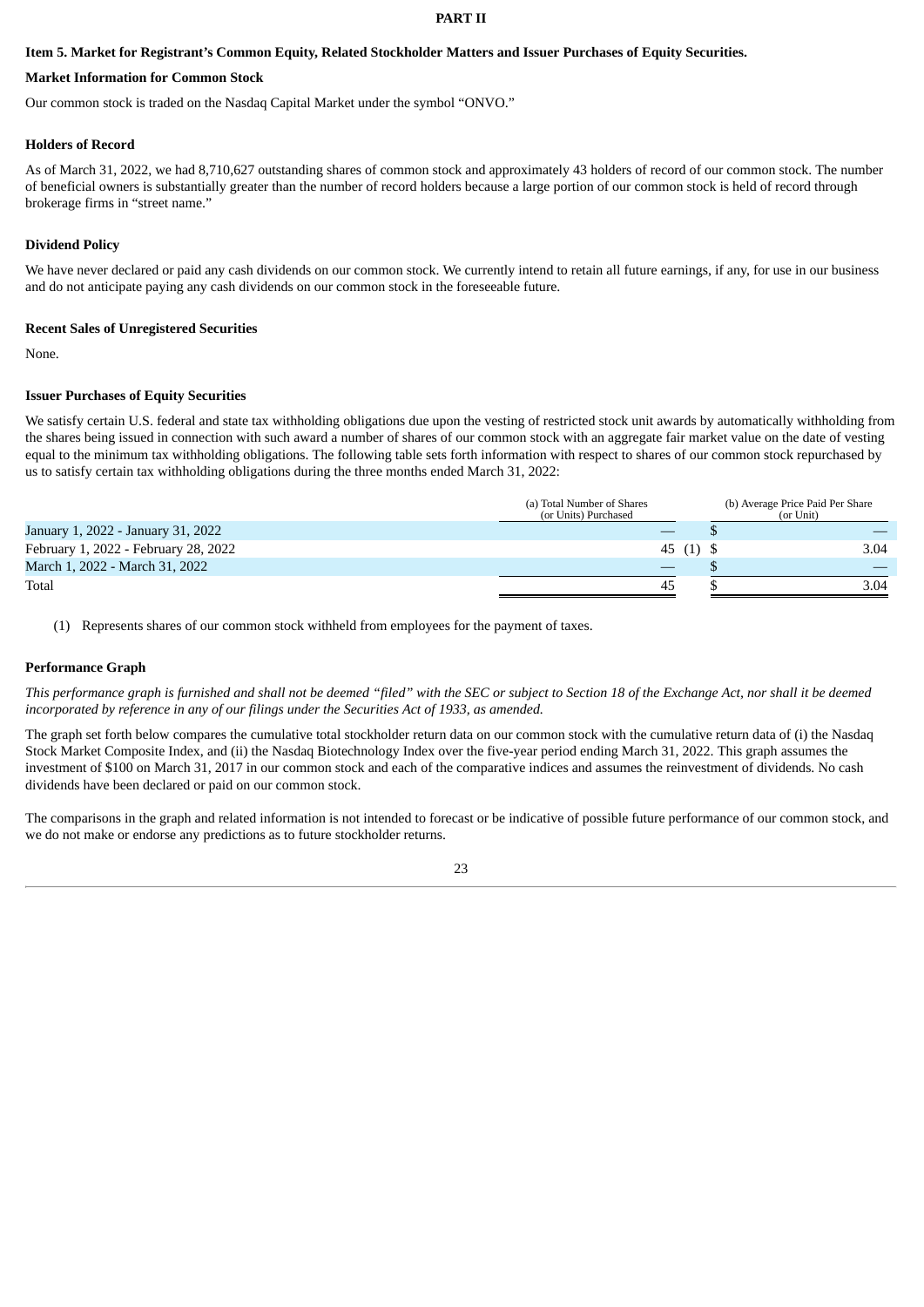**COMPARISON OF 5 YEAR CUMULATIVE TOTAL RETURN\*** Among Organovo Holdings, Inc., the Nasdaq Composite Index, and the Nasdaq Biotechnology Index



\* \$100 invested on March 31, 2017 in stock or index, including reinvestment of dividends.

# **Securities Authorized for Issuance under Equity Compensation Plans**

Information about securities authorized for issuance under equity compensation plans is set forth in Part III, Item 12. "Security Ownership of Certain Beneficial Owners and Management and Related Stockholder Matters" of this Annual Report.

# <span id="page-25-0"></span>**Item 6. [Reserved]**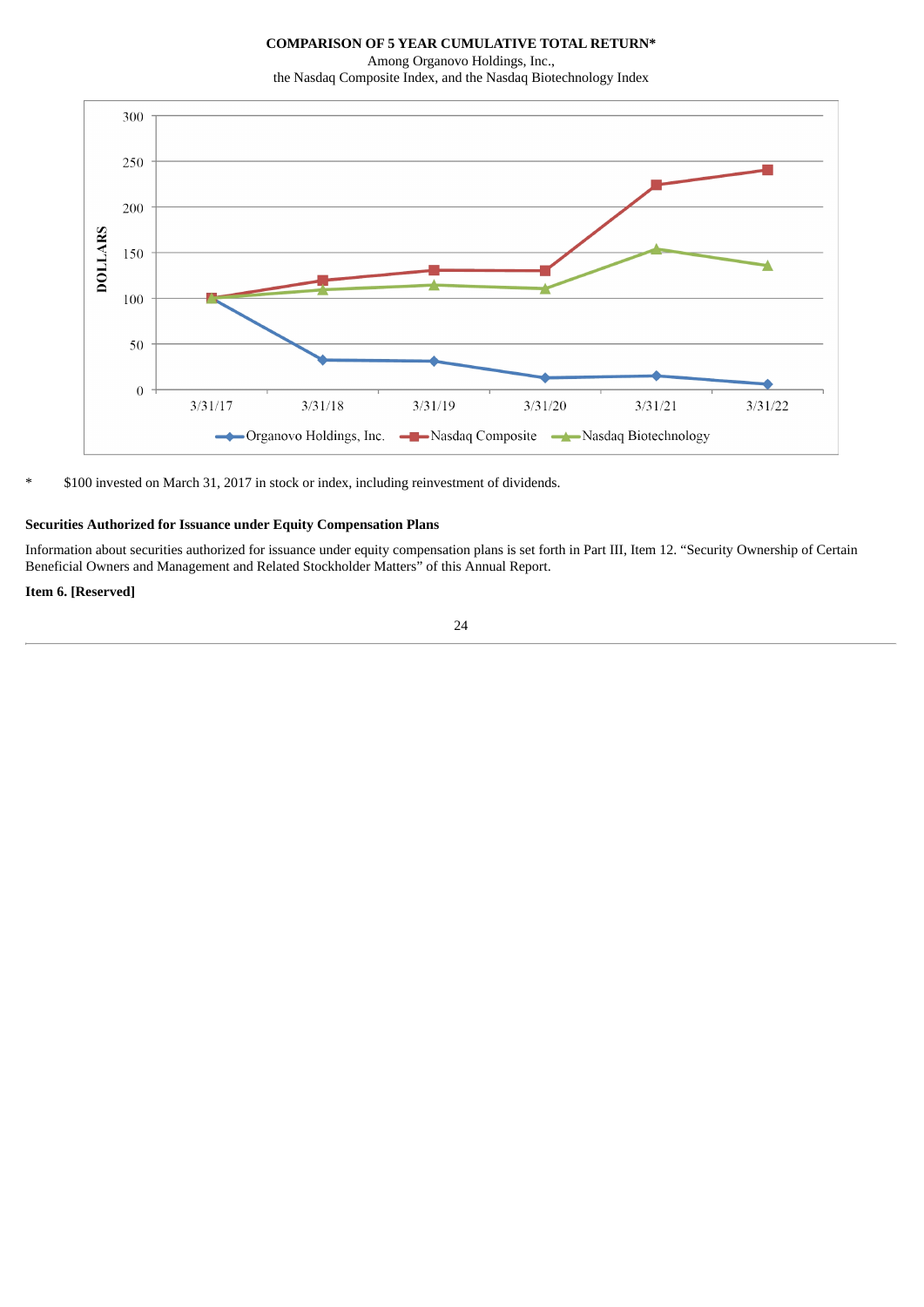#### <span id="page-26-0"></span>**Item 7. Management's Discussion and Analysis of Financial Condition and Results of Operations.**

The following management's discussion and analysis of financial condition and results of operations should be read in conjunction with our historical consolidated financial statements and the related notes. This management's discussion and analysis contains forward-looking statements that involve risks and uncertainties, such as statements of our plans, objectives, expectations and intentions. Any statements that are not statements of historical fact are forward-looking statements. These forward-looking statements are subject to risks and uncertainties that could cause our actual results or events to differ materially from those expressed or implied by the forward-looking statements. Factors that could cause or contribute to such differences include, but are not limited to, those identified below and those discussed in section Item 1A. "Risk Factors" in this Annual Report. Except as required by applicable law we do not undertake any obligation to update our forward-looking statements to reflect events or circumstances occurring after the date of this Annual *Report.*

#### **Overview**

We are an early-stage biotechnology company that is focusing on building high fidelity, 3D tissues that recapitulate key aspects of human disease. We use these models to identify gene targets responsible for driving the disease and intend to initiate drug discovery programs around these validated targets. We are initially focusing on the intestine and have ongoing 3D tissue development efforts in ulcerative colitis ("UC") and Crohn's disease ("CD"). We intend to add additional tissues/diseases/targets to our portfolio over time. In line with these plans, we are building upon both our external and in-house scientific expertise, which will be essential to our drug development effort.

We use our proprietary technology to build functional 3D human tissues that mimic key aspects of native human tissue composition, architecture, function and disease. Our advances include cell type-specific compartments, prevalent intercellular tight junctions, and the formation of microvascular structures. Management believes these attributes can enable critical complex, multicellular disease models that can be used to develop clinically effective drugs across multiple therapeutic areas.

Our NovoGen Bioprinters**®** are automated devices that enable the fabrication of 3D living tissues comprised of mammalian cells. We believe that the use of our bioprinting platform as well as complementary 3D technologies will allow us to develop an understanding of disease biology that leads to validated novel drug targets, and therapeutics to those targets to treat disease.

The majority of our current focus is on inflammatory bowel disease ("IBD"), including CD and UC. We are creating high fidelity disease models, leveraging our prior work including the work found in our peer-reviewed publication on bioprinted intestinal tissues (Madden et al. Bioprinted 3D Primary Human Intestinal Tissues Model Aspects of Native Physiology and ADME/Tox Functions. iScience. 2018 Apr 27;2:156-167. doi: 10.1016/j.isci.2018.03.015.) Our current understanding of intestinal tissue models and IBD disease models leads us to believe that we can create models that provide greater insight into the biology of these diseases than are generally currently available. Using these disease models, we intend to identify and validate novel therapeutic targets. After finding therapeutic drug targets, we will focus on developing novel small molecule, antibody, or other therapeutic drug candidates to treat the disease, and advance these drug candidates towards an Investigational New Drug ("IND") filing and potential future clinical trials. We may also form partnerships around the development of targets or therapeutics for the treatment of IBD.

We expect to broaden our work into additional therapeutic areas over time and are currently exploring specific tissues for development. In our work to identify the areas of interest, we evaluate areas that might be better served with 3D disease models than currently available models as well as the commercial opportunity.

We hold a large and diverse patent portfolio related to our bioprinting platform and complementary 3D technologies. The strength of this patent portfolio, the fact that it was created early in the bioprinting revolution and growth in the bioprinting industry have made for an attractive business opportunity for us. We are now beginning to invest resources to explore and expand business and revenue opportunities from the leveraging of our patent portfolio.

# **COVID-19**

Global health concerns relating to the COVID-19 pandemic continue to weigh on the macroeconomic environment, and the pandemic has significantly increased economic volatility and uncertainty.

The extent to which COVID-19 impacts our operations will depend on future developments, which are highly uncertain and cannot be predicted with confidence, including the rise of vaccine-resistant variants, the duration of the outbreak, and any travel bans, restrictions or other limitations that may be imposed in the future. In particular, the continued COVID-19 pandemic could adversely impact various aspects of our operations, including among others, our ability to raise additional capital, the timing and ability to pursue our revised strategy, given the impact the pandemic may have on the manufacturing and supply chain, sales and marketing and clinical trial operations of potential strategic partners and the ability to advance our research and development activities and pursue development of our pipeline products each of which could have an adverse impact on our business and our financial results. Our employees and consultants have recently returned to working at our office and lab when necessary. We have developed guidelines and protocols to handle exposures and infections intended to keep disruptions to operations to a minimum.

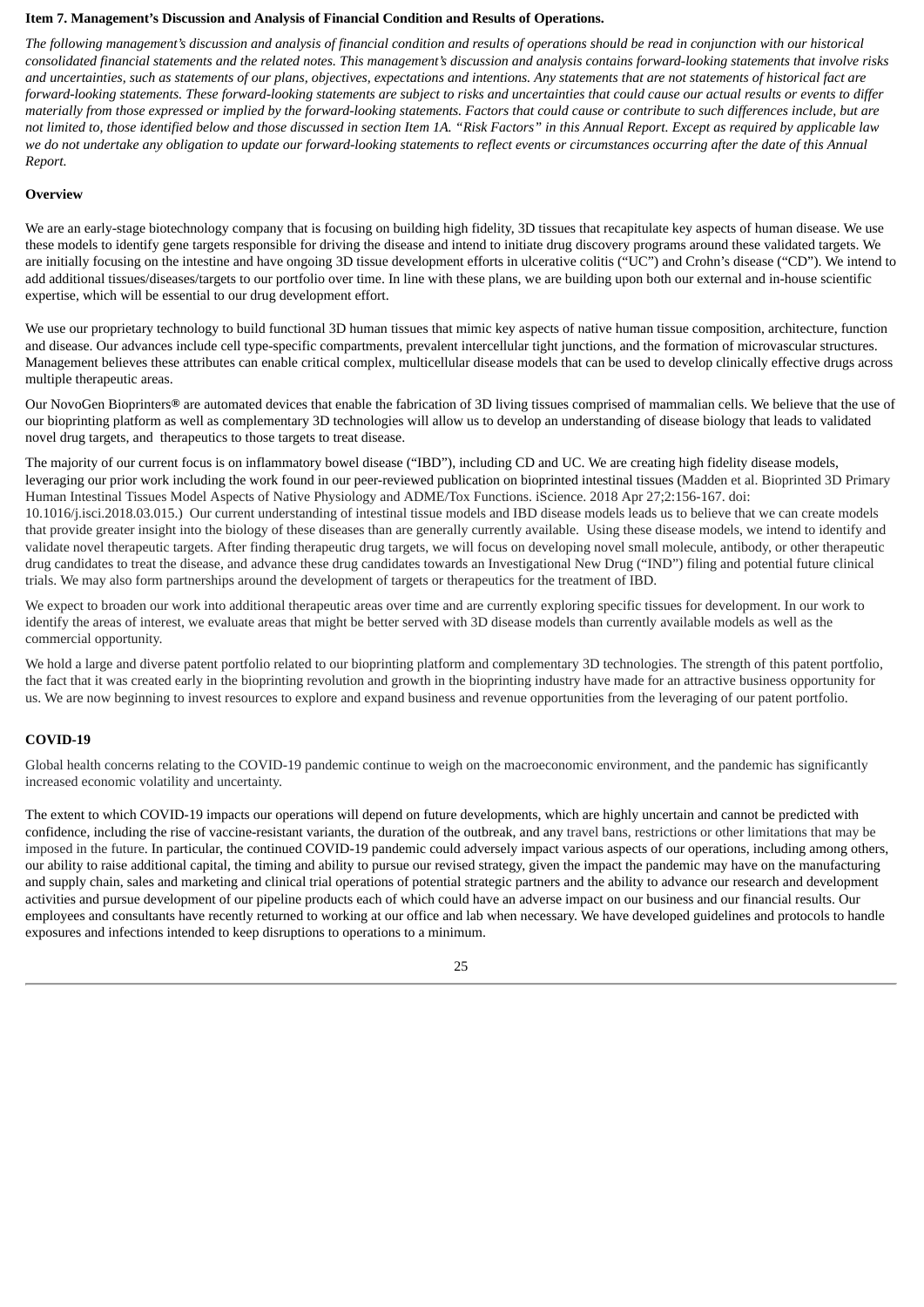# **Critical Accounting Policies, Estimates, and Judgments**

Our financial statements are prepared in accordance with U.S. generally accepted accounting principles ("GAAP"). Any reference in this annual report to applicable guidance is meant to refer to the authoritative accounting principles generally accepted in the United States as found in the Accounting Standards Codification ("ASC") and Accounting Standards Updates ("ASU") of the Financial Accounting Standards Board ("FASB"). The preparation of these financial statements requires us to make estimates and judgments that affect the reported amounts of assets and liabilities, disclosure of contingent assets and liabilities at the date of the financial statements and the reported amounts of revenues and expenses during the reporting period. We continually evaluate our estimates and judgments, the most critical of which are those related to revenue recognition and the valuation of stock-based compensation expense. We base our estimates and judgments on historical experience and other factors that we believe to be reasonable under the circumstances. Besides the estimates identified above that are considered critical, we make many other accounting estimates in preparing our financial statements and related disclosures. All estimates, whether or not deemed critical, affect reported amounts of assets, liabilities, revenues and expenses, as well as disclosures of contingent assets and liabilities. These estimates and judgments are also based on historical experience and other factors that are believed to be reasonable under the circumstances. Materially different results can occur as circumstances change and additional information becomes known, even for estimates and judgments that are not deemed critical.

Since March 31, 2021, the significant change to our critical accounting policies includes adding revenue recognition related items. Our significant accounting policies are set forth in "Note 1. Description of Business and Summary of Significant Accounting Policies" in the Notes to Consolidated Financial Statements contained within this Annual Report. Of those policies, we believe that the policies discussed below may involve a higher degree of judgment and may be more critical to an accurate reflection of our financial condition and results of operations. Accounting policies regarding stock-based compensation are considered critical, as they require significant estimates, judgements, and assumptions. If there is a difference between the assumptions used in determining our stock-based compensation expense and the actual factors that become known over time, specifically with respect to anticipated forfeitures, we may change the input factors used in determining stock-based compensation costs for future grants. These changes, if any, may materially impact our results of operations in the period such changes are made.

# *Stock-based compensation*

For purposes of calculating stock-based compensation, we estimate the fair value of stock options and shares acquirable under our Amended and Restated 2012 Equity Incentive Plan (the "2012 Plan"), our 2016 Employee Stock Purchase Plan (the "ESPP") or our 2021 Inducement Equity Plan (the "Inducement Plan") using a Black-Scholes option-pricing model. The determination of the fair value of share-based payment awards utilizing the Black-Scholes model is affected by our stock price and a number of assumptions, including expected volatility, expected life, risk-free interest rate and expected dividends. For stock options, prior to fiscal year 2020, we used a blend of historical volatility and implied volatility of comparable companies. As of April 1, 2019, we were using the Company-specific historical volatility rate as it was more reflective of market conditions and a better indicator of expected volatility. For certain options granted with vesting criteria contingent on market conditions, we engage with valuation specialists to calculate fair value and requisite service periods using Monte Carlo simulations. For certain options granted with vesting criteria contingent on pre-defined Company performance criteria, we periodically assess and adjust the expense based on the probability of achievement of such performance criteria. For shares acquirable under our ESPP, we use our Company-specific volatility rate. The expected life of the stock options is based on historical and other economic data trended into the future. The risk-free interest rate assumption is based on observed interest rates appropriate for the expected terms of our stock options. The dividend yield assumption is based on our history and expectation of no dividend payouts. If factors change and we employ different assumptions, our stock-based compensation expense may differ significantly from what we have recorded in the past.

For purposes of calculating stock-based compensation, we estimate the fair value of restricted stock units ("RSUs") and performance-based restricted stock units ("PBRSUs") with pre-defined performance criteria, based on the closing stock price on the date of grant. No exercise price or other monetary payment is required for receipt of the shares issued in settlement of the respective award; instead, consideration is furnished in the form of the participant's service to us. The expense for PBRSUs with pre-defined performance criteria is adjusted with the probability of achievement of such performance criteria at each period end.

All of the above accounting policies regarding stock-based compensation are considered critical, as they require significant estimates, judgements, and assumptions. If there is a difference between the assumptions used in determining our stock-based compensation expense and the actual factors that become known over time, specifically with respect to anticipated forfeitures, we may change the input factors used in determining stock-based compensation costs for future grants. These changes, if any, may materially impact our results of operations in the period such changes are made.

#### *Revenue*

We assess whether our license agreements are considered a contract with a customer under ASC Topic 606, Revenue from Contracts with Customers ("Topic 606") or an arrangement with a collaborator subject to guidance under ASC Topic 808, Collaborative Arrangements ("Topic 808"). These agreements can include one or more of the following: (i) non-refundable upfront fees and (ii)

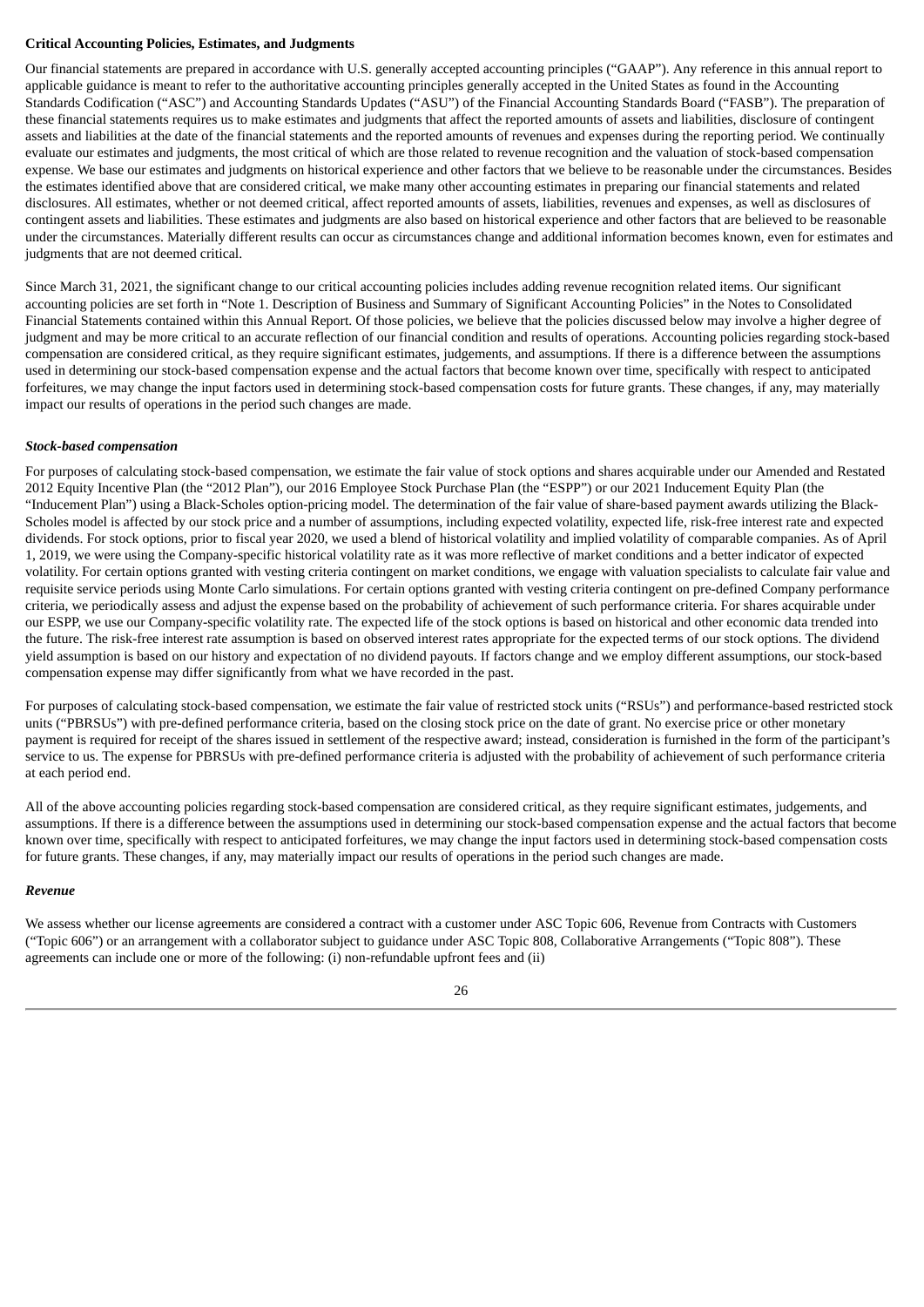royalties based on specified percentages of net product sales. At contract inception, we assess the goods or services agreed upon within each contract and assess whether each good or service is distinct and determine those that are performance obligations. We then recognize as revenue the amount of the transaction price that is allocated to the respective performance obligation when (or as) the performance obligation is satisfied.

As part of the accounting for these agreements, we must develop estimates and assumptions that require judgment of management to determine the underlying stand-alone selling price for each performance obligation which determines how the transaction price is allocated among the performance obligations. We evaluate each performance obligation to determine if it can be satisfied at a point in time or over time. In addition, variable consideration must be evaluated to determine if it is constrained and, therefore, excluded from the transaction price. Differences in the allocation of the transaction price between delivered and undelivered performance obligations can impact the timing of revenue recognition but do not change the total revenue recognized under any agreement.

For agreements that include license fees, we recognize revenues from non-refundable, upfront fees allocated to the license when the license is transferred to the licensee and the licensee is able to use and benefit from the license. For agreements that include sales-based royalties, we recognize revenue in the period the underlying sales occur.

# **Results of Operations**

# *Comparison of the Years Ended March 31, 2022 and 2021*

The following table summarizes our results of operations for the years ended March 31, 2022 and 2021 (in thousands, except percentages):

|                                     | Year Ended March 31, |  |                          | Increase (decrease) |        |  |
|-------------------------------------|----------------------|--|--------------------------|---------------------|--------|--|
|                                     | 2022                 |  | 2021                     |                     |        |  |
| <b>Revenues</b>                     | L.500                |  | $\overline{\phantom{0}}$ | 1,500               | 100%   |  |
| Research and development            | 3.320                |  | 1.103                    | 2,217               | 201%   |  |
| Selling, general and administrative | 9,659                |  | 15,723                   | (6,064)             | (39%)  |  |
| Other income                        | 33                   |  |                          | 31                  | 1,550% |  |

#### **Revenues**

We had \$1.5 million of royalty revenue for the year ended March 31, 2022 compared to no revenue for the year ended March 31, 2021. The \$1.5 million of royalty revenue for the year ended March 31, 2022, was an upfront payment related to the licensing of certain intellectual property ("IP").

#### **Research and Development Expenses**

The following table summarizes our research and development expenses for the years ended March 31, 2022 and 2021 (in thousands, except percentages):

|                                         | Year Ended March 31, |       |  | Increase (decrease) |       |      |
|-----------------------------------------|----------------------|-------|--|---------------------|-------|------|
|                                         |                      | 2022  |  | 2021                |       |      |
| Research and development                |                      | 2.787 |  | 972                 | 1,815 | 187% |
| Non-cash stock-based compensation       |                      | 419   |  | 105                 | 314   | 299% |
| Depreciation and amortization           |                      | 114   |  | 26                  | 88    | 338% |
| Total research and development expenses |                      | 3,320 |  | 1,103               | 2,217 | 201% |

Research and development expenses increased by \$2.2 million, or 201%, from approximately \$1.1 million for the year ended March 31, 2021 to approximately \$3.3 million for the year ended March 31, 2022 as we materially increased research and development activities following the change of control on September 15, 2020. Our full-time research and development staff increased from an average of two employees for the year ended March 31, 2021 to an average of nine employees for the year ended March 31, 2022. Research and development activities consisted of \$1.6 million in personnel related costs, \$0.8 million in lab expenses, \$0.7 million in facility costs, and \$0.2 million in consulting fees, depreciation, and other miscellaneous expenses. Going forward, in line with our renewed research and development efforts, we expect to hire additional employees and incur significantly more research and development expenses.

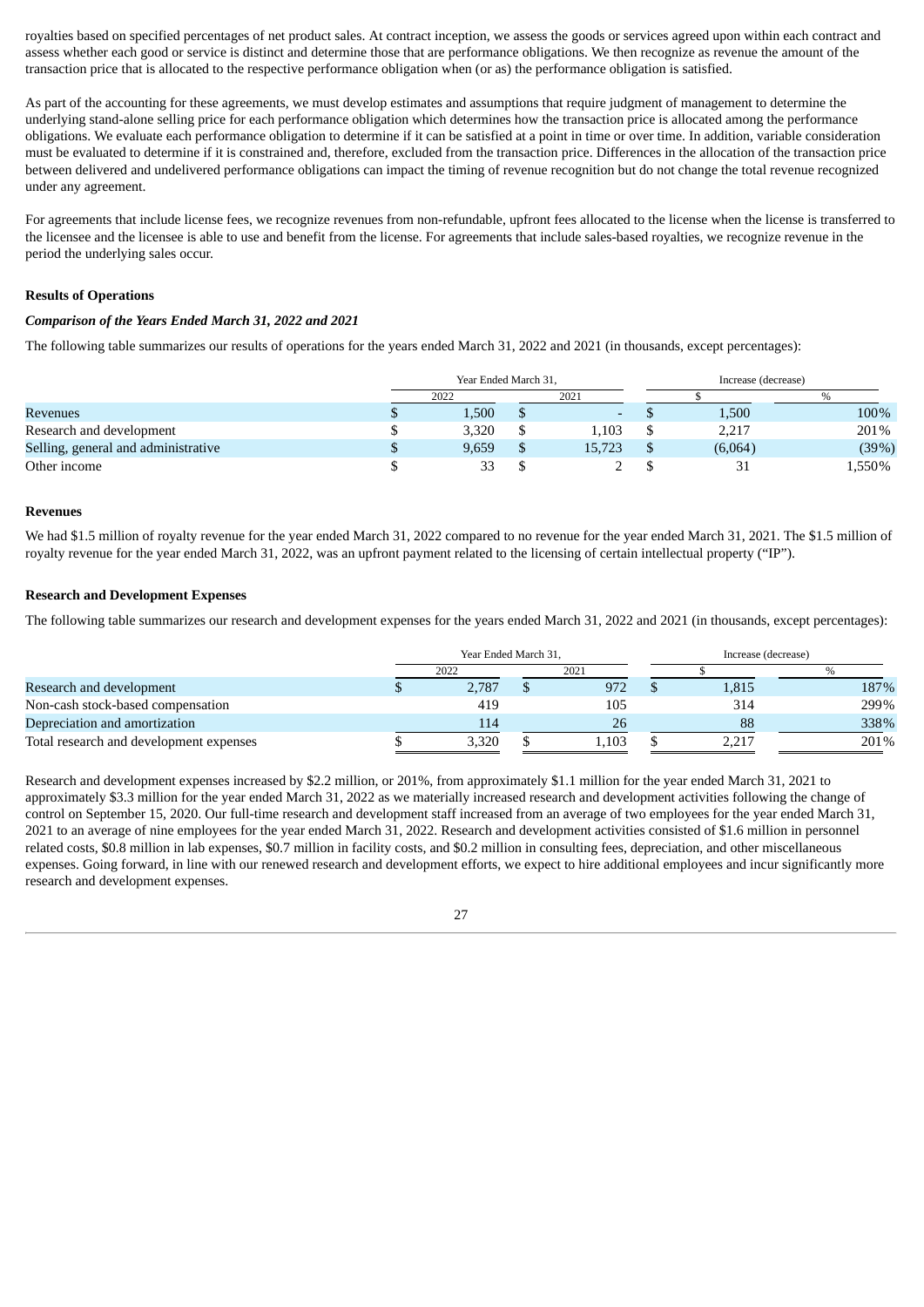# **Selling, General and Administrative Expenses**

The following table summarizes our selling, general and administrative expenses for the years ended March 31, 2022 and 2021 (in thousands, except percentages):

|                                           | Year Ended March 31, |       |  | Increase (decrease) |  |         |       |
|-------------------------------------------|----------------------|-------|--|---------------------|--|---------|-------|
|                                           |                      | 2022  |  | 2021                |  |         |       |
| Selling, general and administrative       |                      | 7,794 |  | 10,257              |  | (2,463) | (24%) |
| Non-cash stock-based compensation         |                      | 1.837 |  | 5.451               |  | (3,614) | (66%) |
| Depreciation and amortization             |                      | 28    |  | 15                  |  |         | 87%   |
| Total selling, general and administrative |                      |       |  |                     |  |         |       |
| expenses                                  |                      | 9.659 |  | 15.723              |  | (6,064) | (39%) |

Selling, general and administrative expenses decreased approximately \$6.0 million, or 39%, from \$15.7 million for the year ended March 31, 2021 to approximately \$9.7 million for the year ended March 31, 2022. Overall, the decrease year over year is due to the change in business operations from fiscal 2021 to fiscal 2022. During the year ended March 31, 2021, the majority of our costs were for personnel and general corporate costs, as we were in the midst of a strategic alternatives process and at the time we had an average of five full-time employees, three of whom were executives. A change in control occurred in September 2020, which triggered the resignations and related severance costs for the three executives. This included the accelerated vesting of any outstanding share based compensation. During the year ended March 31, 2022, we had an average of four full-time employees, only one of whom is an executive. This decrease in headcount and a shift in business operations resulted in the decrease of personnel related costs by approximately \$7.1 million year over year, which was offset by a \$0.1 million increase in consulting costs year over year, as we utilized part-time consultants for officer positions in the Company as well as various other consultants for operations. Lastly, we had an increase in corporate costs of \$1.0 million year over year, which was a result of a shift in business operations. Our corporate costs during the year ended March 31, 2022 were approximately \$5.5 million. Of these corporate costs, approximately \$0.5 million are legal costs directly related to IPR proceedings and \$1.4 million are legal costs directly related to litigation regarding patent enforcement. As of March 31, 2022, these legal matters were closed and no further costs are expected.

# **Other Income (Expense)**

Other income was less than \$0.1 million for the years ended March 31, 2022 and March 31, 2021. For the year ended March 31, 2022, other income consisted of a sale of a bioprinter asset to an academic research institution as well as interest income. For the year ended March 31, 2021, a loss of less than \$0.1 million from the disposal of fixed assets was offset by interest income of less than \$0.1 million.

# **Financial Condition, Liquidity and Capital Resources**

We originally devoted our efforts to developing a platform technology to produce and study living tissues, with a focus on liver tissue, that emulate key aspects of human biology and disease, raising capital and building infrastructure. Following the decision to explore strategic alternatives, we took steps to manage our resources and extend our cash runway. These steps included reducing all commercial and research and development laboratory activities related to our liver tissues, except for sales of primary human cells out of inventory, negotiating an exit from our long-term facility lease, selling lab equipment and other inventory, and reducing our workforce. We have retained certain key management, employees and consultants, our core intellectual property, licenses, collaborations with research institutions and universities, and proprietary equipment. Going forward, we intend to leverage our proprietary technology platform to develop therapeutic drugs. Our initial plan is to focus on IBD, including CD and UC with a goal of broadening our work into additional therapeutic areas over time. In connection with our new strategy, we intend to rebuild our research and development functions to support our screening and drug development efforts.

As of March 31, 2022, we had cash and cash equivalents of approximately \$28.7 million and an accumulated deficit of \$307.7 million. As of March 31, 2021, we had cash and cash equivalents of \$37.4 million and an accumulated deficit of \$296.3 million. We had negative cash flows from operations of \$8.5 million and \$13.3 million for the years ended March 31, 2022 and 2021, respectively.

As of March 31, 2022, we had total current assets of approximately \$29.5 million and current liabilities of approximately \$1.4 million, resulting in working capital of \$28.1 million. At March 31, 2021, we had total current assets of approximately \$38.4 million and current liabilities of approximately \$0.7 million, resulting in working capital of \$37.7 million.

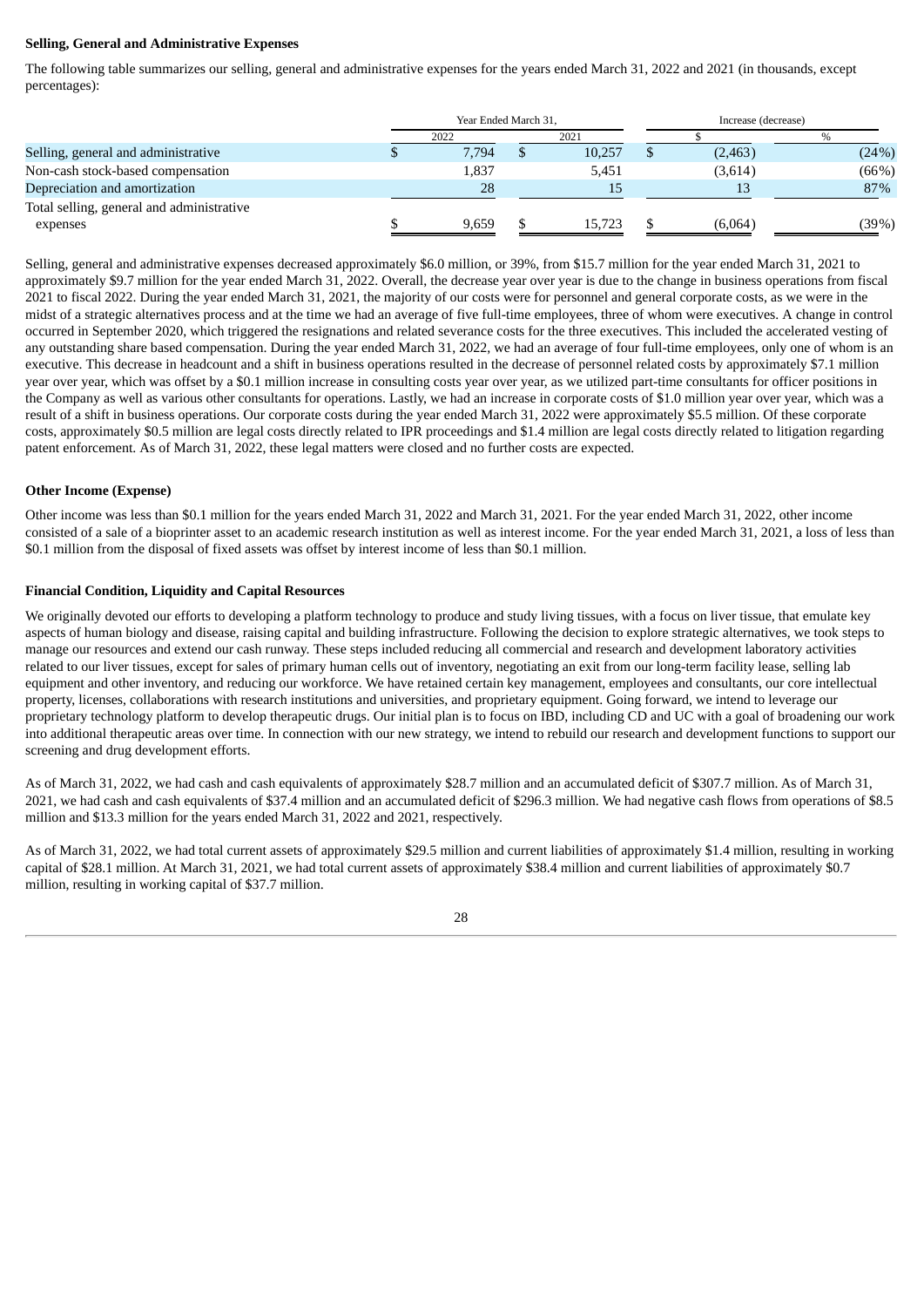The following table sets forth a summary of the primary sources and uses of cash for the years ended March 31, 2022 and 2021 (in thousands):

|                                                                        | Year Ended March 31, |          |  |           |  |
|------------------------------------------------------------------------|----------------------|----------|--|-----------|--|
|                                                                        | 2022                 |          |  | 2021      |  |
| Net cash (used in) provided by:                                        |                      |          |  |           |  |
| <b>Operating activities</b>                                            |                      | (8, 453) |  | (13, 323) |  |
| Investing activities                                                   |                      | (409)    |  | (393)     |  |
| <b>Financing activities</b>                                            |                      | 205      |  | 23,835    |  |
| Net increase (decrease) in cash, cash equivalents, and restricted cash |                      | (8,657)  |  | 10,119    |  |

# *Operating activities*

Net cash used in operating activities was approximately \$8.5 million and \$13.3 million for the years ended March 31, 2022 and 2021, respectively. The \$4.8 million decrease in operating cash usage, for the year ended March 31, 2022, can be attributed primarily to our operational restructuring.

#### *Investing activities*

Net cash used in investing activities was \$0.4 million for the years ended March 31, 2022 and 2021, respectively. The net cash used in investing activities for both the years ended March 31, 2022 and March 31, 2021 was related to the purchase of fixed assets.

#### *Financing activities*

Net cash provided by financing activities was approximately \$0.2 million and \$23.8 million for the years ended March 31, 2022 and 2021, respectively. The results in both years are primarily driven by at-the-market share offerings. Refer to "Operations funding requirements" below for further information regarding financing activities.

#### *Operations funding requirements*

During the year ended March 31, 2022, we raised net proceeds of approximately \$0.3 million through the sale of 27,545 shares of our common stock through at-the-market ("ATM") offerings.

Through March 31, 2022, we have financed our operations primarily through the sale of common stock through public and ATM offerings, the private placement of equity securities, from revenue derived from the licensing of intellectual property, products and research-based services, grants, and collaborative research agreements, and from the sale of convertible notes.

Our ongoing cash requirements include research and development expenses, compensation for personnel, consulting fees, legal and accounting support, insurance premiums, facilities, maintenance of our intellectual property portfolio, license and collaboration agreements, listing on the Nasdaq Capital Market, and other miscellaneous fees to support our operations. We expect our total operating expense for the fiscal year ending March 31, 2023 to be between \$10.0 million and \$12.0 million. Based on our current operating plan and available cash resources, we believe we have sufficient resources to fund our business for at least the next twelve months.

We previously had an effective shelf registration statement on Form S-3 (File No. 333-222929) (the "2018 Shelf") that registered \$100.0 million of common stock, preferred stock, warrants and units, or any combination of the foregoing, that was set to expire on February 22, 2021. On January 19, 2021, we filed a shelf registration statement on Form S-3 (File No. 333-252224) to register \$150.0 million of common stock, preferred stock, debt securities, warrants and units, or any combination of the foregoing (the "2021 Shelf") and a related prospectus. The 2021 Shelf was declared effective by the SEC on January 29, 2021 and replaced the 2018 Shelf at that time.

On March 16, 2018, we entered into a Sales Agreement with H.C. Wainwright & Co., LLC and Jones Trading Institutional Services LLC (each an "Agent" and together, the "Agents"). On January 29, 2021, we filed a prospectus supplement to the 2021 Shelf (the "ATM Prospectus Supplement"), pursuant to which we may offer and sell, from time to time through the Agents, shares of our common stock in ATM sales transactions having an aggregate offering price of up to \$50.0 million. Any shares offered and sold will be issued pursuant to our 2021 Shelf. During the years ended March 31, 2022 and 2021, we sold 27,545 and 1,553,317 shares of common stock in ATM offerings, respectively, with net proceeds of approximately \$0.3 million and \$20.8 million under the Sales Agreement, respectively. As of March 31, 2022, we have sold an aggregate of 1,580,862 shares of common stock in ATM offerings under the Sales Agreement, with gross proceeds of approximately \$21.7 million. As of March 31, 2022, there was approximately \$100.0 million available in future offerings under the 2021 Shelf (excluding amounts available but not yet issued under the ATM Prospectus Supplement), and approximately \$28.3 million available for future offerings through our ATM program.

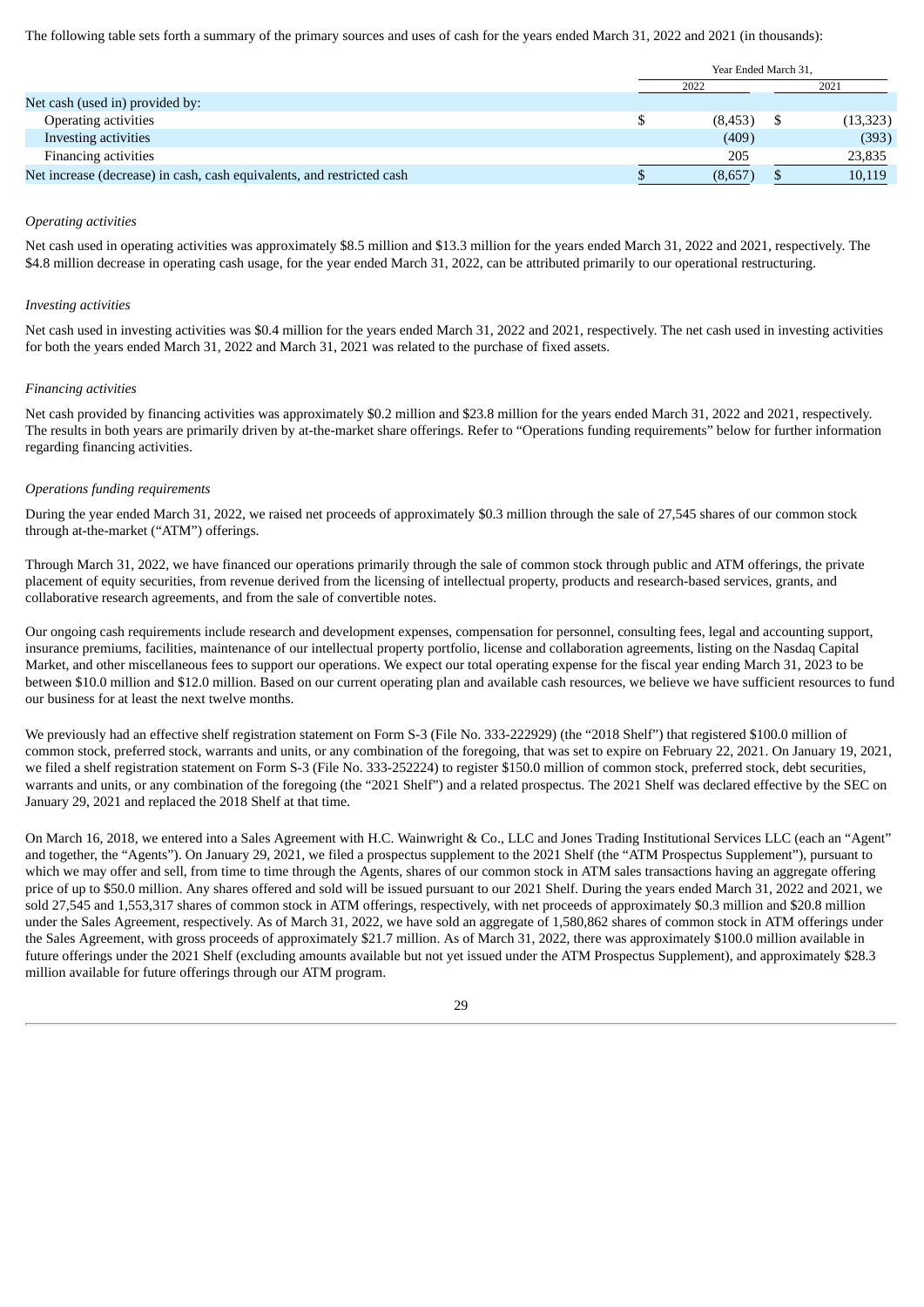Having insufficient funds may require us to relinquish rights to our technology on less favorable terms than we would otherwise choose. Failure to obtain adequate financing could adversely affect our ability to operate as a going concern. If we raise additional funds from the issuance of equity securities, substantial dilution to our existing stockholders would likely result. If we raise additional funds by incurring debt financing, the terms of the debt may involve significant cash payment obligations as well as covenants and specific financial ratios that may restrict our ability to operate our business.

As of March 31, 2022, we had 8,710,627 total issued and outstanding shares of common stock.

Our 2008 Equity Incentive Plan (the "2008 Plan") provided for the issuance of up to 76,079 shares of common stock upon the exercise of outstanding stock options, of which 44,812 shares were issued. The 2008 Plan terminated on July 1, 2018. The 2012 Equity Incentive Plan (the "2012 Plan"), as amended, provides for the issuance of up to 2,327,699 shares of our common stock, of which 710,333 shares remain available for issuance as of March 31, 2022, to executive officers, directors, advisory board members, employees and consultants. Additionally, 75,000 shares of common stock have been reserved for issuance under the 2016 ESPP, of which 59,435 shares remain available for future issuance as of March 31, 2022. Finally, 750,000 shares of common stock have been reserved for issuances under our Inducement Plan, of which 700,000 remain available for issuance as of March 31, 2022. In aggregate, issued and outstanding common stock and shares issuable under outstanding equity awards or reserved for future issuance under the 2008 Plan, the 2012 Plan, the Inducement Plan, and the 2016 ESPP total 11,399,566 shares of common stock as of March 31, 2022.

# **Effect of Inflation and Changes in Prices**

Management does not believe that inflation and changes in price will have a material effect on our operations.

# **Recent Accounting Pronouncements**

For information regarding recently adopted and issued accounting pronouncements, see "Note 12. Recent Accounting Pronouncements" in the Notes to the Consolidated Financial Statements contained in this Annual Report.

#### <span id="page-31-0"></span>**Item 7A. Quantitative and Qualitative Disclosures About Market Risk.**

We invest our excess cash in short term, high quality interest bearing securities including US government and US government agency securities and highgrade corporate commercial paper. The primary objective of our investment activities is to preserve our capital for the purpose of funding our operations. To achieve these objectives, our investment policy allows us to maintain a portfolio of cash, cash equivalents, and short-term investments in a variety of securities, including money market funds. Our primary exposure to market risk is interest income sensitivity, which is affected by changes in the general level of U.S. interest rates, particularly because the majority of our investments are comprised of cash and cash equivalents. We currently do not hedge interest rate exposure. Due to the nature of our short-term investments, we believe that we are not subject to any material market risk exposure. We have limited foreign currency risk exposure as our business operates primarily in U.S. dollars. We do not have significant foreign currency nor any other derivative financial instruments.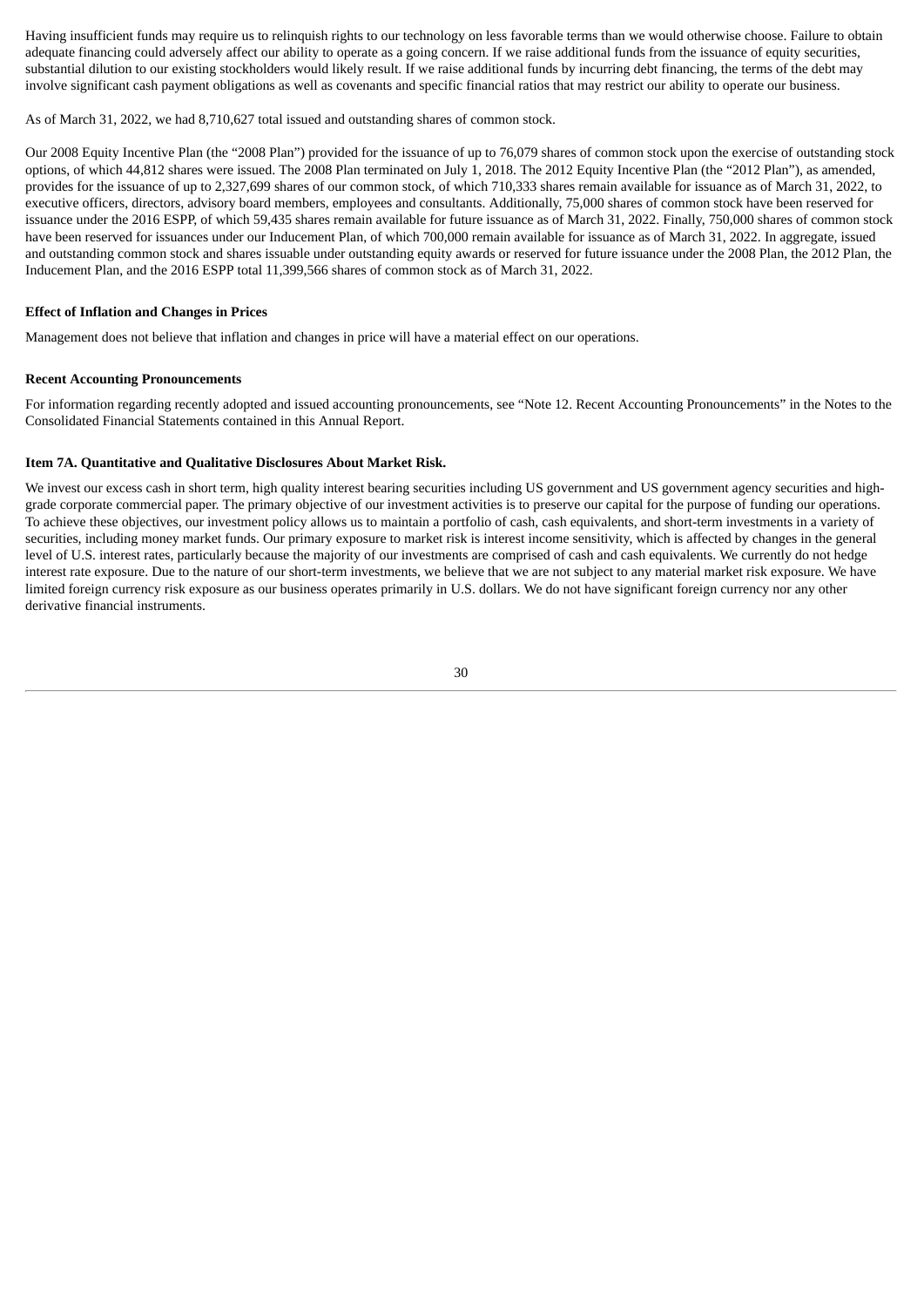# <span id="page-32-0"></span>**Item 8. Consolidated Financial Statements.**

# **Organovo Holdings, Inc. Index to Consolidated Financial Statements**

**Page Number** Report of [Independent](#page-33-0) Registered Public Accounting Firm F-2 [Consolidated](#page-34-0) Balance Sheets as of March 31, 2022 and 2021 F-3 Consolidated Statements of Operations and Other [Comprehensive](#page-35-0) Loss for the years ended March 31, 2022 and 2021 F-4 Consolidated Statements of [Stockholders'](#page-36-0) Equity for the years ended March 31, 2022 and 2021 F-5 [Consolidated](#page-37-0) Statements of Cash Flows for the years ended March 31, 2022 and 2021 F-6 Notes to [Consolidated](#page-38-0) Financial Statements F-7

F-1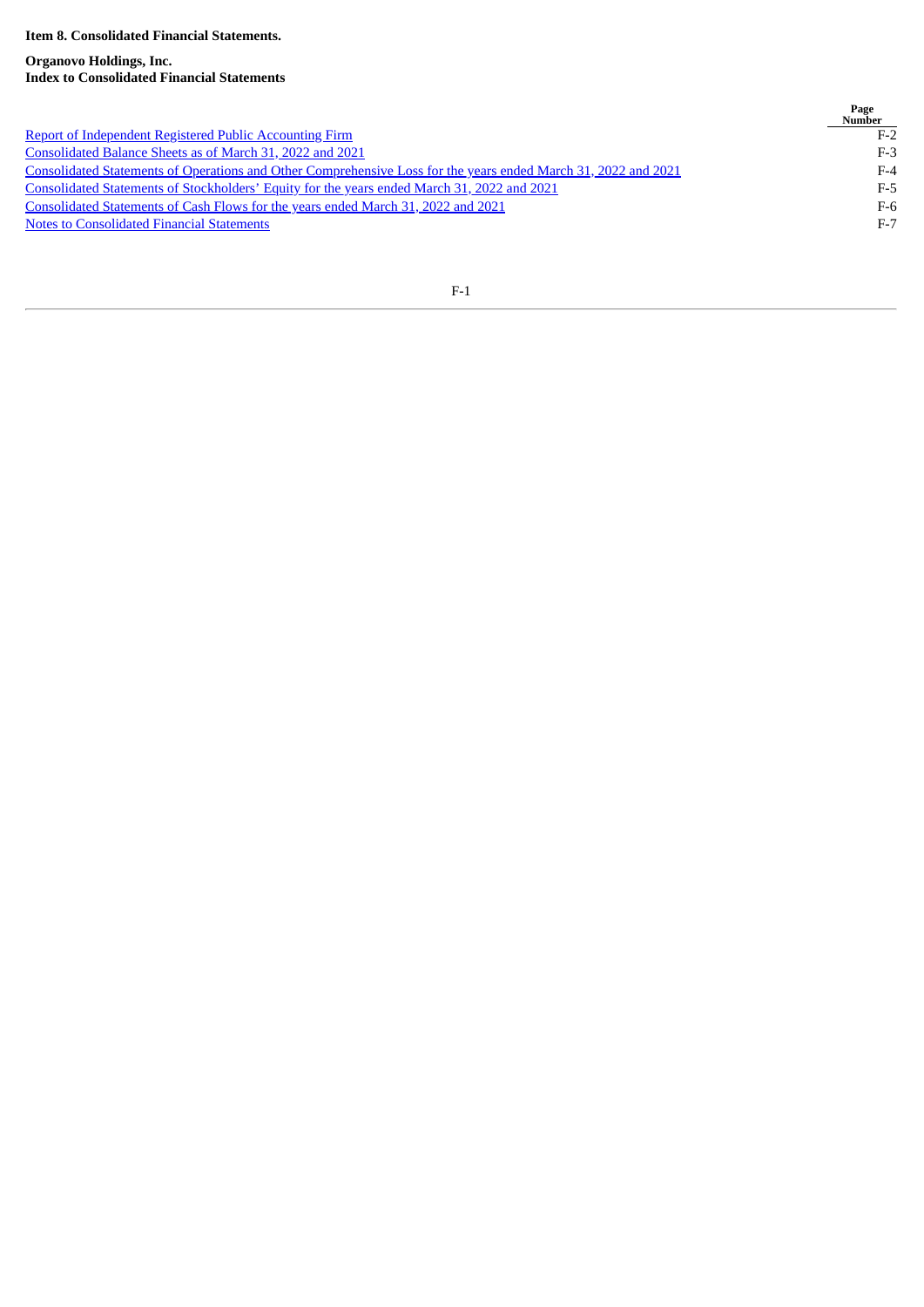#### **Report of Independent Registered Public Accounting Firm**

<span id="page-33-0"></span>To the Board of Directors and Stockholders of: Organovo Holdings, Inc.

#### **Opinion on the Financial Statements**

We have audited the accompanying consolidated balance sheets of **Organovo Holdings, Inc.** ("Company") as of March 31, 2022 and 2021, and the related consolidated statements of operations and other comprehensive loss, stockholders' equity, and cash flows for each of the two years in the period ended March 31, 2022, and the related notes (collectively referred to as the "financial statements"). In our opinion, the financial statements present fairly, in all material respects, the financial position of the Company as of March 31, 2022 and 2021, and the results of its operations and its cash flows for each of the two years in the period ended March 31, 2022, in conformity with accounting principles generally accepted in the United States of America.

#### **Basis for Opinion**

These financial statements are the responsibility of the Company's management. Our responsibility is to express an opinion on the Company's financial statements based on our audits. We are a public accounting firm registered with the Public Company Accounting Oversight Board (United States) ("PCAOB") and are required to be independent with respect to the Company in accordance with the U.S. federal securities laws and the applicable rules and regulations of the Securities and Exchange Commission and the PCAOB.

We conducted our audits in accordance with the standards of the PCAOB. Those standards require that we plan and perform the audit to obtain reasonable assurance about whether the financial statements are free of material misstatement, whether due to error or fraud. The Company is not required to have, nor were we engaged to perform, an audit of its internal control over financial reporting. As part of our audit we are required to obtain an understanding of internal control over financial reporting but not for the purpose of expressing an opinion on the effectiveness of the Company's internal control over financial reporting. Accordingly, we express no such opinion.

Our audits included performing procedures to assess the risks of material misstatement of the financial statements, whether due to error or fraud, and performing procedures that respond to those risks. Such procedures included examining, on a test basis, evidence regarding the amounts and disclosures in the financial statements. Our audits also included evaluating the accounting principles used and significant estimates made by management, as well as evaluating the overall presentation of the financial statements. We believe that our audits provide a reasonable basis for our opinion.

#### **Critical Audit Matters**

Critical audit matters are matters arising from the current period audit of the financial statements that were communicated or required to be communicated to the audit committee and that (1) relate to accounts or disclosures that are material to the financial statements and (2) involved our especially challenging, subjective, or complex judgments. We determined that there were no critical audit matters.

/s/ Mayer Hoffman McCann P.C.

We have served as the Company's auditor since 2011.

San Diego, California June 10, 2022

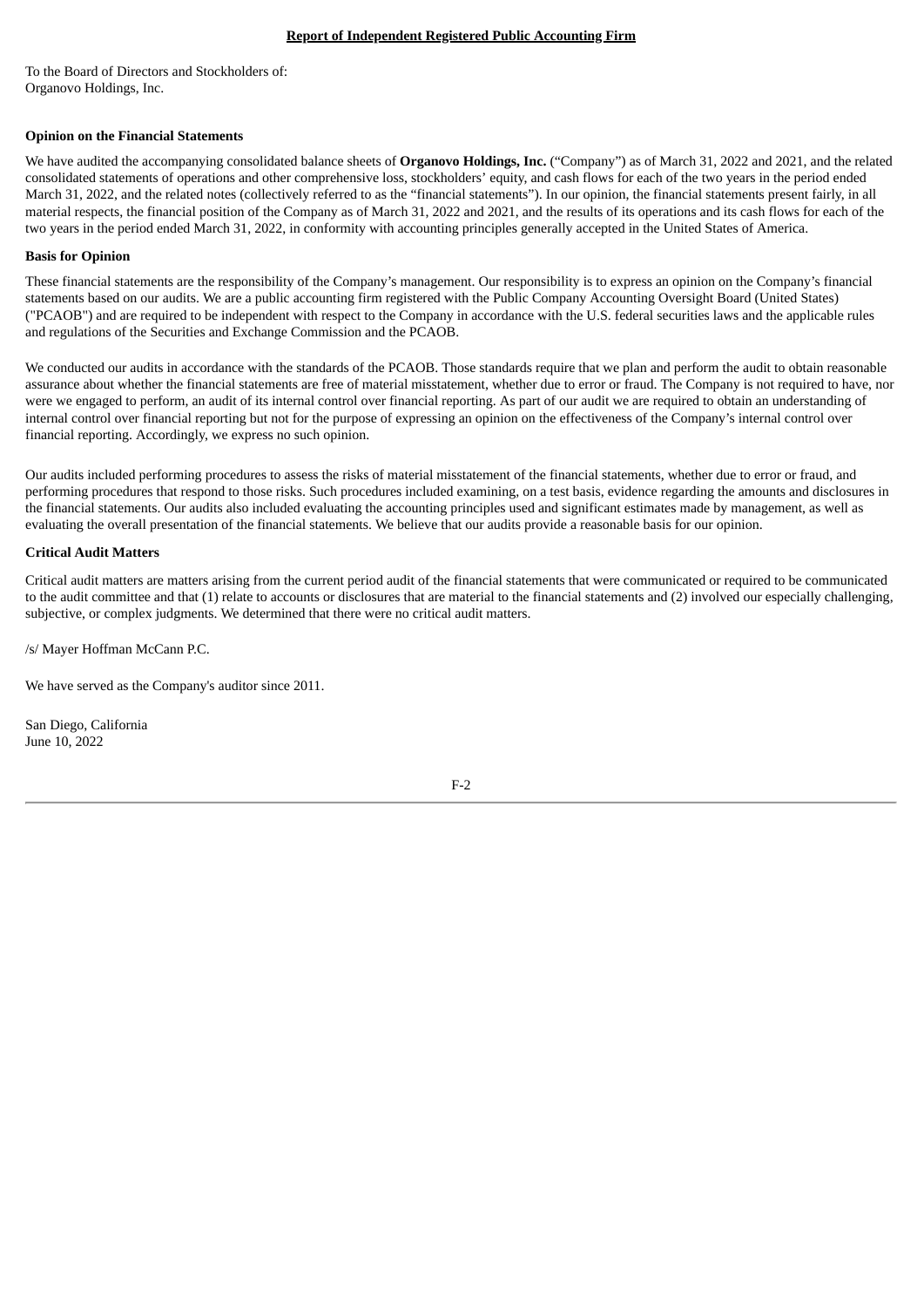# **ORGANOVO HOLDINGS, INC.**

# **CONSOLIDATED BALANCE SHEETS**

(in thousands except for share and per share data)

<span id="page-34-0"></span>

|                                                                 | March 31, 2022 | March 31, 2021 |  |
|-----------------------------------------------------------------|----------------|----------------|--|
| <b>Assets</b>                                                   |                |                |  |
| <b>Current Assets</b>                                           |                |                |  |
| Cash and cash equivalents                                       | \$<br>28,675   | \$<br>37,364   |  |
| Prepaid expenses and other current assets                       | 858            | 1,034          |  |
| Total current assets                                            | 29,533         | 38,398         |  |
| Fixed assets, net                                               | 662            | 381            |  |
| <b>Restricted cash</b>                                          | 143            | 111            |  |
| Operating lease right-of-use assets                             | 2,153          |                |  |
| Prepaid expenses and other assets, net                          | 805            | 1,027          |  |
| <b>Total assets</b>                                             | \$<br>33,296   | \$<br>39,917   |  |
| <b>Liabilities and Stockholders' Equity</b>                     |                |                |  |
| <b>Current Liabilities</b>                                      |                |                |  |
| Accounts payable                                                | \$<br>415      | \$<br>281      |  |
| Accrued expenses                                                | 489            | 440            |  |
| Operating lease liability, current portion                      | 479            |                |  |
| <b>Total current liabilities</b>                                | 1,383          | 721            |  |
| Operating lease liability, net of current portion               | 1,704          |                |  |
| <b>Total liabilities</b>                                        | 3,087          | 721            |  |
| <b>Commitments and Contingencies</b>                            |                |                |  |
| <b>Stockholders' Equity</b>                                     |                |                |  |
| Common stock, \$0.001 par value; 200,000,000 shares authorized, |                |                |  |
| 8,710,627 and 8,670,492 shares issued and outstanding at        |                |                |  |
| March 31, 2022 and 2021, respectively                           | 9              | 9              |  |
| Additional paid-in capital                                      | 337,940        | 335,479        |  |
| Accumulated deficit                                             | (307,739)      | (296, 291)     |  |
| Treasury stock, 46 shares at cost                               | (1)            | (1)            |  |
| Total stockholders' equity                                      | 30,209         | 39,196         |  |
| <b>Total Liabilities and Stockholders' Equity</b>               | \$<br>33,296   | \$<br>39,917   |  |

*The accompanying notes are an integral part of these consolidated financial statements.*

F-3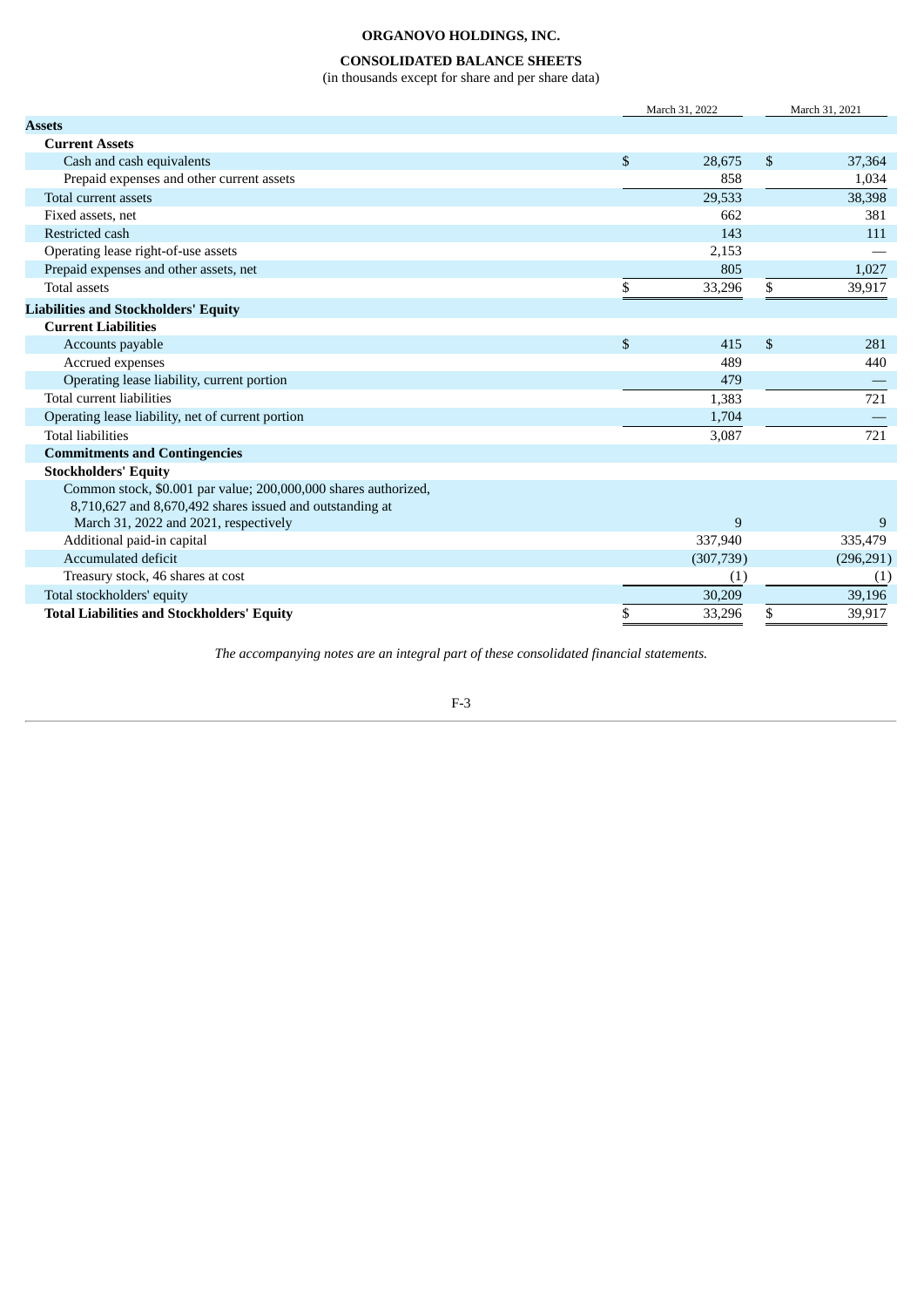# **ORGANOVO HOLDINGS, INC.**

# **CONSOLIDATED STATEMENTS OF OPERATIONS AND OTHER COMPREHENSIVE LOSS**

(in thousands except for share and per share data)

<span id="page-35-0"></span>

| <b>Revenues</b>                                                                          |    | Year Ended<br>March 31,<br>2022 | Year Ended<br>March 31,<br>2021 |           |
|------------------------------------------------------------------------------------------|----|---------------------------------|---------------------------------|-----------|
|                                                                                          |    |                                 |                                 |           |
| <b>Royalty Revenue</b>                                                                   | \$ | 1,500                           | \$                              |           |
| <b>Total Revenues</b>                                                                    |    | 1,500                           |                                 |           |
| Research and development expenses                                                        |    | 3,320                           |                                 | 1,103     |
| Selling, general, and administrative expenses                                            |    | 9,659                           |                                 | 15,723    |
| Total costs and expenses                                                                 |    | 12,979                          |                                 | 16,826    |
| <b>Loss from Operations</b>                                                              |    | (11, 479)                       |                                 | (16, 826) |
| <b>Other Income</b>                                                                      |    |                                 |                                 |           |
| Loss on fixed asset disposals                                                            |    |                                 |                                 | (19)      |
| Interest income                                                                          |    | 8                               |                                 | 15        |
| Other income                                                                             |    | 25                              |                                 | 6         |
| <b>Total Other Income</b>                                                                |    | 33                              |                                 | 2         |
| <b>Income Tax Expense</b>                                                                |    | (2)                             |                                 | (2)       |
| <b>Net Loss</b>                                                                          |    | (11, 448)                       | \$                              | (16, 826) |
| Net loss per common share—basic and diluted                                              | Ж  | (1.32)                          | \$                              | (2.44)    |
| Weighted average shares used in computing net loss per common share-basic<br>and diluted |    | 8,703,596                       |                                 | 6,902,000 |
| <b>Comprehensive Loss:</b>                                                               |    |                                 |                                 |           |
| Net Loss                                                                                 |    | (11, 448)                       | \$                              | (16, 826) |
| Comprehensive Loss                                                                       |    | (11, 448)                       | \$                              | (16, 826) |

*The accompanying notes are an integral part of these consolidated financial statements.*

F-4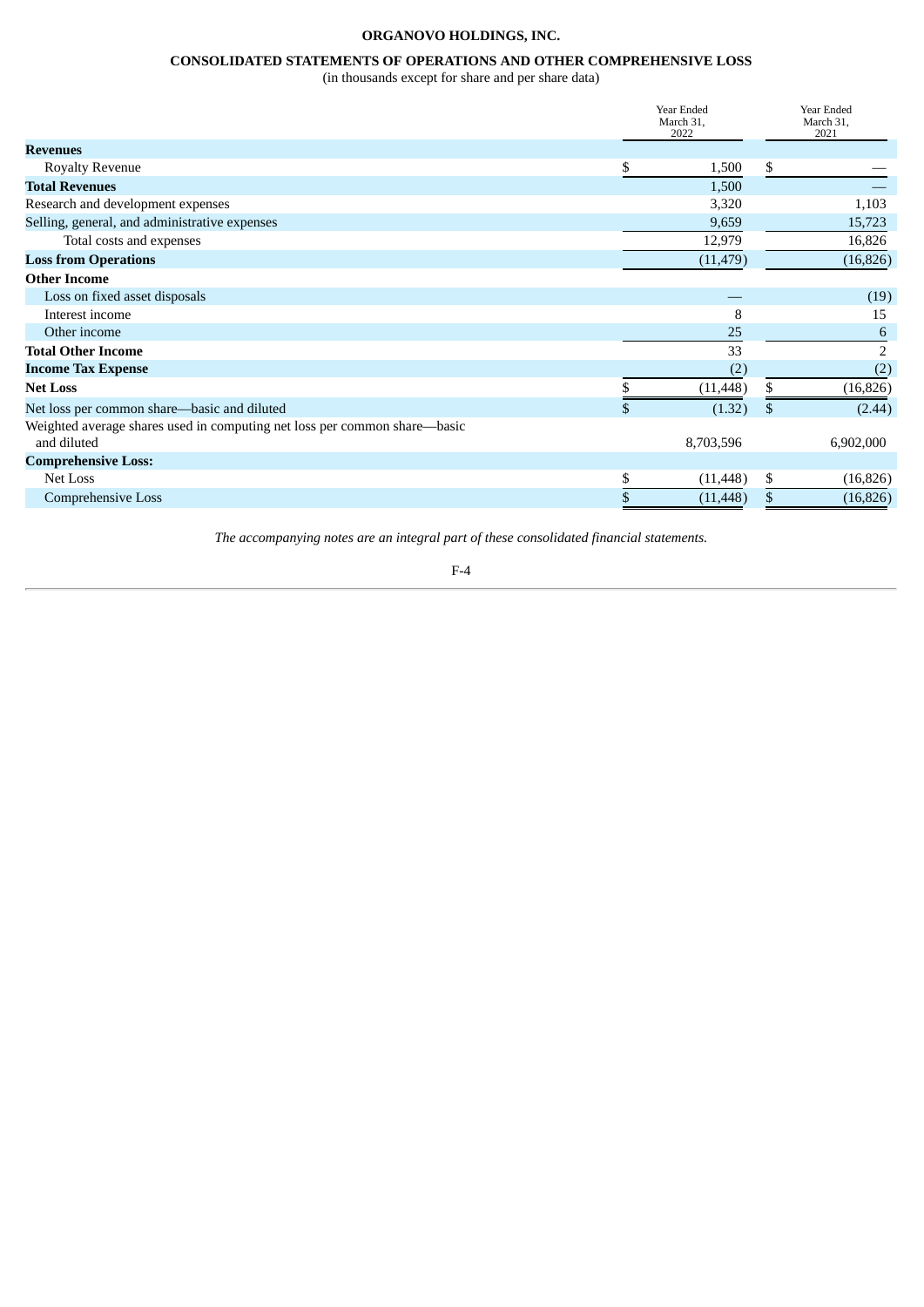# **ORGANOVO HOLDINGS, INC.**

# **CONSOLIDATED STATEMENTS OF STOCKHOLDERS' EQUITY**

# (in thousands)

|                                                                                              |                        | Common Stock |        | Additional<br>Paid-in | <b>Treasury Stock</b> |        | Accumulated             |                 |
|----------------------------------------------------------------------------------------------|------------------------|--------------|--------|-----------------------|-----------------------|--------|-------------------------|-----------------|
| <b>Balance at March 31, 2020</b>                                                             | <b>Shares</b><br>6,528 |              | Amount | Capital<br>\$306,089  | <b>Shares</b>         | Amount | Deficit<br>\$(279, 465) | Total<br>26,631 |
| Stock option exercises                                                                       | 8                      |              |        | 42                    |                       |        |                         | 42              |
| Issuance of common stock under employee and<br>director stock option, RSU and purchase plans | 203                    |              |        | (4)                   |                       |        |                         | (4)             |
| Stock-based compensation expense                                                             |                        |              |        | 5,556                 |                       |        |                         | 5,556           |
| Issuance of common stock from public offering, net                                           | 1,932                  |              | 2      | 23,796                |                       |        |                         | 23,798          |
| Purchase of treasury stock                                                                   |                        |              |        |                       |                       | (1)    |                         | (1)             |
| Net loss                                                                                     |                        |              |        |                       |                       |        | (16, 826)               | (16, 826)       |
| Balance at March 31, 2021                                                                    | 8,671                  | \$           | 9      | \$335,479             |                       | (1)    | \$(296,291)             | 39,196          |
| Issuance of common stock under employee and                                                  |                        |              |        |                       |                       |        |                         |                 |
| director stock option, RSU and purchase plans                                                | 13                     |              |        | (46)                  |                       |        |                         | (46)            |
| Stock-based compensation expense                                                             |                        |              |        | 2,256                 |                       |        |                         | 2,256           |
| Issuance of common stock from public offering, net                                           | 27                     |              |        | 251                   |                       |        |                         | 251             |
| Net loss                                                                                     |                        |              |        |                       |                       |        | (11, 448)               | (11, 448)       |
| <b>Balance at March 31, 2022</b>                                                             | 8,711                  |              | 9      | \$337,940             | \$                    | (1)    | \$ (307,739)            | 30,209          |

*The accompanying notes are an integral part of these consolidated financial statements.*

# F-5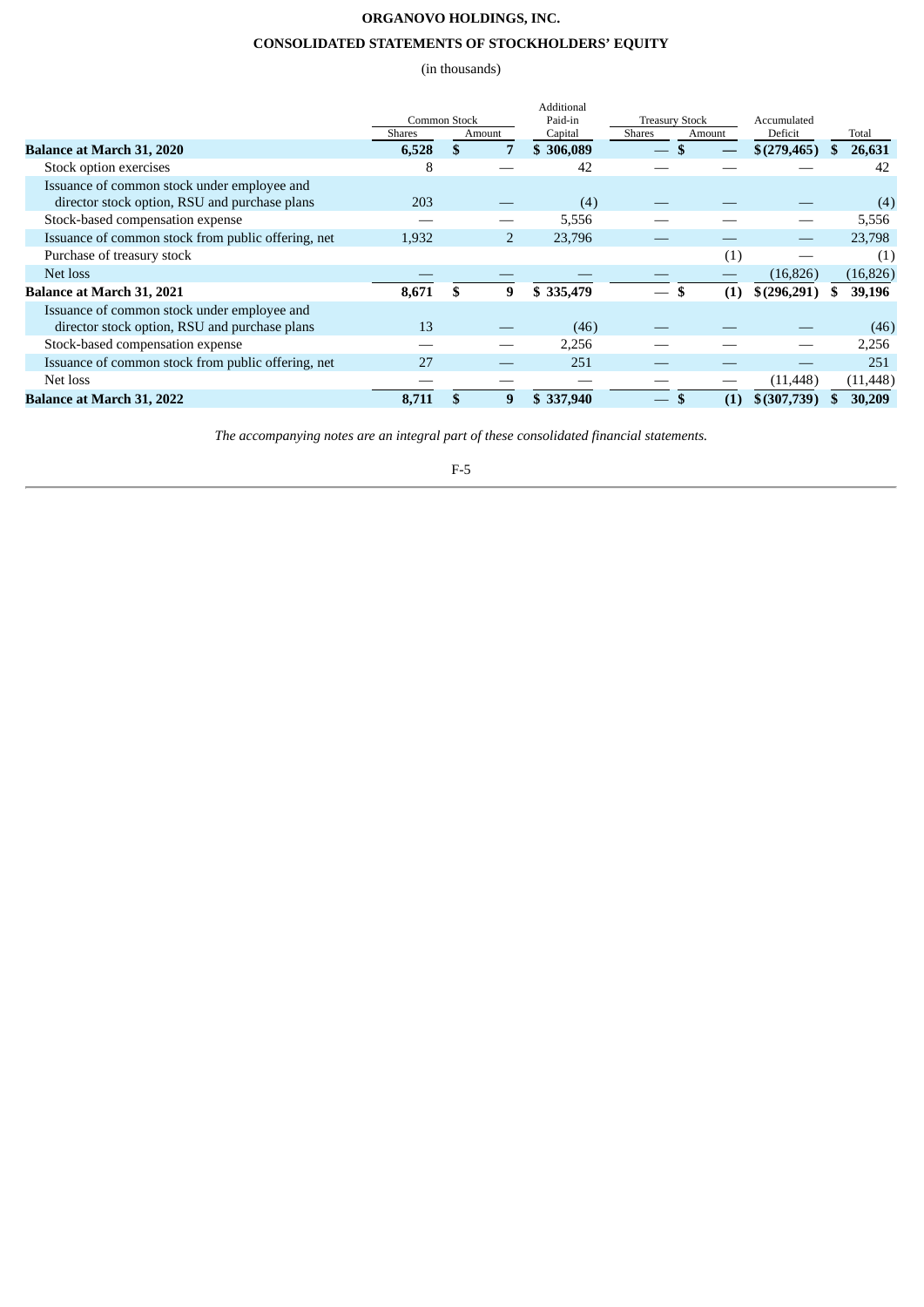# **ORGANOVO HOLDINGS, INC.**

# **CONSOLIDATED STATEMENTS OF CASH FLOWS**

(in thousands)

|                                                                             | Year Ended<br>March 31, 2022 |    | Year Ended<br>March 31, 2021 |  |  |
|-----------------------------------------------------------------------------|------------------------------|----|------------------------------|--|--|
| <b>Cash Flows From Operating Activities</b>                                 |                              |    |                              |  |  |
| Net loss                                                                    | \$<br>(11, 448)              | \$ | (16, 826)                    |  |  |
| Adjustments to reconcile net loss to net cash used in operating activities: |                              |    |                              |  |  |
| Loss on disposal of fixed assets                                            |                              |    | 19                           |  |  |
| Depreciation and amortization                                               | 142                          |    | 41                           |  |  |
| Stock-based compensation                                                    | 2,256                        |    | 5,556                        |  |  |
| Increase (decrease) in cash resulting from changes in:                      |                              |    |                              |  |  |
| Accounts receivable                                                         |                              |    | 111                          |  |  |
| Prepaid expenses and other assets                                           | 384                          |    | (1, 135)                     |  |  |
| Accounts payable                                                            | 134                          |    | (439)                        |  |  |
| Accrued expenses                                                            | 49                           |    | (650)                        |  |  |
| Operating right-of-use asset and lease liability, net                       | 30                           |    |                              |  |  |
| Net cash used in operating activities                                       | (8, 453)                     |    | (13, 323)                    |  |  |
| <b>Cash Flows From Investing Activities</b>                                 |                              |    |                              |  |  |
| Purchases of fixed assets                                                   | (409)                        |    | (405)                        |  |  |
| Proceeds from disposals of fixed assets                                     |                              |    | 12                           |  |  |
| Net cash used in investing activities                                       | (409)                        |    | (393)                        |  |  |
| <b>Cash Flows From Financing Activities</b>                                 |                              |    |                              |  |  |
| Proceeds from issuance of common stock, net                                 | 251                          |    | 23,798                       |  |  |
| Employee taxes paid related to net share settlement of equity awards        | (46)                         |    | (4)                          |  |  |
| Proceeds from exercise of stock options                                     |                              |    | 42                           |  |  |
| Purchase of treasury stock                                                  |                              |    | (1)                          |  |  |
| Net cash provided by financing activities                                   | 205                          |    | 23,835                       |  |  |
| Net Increase (Decrease) in Cash, Cash Equivalents, and Restricted Cash      | (8,657)                      |    | 10,119                       |  |  |
| Cash, cash equivalents, and restricted cash at beginning of period          | 37,475                       |    | 27,356                       |  |  |
| Cash, cash equivalents, and restricted cash at end of period                | \$<br>28,818                 | \$ | 37,475                       |  |  |
| Reconciliation of cash, cash equivalents, and restricted cash to the        |                              |    |                              |  |  |
| consolidated balance sheets                                                 |                              |    |                              |  |  |
| Cash and cash equivalents                                                   | \$<br>28,675                 | \$ | 37,364                       |  |  |
| <b>Restricted cash</b>                                                      | 143                          |    | 111                          |  |  |
| Total cash, cash equivalents and restricted cash                            | \$<br>28,818                 | \$ | 37,475                       |  |  |
| <b>Supplemental Disclosure of Cash Flow Information:</b>                    |                              |    |                              |  |  |
| Income taxes paid                                                           | \$<br>2                      | \$ | 2                            |  |  |
| Operating lease liabilities arising from obtaining right-of-use assets      | \$<br>2,301                  | \$ |                              |  |  |

*The accompanying notes are an integral part of these consolidated financial statements.*

F-6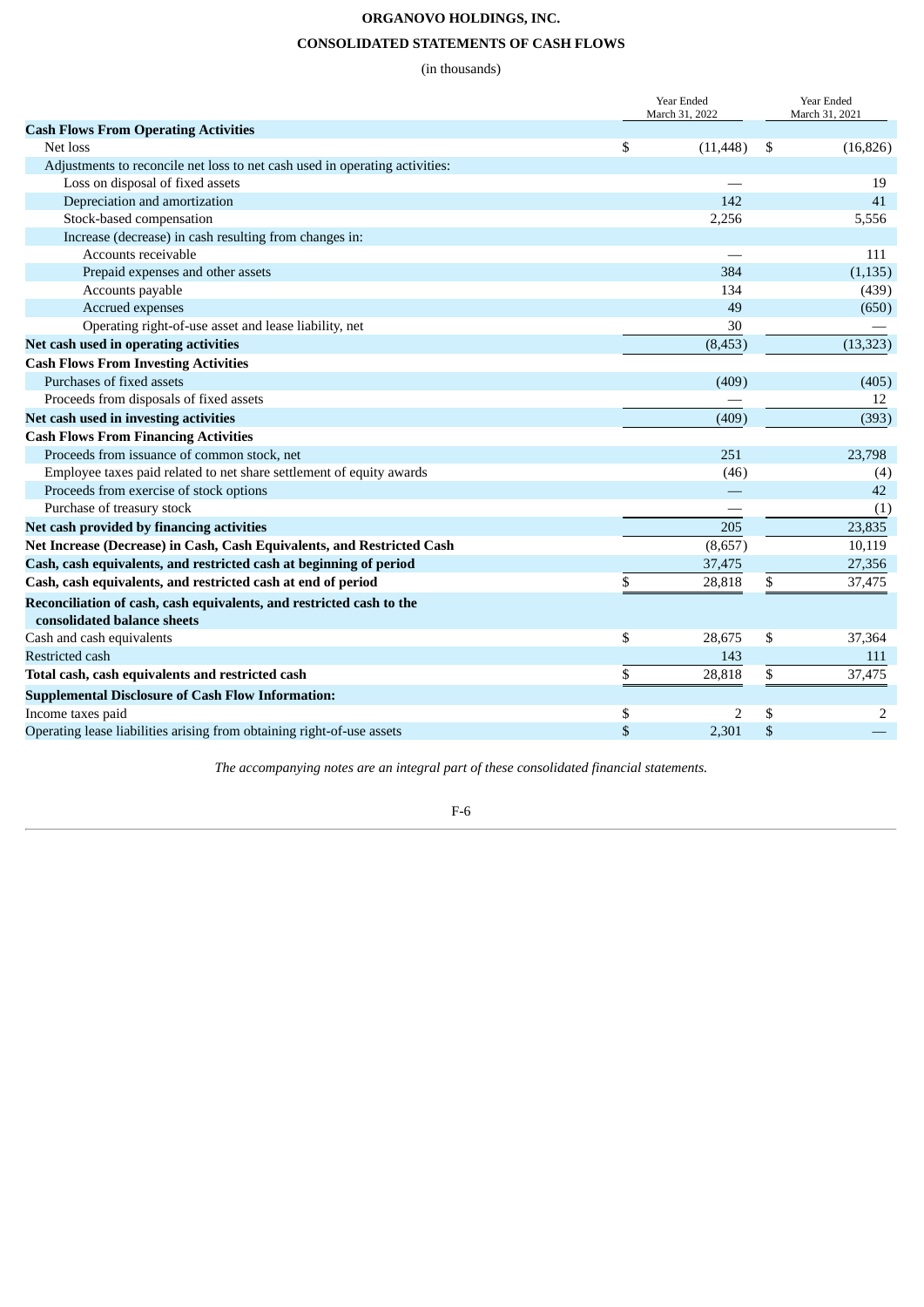# **Organovo Holdings, Inc.**

## **Notes to Consolidated Financial Statements**

## **Note 1. Description of Business and Summary of Significant Accounting Policies**

## *Nature of operations and basis of presentation*

Organovo Holdings, Inc. ("Organovo Holdings," "Organovo," and the "Company") is an early-stage biotechnology company that focuses on building high fidelity, 3D tissues that recapitulate key aspects of human disease. The Company uses these models to identify gene targets responsible for driving the disease and intends to initiate drug discovery programs around these validated targets. The Company is initially focusing on the intestine and has ongoing 3D tissue development efforts in ulcerative colitis ("UC") and Crohn's disease ("CD"). The Company intends to add additional tissues/diseases/targets to its portfolio over time. In line with these plans, the Company is building upon both its external and in house scientific expertise, which will be essential to its drug development effort.

The Company uses its proprietary technology to build functional 3D human tissues that mimic key aspects of native human tissue composition, architecture, function and disease. Organovo's advances include cell type-specific compartments, prevalent intercellular tight junctions, and the formation of microvascular structures. Management believes these attributes can enable critical complex, multicellular disease models that can be used to develop clinically effective drugs across multiple therapeutic areas.

The Company's NovoGen Bioprinters**®** are automated devices that enable the fabrication of 3D living tissues comprised of mammalian cells. The Company believes that the use of its bioprinting platform as well as complementary 3D technologies will allow it to develop an understanding of disease biology that leads to validated novel drug targets and therapeutics to those targets to treat disease.

The majority of the Company's current focus is in inflammatory bowel disease ("IBD"), including CD and UC. The Company is creating high fidelity disease models, leveraging its prior work including the work found in its peer-reviewed publication on bioprinted intestinal tissues (Madden et al. Bioprinted 3D Primary Human Intestinal Tissues Model Aspects of Native Physiology and ADME/Tox Functions. iScience. 2018 Apr 27;2:156-167. doi: 10.1016/j.isci.2018.03.015.) The Company's current understanding of intestinal tissue models and IBD disease models leads it to believe that it can create models that provide greater insight into the biology of these diseases than are generally currently available. Using these disease models, the Company intends to identify and validate novel therapeutic targets. After finding therapeutic drug targets, the Company intends to focus on developing novel small molecule, antibody, or other therapeutic drug candidates to treat the disease, and advance these novel drug candidates towards an Investigational New Drug ("IND") filing and potential future clinical trials.

The Company expects to broaden its work into additional therapeutic areas over time and is currently exploring specific tissues for development. In the Company's work to identify the areas of interest, it evaluates areas that might be better served with 3D disease models than currently available models as well as the potential commercial opportunity.

Except where specifically noted or the context otherwise requires, references to "Organovo Holdings", "the Company", and "Organovo" in these notes to the consolidated financial statements refers to Organovo Holdings, Inc. and its wholly owned subsidiaries, Organovo, Inc., and Opal Merger Sub, Inc.

## *COVID-19*

Global health concerns relating to the COVID-19 pandemic continue to weigh on the macroeconomic environment, and the pandemic has significantly increased economic volatility and uncertainty.

The extent to which the coronavirus impacts the Company's operations will depend on future developments, which are highly uncertain and cannot be predicted with confidence, including the rise of vaccine-resistant variants, the duration of the outbreak, and any travel bans and restrictions or other limitations that may be imposed in the future. In particular, the continued coronavirus pandemic could adversely impact various aspects of the Company's operations, including among others, the ability to raise additional capital, the timing and ability to pursue the Company's strategy, given the impact the pandemic may have on the manufacturing and supply chain, sales and marketing and clinical trial operations of potential strategic partners, and the ability to advance its research and development activities and pursue development of its pipeline products, each of which could have an adverse impact on the Company's business and financial results. Company employees and consultants have recently returned to working at the office and lab when necessary. The Company has developed guidelines and protocols to handle exposures and infections to keep disruptions to operations to a minimum.

## *Liquidity*

As of March 31, 2022, the Company had cash and cash equivalents of approximately \$28.7 million, restricted cash of approximately \$0.1 million and an accumulated deficit of approximately \$307.7 million. The restricted cash was pledged as collateral for a letter of

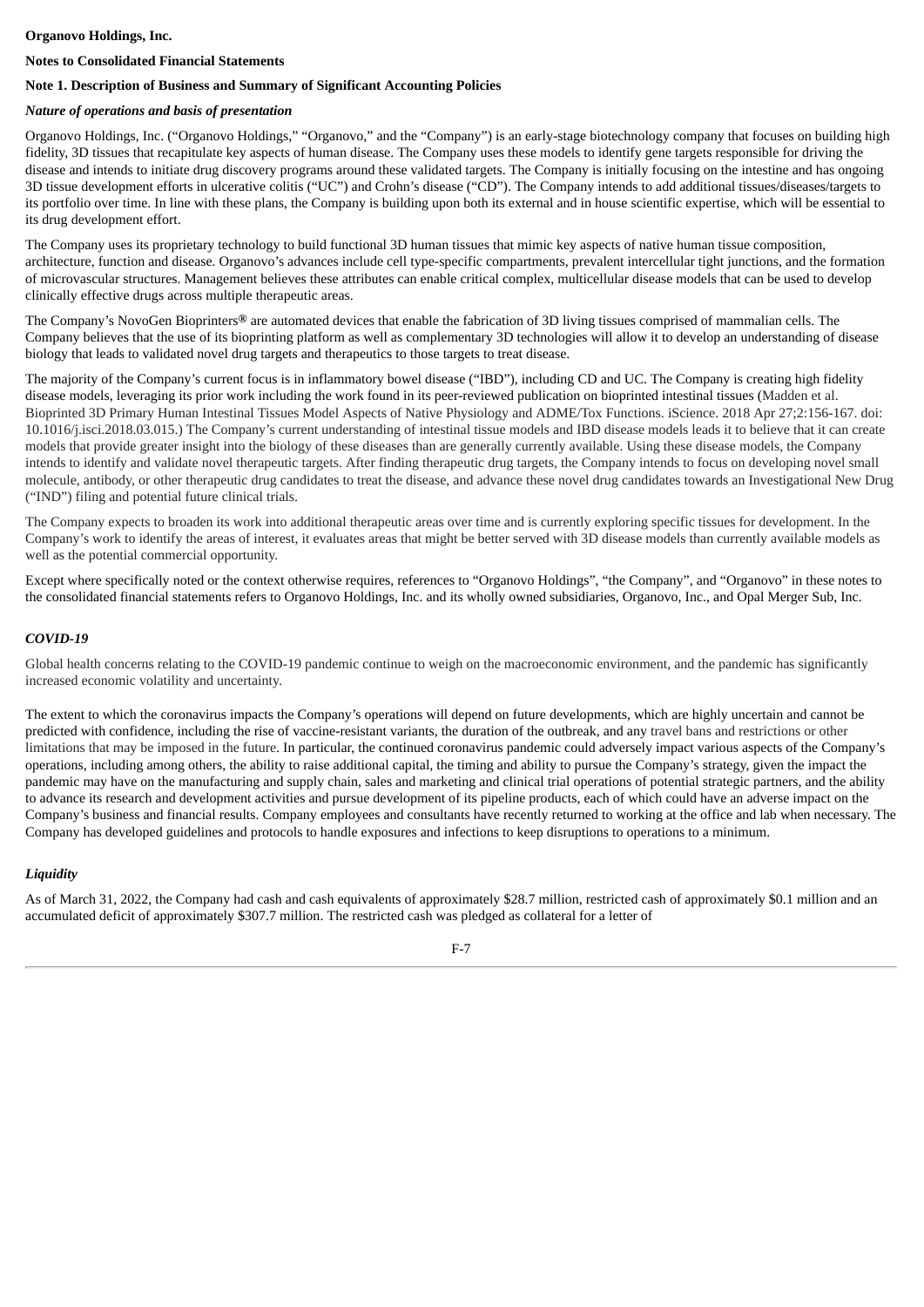credit that the Company is required to maintain as a security deposit under the terms of the lease agreements for its facilities. The Company also had negative cash flows from operations of approximately \$8.5 million during the year ended March 31, 2022.

Through March 31, 2022, the Company has financed its operations primarily through the sale of common stock through public and at-the-market ("ATM") offerings, the private placement of equity securities, from revenue derived from the licensing of intellectual property, products and research-based services, grants, and collaborative research agreements, and from the sale of convertible notes. During the year ended March 31, 2022, the Company issued 27,545 shares of its common stock through its ATM facility and received net proceeds of approximately \$0.3 million.

The Company believes its cash and cash equivalents on hand will be sufficient to meet its financial obligations for at least the next 12 months of operations. As the Company recommences its operations and is focusing its efforts on drug discovery and development, the Company will need to raise additional capital to implement this business plan. The Company cannot predict with certainty the exact amount or timing for any future capital raises. If required, the Company may seek to raise additional capital through debt or equity financings, or through some other financing arrangement. However, the Company cannot be sure that additional financing will be available if and when needed, or that, if available, it can obtain financing on terms favorable to its stockholders. Any failure to obtain financing when required will have a material adverse effect on the Company's business, operating results, financial condition and ability to continue as a going concern.

#### *Use of estimates*

The preparation of the financial statements in conformity with accounting principles generally accepted in the United States requires management to make estimates and assumptions that affect certain reported amounts and disclosures. Accordingly, actual results could differ from those estimates. Significant estimates used in preparing the consolidated financial statements include those assumed in revenue recognition and the valuation of stock-based compensation expense. On an ongoing basis, management reviews these estimates and assumptions. Though the impact of the COVID-19 pandemic to the Company's business and operating results presents additional uncertainty, the Company continues to use the best information available to inform its significant accounting estimates.

#### *Financial instruments*

For certain of the Company's financial instruments, including cash and cash equivalents, prepaid expenses and other assets, accounts payable, accrued expenses, the carrying amounts are generally considered to be representative of their respective fair values because of the short-term nature of those instruments.

#### *Cash and cash equivalents*

The Company considers all highly liquid investments with original maturities of 90 days or less to be cash equivalents.

#### *Restricted cash*

As of March 31, 2022 and 2021, the Company had approximately \$0.1 million of restricted cash, respectively, deposited with a financial institution. The entire amount was held in certificates of deposit to support a letter of credit agreement related to the Company's facility leases entered into in November 2020 and amended in November 2021.

#### *Fixed assets and depreciation*

Fixed assets are carried at cost. Expenditures that extend the life of the asset are capitalized and depreciated. Depreciation and amortization are provided using the straight-line method over the estimated useful lives of the related assets or, in the case of leasehold improvements, over the lesser of the useful life of the related asset or the remaining lease term. The estimated useful lives of the fixed assets range between one and seven years.

#### *Impairment of long-lived assets*

In accordance with authoritative guidance, the Company reviews its long-lived assets, including fixed assets and other assets, for impairment whenever events or changes in circumstances indicate that the carrying amounts of the assets may not be fully recoverable. To determine recoverability of its longlived assets, the Company evaluates whether future undiscounted net cash flows will be less than the carrying amount of the assets and adjusts the carrying amount of its assets to fair value. Management has determined that no impairment of long-lived assets occurred as of March 31, 2022 and 2021.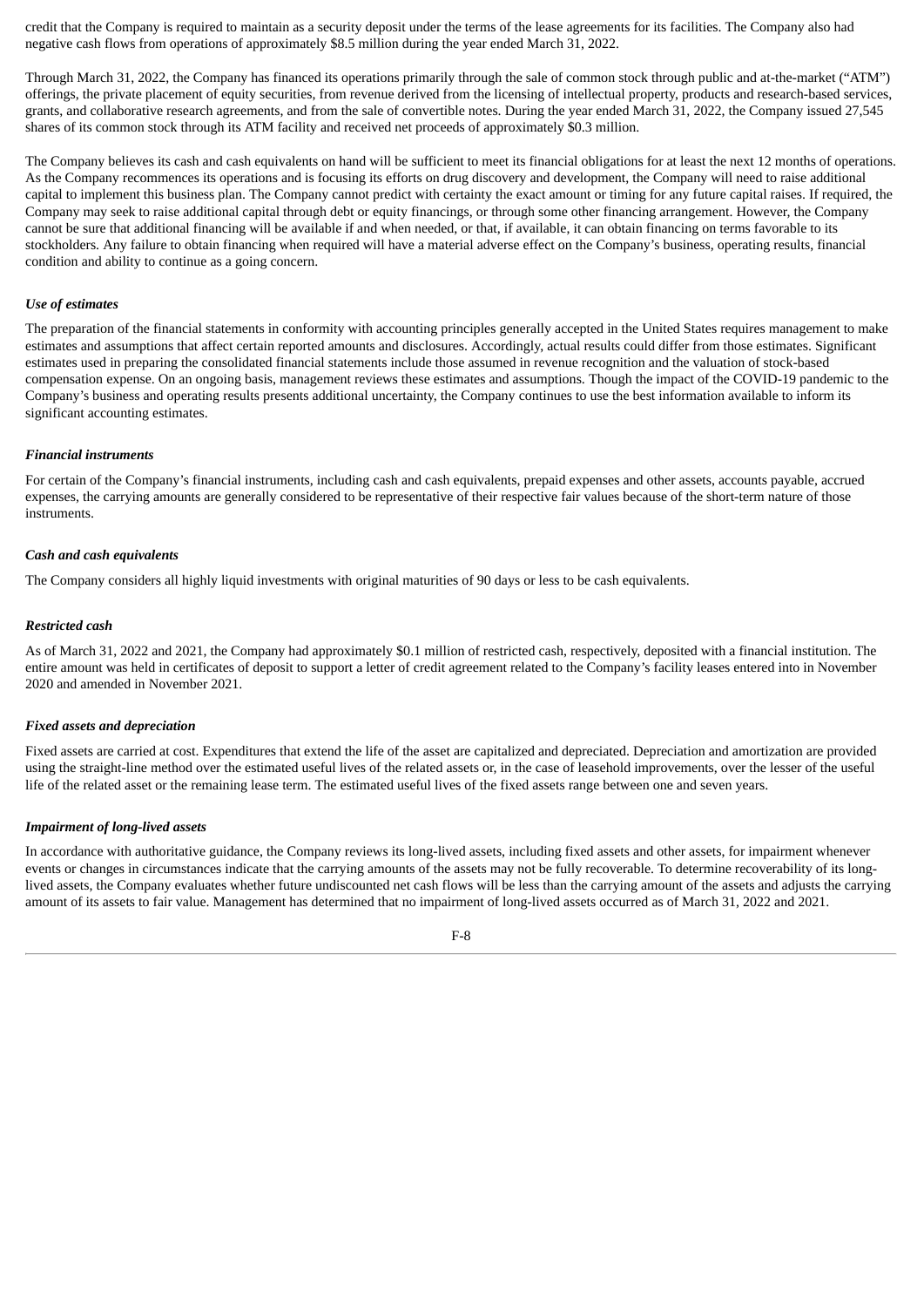## *Research and development*

Research and development expenses, including direct and allocated expenses, consist of independent research and development costs, as well as costs associated with sponsored research and development. Research and development costs are expensed as incurred.

### *Income taxes*

Deferred income taxes are recognized for the tax consequences in future years for differences between the tax basis of assets and liabilities and their financial reporting amounts at each year end based on enacted tax laws and statutory tax rates applicable to the periods in which the differences are expected to affect taxable income. Valuation allowances are established when necessary to reduce deferred tax assets to the amount expected to be realized. Income tax expense is the combination of the tax payable for the year and the change during the year in deferred tax assets and liabilities. The Company's policy regarding uncertainty in income taxes is pursuant to ASC 740-10. Interest and penalties that would be assessed in relation to the settlement value of unrecognized tax benefits is recognized as a component of income tax expense.

#### *Revenue recognition*

The Company has generated revenues from payments received from licensing intellectual property.

#### *Licenses*

The Company has entered into a license agreement with a company that includes the following: (i) non-refundable upfront fees and (ii) royalties based on specified percentages of net product sales, if any. At the initiation of the agreement, the Company has analyzed whether it results in a contract with a customer under Topic 606.

The Company has considered a variety of factors in determining the appropriate estimates and assumptions under these arrangements, such as whether the Company is a principal vs. agent, whether the elements are distinct performance obligations, whether there are determinable stand-alone prices, and whether any licenses are functional or symbolic. The Company has evaluated each performance obligation to determine if it can be satisfied and recognized as revenue at a point in time or over time. Typically, non-refundable upfront fees have been considered fixed, while sales-based royalty payments have been identified as variable consideration which must be evaluated to determine if it has been constrained and, therefore, excluded from the transaction price. Please refer to "Note 4: Collaborative Research, Development, and License Agreements" for further information.

#### *Stock-based compensation*

The Company accounts for stock-based compensation in accordance with the ASC Topic 718, *Compensation — Stock Compensation,* which establishes accounting for equity instruments exchanged for employee and non-employee services. Under such provisions, stock-based compensation cost is measured at the grant date, based on the calculated fair value of the award (determined using either the Black-Scholes or Monte Carlo option-pricing models, depending on the complexity of the equity grant), and is recognized as an expense, under the straight-line method, over the employee's requisite service period (generally the vesting period of the equity grant).

#### *Comprehensive income (loss)*

Comprehensive income (loss) is defined as the change in equity during a period from transactions and other events and circumstances from non-owner sources. The Company is required to record all components of comprehensive income (loss) in the financial statements in the period in which they are recognized. Net income (loss) and other comprehensive income (loss), including unrealized gains and losses on investments, are reported, net of their related tax effect, to arrive at comprehensive income (loss). For the years ended March 31, 2022 and 2021, the comprehensive loss was equal to the net loss.

#### *Net loss per share*

Basic and diluted net loss per share has been computed using the weighted-average number of shares of common stock outstanding during the period. The weighted-average number of shares used to compute diluted loss per share excludes any assumed exercise of stock options and warrants, shares reserved for purchase under the Company's 2016 Employee Stock Purchase Plan ("ESPP"), the assumed release of restriction of restricted stock units ("RSUs"), and shares subject to repurchase as the effect would be anti-dilutive. No dilutive effect was calculated for the years ended March 31, 2022 and 2021 as the Company reported a net loss for each respective period and the effect would have been anti-dilutive.

Common stock equivalents excluded from computing diluted net loss per share were approximately 1.2 million shares and 1.0 million shares for the years ended March 31, 2022 and 2021, respectively.

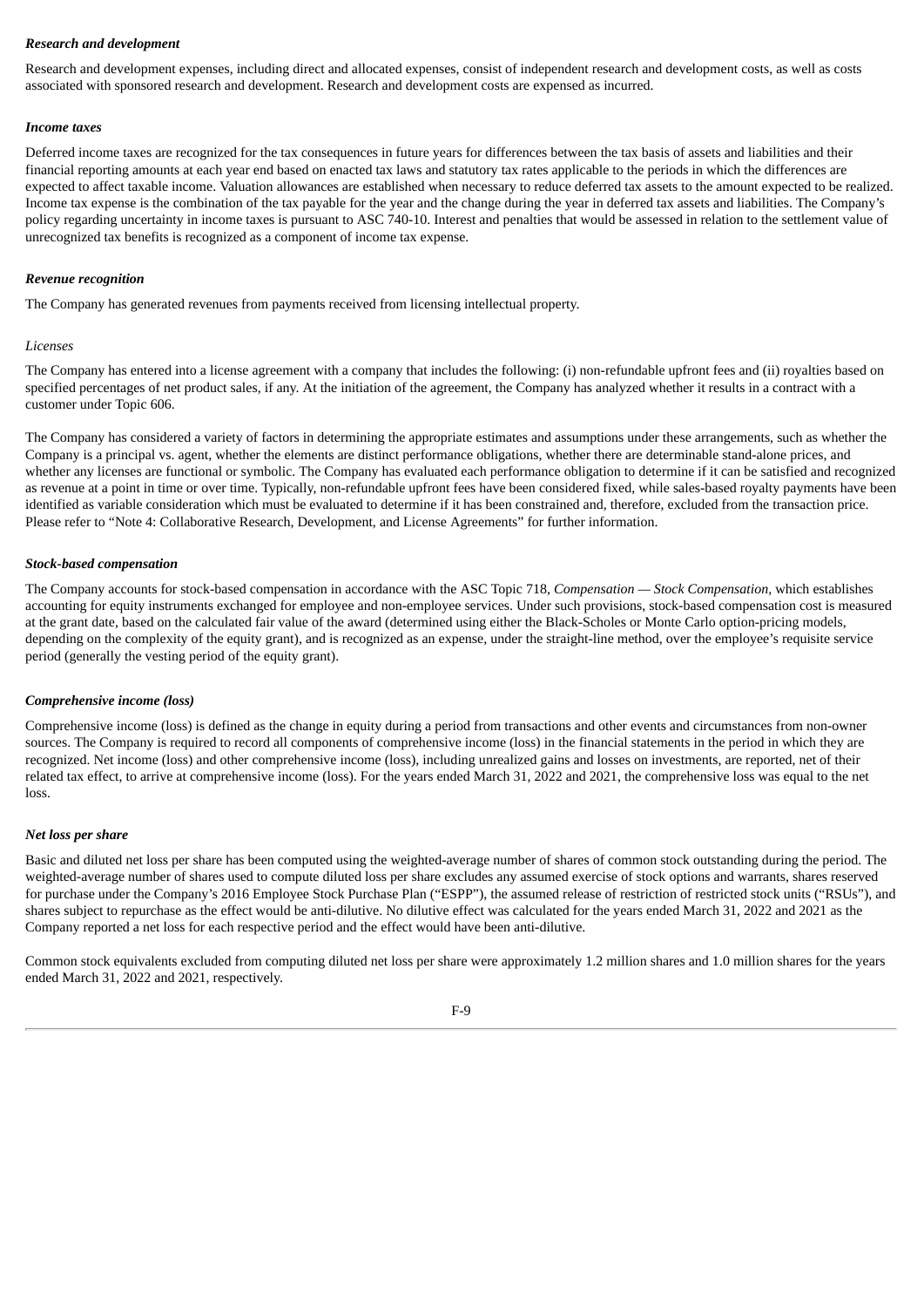# **Note 2. Fixed Assets**

Fixed assets consisted of the following (in thousands):

|                                 | March 31,<br>2022 |         |  | March 31,<br>2021 |  |  |
|---------------------------------|-------------------|---------|--|-------------------|--|--|
| Laboratory equipment            |                   | 1,171   |  | 978               |  |  |
| Furniture and fixtures          |                   | 38      |  |                   |  |  |
| Computer software and equipment |                   | 524     |  | 405               |  |  |
| <b>Fixed Assets, gross</b>      |                   | 1,733   |  | 1,383             |  |  |
| Less accumulated depreciation   |                   | (1,071) |  | (1,002)           |  |  |
| Fixed Assets, net               |                   | 662     |  | 381               |  |  |

As of March 31, 2022 and 2021, all of the Company's fixed assets were active and in use. Depreciation expense for the years ended March 31, 2022 and 2021 was approximately \$128,000 and \$27,000, respectively.

## **Note 3. Accrued Expenses**

Accrued expenses consisted of the following (in thousands):

|                                     | March 31,<br>2022 | March 31.<br>2021 |
|-------------------------------------|-------------------|-------------------|
| Accrued compensation                | 434               | 378               |
| Accrued legal and professional fees |                   | 31                |
| Other accrued expenses              | 28                | 21<br>ا ب         |
|                                     | 489               | 440               |

## **Note 4. Collaborative Research, Development, and License Agreements**

#### *License Agreements*

From June 2021 to February 2022, certain patents owned or sublicensed by the Company became the subject of IPR proceedings filed by Cellink AB and its subsidiaries, MatTek Incorporated and Visikol, Inc. (collectively, "BICO Group AB"). The Company and BICO Group AB were also engaged in litigation regarding patent infringement during the same time period. On February 22, 2022, the Company and BICO Group AB signed a settlement and patent license agreement ("License Agreement") to close all matters noted above. In addition to closing all legal matters and patent disputes noted above, as part of the agreement, the Company agreed to grant a non-exclusive license to BICO Group AB to use the Company's aforementioned patents for its business operations of manufacturing and selling bioprinters as well as bioinks. The Company concluded that the nature of the license granted represents functional intellectual property.

As part of the License Agreement, BICO Group AB agreed to pay the Company a one time, nonrefundable upfront fee of \$1,500,000. Based on Topic 606, the Company concluded that the performance obligation related to this upfront fee consisted of the Company filing stipulations of dismissal of all legal matters noted above, as well as the Company granting the non-exclusive license of the aforementioned patents within five days of receiving the upfront payment. The conditions of the performance obligation were satisfied, and therefore the Company recognized revenue of \$1,500,000 on February 22, 2022, the executed date of the License Agreement.

Additionally, as part of the License Agreement, BICO Group AB agreed to pay the Company ongoing sales-based royalties (based on percentages of BICO Group AB's net sales) for the use of the granted license. The sales-based royalties became effective beginning on February 22, 2022, the effective date of the License Agreement, and continue until the expiration of the last surviving licensed patent. As the sales-based royalties are required to be paid 45 days after the end of every quarter, there is variable consideration that must be estimated to determine royalty revenue within a given reporting period. However, after analyzing all available information, the Company concluded that there are constraints on the estimates of variable consideration because there is a lack of complete and accurate information available. As the License Agreement was executed close to the end of the fiscal year, BICO Group AB was unable to timely deliver complete sales reports by product as stipulated in the License Agreement. Therefore, the Company concluded that there is a risk of significant reversal when the uncertainty associated with the variable consideration is resolved. For the year ended March 31, 2022, the Company recorded no royalty revenue based on sales-based royalties from the License Agreement.

Also as part of the License Agreement, certain patents involved in the agreement are sublicensed by the Company from the University of Missouri and Clemson University. See below for further information.

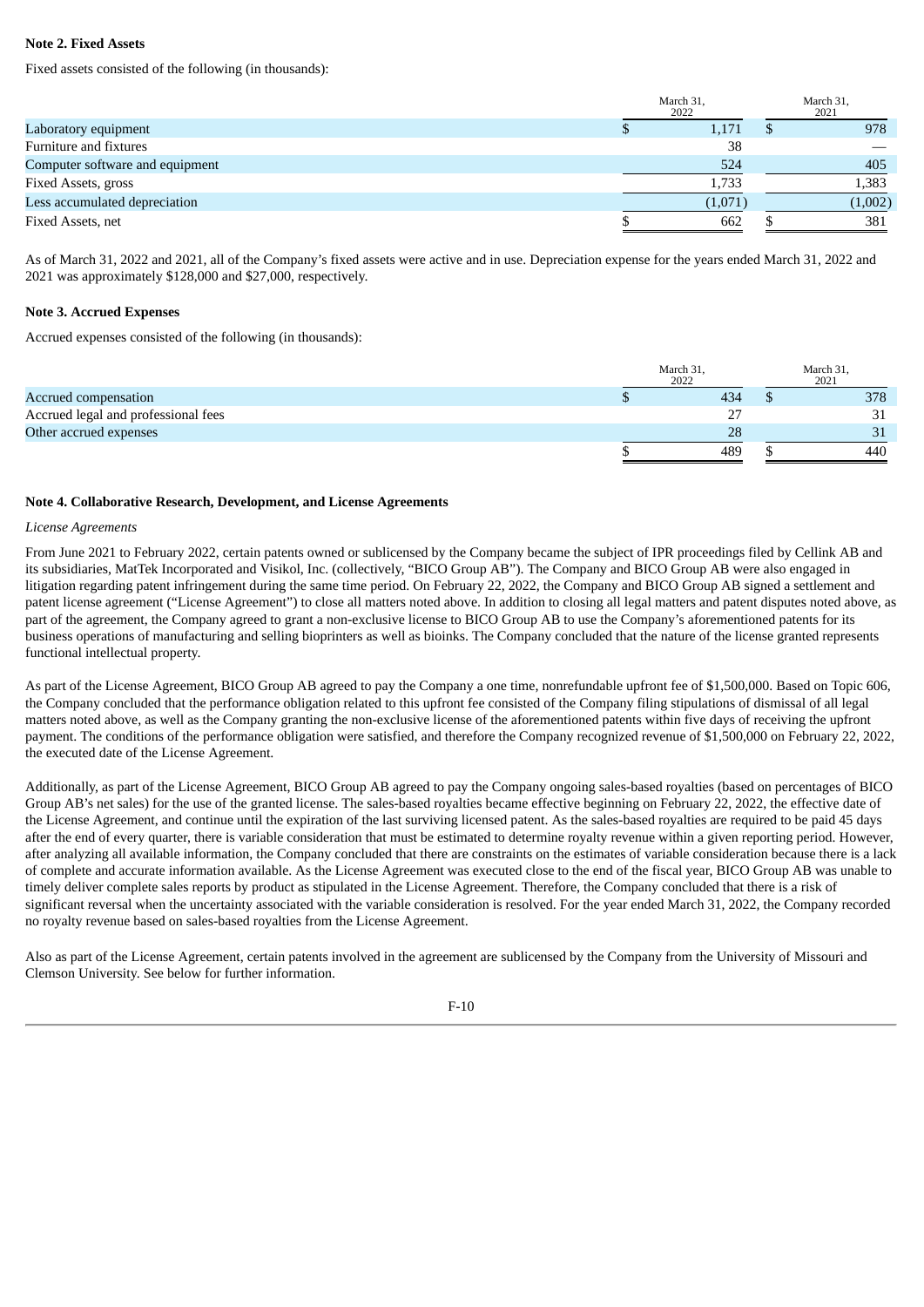# *University of Missouri*

In March 2009, the Company entered into a license agreement with the Curators of the University of Missouri to in-license certain technology and intellectual property relating to self-assembling cell aggregates and to intermediate cellular units. The Company received the exclusive worldwide rights to commercialize products comprising this technology for all fields of use. The Company is required to pay the University of Missouri royalties ranging from 1% to 3% of net sales of covered tissue products, and of the fair market value of covered tissues transferred internally for use in the Company's commercial service business, depending on the level of net sales achieved by the Company each year. The Company paid minimum annual royalties of \$25,000 in January 2022 and January 2021 for their respective calendar years, which is credited against royalties due during the subsequent twelve months. No payments have been made in excess of the minimum annual royalties in the years ended March 31, 2022 and 2021. The license agreement terminates upon expiration of the patents licensed and is subject to certain conditions as defined in the license agreement, which is expected to expire after 2029.

The license agreement with the University of Missouri also includes an additional sales royalty of 3% of all revenue received from a sublicensee, when such sublicense is entered pursuant to settlement of litigation. Such revenue shall include, but not be limited to, all option fees, license issue fees (up-front payments), license maintenance fees, equity, and all royalty payments. Such revenue shall not include research funding provided to licensee by sublicensee. However, per the agreement, in the event that the Company defends the technology by litigation, it can offset any royalties due by legal expenses incurred. As of March 31, 2022, the Company's legal expenses exceeded royalties owed from the upfont payment related to the License Agreement. Therefore, no royalty expense to the University of Missouri was recorded for the year ended March 31, 2022. Additionally, as no royalty revenue for sales-based royalties was recorded for the year ended March 31, 2022, no corresponding royalty expense was recorded.

## *Clemson University*

In May 2011, the Company entered into a license agreement with Clemson University Research Foundation to in-license certain technology and intellectual property relating to ink-jet printing of viable cells. The Company received the exclusive worldwide rights to commercialize products comprising this technology for all fields of use. The Company is required to pay the university royalties ranging from 1.5% to 3% of net sales of covered tissue products and the fair market value of covered tissues transferred internally for use in the Company's commercial service business, depending on the level of net sales reached each year. The license agreement terminates upon expiration of the patents licensed, which are expected to expire in May 2024, and is subject to certain conditions as defined in the license agreement. Minimum annual royalty payments of \$20,000 were due for each of the two years beginning with calendar 2014, and \$40,000 per year beginning with calendar 2016. Royalty payments of \$40,000 were made in each of the years ended March 31, 2022 and 2021. The annual minimum royalty is creditable against royalties owed during the same calendar year.

In addition to the annual royalties noted above, the University is owed 40% of all payments including but not limited to, upfront payments, license fees, issue fees, maintenance fees, and milestone payments received from third parties, including sublicensees, in consideration for sublicensing rights to licensed products. However, per the agreement, in the event that the Company defends the technology by litigation, it can offset any royalties due by legal expenses incurred. As of March 31, 2022, the Company's legal expenses exceeded royalties owed from the upfont payment related to the License Agreement. Therefore, no royalty expense to Clemson University was recorded for the year ended March 31, 2022. Additionally, as no royalty revenue for sales-based royalties was recorded for the year ended March 31, 2022, no corresponding royalty expense was recorded.

Capitalized license fees consisted of the following (in thousands):

|                               | March 31<br>2022 | March 31,<br>2021 |
|-------------------------------|------------------|-------------------|
| License fees                  | 218              | 218               |
| Less accumulated amortization | (124)            | (109)             |
| License fees, net             | 94               | 109               |

The above license fees, net of accumulated amortization, are included in Other Assets in the accompanying consolidated balance sheets and are being amortized over the life of the related patents. Amortization expense of licenses was approximately \$14,000 for each of the years ended March 31, 2022 and 2021. At March 31, 2022, the weighted average remaining amortization period for all licenses was approximately 8 years. The annual amortization expense of licenses for the next five years is estimated to be approximately \$14,000 per year.

F-11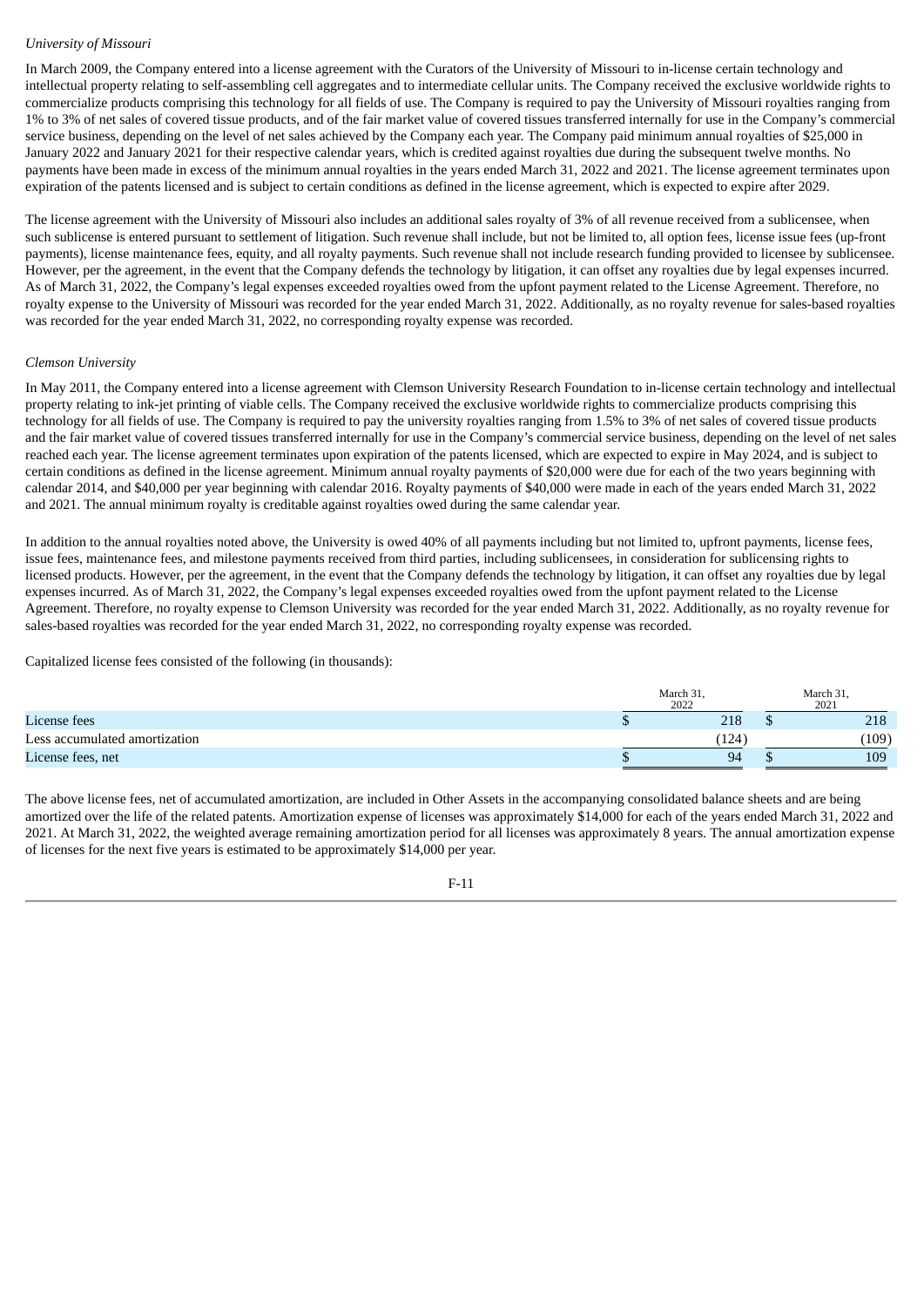## **Note 5. Stockholders' Equity**

#### *Stock-based compensation expense and valuation information*

Stock-based awards include stock options and RSUs under the Amended and Restated 2012 Equity Incentive Plan ("2012 Plan"), inducement awads, performance-based RSUs under an Incentive Award Performance-Based Restricted Stock Unit Agreement, the 2021 Inducement Equity Incentive Plan ("Inducement Plan"), and rights to purchase stock under the ESPP. The Company calculates the grant date fair value of all stock-based awards in determining the stock-based compensation expense.

Stock-based compensation expense for all stock-based awards consists of the following (in thousands):

|                            | Year Ended<br>March 31, 2022 | Year Ended<br>March 31, 2021 |
|----------------------------|------------------------------|------------------------------|
| Research and development   | 419                          | 105                          |
| General and administrative | 837ء                         | 5,451                        |
| <b>Total</b>               | 2,256                        | 5,556                        |

The total unrecognized compensation cost related to unvested stock option grants as of March 31, 2022 was approximately \$4,299,000 and the weighted average period over which these grants are expected to vest is 2.34 years.

The total unrecognized stock-based compensation cost related to unvested RSUs (not including performance-based RSUs) as of March 31, 2022 was approximately \$159,000, which will be recognized over a weighted average period of 2.84 years.

As of March 31, 2022, there are no participants enrolled into the ESPP for the current purchase period, beginning March 1, 2022.

The Company uses either the Black-Scholes or Monte Carlo option-pricing models to calculate the fair value of stock options, depending on the complexity of the equity grants. Stock-based compensation expense is recognized over the vesting period using the straight-line method. The fair value of stock options was estimated at the grant date using the following weighted average assumptions:

|                                        | Year Ended<br>March 31, 2022 | Year Ended<br>March 31, 2021 |
|----------------------------------------|------------------------------|------------------------------|
| Dividend yield                         |                              |                              |
| Volatility                             | 95.65%                       | 107.88%                      |
| Risk-free interest rate                | 1.30%                        | 0.61%                        |
| Expected life of options               | 5.75 years                   | 5.81 years                   |
| Weighted average grant date fair value | 4.73                         | 6.97                         |

The assumed dividend yield was based on the Company's expectation of not paying dividends in the foreseeable future. The Company uses its Companyspecific historical volatility rate. The risk-free interest rate assumption was based on U.S. Treasury rates. The weighted average expected life of options was estimated using the average of the contractual term and the weighted average vesting term of the options.

The fair value of each RSU is recognized as stock-based compensation expense over the vesting term of the award. The fair value is based on the closing stock price on the date of the grant.

The Company uses the Black-Scholes valuation model to calculate the fair value of shares issued pursuant to the Company's ESPP. Stock-based compensation expense is recognized over the purchase period using the straight-line method.

There were no participants in the ESPP for the purchase period September 1, 2021 – February 28, 2022 nor any participants in the ESPP for the current purchase period (beginning March 1, 2022).

The assumed dividend yield was based on the Company's expectation of not paying dividends in the foreseeable future. The Company uses the Companyspecific historical volatility rate as the indicator of expected volatility. The risk-free interest rate assumption was based on U.S. Treasury rates. The expected life is the 6-month purchase period.

### *Preferred stock*

The Company is authorized to issue 25,000,000 shares of preferred stock. There are no shares of preferred stock currently outstanding, and the Company has no present plans to issue shares of preferred stock.

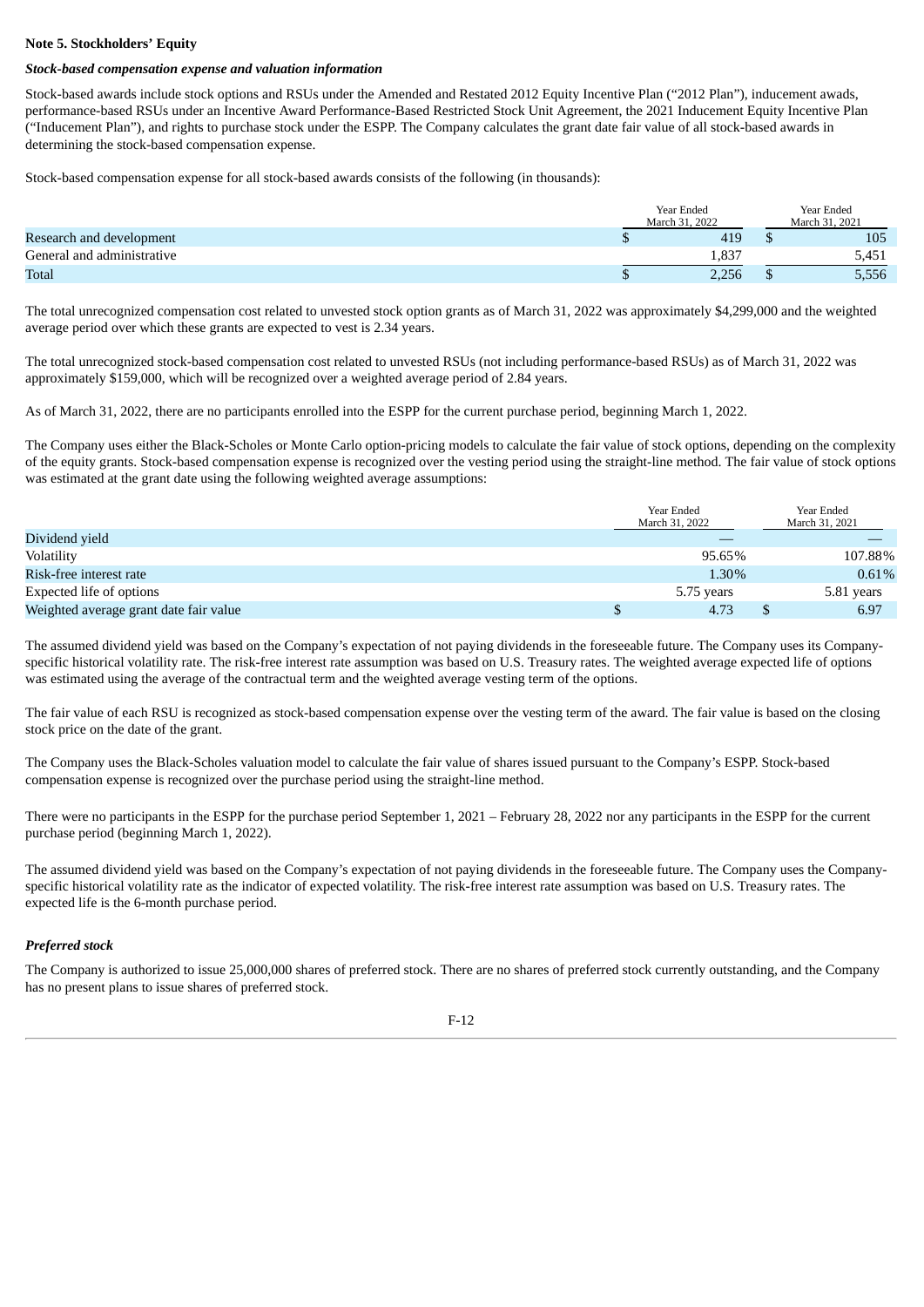## *Common stock*

In May of 2008, the Board approved the 2008 Equity Incentive Plan (the "2008 Plan"). The 2008 Plan authorized the issuance of up to 76,079 common shares for awards of incentive stock options, non-statutory stock options, restricted stock awards, restricted stock award units, and stock appreciation rights. The 2008 Plan terminated on July 1, 2018. As of March 31, 2022, 44,812 shares under the 2008 Plan have been issued.

In January 2012, the Board approved the 2012 Plan. The 2012 Plan authorized the issuance of up to 327,699 shares of common stock for awards of incentive stock options, non-statutory stock options, stock appreciation rights, restricted stock, RSUs, performance units, performance shares, and other stock or cash awards. The Board and stockholders of the Company approved an amendment to the 2012 Plan in August 2013 to increase the number of shares of common stock that may be issued under the 2012 Plan by 250,000 shares. In August 2015, the Board and stockholders of the Company approved an amendment to the 2012 Plan to further increase the number of shares of common stock that may be issued under the 2012 Plan by 300,000 shares. In July 2018, the Board and stockholders of the Company approved an amendment to the 2012 Plan to further increase the number of shares of common stock that may be issued under the 2012 Plan by 550,000 shares. In October 2021, the Board and stockholders of the Company approved an amendment to the 2012 Plan to further increase the number of shares of common stock that may be issued under the 2012 Plan by 900,000, bringing the aggregate shares issuable under the 2012 Plan to 2,327,699. The 2012 Plan as amended and restated became effective on July 26, 2018 and terminates ten years after such date. As of March 31, 2022, 710,333 shares remain available for issuance under the 2012 Plan.

On April 24, 2017, the Company filed a Registration Statement on Form S-8 with the Securities and Exchange Commission (the "SEC") authorizing the issuance of 114,852 shares of the Company's common stock, pursuant to the terms of an Inducement Award Stock Option Agreement and an Inducement Award Performance-Based Restricted Stock Unit Agreement (collectively, the "2017 Inducement Award Agreements").

On August 14, 2018, the Company filed a Registration Statement on Form S-8 with the SEC authorizing the issuance of 56,770 shares of the Company's common stock, pursuant to the terms of an Inducement Award Stock Option Agreement and an Inducement Award Restricted Stock Unit Agreement (collectively, the "2018 Inducement Award Agreements" and, together with the 2017 Inducement Award Agreements the "Inducement Award Agreements").

In March 2021, the Board approved the Inducement Plan. The Inducement Plan authorized the issuance of up to 750,000 shares of common stock for awards of incentive stock options, non-statutory stock options, stock appreciation rights, restricted stock, RSUs, performance units, performance shares, and other stock or cash awards. In February 2022, 50,000 incentive stock options were issued under the Inducement Plan. As of March 31, 2022, 700,000 shares remain available for issuance under the Inducement Plan.

The Company previously had an effective shelf registration statement on Form S-3 (File No. 333-222929) and the related prospectus supplement previously declared effective by the SEC on February 22, 2018 (the "2018 Shelf"), which registered \$100.0 million of common stock, preferred stock, warrants and units, or any combination of the foregoing, that was set to expire on February 22, 2021. On January 19, 2021, the Company filed a shelf registration statement on Form S-3 (File No 333-252224) to register \$150.0 million of the Company's common stock, preferred stock, debt securities, warrants and units, or any combination of the foregoing (the "2021 Shelf") and a related prospectus. The 2021 Shelf was declared effective by the SEC on January 29, 2021 and replaced the 2018 Shelf at that time.

On March 16, 2018, the Company entered into a Sales Agreement with H.C. Wainwright & Co., LLC and Jones Trading Institutional Services LLC (each an "Agent" and together, the "Agents"). On January 29, 2021, the Company filed a prospectus supplement to the 2021 Shelf, pursuant to which the Company may offer and sell, from time to time through the Agents, shares of its common stock in at-the-market ("ATM") sales transactions having an aggregate offering price of up to \$50.0 million. Any shares offered and sold will be issued pursuant to the Company's 2021 Shelf. During the years ended March 31, 2022 and March 31, 2021, the Company issued 27,545 and 1,553,317 shares of common stock, respectively, for net proceeds of \$0.3 million and \$20.8 million in ATM offerings under the Sales Agreement, respectively. As of March 31, 2022, the Company has sold an aggregate of 1,580,862 shares of common stock in ATM offerings under the Sales Agreement, with gross proceeds of approximately \$21.7 million. As of March 31, 2022, there was approximately \$100.0 million available in future offerings under the 2021 Shelf (excluding amounts available but not yet issued under the ATM Prospectus Supplement), and approximately \$28.3 million available for future offerings through the Company's ATM program.

During the years ended March 31, 2022 and 2021, the Company issued 0 and 7,800 shares of common stock, respectively, upon exercise of stock options.

F-13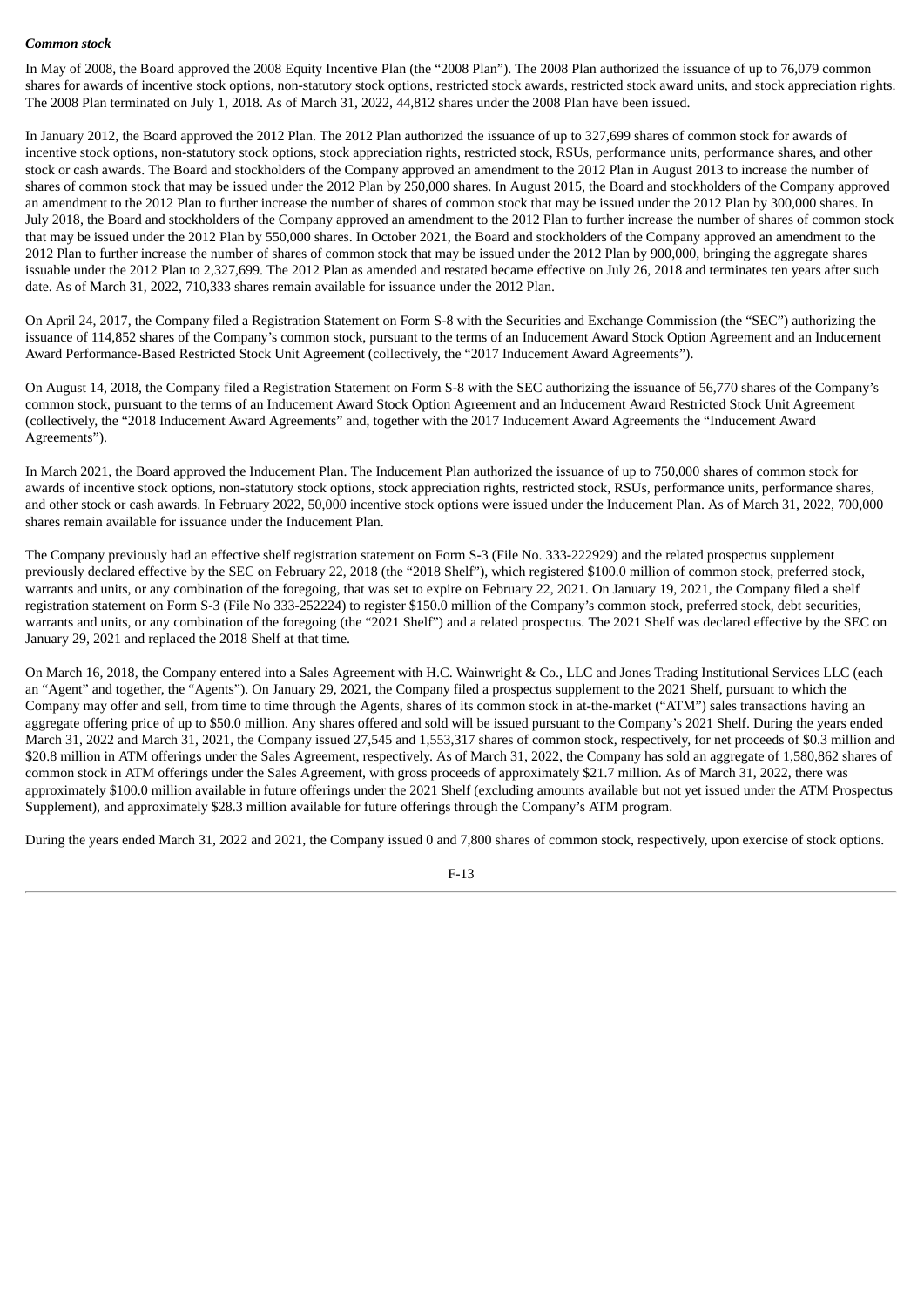# *Restricted stock units*

The following table summarizes the Company's RSUs (not including performance-based RSUs) activity for the year ended March 31, 2022:

|                            | Number of<br><b>Shares</b>      |   | Weighted<br>Average Price |
|----------------------------|---------------------------------|---|---------------------------|
| Unvested at March 31, 2021 | 21,057                          |   | 10.79                     |
| Granted                    | -                               |   |                           |
| <b>Vested</b>              | (5,557)                         |   | 11.38                     |
| Cancelled / forfeited      | $\hspace{0.1mm}-\hspace{0.1mm}$ |   |                           |
| Unvested at March 31, 2022 | 15.500                          | S | 10.58                     |
|                            |                                 |   |                           |

### *Performance-based restricted stock units*

On July 2, 2019, the Company issued Performance-Based Restricted Stock Unit Awards (the "PBRSU Retention Awards") for an aggregate of 301,391 shares of common stock to its management team. The PBRSUs were issued pursuant to the 2012 Plan. The PBRSU Retention Awards were to vest in full upon the earlier of: (i) the Company's engagement in a pre-IND meeting with the FDA, (ii) twenty-four months from the grant date, or (iii) a change in control. As of March 31, 2022, 111,682 shares were forfeited due to terminations, vesting for 177,480 shares was accelerated due to a change in control that was triggered by changes to the Board in 2020, and the remaining 12,229 shares vested on July 1, 2021, twenty-four months from the grant date, as these particular shares required two of the conditions to be met in order to vest.

The following table summarizes the Company's performance-based restricted stock unit activity for the year ended March 31, 2022:

|                            | Number of<br>Shares           |   | Weighted<br>Average Price |
|----------------------------|-------------------------------|---|---------------------------|
| Unvested at March 31, 2021 | 12,229                        | w | 9.80                      |
| Granted                    | $\overbrace{\phantom{13333}}$ |   |                           |
| Vested                     | (12, 229)                     |   | 9.80                      |
| Canceled / forfeited       |                               |   |                           |
| Unvested at March 31, 2022 |                               |   |                           |

## *Stock options*

During the year ended March 31, 2022 under the 2012 Plan, 573,546 stock options were granted at various exercise prices.

On March 8, 2021, the Company granted 120,000 and 25,000 stock options, respectively, to its Executive Chairman and its Chief Scientific Officer under the 2012 Plan. On October 7, 2021, the Company granted an additional 120,000 and 25,000 stock options, respectively, to the aforementioned officers. These stock options have unique vesting criteria based on market conditions, more specifically the Company's stock price. As these market condition based stock options require significant estimates and assumptions to calculate their fair value, the Company engaged with valuation specialists to calculate the fair value and requisite service periods using Monte Carlo simulations. The stock options will be expensed over their determined requisite service periods.

On October 7, 2021, the Company granted 60,000 and 15,000 stock options, respectively, to its Executive Chairman and its Chief Scientific Officer under the 2012 Plan. These stock options have unique vesting criteria based on specific Company performance conditions. The vesting criteria for half of these options was relating to the Company recognizing \$1.5 million of revenue per year based on three quarters of results, which was achieved on February 22, 2022 (refer to "Note 4. Collaborative Research, Development, and License Agreements" for more information). The remaining unvested options have vesting criteria relating to the Company closing a seven-figure cash up front deal with a major pharmaceutical company. As of March 31, 2022, management estimated there was a 0% probability of achievement, and therefore no expense has been recorded to date.

F-14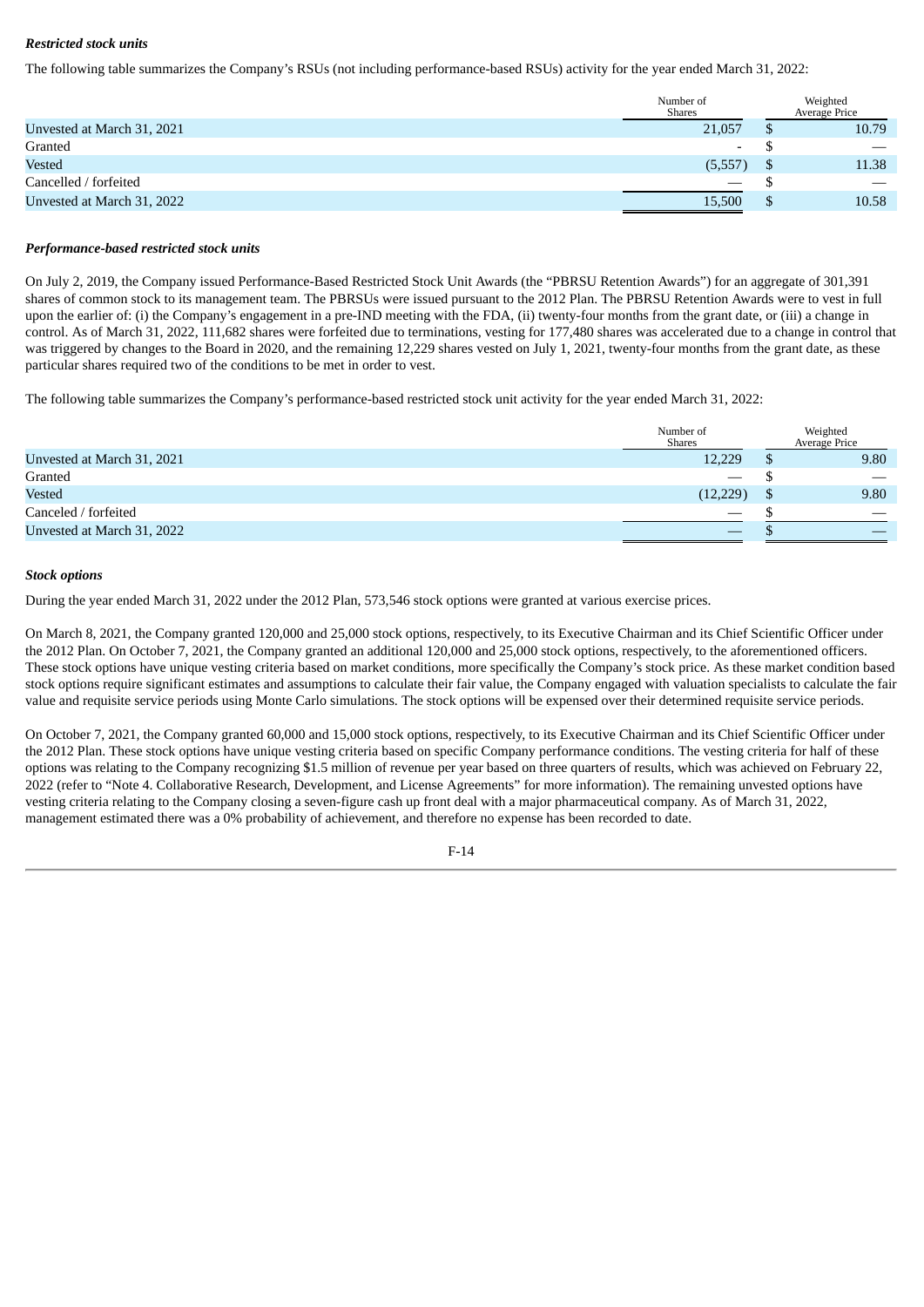The following table summarizes stock option activity for the year ended March 31, 2022:

|                                          | Options<br>Outstanding |   | Weighted-<br>Average<br><b>Exercise Price</b> |      | Aggregate<br>Intrinsic<br>Value |
|------------------------------------------|------------------------|---|-----------------------------------------------|------|---------------------------------|
| Outstanding at March 31, 2021            | 1,004,655              | S | 20.03                                         | -S   | 856,400                         |
| Options granted                          | 573.546                |   | 6.04                                          | - \$ |                                 |
| Options canceled                         | (374,530)              | S | 39.31                                         | -S   |                                 |
| Options exercised                        |                        |   |                                               | Ъ    |                                 |
| Outstanding at March 31, 2022            | 1,203,671              | S | 7.36                                          | -S   | 71,650                          |
| Vested and Exercisable at March 31, 2022 | 240,493                |   | 7.69                                          | - \$ |                                 |

The weighted-average remaining contractual term of stock options exercisable and outstanding at March 31, 2022 was approximately 8.72 years.

## *Employee Stock Purchase Plan*

In June 2016, the Board, and in August 2016, its stockholders subsequently approved, the ESPP. The Company reserved 75,000 shares of common stock for issuance thereunder. The ESPP permits employees after five months of service to purchase common stock through payroll deductions, limited to 15 percent of each employee's compensation up to \$25,000 per employee per year or 500 shares per employee per six-month purchase period. Shares under the ESPP are purchased at 85 percent of the fair market value at the lower of (i) the closing price on the first trading day of the six-month purchase period or (ii) the closing price on the last trading day of the six-month purchase period. The initial offering period commenced in September 2016. During the year ended March 31, 2022, no shares were issued under the ESPP. At March 31, 2022, there were 59,435 shares remaining available for the purchase under the ESPP.

### *Common stock reserved for future issuance*

Common stock reserved for future issuance consisted of the following at March 31, 2022:

| Common stock issuable pursuant to options outstanding and reserved under the 2012 Plan       | 1,153,671 |
|----------------------------------------------------------------------------------------------|-----------|
| Common stock reserved under the 2012 Plan                                                    | 710,333   |
| Common stock reserved under the ESPP                                                         | 59,435    |
| Common stock reserved under the 2021 Inducement Equity Plan                                  | 700,000   |
| Common stock issuable pursuant to restricted stock units outstanding under the 2012 Plan     | 15,500    |
| Common stock issuable pursuant to options outstanding and reserved under the Inducement Plan | 50,000    |
| Total at March 31, 2022                                                                      | 2,688,939 |

#### **Note 6. Leases**

After the initial adoption of ASC 842, on an on-going basis, the Company evaluates all contracts upon inception and determines whether the contract contains a lease by assessing whether there is an identified asset and whether the contract conveys the right to control the use of identified asset in exchange for consideration over a period of time. If a lease is identified, the Company will apply the guidance from ASC 842 to properly account for the lease.

## *Operating Leases*

From October 2019 to July 2021, the Company rented office space in Solana Beach, California. This agreement was a month-to-month contract and could be terminated at-will by either party at any time. As such, the Company concluded that this agreement did not contain a lease and was expensed as incurred (referred to as "rent expense"). Monthly rental payments were approximately \$4,000 per month.

On November 23, 2020, the Company entered into two lease agreements, pursuant to which the Company temporarily leased approximately 3,212 square feet of lab and office space (the "Temporary Lease") in San Diego and permanently leased approximately 8,051 square feet of office space (the "Permanent Lease") in San Diego once certain tenant improvements for the Company's permanent premises were completed by the landlord and the premises were ready for occupancy. Additionally, on November 17, 2021, the Permanent Lease was amended to add an additional 2,892 square feet of office space in the same building. The Temporary Lease commenced on November 27, 2020 and served as temporary premises until the Permanent Lease was ready for occupancy. The

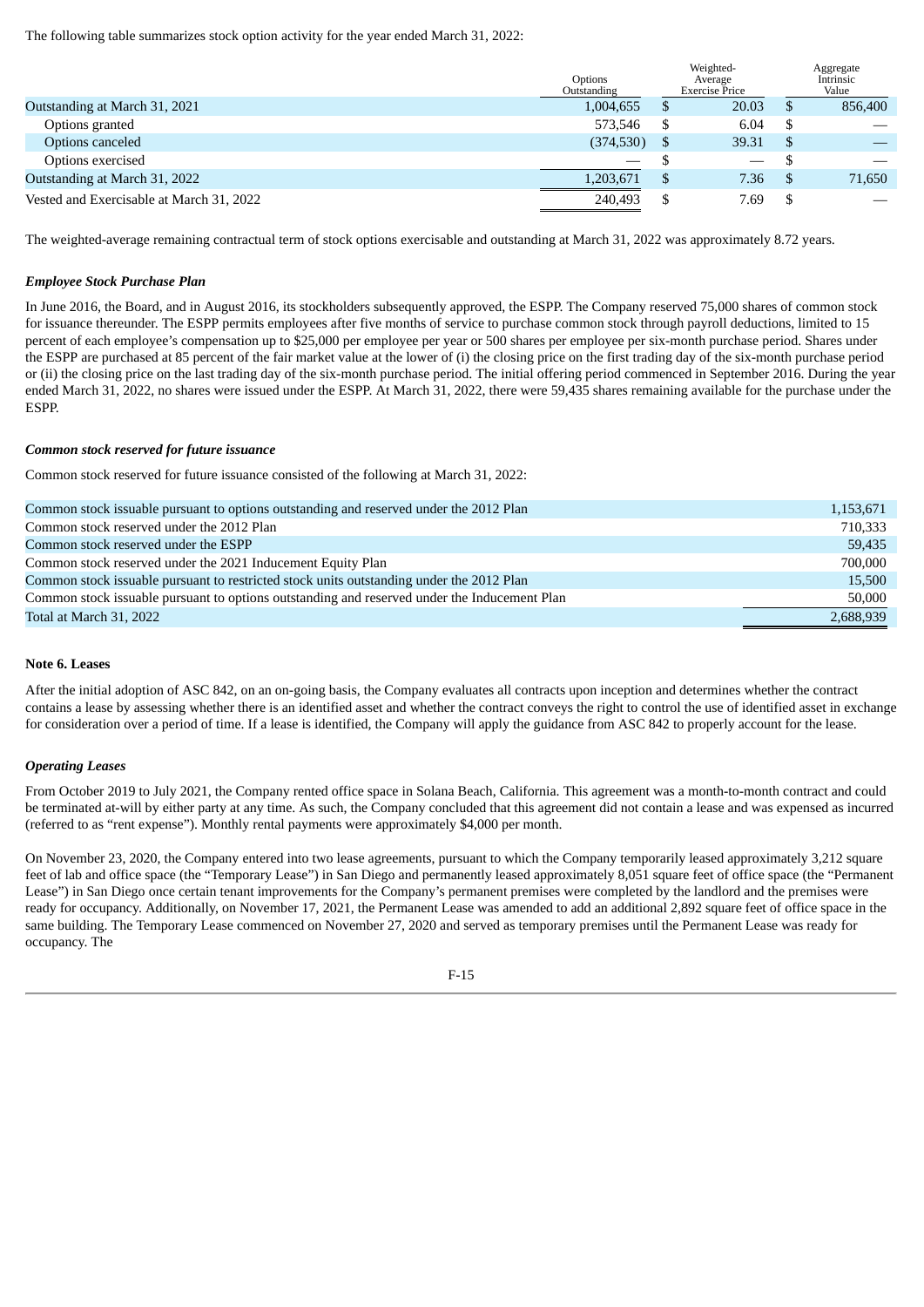Permanent Lease commenced on December 17, 2021 and is intended to serve as the Company's permanent premises for approximately sixty-two months. Monthly rental payments are approximately \$40,900 with 3% annual escalators.

The Company determined that the Temporary Lease is considered a short term lease under ASC 842 and therefore elected an accounting policy for short term leases to recognize lease payments as an expense on a straight-line basis over the lease term (referred to as "short term lease expense"). Variable lease expenses related to the short term lease, such as payments for additional monthly fees to cover the Company's share of certain facility expenses (common area maintenance, or CAM) are expensed as incurred.

The Company determined that the Permanent Lease is considered an operating lease under ASC 842, and therefore upon the lease commencement date of December 17, 2021, recognized lease liabilities and corresponding right-of-use assets of \$2.3 million. The Company aggregates all lease and non-lease components for each class of underlying assets into a single lease component. As the Permanent Lease did not have a discount rate implicit in the lease, the Company estimated its incremental borrowing rate to discount the lease payments based on information available at the lease commencement. The Company records operating lease expense on a straight-line basis over the life of the lease (referred to as "operating lease expense"). Variable lease expenses associated with the Company's leases, such as payments for additional monthly fees to cover the Company's share of certain facility expenses (common area maintenance, or CAM) are expensed as incurred.

The table below summarizes the Company's lease liabilities and corresponding right-of-use assets as of March 31, 2022 (in thousands):

|                                                   | March 31, 2022 |
|---------------------------------------------------|----------------|
| <b>ASSETS</b>                                     |                |
| Operating lease right-of-use assets               | 2,153          |
| Total lease right-of-use assets                   | 2,153          |
|                                                   |                |
| <b>LIABILITIES</b>                                |                |
| Current                                           |                |
| <b>Operating lease liability</b>                  | \$<br>479      |
| Noncurrent                                        |                |
| Operating lease liability, net of current portion | 1,704          |
| Total lease liabilities                           | 2,183          |
|                                                   |                |
| Weighted average remaining lease term:            | 4.83 years     |
| Weighted average discount rate:                   | 6%             |

The Company recorded rent expense of approximately \$18,000 and \$50,000 for the years ended March 31, 2022 and 2021, respectively. Variable lease expense was approximately \$59,000 and \$13,000 for the years ended March 31, 2022 and 2021, respectively. Short term lease expense was approximately \$117,000 and \$54,000 for the years ended March 31, 2022 and 2021, respectively. Lastly, operating lease expense was approximately \$172,000 and \$0 for the years ended March 31, 2022 and 2021, respectively.

Cash outflows associated with the Company's operating lease for the year ended March 31, 2022 was \$183,000.

Future lease payments relating to the Company's operating lease liabilities as of March, 31, 2022 are as follows (in thousands):

| Fiscal year ending March 31, 2023 | \$<br>495 |
|-----------------------------------|-----------|
| Fiscal year ending March 31, 2024 | 509       |
| Fiscal year ending March 31, 2025 | 524       |
| Fiscal year ending March 31, 2026 | 540       |
| Fiscal year ending March 31, 2027 | 461       |
| Thereafter                        |           |
| Total future lease payments       | 2,529     |
| Less: Imputed Interest            | (346)     |
| <b>Total lease obligations</b>    | 2,183     |
| Less: Current obligations         | (479)     |
| Noncurrent lease obligations      | 1,704     |
|                                   |           |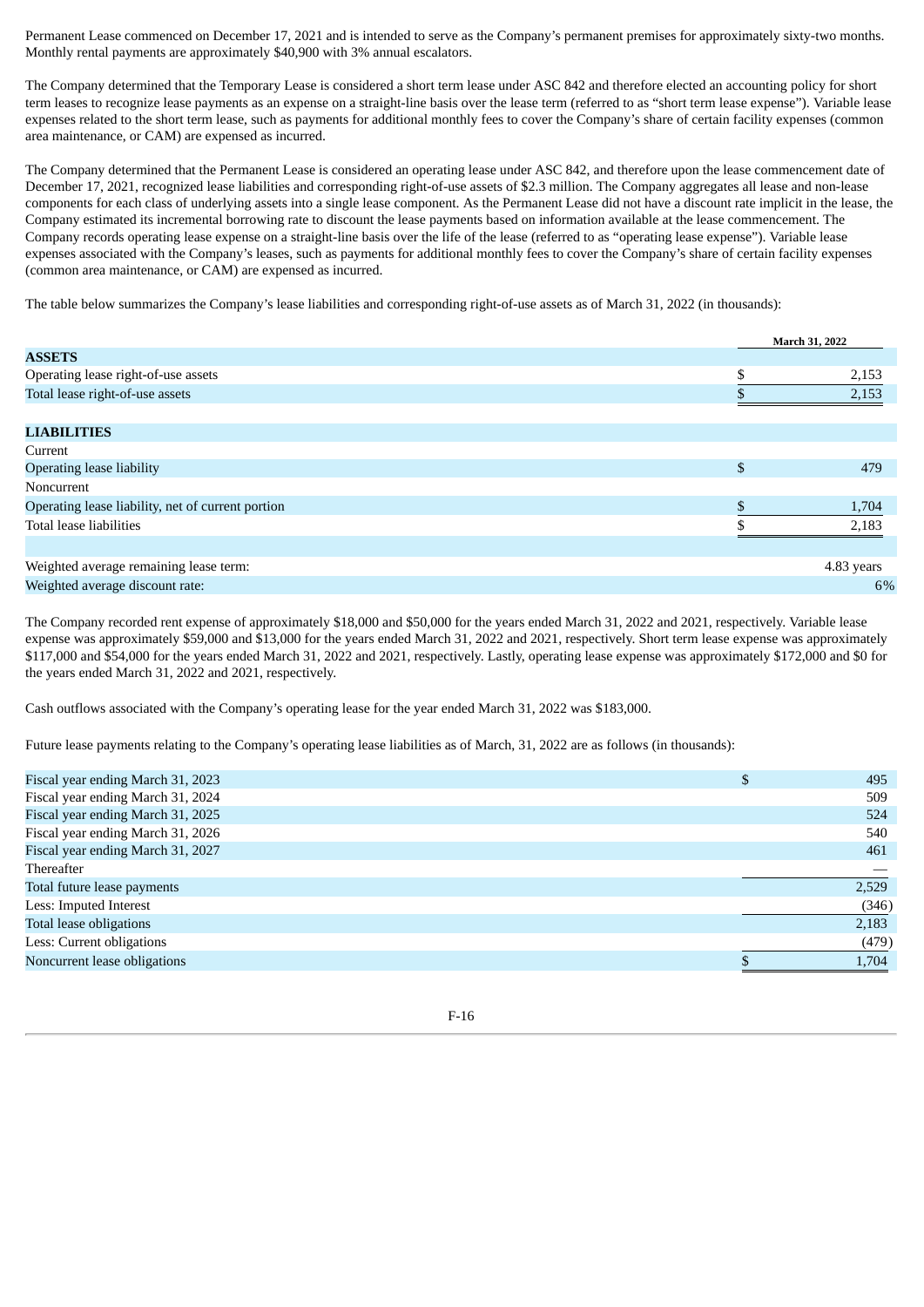## **Note 7. Commitments and Contingencies**

### *Legal matters*

In addition to commitments and obligations in the ordinary course of business, the Company may be subject, from time to time, to various claims and pending and potential legal actions arising out of the normal conduct of its business.

The Company previously disclosed the following actions (collectively, the "Actions"):

- In June 2021, the Company's U.S. Patent Nos. 9,855,369 and 9,149,952, which relate to its bioprinter technology, became the subject of IPR proceedings filed by Cellink AB and its subsidiaries, MatTek Incorporated and Visikol, Inc. (collectively, "BICO Group AB"). The Company filed a preliminary response to BICO Group AB's IPR petition in September 2021, and the Patent Trial and Appeal Board ("PTAB") denied institution of the proceedings in December 2021.
- Also in June 2021, U.S. Patent Nos. 9,149,952, 9,855,369, 8,931,880, 9,227,339 and 9,315,043 (all assigned to Organovo, Inc.) and U.S. Patent Nos. 7,051,654 and 9,752,116 (licensed exclusively to Organovo) were subject to a declaratory judgment complaint against the Company brought by BICO Group AB to obtain a declaration from the court that they do not infringe any claims of the noted patents (the "Action").
- Further, on July 28, 2021, the Company filed a complaint for patent infringement against BICO Group AB in the United States District Court for the Western District of Texas (the "Patent Complaint"). The Patent Complaint alleged that BICO Group AB has infringed U.S. Patent Nos. 9,149,952, 9,855,369 and 9,315,043 (all assigned to Organovo, Inc.) and U.S. Patent No. 9,752,116 (licensed exclusively to Organovo). The Company sought an injunction against continuing infringement of the foregoing patents by BICO Group AB and monetary damages. The Company later amended the complaint to add U.S. Patent No. 8,852,932. The case was transferred to the District of Delaware in December 2021 to be consolidated with BICO Group AB's declaratory judgment action.
- In addition, in September 2021, BICO Group AB filed two additional IPR proceedings against the Company's U.S. Patent Nos. 9,315,043 and 9,752,116 (exclusively licensed by the Company from the MUSC Foundation for Research and Development), which relate to its bioprinter technology. The Company filed preliminary responses to those proceedings in December 2021 and January 2022.

On February 22, 2022, the Company and BICO Group AB entered into a Settlement and Patent License Agreement fully and finally settling all matters between the parties regarding BICO Group AB's alleged infringement of the Company's patents. Concurrent with this settlement, the Delaware District Court action was dismissed and the remaining IPR proceeding was also dismissed.

The Company assesses contingencies to determine the degree of probability and range of possible loss for potential accrual in its financial statements. Because litigation is inherently unpredictable and unfavorable resolutions could occur, assessing litigation contingencies is subjective and requires judgments about future events. When evaluating contingencies, the Company may be unable to provide a meaningful estimate due to a number of factors, including the procedural status of the matter in question, the presence of complex or novel legal theories, and/or the ongoing discovery and development of information important to the matters. In addition, damage amounts claimed in litigation against it may be unsupported, exaggerated or unrelated to possible outcomes, and as such are not meaningful indicators of its potential liability.

The Company regularly reviews contingencies to determine the adequacy of its accruals and related disclosures. During the period presented, the Company has not recorded any accrual for loss contingencies associated with any claims or legal proceedings; determined that an unfavorable outcome is probable or reasonably possible; or determined that the amount or range of any possible loss is reasonably estimable. However, the outcome of legal proceedings and claims brought against the Company is subject to significant uncertainty. Therefore, although management considers the likelihood of such an outcome to be remote, if one or more of these legal matters were resolved against the Company in a reporting period, the Company's consolidated financial statements for that reporting period could be materially adversely affected.

F-17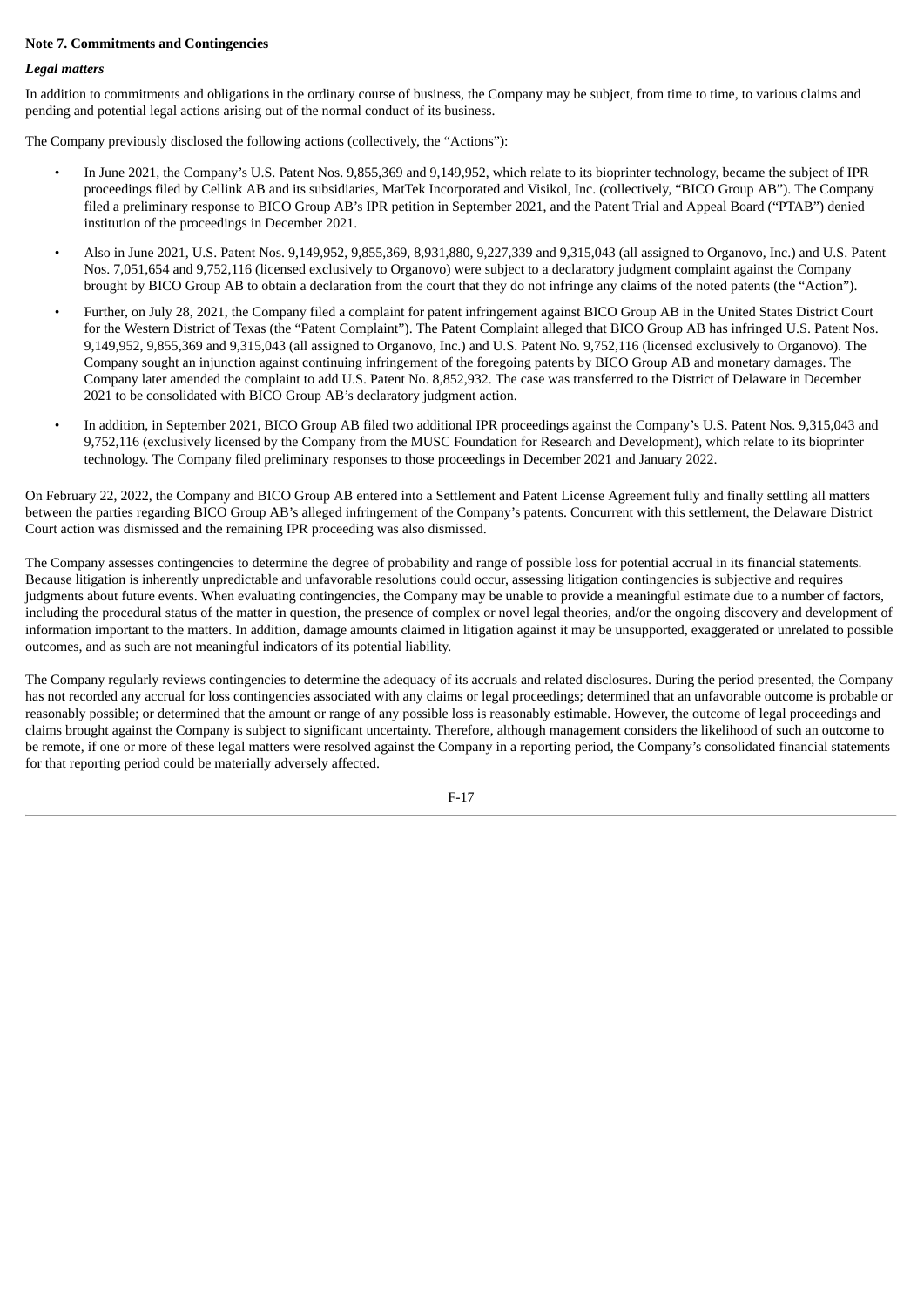# **Note 8. Income Taxes**

A reconciliation of the statutory federal rate and the effective rate, for operations, is as follows for the years ended March 31, 2022 and 2021 (in thousands, except percentages):

|                                                                  | March 31.<br>2022 |          |    | March 31,<br>2021 |          |
|------------------------------------------------------------------|-------------------|----------|----|-------------------|----------|
| Tax computed at federal statutory rate                           | (2,404)           | 21%      | -S | (3,533)           | 18.9%    |
| State income tax, net of federal benefit                         | (6)               | $0\%$    |    | (823)             | 4.4%     |
| <b>Executive compensation</b>                                    |                   | $0\%$    |    | 509               | $0.0\%$  |
| Stock-based compensation                                         | 1.857             | $-16.2%$ |    | 2,662             | $-14.2%$ |
| Research credits                                                 | (249)             | 2.1%     |    | (35)              | 0.2%     |
| Change in tax rate                                               | 454               | $-4.0\%$ |    | (282)             | 1.5%     |
| Removal of net operating losses and research development credits | 2,269             | $-19.8%$ |    | 3,269             | $-17.5%$ |
| Other                                                            | 20                | $-0.1%$  |    | (215)             | 1.1%     |
| Valuation allowance                                              | (1, 941)          | 16.9%    |    | (1, 552)          | 8.3%     |
| Provision (benefit) for income taxes                             |                   | $0.0\%$  |    |                   | $0.0\%$  |

Deferred income taxes reflect the net tax effects of temporary differences between the carrying amounts of assets and liabilities for financial reporting purposes and the amounts used for income tax purposes. Significant components of the Company's net deferred tax assets are as follows as of March 31, 2022 and 2021 (in thousands, except percentages):

|                                     | March 31,<br>2022 | March 31,<br>2021 |
|-------------------------------------|-------------------|-------------------|
| <b>Deferred tax assets:</b>         |                   |                   |
| Net operating loss carry forwards   | \$                | \$                |
| Research and development credits    |                   | 9                 |
| Accrued expenses and reserves       | 110               | 86                |
| <b>Operating lease liability</b>    | 611               |                   |
| Stock-based compensation            | 554               | 2,433             |
| Other, net                          |                   |                   |
| Total deferred tax assets           | 1,278             | 2,531             |
| Valuation allowance                 | (583)             | (2,524)           |
| Net deferred tax assets             | 695               |                   |
| <b>Deferred tax liabilities:</b>    |                   |                   |
| Operating lease right-of-use assets | (603)             |                   |
| Depreciation and amortization       | (92)              | (7)               |
| Total deferred tax liabilities      | (695)             | (7)               |
|                                     |                   |                   |

A full valuation allowance has been established to offset the deferred tax assets as management cannot conclude that realization of such assets is more likely than not. Under the Internal Revenue Code ("IRC") Sections 382 and 383, annual use of the Company's net operating loss and research tax credit carryforwards to offset taxable income may be limited based on cumulative changes in ownership. The Company has not completed an analysis to determine whether any such limitations have been triggered as of March 31, 2022. Until this analysis is completed, the Company has removed the deferred tax assets related to net operating losses from its deferred tax asset schedule. Further, until a study is completed and any limitation known, no amounts are being considered as an uncertain tax position or disclosed as an unrecognized tax benefit. Due to the existence of the valuation allowance, future changes in the Company's unrecognized tax benefits will not impact its effective tax rate. Any carryforwards that will expire prior to utilization as a result of such limitations will be removed from deferred tax assets with a corresponding reduction of the valuation allowance. The valuation allowance decreased by approximately \$1,941,000 and approximately \$1,552,000 for the years ended March 31, 2022 and 2021, respectively.

The Company had federal and state net operating loss carryforwards of approximately \$203.9 million and \$40.5 million, respectively, as of March 31, 2022. Federal net operating loss carryforwards of approximately \$60.3 million will carryforward indefinitely and be available to offset up to 80% of future taxable income each year subject to revisions made by the Coronavirus Aid, Relief, and Economic Security Act (the "CARES Act"). The remaining federal net operating losses will begin to expire in 2028, unless previously utilized. The state net operating loss carryforwards ("NOLs") will begin to expire in 2028, unless previously utilized.

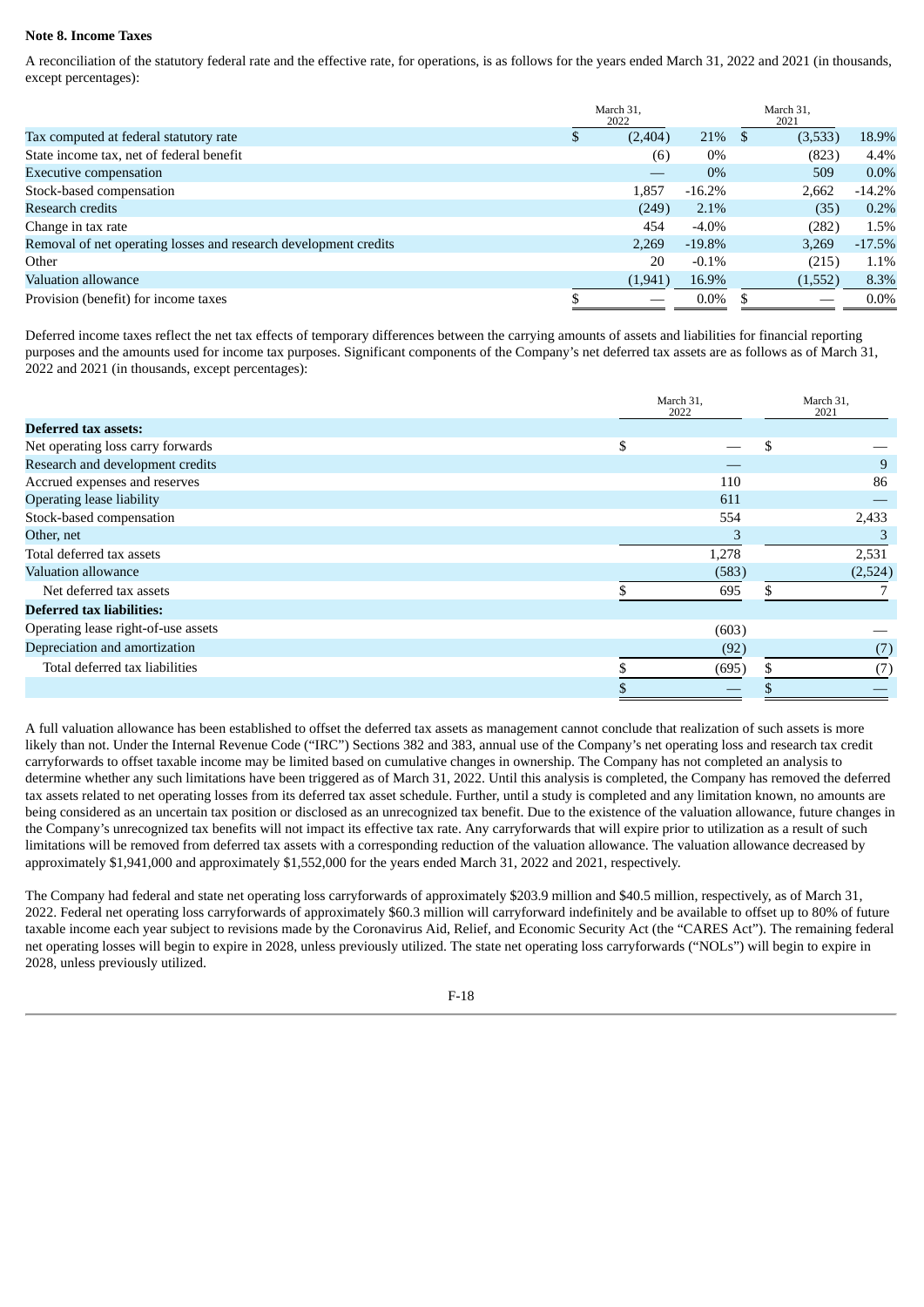The Company had federal and state research tax credit carryforwards of approximately \$4.4 million and \$4.1 million at March 31, 2022, respectively. The federal research tax credit carryforwards begin expiring in 2028. The state research tax credit carryforwards do not expire.

The Company did not record any accruals for income tax accounting uncertainties for the year ended March 31, 2022.

The Company did not accrue either interest or penalties from inception through March 31, 2022.

The Company does not expect its unrecognized tax benefits to significantly increase or decrease within the next 12 months.

The Company is subject to tax in the United States and in California. As of March 31, 2022, the Company's tax years from inception are subject to examination by the tax authorities due to the generation of net operating losses. The Company is not currently under examination by any jurisdiction.

### **Note 9. Concentrations**

*Credit risk and significant customers*

Financial instruments that potentially subject the Company to concentrations of credit risk consist principally of temporary cash investments. The Company maintains cash balances at various financial institutions located within the United States. Accounts at these institutions are secured by the Federal Deposit Insurance Corporation. Balances may exceed federally insured limits. The Company has not experienced losses in such accounts, and management believes that the Company is not exposed to any significant credit risk with respect to its cash and cash equivalents.

The Company is also potentially subject to concentrations of credit risk in its revenues and accounts receivable. Because it is in the early commercial stage, the Company's revenues to date have been derived from a relatively small number of customers and collaborators. However, the Company has not historically experienced any accounts receivable write-downs and management does not believe significant credit risk exists as of March 31, 2022.

### **Note 10. Related Parties**

From time to time, the Company will enter into an agreement with a related party in the ordinary course of its business. These agreements are ratified by the Board or a committee thereof pursuant to its related party transaction policy.

Viscient is an entity for which Keith Murphy, the Company's Executive Chairman, serves as the Chief Executive Officer and President. Dr. Jeffrey Miner, the Company's Chief Scientific Officer, is also the Chief Scientific Officer of Viscient, and Thomas Jurgensen, the Company's General Counsel, previously served as outside legal counsel to Viscient through his law firm, Optima Law Group, APC.

On December 28, 2020, the Company entered into an intercompany agreement (the "Intercompany Agreement") with Viscient and Organovo, Inc., the Company's wholly-owned subsidiary, which included an asset purchase agreement for certain lab equipment. Pursuant to the Intercompany Agreement, the Company agreed to provide Viscient certain services related to 3D bioprinting technology which includes, but is not limited to, histology services, cell isolation, and proliferation of cells and Viscient agreed to provide the Company certain services related to 3D bioprinting technology, including bioprinter training, bioprinting services, and qPCR assays, in each case on payment terms specified in the Intercompany Agreement and as may be further determined by the parties. In addition, the Company and Viscient each agreed to share certain facilities and equipment, and, subject to further agreement, to each make certain employees available for specified projects for the other party at prices to be determined in good faith by the parties. The Company evaluated the accounting for the Intercompany Agreement and concluded that any services provided by Viscient to the Company will be expensed as incurred, and any compensation for services provided by the Company to Viscient will be considered a reduction of personnel related expenses. Any services provided to Viscient do not fall under Topic 606 as the Intercompany Agreement is not a contract with a customer. For the years ended March 31, 2022 and 2021, the Company incurred approximately \$47,000 and \$38,000 in consulting expenses from Viscient, respectively. Additionally, for the years ended March 31, 2022 and 2021, the Company provided approximately \$48,000 and \$0 of histology services to Viscient, respectively.

## **Note 11. Defined Contribution Plan**

The Company has a defined contribution 401(k) plan covering substantially all employees. During the year ended March 31, 2015, the 401(k) plan was amended (the "Amended Plan") to include an employer matching provision. Under the terms of the Amended Plan, the Company will make matching contributions on up to the first 6% of compensation contributed by its employees. Amounts expensed under the Company's 401(k) plan for the years ended March 31, 2022 and 2021 were approximately \$25,000 and \$39,000, respectively.

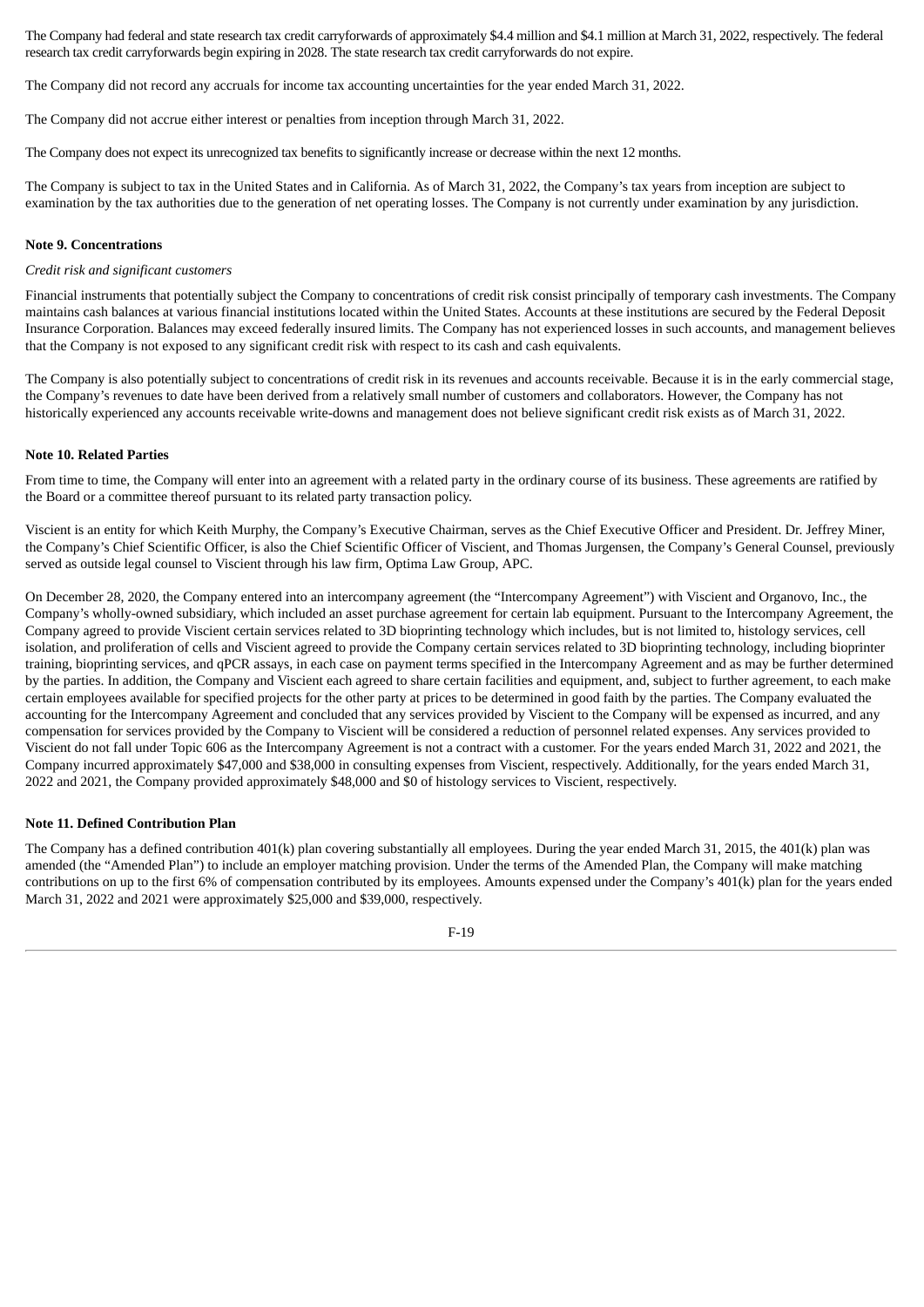## **Note 12. Recent Accounting Pronouncements**

From time to time, new accounting pronouncements are issued by the Financial Accounting Standards Board ("FASB") or other standard setting bodies. Unless otherwise stated, the Company believes that the impact of the recently issued accounting pronouncements that are not yet effective will not have a material impact on its consolidated financial position or results of operations upon adoption.

## **Note 13. Restructuring**

In September 2020, shareholders approved a change to the Company's operations and executive team, which triggered a "Change of Control" under the Company's severance plan. As a result, the Company terminated the employment of its executive officers and recorded a restructuring charge of approximately \$2.8 million, related to employee severance and benefits costs, of which approximately \$2.6 million was paid out during the second quarter of fiscal 2021. The Company paid approximately \$30,000 each quarter through the end of fiscal 2022 as part of the severance and benefit obligations.

Restructuring charges were recorded in selling, general and administrative expenses and were comprised of the following (in thousands):

|                                                 | <b>Year Ended</b><br><b>March 31, 2022</b> | <b>Year Ended</b><br><b>March 31, 2021</b> |
|-------------------------------------------------|--------------------------------------------|--------------------------------------------|
| Severance for Involuntary Employee Terminations |                                            | 2,808                                      |
| <b>Total Restructuring Expense</b>              | $\hspace{0.1mm}-\hspace{0.1mm}$            | 2,808                                      |

The following table summarizes the activity and balances of the restructuring reserve (in thousands):

|                           |    | <b>Severance for</b><br>Involuntary<br>Employee<br><b>Terminations</b> |
|---------------------------|----|------------------------------------------------------------------------|
| Balance at March 31, 2021 |    | 135                                                                    |
| Increase to reserve       | ω  |                                                                        |
| Utilization of reserve:   |    |                                                                        |
| Payments                  |    | (135)                                                                  |
| Balance at March 31, 2022 | ىل |                                                                        |
|                           |    |                                                                        |

As of March 31, 2022, the restructuring accrual was fully utilized and there is no remaining balance.

$$
F-20
$$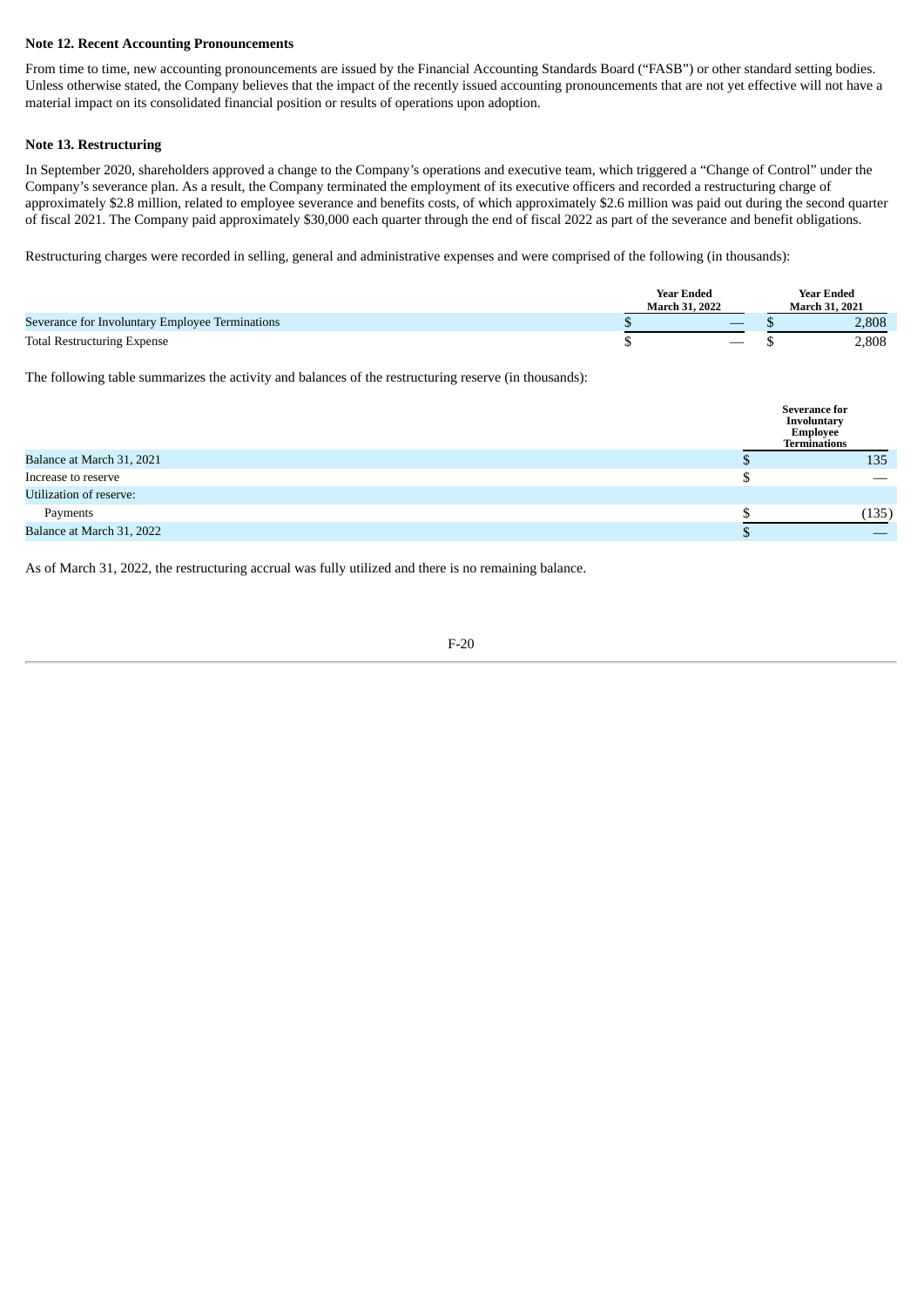### **Item 9. Changes in and Disagreements with Accountants on Accounting and Financial Disclosure.**

None.

#### **Item 9A. Controls and Procedures**

#### **Disclosure Controls and Procedures**

We maintain disclosure controls and procedures that are designed to ensure that information required to be disclosed in our reports filed pursuant to the Exchange Act is recorded, processed, summarized, and reported within the time periods specified in the SEC's rules and forms, and that such information is accumulated and communicated to our management, including our executive chairman and our principal financial and accounting officer, as appropriate, to allow timely decisions regarding required disclosure.

Under the supervision of our Executive Chairman and our Chief Financial Officer, and with the participation of all members of management, we conducted an evaluation of our disclosure controls and procedures, as such term is defined under Rule 13a-15(e) promulgated under the Exchange Act. Based on this evaluation, our executive chairman and our principal financial officer concluded that our disclosure controls and procedures were designed and operating effectively as of the end of the period covered by this Annual Report.

### **Internal Control over Financial Reporting**

Our management is responsible for establishing and maintaining adequate internal control over financial reporting, as defined in Exchange Act Rules 13a-15(f) and 15d-15(f). Our management's annual report on internal control over financial reporting is set forth below.

### **Management's Annual Report on Internal Control Over Financial Reporting**

Our management is responsible for establishing and maintaining adequate internal control over financial reporting. Our system of internal control over financial reporting is designed to provide reasonable assurance to our management and the Board regarding the preparation and fair presentation of our consolidated financial statements for external purposes in accordance with generally accepted accounting principles.

Our management, under the supervision of our Executive Chairman and our Chief Financial Officer, assessed the effectiveness of our internal control over financial reporting as of March 31, 2021. In making this assessment, we used the framework included in *Internal Control — Integrated Framework* (2013) issued by the Committee of Sponsoring Organizations of the Treadway Commission. Based on our evaluation under the criteria set forth in *Internal Control — Integrated Framework* (2013), our management concluded that our internal control over financial reporting was effective as of March 31, 2022.

### **Changes in Internal Control over Financial Reporting**

There was no change in our internal control over financial reporting (as defined in Rule 13a-15(f) and 15d-15(f) of the Exchange Act) that occurred during the fourth quarter of the fiscal year ended March 31, 2022 to which this report relates that has materially affected, or is reasonably likely to materially affect, our internal control over financial reporting.

#### **Inherent Limitations on Effectiveness of Controls**

Our management, including our Executive Chairman and our Chief Financial Officer, do not expect that our disclosure controls or our internal control over financial reporting will prevent or detect all error and all fraud. A control system, no matter how well designed and operated, can provide only reasonable, not absolute, assurance that the control system's objectives will be met. The design of a control system must reflect the fact that there are resource constraints, and the benefits of controls must be considered relative to their costs. Further, because of the inherent limitations in all control systems, no evaluation of controls can provide absolute assurance that misstatements due to error or fraud will not occur or that all control issues and instances of fraud, if any, have been detected. These inherent limitations include the realities that judgments in decision-making can be faulty and that breakdowns can occur because of simple error or mistake. Controls can also be circumvented by the individual acts of some persons, by collusion of two or more people, or by management override of the controls. The design of any system of controls is based in part on certain assumptions about the likelihood of future events, and there can be no assurance that any design will succeed in achieving its stated goals under all potential future conditions. Projections of any evaluation of controls effectiveness to future periods are subject to risks. Over time, controls may become inadequate because of changes in conditions or deterioration in the degree of compliance with policies or procedures.

### **Item 9B. Other Information**.

None.

# **Item 9C. Disclosure Regarding Foreign Jurisdictions that Prevent Inspections.**

Not applicable.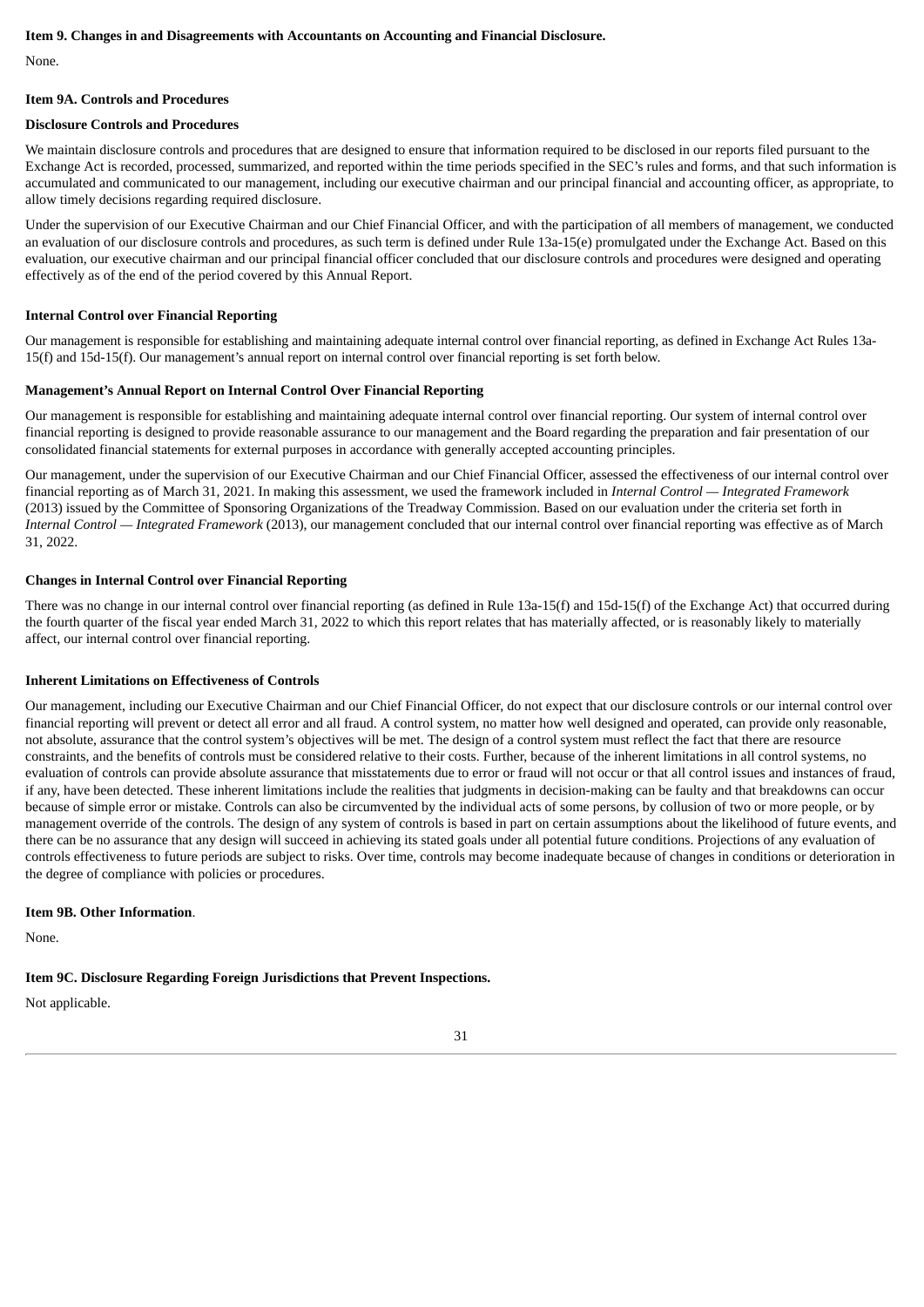### **PART III**

### **Item 10. Directors, Executive Officers and Corporate Governance.**

Information relating to our directors, executive officers and corporate governance, including our Code of Business Conduct, will be included in the proxy statement for the 2022 annual meeting of the Company's stockholders, expected to be filed within 120 days of the end of our most recently completed fiscal year, which is incorporated herein by reference. The full text of our Code of Business Conduct, which is the code of ethics that applies to all of our officers, directors and employees, can be found in the "Investors" section of our website accessible to the public at www.organovo.com.

#### **Item 11. Executive Compensation.**

Information relating to executive compensation will be included in the proxy statement for the 2022 annual meeting of the Company's stockholders, expected to be filed within 120 days of the end of our most recently completed fiscal year, which is incorporated herein by reference.

### **Item 12. Security Ownership of Certain Beneficial Owners and Management and Related Stockholder Matters.**

The following table summarizes information about the Company's equity compensation plans by type as of March 31, 2022:

| Number of<br>(A)                                                                         |             |
|------------------------------------------------------------------------------------------|-------------|
|                                                                                          |             |
| Number of<br>securities available                                                        |             |
| securities to be<br>for future issuance<br>(B)                                           |             |
| Weighted-average<br>under Equity<br>issued upon                                          |             |
| exercise/vesting<br><b>Compensation Plans</b><br>exercise price                          |             |
| (excluding securities)<br>of outstanding<br>of outstanding                               |             |
| reflected in<br>options, warrants,<br>options, warrants,                                 |             |
| units and rights<br>units and rights<br>column(A))<br>Plan category                      |             |
| Equity compensation plans approved by security holders (1)<br>$1,169,171(2)$ \$<br>7.56  | 769,768 (3) |
| Equity compensation plans not approved by security holders (4)<br>$50,000(5)$ \$<br>2.75 | 700,000(6)  |

- (1) Includes the 2008 Plan, the 2012 Plan, and the ESPP.
- (2) Includes stock options to purchase 1,153,671 shares of common stock with a per share weighted-average exercise price of \$7.56. Also includes 15,500 restricted stock units with no exercise price.
- (3) Includes 59,435 shares of common stock available for purchase under the ESPP as of March 31, 2022.
- (4) Includes the Inducement Award Agreements and the Inducement Plan
- (5) Includes 50,000 stock options with a per share exercise price of \$2.75 granted pursuant to the Inducement Plan
- (6) Includes 700,000 shares of common stock reserved for issuance pursuant to the Inducement Plan.

Information relating to the beneficial ownership of our common stock will be included in the proxy statement for the 2022 annual meeting of the Company's stockholders, expected to be filed within 120 days of the end of our most recently completed fiscal year, which is incorporated herein by reference.

#### **Item 13. Certain Relationships and Related Transactions, and Director Independence.**

Information relating to certain relationships and related transactions and director independence will be included in the proxy statement for the 2022 annual meeting of the Company's stockholders, expected to be filed within 120 days of the end of our most recently completed fiscal year, which is incorporated herein by reference.

## **Item 14. Principal Accountant Fees and Services.**

Information relating to principal accountant fees and services will be included in the proxy statement for the 2022 annual meeting of the Company's stockholders, expected to be filed within 120 days of the end of our most recently completed fiscal year, which is incorporated herein by reference.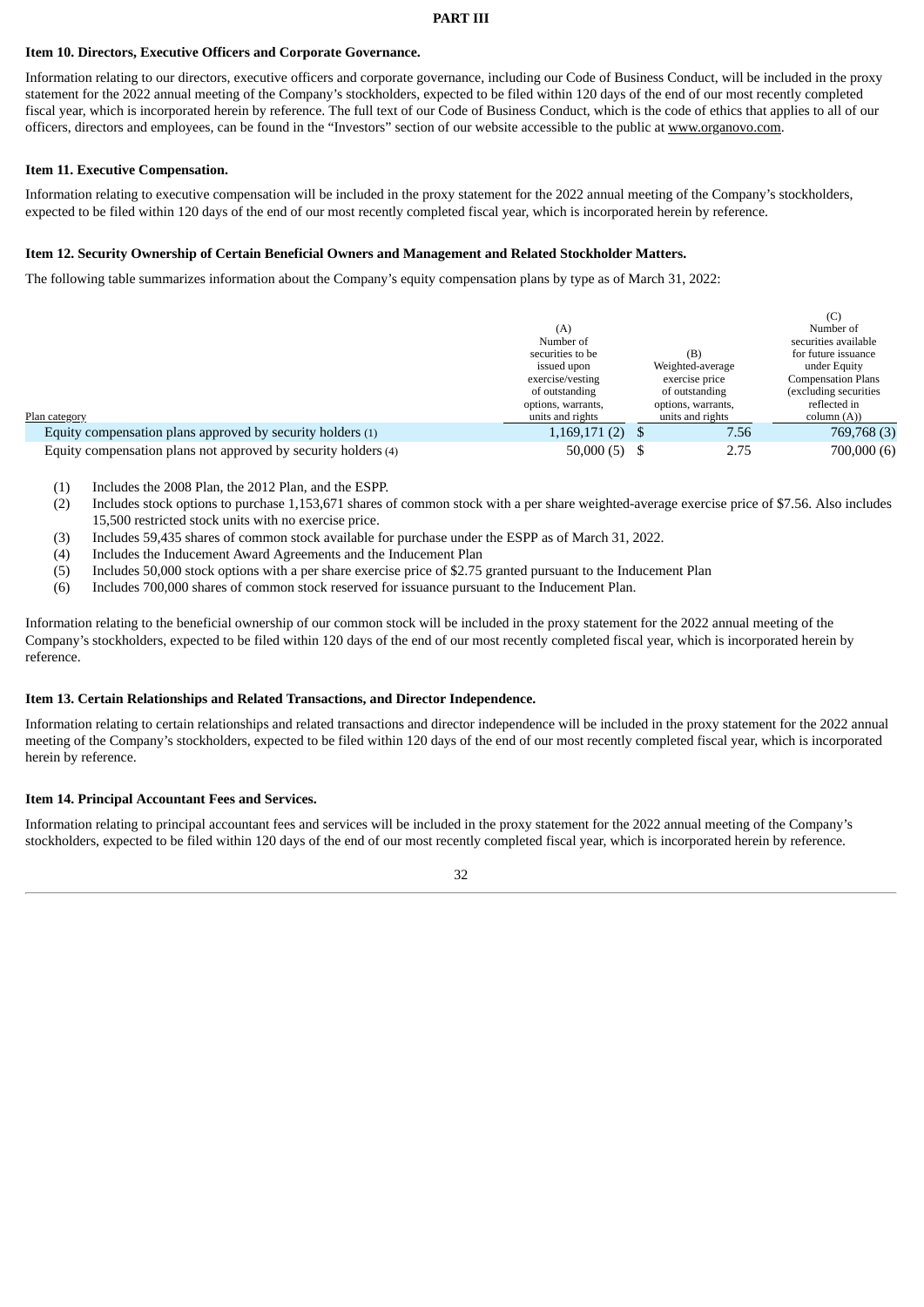#### **PART IV**

# **Item 15. Exhibits, Financial Statement Schedules.**

(a). The following documents have been filed as part of this Annual Report:

- 1. Consolidated Financial Statements: The information required by this item is included in Item 8 of Part II of this annual report.
- 2. Financial Statement Schedules: Financial statement schedules required under the related instructions are not applicable for the years ended March 31, 2022 and 2021 and have therefore been omitted.
- 3. Exhibits: The exhibits listed in the Exhibit Index attached to this report are filed or incorporated by reference as part of this annual report.

(b). The exhibits listed in the accompanying Exhibit Index are filed or incorporated by reference as part of this Annual Report.

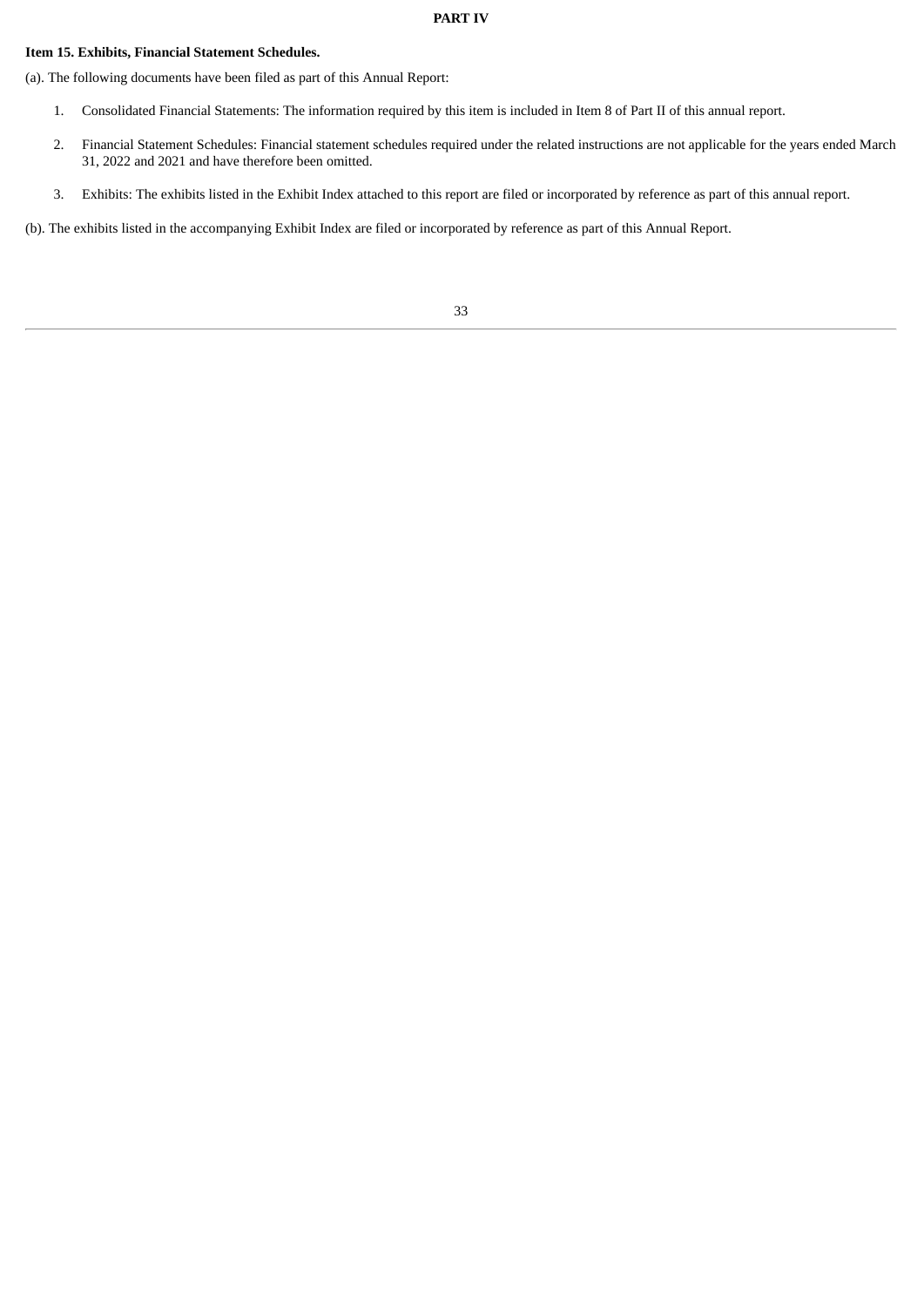# **EXHIBIT INDEX**

| Exhibit No. | <b>Description</b>                                                                                                                                                                                                                                                                                         |  |  |  |
|-------------|------------------------------------------------------------------------------------------------------------------------------------------------------------------------------------------------------------------------------------------------------------------------------------------------------------|--|--|--|
| 2.1         | Agreement and Plan of Merger and Reorganization, dated as of December 13, 2019, by and among the Company, Opal Merger Sub, Inc. and<br>Tarveda Therapeutics, Inc. (incorporated by reference from Exhibit 2.1 to the Company's Current Report on Form 8-K, as filed with the SEC<br>on December 16, 2019). |  |  |  |
| 2.2         | First Amendment to Merger Agreement, dated as of January 26, 2020, by and among the Company, Opal Merger Sub, Inc. and Tarveda<br>Therapeutics, Inc. (incorporated by reference from Exhibit 2.1 to the Company's Current Report on Form 8-K, as filed with the SEC on<br>January 29, 2020).               |  |  |  |
| 3.1         | Certificate of Incorporation of Organovo Holdings, Inc. (Delaware) (incorporated by reference from Exhibit 3.1 to the Company's Current<br>Report on Form 8-K, as filed with the SEC on February 3, 2012).                                                                                                 |  |  |  |
| 3.2         | Certificate of Amendment of Certificate of Incorporation of Organovo Holdings, Inc. (incorporated by reference from Exhibit 3.1 to the<br>Company's Current Report on Form 8-K, as filed with the SEC on July 27, 2018).                                                                                   |  |  |  |
| 3.3         | Certificate of Second Amendment of Certificate of Incorporation of Organovo Holdings, Inc. (incorporated by reference from Exhibit 3.1 to<br>the Company's Current Report on Form 8-K as filed with the SEC on August 17, 2020).                                                                           |  |  |  |
| 3.4         | Bylaws of Organovo Holdings, Inc. (Delaware) (incorporated by reference from Exhibit 3.2 to the Company's Current Report on Form 8-K, as<br>filed with the SEC on February 3, 2012).                                                                                                                       |  |  |  |
| 3.5         | Amendment to Bylaws of Organovo Holdings, Inc., dated October 10, 2019 (incorporated by reference from Exhibit 99.1 to the Company's<br>Current Report on Form 8-K, as filed with the SEC on October 11, 2019).                                                                                            |  |  |  |
| 3.6         | Amendment to Bylaws of Organovo Holdings, Inc., dated September 29, 2021 (incorporated by reference from Exhibit 3.1 to the Company's<br>Current Report on Form 8-K, as filed with the SEC on October 1, 2021).                                                                                            |  |  |  |
| $4.1*$      | Description of Securities.                                                                                                                                                                                                                                                                                 |  |  |  |
| $10.1+$     | Organovo, Inc. 2008 Equity Incentive Plan (incorporated by reference from Exhibit 10.14 to the Company's Current Report on Form 8-K, as<br>filed with the SEC on February 13, 2012).                                                                                                                       |  |  |  |
| $10.2+$     | Organovo Holdings, Inc. Amended and Restated 2012 Equity Incentive Plan (incorporated by reference from Exhibit 10.1 to the Company's<br>Current Report on Form 8-K, as filed with the SEC on October 6, 2021).                                                                                            |  |  |  |
| $10.3+$     | Form of Stock Option Award Agreement under the 2012 Equity Incentive Plan (incorporated by reference from Exhibit 10.16 to the<br>Company's Current Report on Form 8-K, as filed with the SEC on February 13, 2012).                                                                                       |  |  |  |
| $10.4+$     | Form of Indemnification Agreement (incorporated by reference from Exhibit 10.17 to the Company's Current Report on Form 8-K, as filed<br>with the SEC on February 13, 2012).                                                                                                                               |  |  |  |
| 10.5†       | License Agreement dated as of March 24, 2009, by and between Organovo, Inc. and the Curators of the University of Missouri (incorporated<br>by reference from Exhibit 10.23 to the Company's Current Report on Form 8-K, as filed with the SEC on May 11, 2012).                                           |  |  |  |
| 10.6†       | License Agreement dated as of March 12, 2010 by and between the Company and the Curators of the University of Missouri (incorporated by<br>reference from Exhibit 10.24 to the Company's Current Report on Form 8-K, as filed with the SEC on May 11, 2012).                                               |  |  |  |
| 10.7†       | License Agreement dated as of May 2, 2011, by and between the Company and Clemson University Research Foundation (incorporated by<br>reference from Exhibit 10.25 to the Company's Current Report on Form 8-K, as filed with the SEC on May 11, 2012).                                                     |  |  |  |
| $10.8+$     | Form of Non-Employee Director Stock Option Award Agreement under the 2012 Equity Incentive Plan (incorporated by reference to Exhibit<br>10.35 to the Company's Annual Report on Form 10-K, as filed with the SEC on June 9, 2015).                                                                        |  |  |  |
| $10.9+$     | Form of Executive Stock Option Award Agreement under the 2012 Equity Incentive Plan (incorporated by reference to Exhibit 10.36 to the                                                                                                                                                                     |  |  |  |
|             | Company's Annual Report on Form 10-K, as filed with the SEC on June 9, 2015).                                                                                                                                                                                                                              |  |  |  |
| $10.10+$    | Organovo Holdings, Inc. Severance and Change in Control Plan (incorporated by reference to Exhibit 10.2 to the Company's Quarterly<br>Report on Form 10-Q, as filed with the SEC on November 9, 2015).                                                                                                     |  |  |  |
| $10.11+$    | Amendment to the Organovo Holdings, Inc. Severance and Change in Control Plan, dated May 19, 2020 (incorporated by reference to<br>Exhibit 10.1 to the Company's Current Report on Form 8-K, as filed with the SEC on May 20, 2020).                                                                       |  |  |  |
| $10.12+$    | Form of Organovo Holdings, Inc. Severance and Change in Control Plan Participation Agreement (incorporated by reference to Exhibit 10.3<br>to the Company's Quarterly Report on Form 10-Q, as filed with the SEC on November 9, 2015).                                                                     |  |  |  |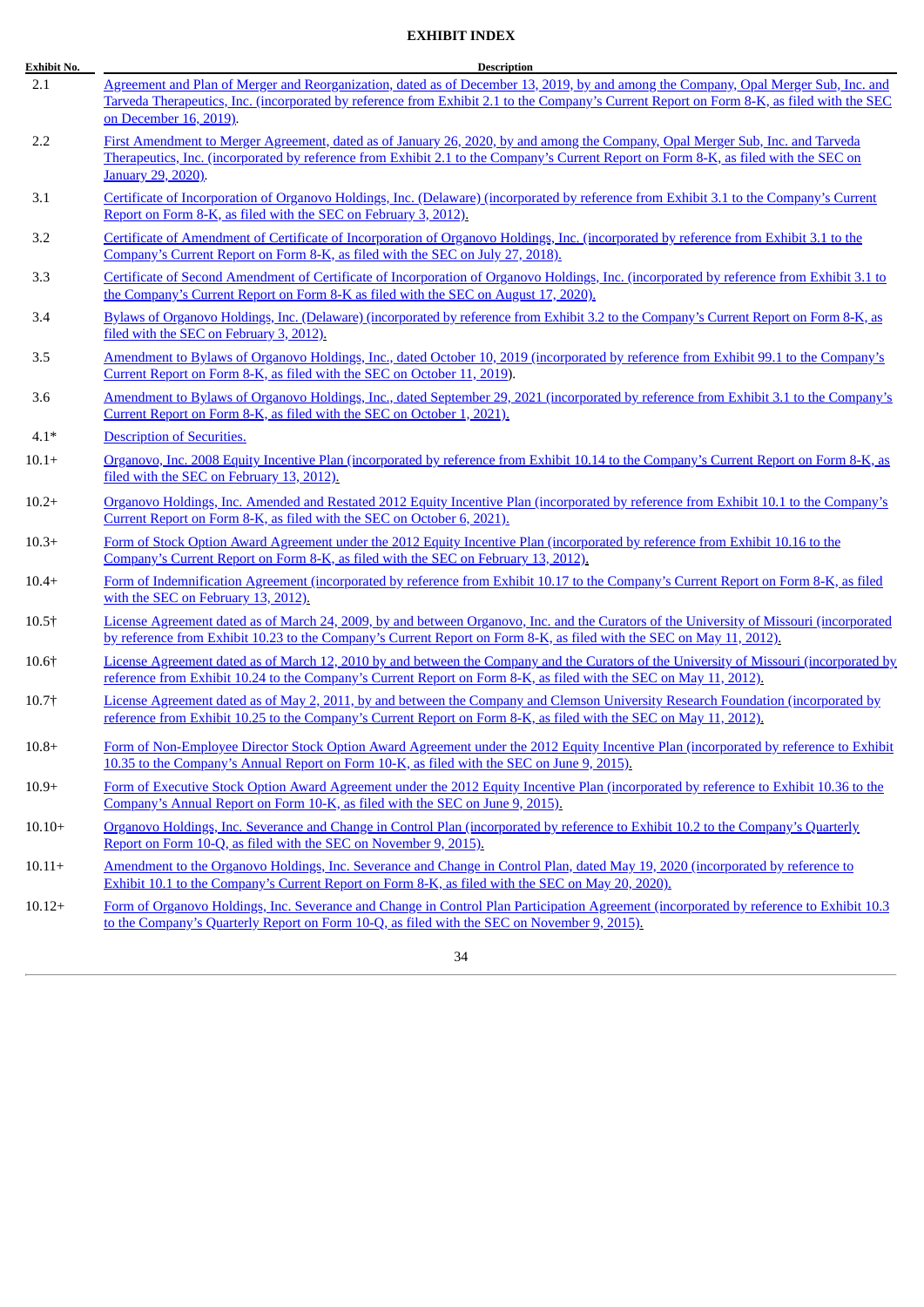| Exhibit No. | <b>Description</b>                                                                                                                                                                                                                                                                                                                                                                                                                                                      |
|-------------|-------------------------------------------------------------------------------------------------------------------------------------------------------------------------------------------------------------------------------------------------------------------------------------------------------------------------------------------------------------------------------------------------------------------------------------------------------------------------|
| $10.13+$    | Form of Restricted Stock Unit Grant Notice and Restricted Stock Unit Agreement (Retention Form) under the 2012 Equity Incentive Plan<br>(incorporated by reference from Exhibit 10.1 to the Company's Quarterly Report on Form 10-Q, as filed with the SEC on August 4, 2016).                                                                                                                                                                                          |
| $10.14+$    | Form of Employee Restricted Stock Unit Grant Notice and Restricted Stock Unit Agreement under the 2012 Equity Incentive Plan<br>(incorporated by reference from Exhibit 10.3 to the Company's Quarterly Report on Form 10-Q, as filed with the SEC on August 4, 2016).                                                                                                                                                                                                  |
| $10.15+$    | Form of Non-Employee Director Restricted Stock Unit Grant Notice and Restricted Stock Unit Agreement under the 2012 Equity Incentive<br>Plan (incorporated by reference from Exhibit 10.4 to the Company's Quarterly Report on Form 10-Q, as filed with the SEC on August 4,<br>2016).                                                                                                                                                                                  |
| $10.16+$    | Organovo Holdings, Inc. 2016 Employee Stock Purchase Plan (incorporated by reference from Exhibit 10.1 to the Company's Current Report<br>on Form 8-K, as filed with the SEC on August 18, 2016).                                                                                                                                                                                                                                                                       |
| $10.17+$    | Organovo Holdings, Inc. Inducement Award Stock Option Agreement, dated April 24, 2017 (incorporated by reference from Exhibit 99.1 to<br>the Company's Registration Statement on Form S-8 (File No. 333-217437), as filed with the SEC on April 24, 2017).                                                                                                                                                                                                              |
| $10.18+$    | Organovo Holdings, Inc. Inducement Award Performance-Based Restricted Stock Unit Agreement, dated April 24, 2017 (incorporated by<br>reference from Exhibit 99.2 to the Company's Registration Statement on Form S-8 (File No. 333-217437), as filed with the SEC on April 24,<br>$2017$ ).                                                                                                                                                                             |
| $10.19+$    | Organovo Holdings, Inc. Inducement Award Stock Option Agreement, dated August 14, 2018 (incorporated by reference from Exhibit 99.1<br>to the Company's Registration Statement on Form S-8 (File No. 333-226837), as filed with the SEC on August 14, 2018).                                                                                                                                                                                                            |
| $10.20+$    | Organovo Holdings, Inc. Inducement Award Restricted Stock Unit Agreement, dated August 14, 2018 (incorporated by reference from<br>Exhibit 99.2 to the Company's Registration Statement on Form S-8 (File No. 333-226837), as filed with the SEC on August 14, 2018).                                                                                                                                                                                                   |
| $10.21+$    | Consulting Agreement, dated September 15, 2020, by and between Organovo and Multi Dimensional Bio Insight LLC. (incorporated by<br>reference from Exhibit 10.1 to the Company's Quarterly Report on Form 10-Q, as filed with the SEC on November 5, 2020).                                                                                                                                                                                                              |
| $10.22+$    | Consulting Agreement, dated August 25, 2020, by and between Organovo and Danforth Advisors (incorporated by reference from Exhibit<br>10.2 to the Company's Quarterly Report on Form 10-Q, as filed with the SEC on November 5, 2020).                                                                                                                                                                                                                                  |
| $10.23+$    | Amendment #5 dated October 4, 2021 to Consulting Agreement dated August 25, 2021 by and between Company and Danforth Advisors<br>LLC (incorporated by reference from Exhibit 10.3 to the Company's Current Report on Form 8-K, as filed with the SEC on October 6, 2021).                                                                                                                                                                                               |
| $10.24+$    | Offer Letter, dated September 15, 2020, between the Company and Jeffrey N. Miner (incorporated by reference from Exhibit 10.3 to the<br>Company's Quarterly Report on Form 10-Q, as filed with the SEC on November 5, 2020).                                                                                                                                                                                                                                            |
| $10.25+$    | Engagement Agreement, dated July 23, 2020, by and between Organovo and Optima Law Group of San Diego (incorporated by reference<br>from Exhibit 10.4 to the Company's Quarterly Report on Form 10-Q, as filed with the SEC on November 5, 2020).                                                                                                                                                                                                                        |
| 10.26       | Lease Agreement dated November 23, 2020, between Organovo Holdings, Inc. and San Diego Inspire 1, LLC (Permanent Lease Agreement<br>176640186.8) (incorporated by reference from Exhibit 10.2 to the Company's Current Report on Form 8-K, as filed with the SEC on<br>November 25, 2020).                                                                                                                                                                              |
| 10.27       | Amended and Restated Lease Agreement dated November 23, 2020, between Organovo, Inc., as Tenant, and San Diego Inspire 2, LLC, as<br><u>Landlord, as amended by First Amendment to Amended &amp; Restated Lease, dated November 17, 2021, between San Diego Inspire 2, LLC, as</u><br>Landlord, and Organovo, Inc., as Tenant (incorporated by reference from Exhibit 10.1 to the Company's Current Report on Form 8-K, as<br>filed with the SEC on November 19, 2021). |
| 10.28#      | Intercompany Agreement, dated December 28, 2020, by and among Organovo Holdings, Inc., Organovo, Inc. and Viscient Biosciences, Inc.<br>(incorporated by reference from Exhibit 10.1 to the Company's Current Report on Form 8-K, as filed with the SEC on December 31, 2020).                                                                                                                                                                                          |
|             | 35                                                                                                                                                                                                                                                                                                                                                                                                                                                                      |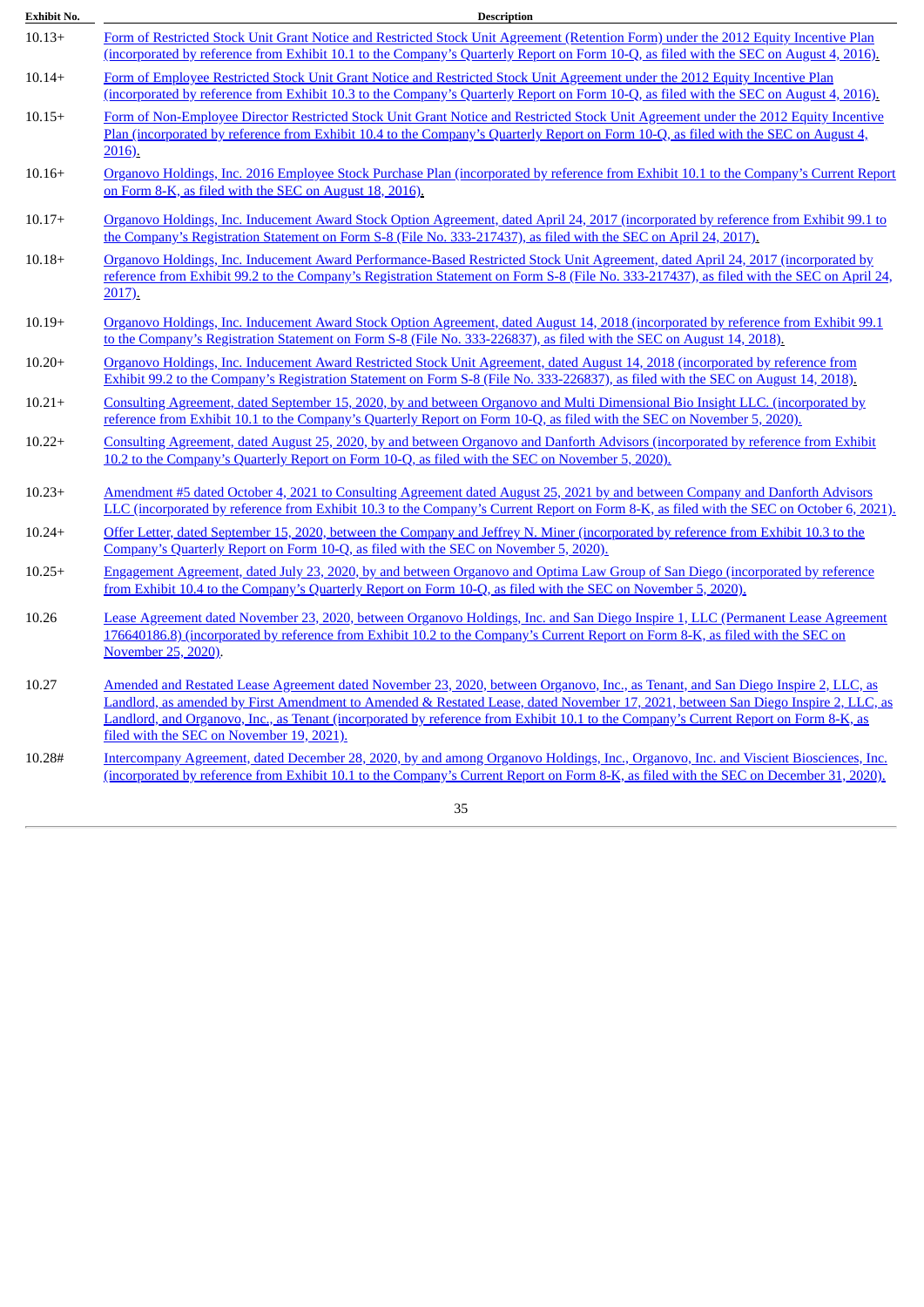| <b>Exhibit No.</b> | <b>Description</b>                                                                                                                                                                                                                                                                              |  |  |
|--------------------|-------------------------------------------------------------------------------------------------------------------------------------------------------------------------------------------------------------------------------------------------------------------------------------------------|--|--|
| $10.29+$           | Offer Letter, dated December 28, 2020, between the Company and Tom Jurgensen (incorporated by reference from Exhibit 10.1 to the<br>Company's Quarterly Report on Form 10-Q, as filed with the SEC on February 8, 2021).                                                                        |  |  |
| 10.30              | Sales Agreement, dated March 16, 2018, by and among Organovo Holdings, Inc., H.C. Wainwright & Co., LLC and Jones Trading<br>Institutional Services LLC. (incorporated by reference from Exhibit 10.1 to the Company's Current Report on Form 8-K, as filed with the<br>SEC on March 16, 2018). |  |  |
| 10.31#             | Organovo Holdings, Inc. 2021 Inducement Equity Incentive Plan (incorporated by reference from Exhibit 10.2 to the Company's Current<br>Report on Form 8-K, as filed with the SEC on March 10, 2021).                                                                                            |  |  |
| 10.32#             | Form of Stock Option Agreement under the Organovo Holdings, Inc. 2021 Inducement Equity Incentive Plan (incorporated by reference<br>from Exhibit 4.2 to the Company's Registration Statement on Form S-8 (File No. 333-254714), as filed with the SEC on March 25, 2021).                      |  |  |
| 10.33#             | Form of Restricted Stock Unit Agreement under the Organovo Holdings, Inc. 2021 Inducement Equity Incentive Plan (incorporated by<br>reference from Exhibit 4.3 to the Company's Registration Statement on Form S-8 (File No. 333-254714), as filed with the SEC on March 25,<br>2021).          |  |  |
| $10.34*$           | Settlement and Patent License Agreement, dated February 22, 2022, by and between Organovo Holdings Inc. and BICO Group AB.                                                                                                                                                                      |  |  |
| $21.1*$            | Subsidiaries of Organovo Holdings, Inc.                                                                                                                                                                                                                                                         |  |  |
| $23.1*$            | <b>Consent of Independent Registered Public Accounting Firm.</b>                                                                                                                                                                                                                                |  |  |
| $24.1*$            | Power of Attorney (included on signature page hereto).                                                                                                                                                                                                                                          |  |  |
| $31.1*$            | Certification of Chief Executive Officer Required Under Rule 13a-14(a) and 15d-14(a) of the Securities Exchange Act of 1934, as amended.                                                                                                                                                        |  |  |
| $31.2*$            | Certification of Chief Financial Officer a Required Under Rule 13a-14(a) and 15d-14(a) of the Securities Exchange Act of 1934, as amended.                                                                                                                                                      |  |  |
| $32.1*$            | Certifications Required Under Rule 13a-14(b) of the Securities Exchange Act of 1934, as amended, and to 18 U.S.C. Section 1350.                                                                                                                                                                 |  |  |
| $101.INS*$         | <b>Inline XBRL Instance Document</b>                                                                                                                                                                                                                                                            |  |  |
| 101.SCH*           | Inline XBRL Taxonomy Extension Schema                                                                                                                                                                                                                                                           |  |  |
| $101.CAL*$         | Inline XBRL Taxonomy Extension Calculation Linkbase                                                                                                                                                                                                                                             |  |  |
| 101.DEF*           | Inline XBRL Taxonomy Extension Definition Linkbase                                                                                                                                                                                                                                              |  |  |
| 101.LAB*           | Inline XBRL Taxonomy Extension Label Linkbase                                                                                                                                                                                                                                                   |  |  |
| 101.PRE*           | Inline XBRL Taxonomy Extension Presentation Linkbase                                                                                                                                                                                                                                            |  |  |
| 104                | Cover Page Interactive Data File (embedded within the Inline XBRL document)                                                                                                                                                                                                                     |  |  |

- Filed herewith.
- 
- + Designates management contracts and compensation plans.<br>
+ This Exhibit has been filed separately with the Secretary of † This Exhibit has been filed separately with the Secretary of the Securities and Exchange Commission without the redaction pursuant to a Confidential Treatment Request under Rule 24b-2 of the Securities Exchange Act of 1934, as amended.
- # Certain identified information has been omitted pursuant to Item 601(b)(10) of Regulation S-K because such information is both (i) not material and (ii) would likely cause competitive harm to the Registrant if publicly disclosed. The Registrant hereby undertakes to furnish supplemental copies of the unredacted exhibit upon request by the Securities and Exchange Commission.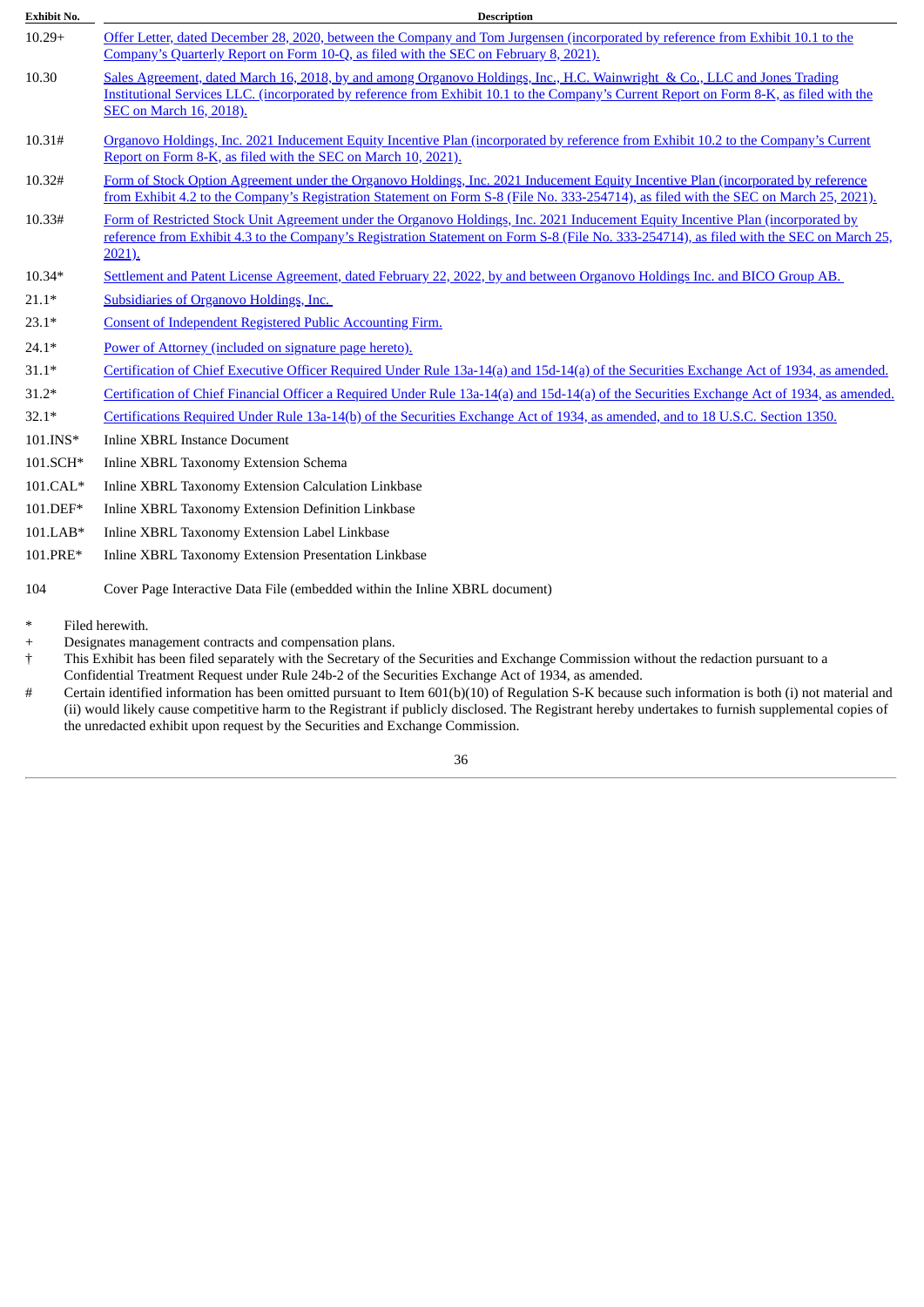### **SIGNATURES**

<span id="page-58-0"></span>Pursuant to the requirements of the Section 13 or 15(d) of the Securities Exchange Act of 1934, the registrant has duly caused this Report to be signed on its behalf by the undersigned, thereunto duly authorized.

### ORGANOVO HOLDINGS, INC.

By: /s/ Keith Murphy

Executive Chairman

Date:June 10, 2022

KNOW ALL PERSONS BY THESE PRESENTS, that each person whose signature appears below constitutes and appoints Keith Murphy and Thomas Jurgensen, and each of them individually, as the undersigned's true and lawful attorneys-in-fact and agents, with full power of substitution and resubstitution, for the undersigned and in the undersigned's name, place, and stead, in any and all capacities, to sign any and all amendments to this Report, and to file the same, with all exhibits thereto, and other documents in connection therewith, with the Securities and Exchange Commission, granting unto said attorneys-in-fact and agents, and each of them, full power and authority to do and perform each and every act and thing requisite and necessary to be done in connection therewith, as fully to all intents and purposes as the undersigned might or could do in person, hereby ratifying and confirming that all said attorneys-in-fact and agents, or any of them or their respective substitute or substitutes, may lawfully do or cause to be done by virtue hereof.

Pursuant to the requirements of the Securities Exchange Act of 1934, this report has been signed by the following persons in the capacities and on the dates indicated.

| Signature                             | Title                                                                             | Date          |
|---------------------------------------|-----------------------------------------------------------------------------------|---------------|
| /s/ Keith Murphy<br>Keith Murphy      | <b>Executive Chairman</b><br>(Principal Executive Officer)                        | June 10, 2022 |
| /s/ Thomas Hess<br><b>Thomas Hess</b> | Chief Financial Officer<br>(Principal Financial and Principal Accounting Officer) | June 10, 2022 |
| /s/ Adam Stern<br>Adam Stern          | Director                                                                          | June 10, 2022 |
| /s/ Douglas Cohen<br>Douglas Cohen    | Director                                                                          | June 10, 2022 |
| /s/ David Gobel<br>David Gobel        | Director                                                                          | June 10, 2022 |
| /s/ Vaidehi Joshi<br>Vaidehi Joshi    | <b>Director</b>                                                                   | June 10, 2022 |
| /s/ Alison Milhous<br>Alison Milhous  | Director                                                                          | June 10, 2022 |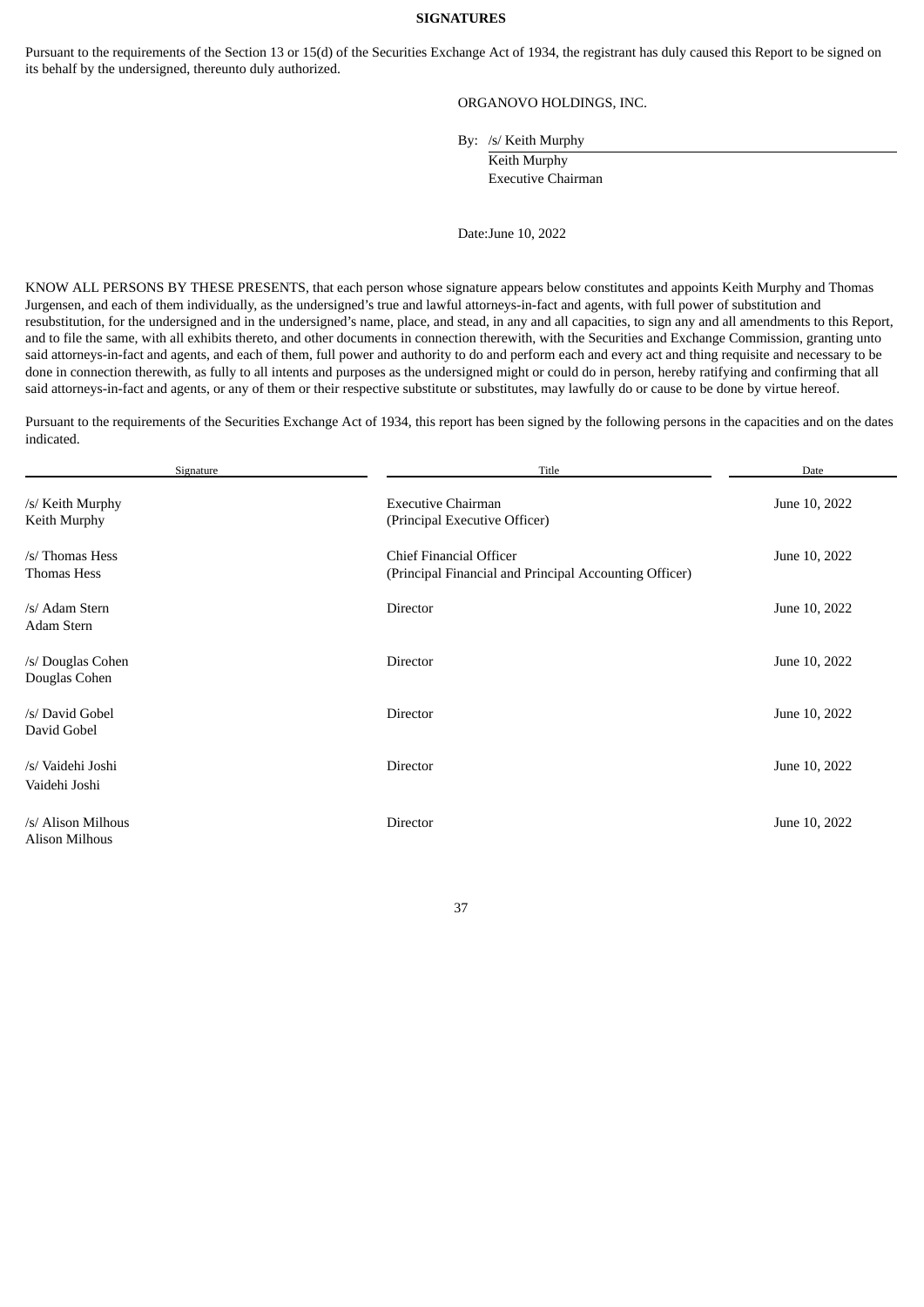## **DESCRIPTION OF ORGANOVO HOLDINGS, INC.'S SECURITIES REGISTERED PURSUANT TO SECTION 12 OF THE SECURITIES EXCHANGE ACT OF 1934**

<span id="page-59-0"></span>The following description of the common stock, par value \$0.001 per share, of Organovo Holdings, Inc. ("us," "our," "we," or the "Company"), which is the only security of the Company registered under Section 12 of the Securities Exchange Act of 1934, as amended (the "Exchange Act"), summarizes certain information regarding the common stock in our certificate of incorporation, as amended, our by-laws, as amended, and applicable provisions of Delaware general corporate law (the "DGCL"), and is qualified by reference to our certificate of incorporation, our certificate of amendment of certificate of incorporation, our by-laws and our amendment to bylaws, which are incorporated by reference as Exhibit 3.1, 3.2, 3.3, 3.4 and 3.5, respectively, to the Annual Report on Form 10-K for the fiscal year ending March 31, 2021.

Our authorized capital stock consists of 200,000,000 shares of common stock, par value \$0.001 per share and 25,000,000 shares of preferred stock, par value \$0.001 per share.

### **General**

As of March 31, 2021, our certificate of incorporation, as amended (the "certificate of amendment"), authorizes us to issue up to (i) 200,000,000 shares of common stock, par value \$0.001 per share, and (ii) 25,000,000 shares of preferred stock, par value \$0.001 per share.

On August 18, 2020, we effected a 1-for-20 reverse stock split of our outstanding common stock. As a result of the reverse stock split, every twenty (20) shares of our pre-reverse split common stock were combined and reclassified into one (1) share of common stock. The reverse stock split had no effect on the number of authorized shares of common or preferred stock, or on the stated par value per share of our common stock.

The following is a summary of the material provisions of the common stock and preferred stock provided for in our Certificate of Incorporation and bylaws, as amended (the "bylaws"). For additional detail about our capital stock, please refer to our Certificate of Incorporation and bylaws.

## **Common Stock**

Our common stock is listed on the Nasdaq Capital Market under the symbol "ONVO".

*Voting*: Holders of our common stock are entitled to one vote for each share on all matters submitted to a stockholder vote, except matters that relate only to a series of our preferred stock.

The holders of common stock are entitled to one vote per share on all matters submitted to a vote of the stockholders, including the election of directors. Generally, all matters to be voted on by stockholders must be approved by a majority (or, in the case of election of directors, by a plurality) of the votes entitled to be cast by all shares of common stock that are present in person or represented by proxy. Except as otherwise provided by law, amendments to the certificate of incorporation generally must be approved by a majority of the votes entitled to be cast by all outstanding shares of common stock. The certificate of incorporation does not provide for cumulative voting in the election of directors. The common stock holders will be entitled to such cash dividends as may be declared from time to time by our board of directors from funds available. Upon our liquidation, dissolution or winding up, the common stock holders will be entitled to receive pro rata all assets available for distribution to such holders.

*Dividends*: Subject to limitations under Delaware law and preferences that may apply to any then-outstanding shares of preferred stock, holders of common stock are entitled to share ratably in dividends, if any, as may be declared from time to time by our board of directors in its discretion from funds legally available therefor.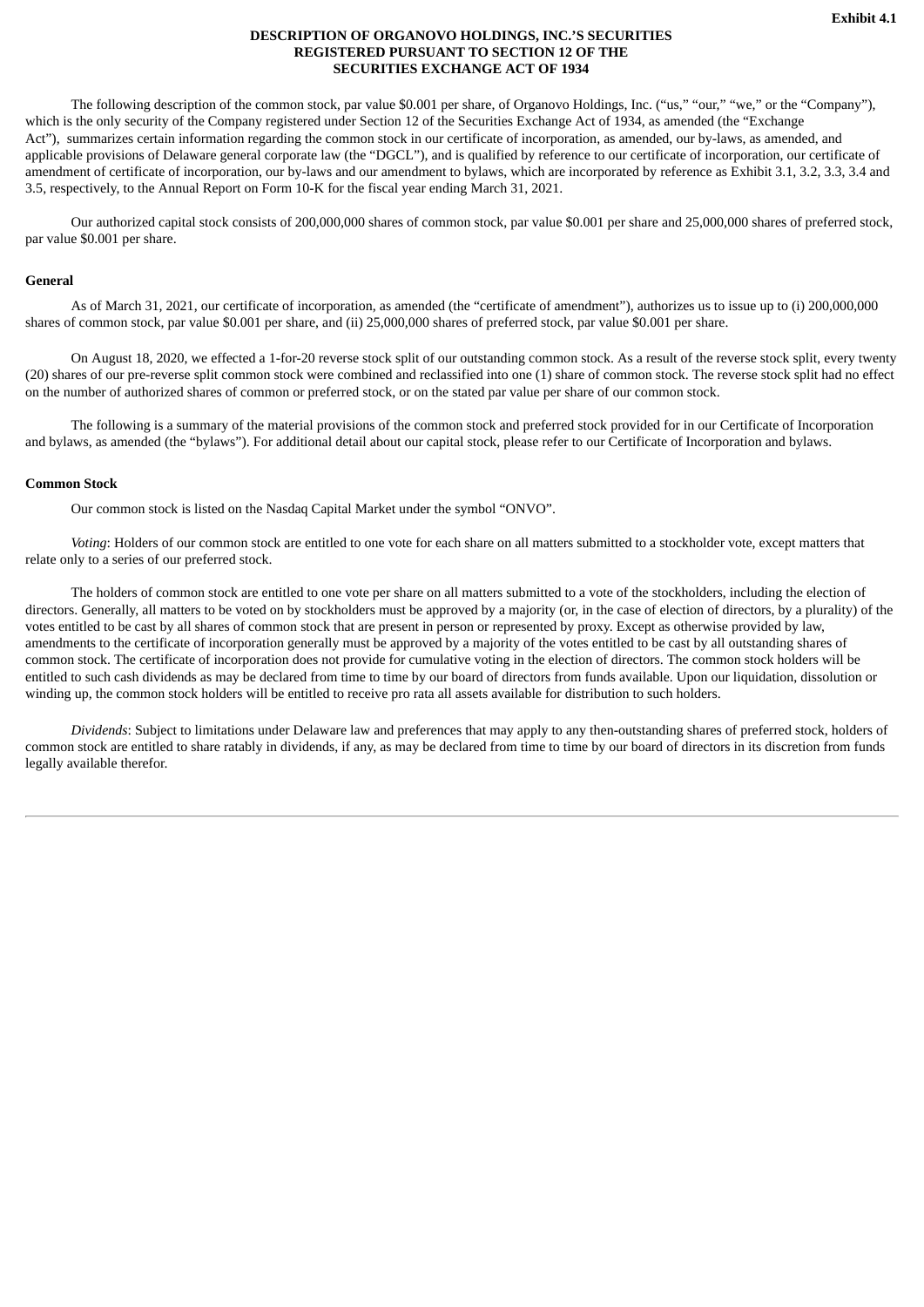Dividends, if any, will be contingent upon our revenues and earnings, if any, and capital requirements and financial conditions. The payment of dividends, if any, will be within the discretion of our board of directors. We presently intend to retain all earnings, if any, and accordingly our board of directors does not anticipate declaring any dividends prior to a business combination.

*Liquidation*: In the event of a liquidation, dissolution or winding up, the holders of common stock are entitled to share pro rata all assets remaining after payment in full of all liabilities and after providing for each class of stock, if any, having preference over the common stock, subject to the liquidation preference of any then outstanding shares of preferred stock.

*Miscellaneous*: Holders of our common stock have no pre-emptive rights, no conversion rights and there are no redemption provisions applicable to our common stock. The rights, preferences and privileges of the holders of our common stock are subject to, and may be adversely affected by, the rights of the holders of shares of any series of our preferred stock that we may designate and issue in the future.

# **Preferred Stock**

Under the terms of our certificate of incorporation, our board of directors is authorized to issue shares of preferred stock in one or more series without stockholder approval. Our board of directors has the discretion to determine the rights, preferences, privileges and restrictions, including voting rights, dividend rights, conversion rights, redemption privileges and liquidation preferences, of each series of preferred stock. There are no restrictions presently on the repurchase or redemption of any shares of our preferred stock.

The issuance of preferred stock will affect, and may adversely affect, the rights of holders of common stock. It is not possible to state the actual effect of the issuance of any shares of preferred stock on the rights of holders of common stock until the board of directors determines the specific rights attached to that preferred stock. The effects of issuing preferred stock could include one or more of the following:

- restricting dividends on the common stock;
- diluting the voting power of the common stock:
- impairing the liquidation rights of the common stock; or
- delaying or preventing changes in control or management of our company.

We have no present plans to issue any shares of preferred stock nor are any shares of our preferred stock presently outstanding.

### **Effect of Certain Provisions of our Certificate of Incorporation and Bylaws**

Provisions of our certificate of incorporation and our bylaws could have the effect of delaying, deferring or discouraging another party from acquiring control of us. These provisions, which are summarized below, may have the effect of discouraging takeover bids. These provisions are also designed, in part, to encourage persons seeking to acquire control of us to first negotiate with our board of directors. We believe that the benefits of increased protection of our potential ability to negotiate with an unfriendly or unsolicited acquirer outweigh the disadvantages of discouraging a proposal to acquire us because negotiation of these proposals could result in an improvement of their terms.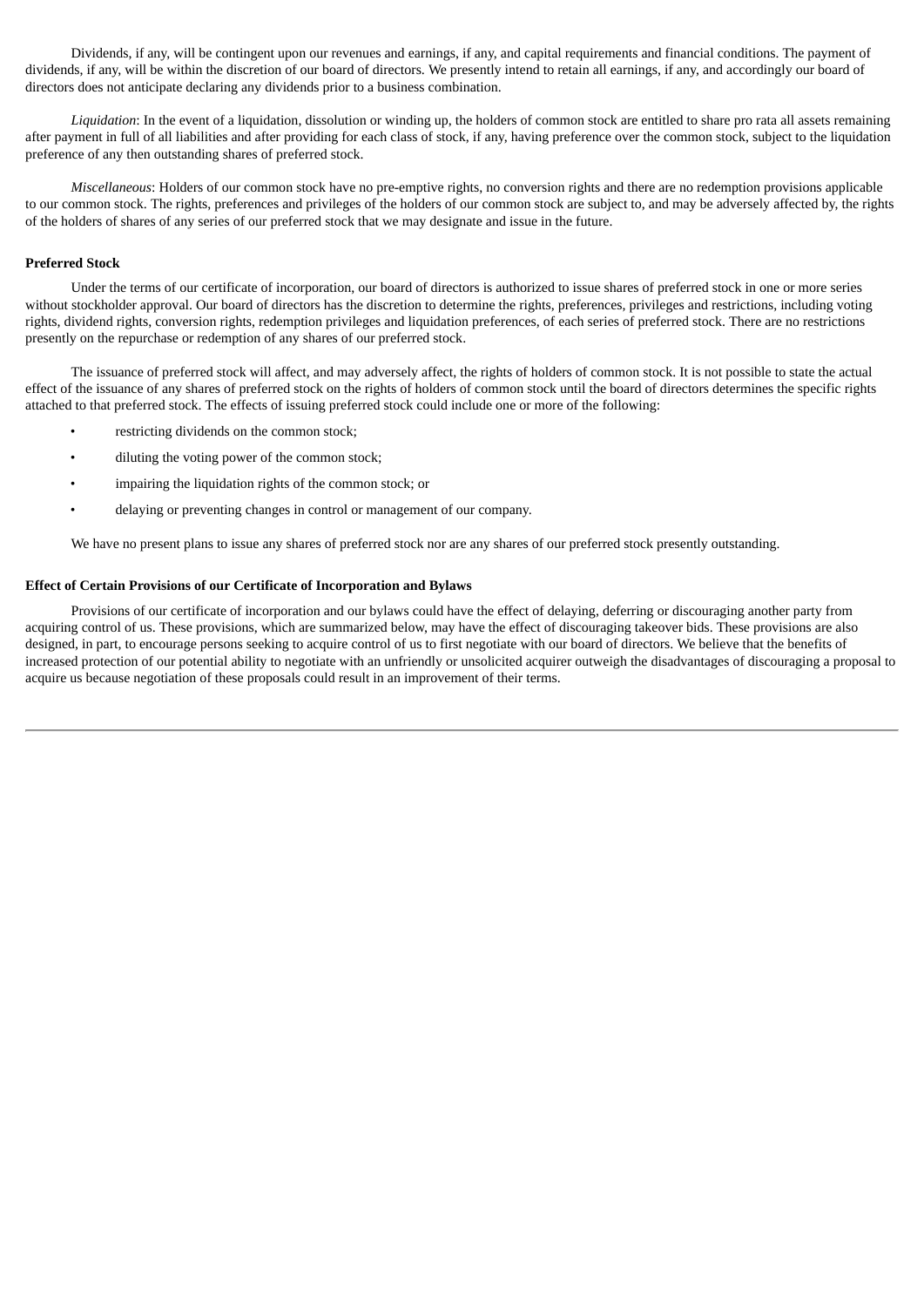*Classified Board.* Our Certificate of Incorporation and our Bylaws provide that our board of directors is divided into three classes, consisting of one Class I director, two Class II directors and two Class III directors. The directors designated as Class I directors have a term expiring at our annual meeting of stockholders in 2021. The directors designated as Class II directors have a term expiring at our annual meeting of stockholders in 2022, and the directors designated as a Class III directors have a term expiring at our annual meeting of stockholders in 2023. Directors for each class will be elected at the annual meeting of stockholders held in the year in which the term for that class expires and thereafter will serve for a term of three years. At any meeting of stockholders for the election of directors at which a quorum is present, the election will be determined by a plurality of the votes cast by the stockholders entitled to vote at the election. Under the classified board provisions, it will take at least two elections of directors for any individual or group to gain control of our board. Accordingly, these provisions could discourage a third party from initiating a proxy contest, making a tender offer or otherwise attempting to gain control of us.

*Undesignated preferred stock.* The authority of our board of directors to issue preferred stock could potentially be used to discourage attempts by third parties to obtain control of our company through a merger, tender offer, proxy contest, or otherwise by making it more difficult or more costly to obtain control of our company. Our board of directors may issue preferred stock with voting rights or conversion rights that, if exercised, could adversely affect the voting power of the holders of common stock.

*Advanced Notice Requirement.* Stockholder nominations of individuals for election to our board of directors and stockholder proposals of other matters to be brought before an annual meeting of our stockholders must comply with the advance notice procedures set forth in our bylaws. Generally, to be timely, such notice must be received at our principal executive offices no later than the date specified in our proxy statement released to stockholders in connection with the preceding year's annual meeting of stockholders, which date shall be not earlier than the 75th day, nor later than the close of business on the 45th day, prior to the one-year anniversary of the date on which we first mailed our proxy materials or a notice of availability of proxy materials (whichever is earlier) for the preceding year's annual meeting.

*Special Meeting Requirements.* Our bylaws provide that special meetings of our stockholders may only be called at the request of a majority of the authorized number of members of the board of directors, chairperson of the board of directors, chief executive officer, president or secretary. Only such business shall be considered at a special meeting as shall have been stated in the notice for such meeting.

*No Stockholder Action by Written Consent Except with Prior Board Approval:* Our Certificate of Incorporation and Bylaws provide that no action shall be taken by our stockholders except at an annual or special meeting of the stockholders called in accordance with the Bylaws, and no action shall be taken by our stockholders by written consent, except if the action to be effected by written consent and the taking of such action by written action is approved in advance by resolution of the board of directors.

*No Cumulative Voting.* Our certificate of incorporation does not include a provision for cumulative voting for directors.

*Removal of Directors.* Our certificate of incorporation and bylaws provide that the holders of our voting stock may only remove our directors for cause.

*Authorized but Unissued Shares.* Our authorized but unissued shares of common stock and preferred stock will be available for future issuance without stockholder approval. We may use additional shares for a variety of purposes, including future public offerings to raise additional capital, to fund acquisitions and as employee compensation. The existence of authorized but unissued shares of common stock and preferred stock could render more difficult or discourage an attempt to obtain control of us by means of a proxy contest, tender offer, merger or otherwise.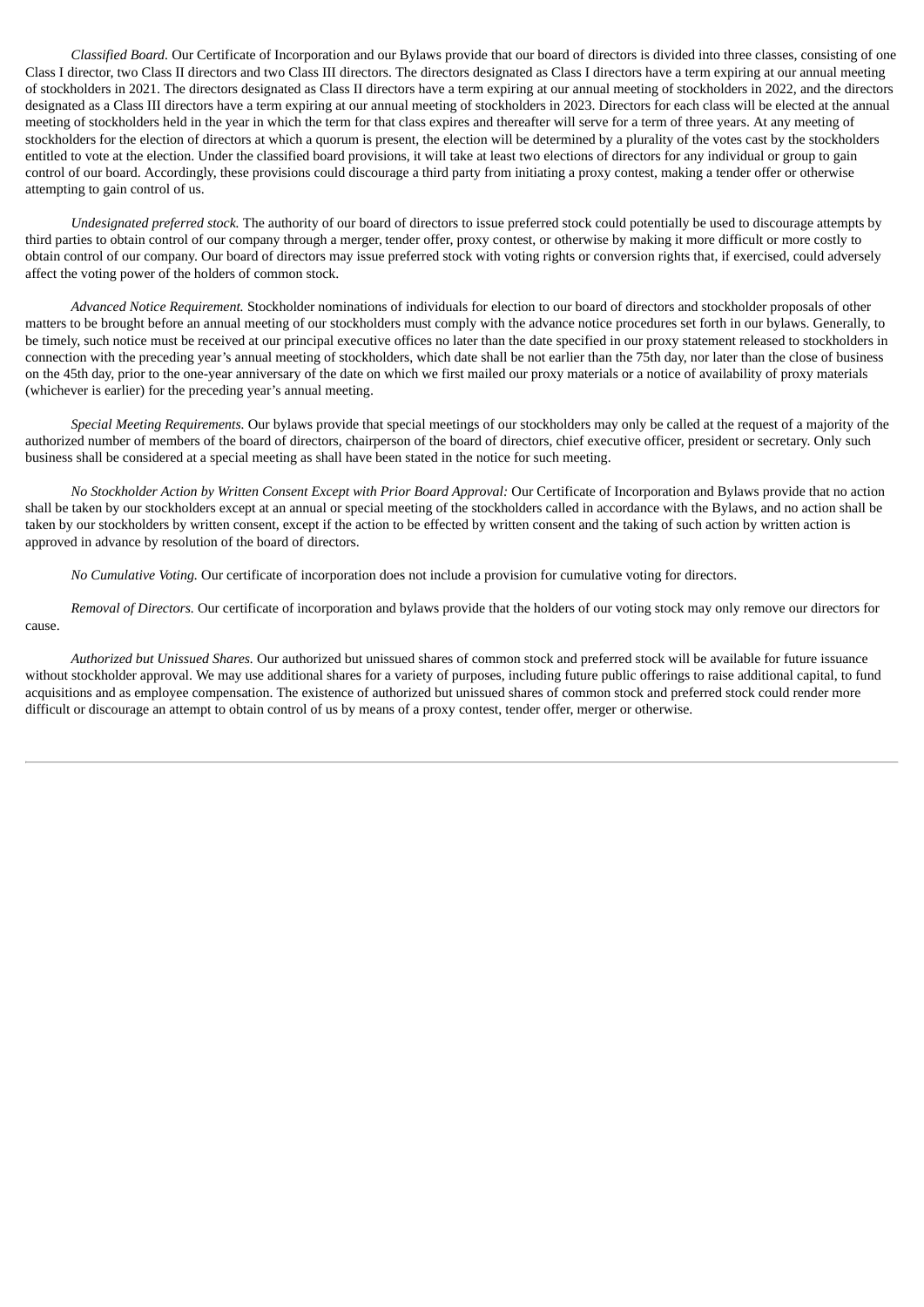*Size of Board and Vacancies*. Our bylaws provide that the number of directors on our board of directors is fixed exclusively by our board of directors. Vacancies and newly created directorships resulting from any increase in our authorized number of directors will be filled by a majority of our board of directors then in office, although less than a quorum, or by a sole remaining director.

*Indemnification.* Our certificate of incorporation and our bylaws provide that we will indemnify our officers and directors against losses as they incur in investigations and legal proceedings resulting from their services to us, which may include service in connection with takeover defense measures.

#### **Delaware Anti-Takeover Statute**

We are subject to the provisions of Section 203 of the Delaware General Corporation Law regulating corporate takeovers. In general, Section 203 generally prohibits a publicly-held Delaware corporation from engaging in a business combination with an interested stockholder for a period of three years following the date on which the person became an interested stockholder unless:

- prior to the date of the transaction, the board of directors of the corporation approved either the business combination or the transaction which resulted in the stockholder becoming an interested stockholder;
- upon completion of the transaction that resulted in the stockholder becoming an interested stockholder, the interested stockholder owned at least 85% of the voting stock of the corporation outstanding at the time the transaction commenced, excluding for purposes of determining the voting stock outstanding, but not the outstanding voting stock owned by the interested stockholder, (1) shares owned by persons who are directors and also officers and (2) shares owned by employee stock plans in which employee participants do not have the right to determine confidentially whether shares held subject to the plan will be tendered in a tender or exchange offer; or
- at or subsequent to the date of the transaction, the business combination is approved by the board of directors of the corporation and authorized at an annual or special meeting of stockholders, and not by written consent, by the affirmative vote of at least 662/3% of the outstanding voting stock that is not owned by the interested stockholder.

In general, Section 203 defines business combination to include the following:

- any merger or consolidation involving the corporation and the interested stockholder;
- any sale, lease, exchange, mortgage, transfer, pledge or other disposition of 10% or more of either the assets or outstanding stock of the corporation involving the interested stockholder;
- subject to certain exceptions, any transaction that results in the issuance or transfer by the corporation of any stock of the corporation to the interested stockholder;
- any transaction involving the corporation that has the effect of increasing the proportionate share of the stock of any class or series of the corporation beneficially owned by the interested stockholder; or
- the receipt by the interested stockholder of the benefit of any loans, advances, guarantees, pledges or other financial benefits by or through the corporation.

In general, Section 203 defines interested stockholder as an entity or person who, together with affiliates and associates, beneficially owns, or within three years prior to the determination of interested stockholder status did own, 15% or more of the outstanding voting stock of the corporation.

The provisions of Delaware law and our certificate of incorporation and our bylaws could have the effect of discouraging others from attempting hostile takeovers and, as a consequence, they may also inhibit temporary fluctuations in the market price of our common stock that often result from actual or rumored hostile takeover attempts. These provisions may also have the effect of preventing changes in our management. It is possible that these provisions may make it more difficult to accomplish transactions that stockholders may otherwise deem to be in their best interests.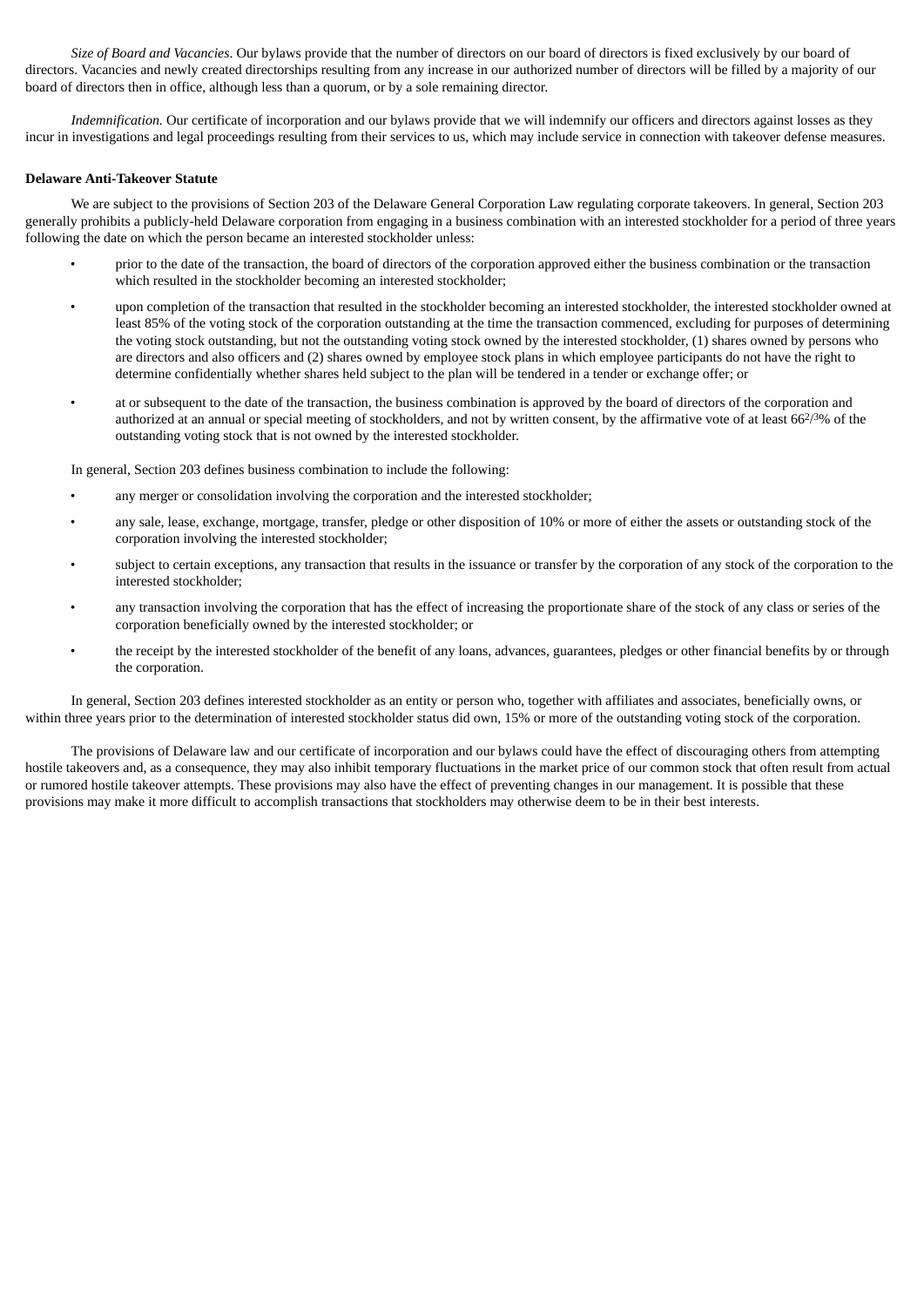# **SETTLEMENT AND PATENT LICENSE AGREEMENT**

<span id="page-63-0"></span>This SETTLEMENT AND PATENT LICENSE AGREEMENT (the "**Agreement**") is entered into as of the Effective Date between **Organovo, Inc.**, a Delaware corporation ("**Organovo**" or "**Licensor**"**),** and **BICO Group AB**, a publicly listed stock company duly incorporated under the laws of Sweden ("**BICO**" or "**Licensee**"). Organovo and BICO may individually be referred to herein as a "**Party**" and collectively as the "**Parties**"**.**

A. **WHEREAS**, Organovo and BICO are engaged in a lawsuit filed on June 7, 2021 in the United States District Court for the District of Delaware (the "**Court**") regarding U.S. Patent Nos. 9,149,952; 9,855,369; 8,931,880; 9,227,339; 7,051,654; 9,752,116; and 9,315,043 (the "**Delaware Asserted Patents**"), in Civil Action No. 21-832-MN (the "**Delaware Civil Action**"). Organovo and BICO further engaged in a lawsuit filed on July 27, 2021 in the United States District Court for the Western District of Texas regarding the alleged infringement of U.S. Patent Nos. 9,149,952; 9,855,369; 9,752,116; 8,852,932; and 9,315,043 (the "**Texas Asserted Patents,**" collectively with the Delaware Asserted Patents, the "**Asserted Patents**") in Civil Action No. 6:21-cv-769-ADA, which was transferred to Delaware and became Civil Action No. 21-1724-MN (the two complaints shall be referred to collectively as the "**Civil Action**");

B. **WHEREAS**, BICO denies that it has infringed any claim of the Asserted Patents and does not admit validity of the Asserted Patents, and Organovo has asserted various defenses and counterclaims, including, without limitation, defenses and counterclaims for infringement and validity, in the Civil Action;

C. **WHEREAS**, BICO is a petitioner in two *inter partes* review ("**IPR**") proceedings pending before the Patent Trial and Appeal Board ("**PTAB**") of the United States Patent and Trademark Office ("**USPTO**") under case numbers IPR2021-01543 and IPR2021- 01544 (collectively, the "**IPR Proceedings**"), in which BICO has challenged the patentability of various claims of two of the Asserted Patents;

D. **WHEREAS**, Organovo denies that any claim of the Asserted Patents is unpatentable and has opposed the bases for unpatentability proffered by BICO; and

E. **WHEREAS**, Organovo and BICO, in contemplation of the uncertainties associated with both the expense of pursuing, and the outcomes of, the Civil Action and the IPR Proceedings (collectively, the "**Litigations**"), desire to compromise, resolve, and settle all aspects of their disputes related to the Litigations without expending the further time, expense, and other resources that they anticipate otherwise would be required of each of them to fully pursue their respective claims, defenses, and other positions in the Litigations.

**NOW, THEREFORE**, in consideration of the mutual promises and covenants contained in this Agreement and other good and valuable consideration, the receipt and sufficiency of which, is hereby acknowledged, Organovo and BICO agree asfollows:

# 1. **DEFINITIONS**. As used herein:

1.1 " **Affiliate**" with respect to a Party, means any Person that, directly or indirectly, or through one or more intermediaries, controls, is controlled by, or is under common control with the Party, including a Person that becomes an Affiliate after the Effective Date, provided that a Person is an Affiliate only during the time period that the foregoing control relationship exists.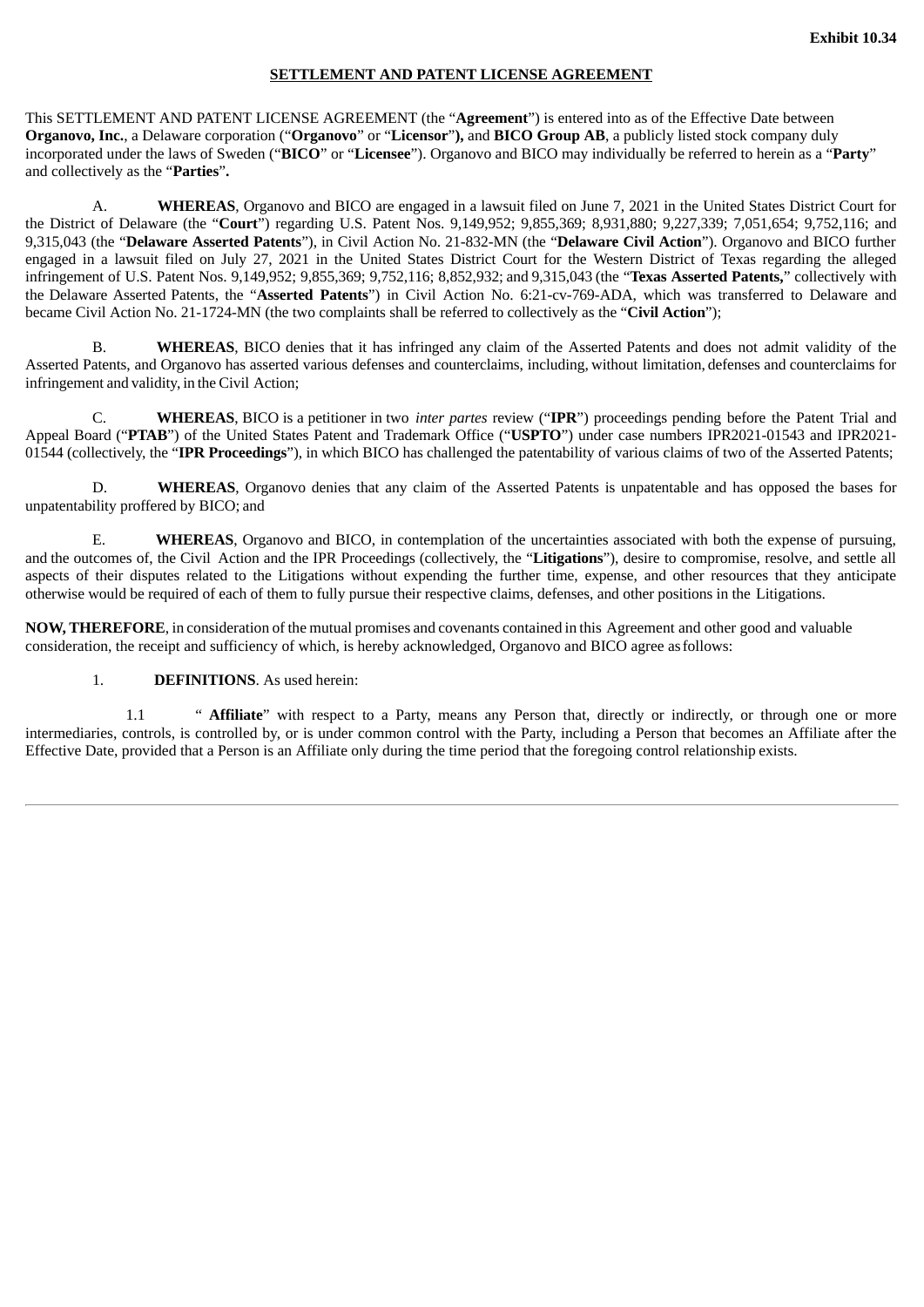1.2 "**Claims**" means any and all claims, counterclaims, third-party claims, contribution claims, indemnity claims, demands, actions, causes of action, and all other claims of every kind and nature in law or equity, whether arising under state, federal, international or other law, that were asserted in or that arise from the same transactions, circumstances, or occurrences as those claims and/or counterclaims asserted by any Party in any of the Litigations, whether such claims are absolute or contingent, direct or indirect, known or unknown.

1.3 "**Effective Date**" means the earliest date upon which all Parties have signed this Agreement or identical counterparts thereof.

1.4 "**Bioprinting Technology**" means and includes any form or type of bioprinters and related instrumentation, components and parts based on the Licensed Patents, including but not limited to the Bio X, Bio X6, and Bio MDX bioprinters.

1.5 "**Bioinks**" means bioink products sold with or without living cells by BICO, that are intended for use in a method that involve all steps of claim 1 or claim 4 of patent 9,855,369; including the bioink products LAMININK series, HEP-X series, GelMAbased, GelXG series, Coll1-based and ColMA series.

1.6 "**Licensed Patents**" means (i) the patents listed in Exhibit A; (ii) any reissue, reexamination, *inter partes* review certificate, post-grant review certificate, registration, extension, continuation application (including continuations, divisionals, and continuations- in-part only for claims fully supported by the disclosures of the patents listed in exhibit A) of any of the foregoing patents or patent application; and (iii) any patent or patent application that claims priority to or through any of the foregoing patents or patent application or from which any of the foregoing patents or patent application claim priority and only for claims fully supported by the disclosures of the patents listed in exhibit A, including any and all foreign counterpart patents and applications related to any of the foregoing.

1.7 "**Licensed Products**" means any product or method used, made, distributed, leased, imported, exported, licensed or offered to license, sold or offered for sale, or otherwise transferred by, for, or on behalf of Licensee or any Affiliate of Licensee, and any combination thereof that, after the Effective Date, would directly or indirectly infringe at least one Valid Claim of at least one Licensed Patent in the absence of a license thereto.

1.8 **"Settlement Payment**" means the Upfront Payment and all Royalty Payments.

1.9 "**Person**" means any individual or firm, association, organization, joint venture, trust, partnership, corporation, limited liability company, association, unincorporated organization, or other collective organization or entity.

1.10 "**Third Party**" means a Person other than the Parties to this Agreement and Licensee's Affiliates.

1.11 "**Valid Claim**" means a claim (including a process, use, or composition of matter claim) of (a) an issued and unexpired Licensed Patent that has not (i) irretrievably lapsed or been revoked, dedicated to the public or disclaimed or (ii) been held invalid, unenforceable or not patentable by a court, governmental agency, national or regional patent office or other appropriate body that has competent jurisdiction, which holding, finding or decision is final and unappealable or unappealed within the time allowed for appeal, or (b) a pending application in the Licensed Patents, which claim was filed and is being prosecuted in good faith and has not been abandoned or finally disallowed without the possibility of appeal or re-filing of the application, *provided, however*, that if a particular claim has not issued within four (4)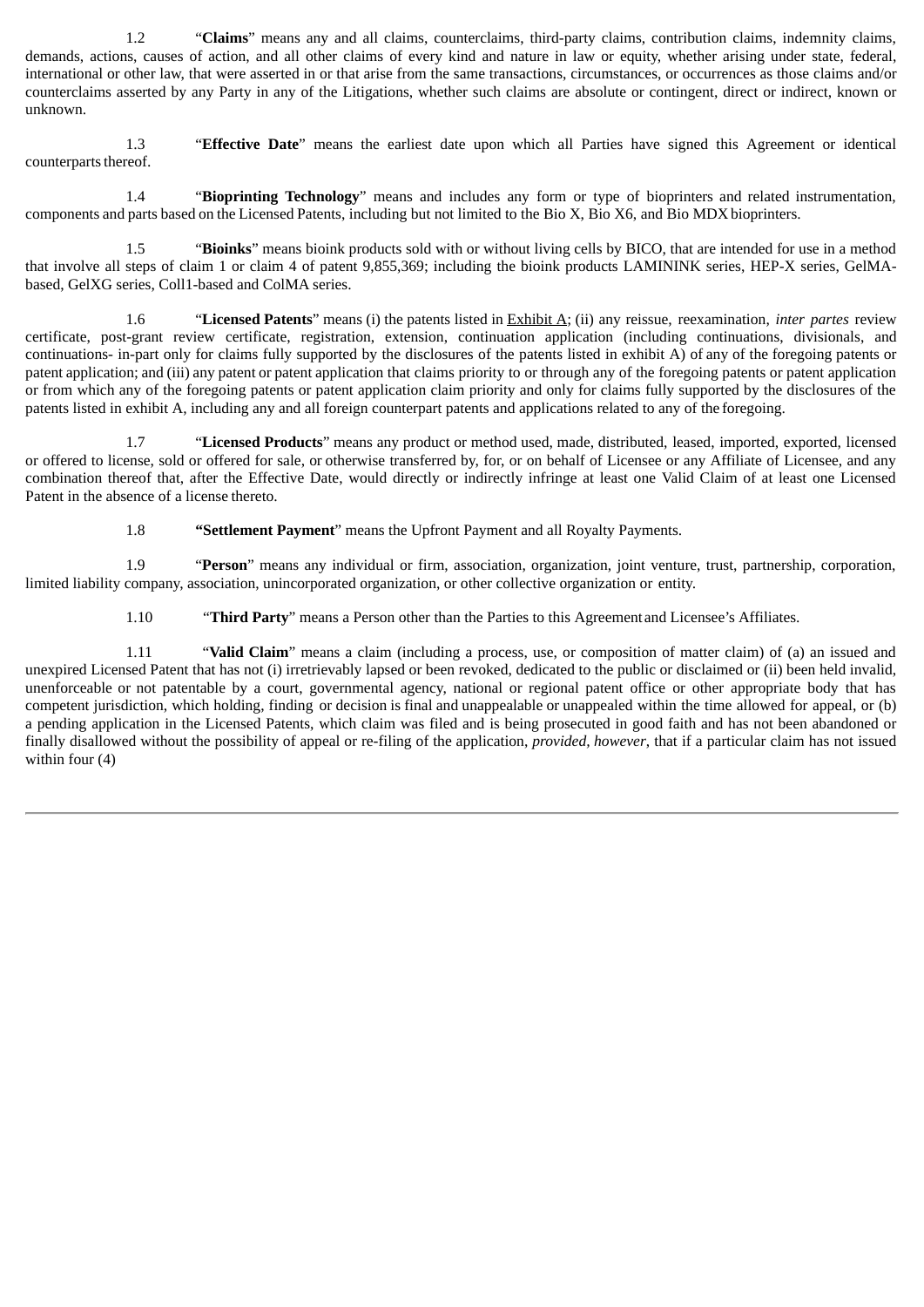years of its filing date, it will not be considered a Valid Claim for purposes of this Agreement unless and until such claim is included in an issued or granted Patent, notwithstanding the foregoing definition.

1.12 "**Net Sales**" means the net sales revenues received by Licensee or its Affiliates from independent Third Parties for the sale of Licensed Products, after deduction (if not already deducted in the amount invoiced) of the following items paid by Licensee or its Affiliates with respect to sales of Licensed Products, provided and to the extent that such items are incurred or allowed and do not exceed reasonable and customary amounts in the market in which such sales occurred: (i) trade, quantity and/or cash discounts, allowances or rebates actually taken and allowed, including promotional or similar discounts or rebates and discounts or rebates to governmental or managed care organizations and wholesalers; (ii) credits or allowances given or made or amounts repaid with respect toLicensed Products by reason of rejection, defects, recalls, returns, rebates, retroactive price reductions or uncollectible amounts; (iii) any Taxes (including any sales, value added, excise or similar tax or customs duties, tariffs and other government charge, but excluding any income tax) levied on the sale, transportation or delivery of Licensed Products and borne by the seller thereof without reimbursement from any Third Party; and (iv) any charges for freight, postage, shipping or transportation, or for insurance, in each case to the extent borne by the seller, in all cases as determined in accordance with generally accepted accounting principles in the United States GAAP.

1.13 "**Cumulative Net Sales**" means the total, cumulative Net Sales from the Effective Date and continuing until the expiration of the last surviving Licensed Patents.

2. **LICENSE**. Subject to Licensee's payment of the Settlement Payment in accordance with the terms of this Agreement, Licensor hereby grants Licensee and each Affiliate of Licensee a worldwide, non- exclusive, non-sub-licensable, non-transferable (except as permitted under Section 7.1), perpetual, irrevocable, license under the Licensed Patents to make, have made, use, design, produce, manufacture, lease, support offer to sell, sell and otherwise distribute, import and export Licensed Products in all fields of use under any BICO brand, OEM customer's private label or in association.

# 3. **LICENSING TERMS**.

3.1 **Amount and Timing of Upfront Payment**. In consideration of the license, and release granted by Licensor under this Agreement and full and final settlement of all Claims, Licensee shall pay to Licensor an upfront payment of one million and five hundred thousand United States dollars (\$1,500,000.00 USD) (the **"Upfront Payment"**) in one installment within thirty (30) business days after the Effective Date.

3.2 **Amount and Timing of Royalty Payment**. In further consideration of the license and release granted by Licensor under this Agreement and full and final settlement of all Claims, Licensee shall pay to Licensor ongoing royalties (the **"Royalty** Payment") as follows:

| <b>Licensed Products</b> | <b>Royalty Rate</b> | <b>Cumulative Net Sales</b><br>(USD) (Worldwide) |
|--------------------------|---------------------|--------------------------------------------------|
| <b>Bioprinting</b>       | 8.0%                | $$0 - $22,000,000$                               |
| technology               | 6.0%                | \$22,000,001 - \$100,000,000                     |
|                          | 5.0%                | \$100,000,001 and above                          |
| <b>Bioinks</b>           | 1.5%                | All sales                                        |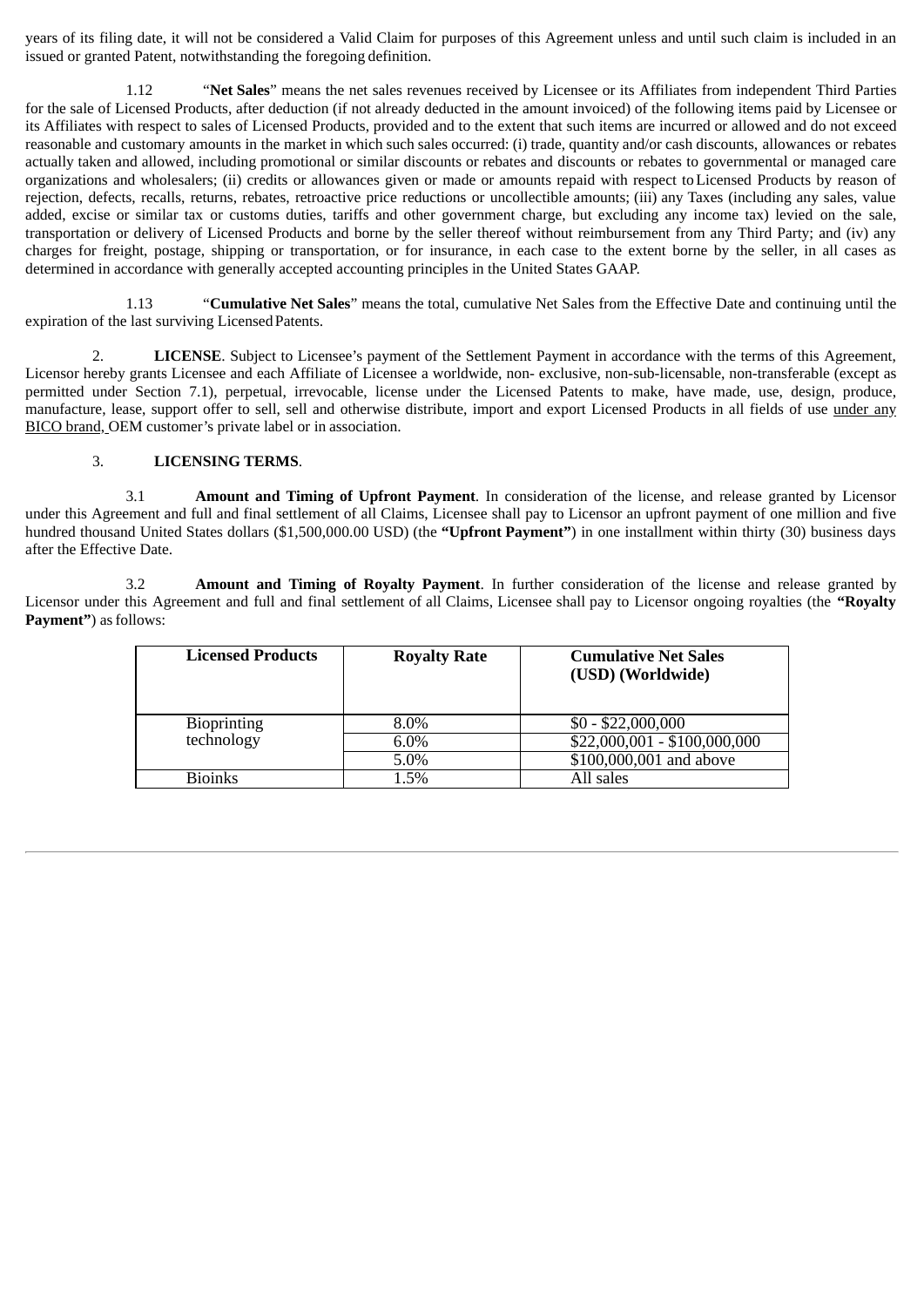Royalty Payment shall be due in arrears on a quarterly basis within forty five (45) days after the end of each calendar quarter.

3.3 **Method of Payment**. All payments shall be made by wire transfer in United States dollars and in immediately available funds. The wire transfer payment shall be sent to the followingbank:

> Organovo, Inc. Wire Routing Transit No. (RTN/ABA): 121000248 Wells Fargo Bank, N.A. 420 Montgomery Street San Francisco, CA 94104 Account No: 4123509788 SWIFT BIC: WFBIUS6S (International Transfers) CHIPS Participants: UID ABA 0407

3.4 **Taxes**. All taxes shall be the financial responsibility of the Party obligated to pay such taxes as determined by applicable law, and neither Party is or shall be liable at any time for any of the other Party's taxes incurred in connection with or related to any amount paid under this Agreement, including without limitation the Settlement Payment.

3.5 **Reports.** Along with each Royalty Payment, Licensee will provide a statement showing Cumulative Net Sales (broken down by product), the Net Sales during the preceding quarter (broken down by product), and a calculation of and Royalty Payment accrued during such quarter. Licensor will treat the statement as confidential information of Licensee, will protect it from unauthorized use, access or disclosure in the same manner as Licensor protects its own confidential or proprietary information of similar nature and with no less than reasonable care, and will disclose it only to the employees or agents of Licensor who have a need to know such information for purpose of this Agreement and who are under a duty of confidentiality no less restrictive than Licensor's duties hereunder.

3.6 **Audit Rights.** Licensee shall maintain the usual records showing its actions under this Agreement, and sufficient to determine Licensee's compliance with its obligations under this Agreement. Licensor will have the right to request an audit of the books and records of Licensee directly relating to the royalty payments owed during the last twelve (12) months for the sole purpose of verifying the amounts due and payable under this Agreement, not more than once per calendar year upon providing at least four (4) weeks prior written notice to Licensee. Licensor further reserves the right to request additional inspections of Licensee's books and records at Licensor's expense upon providing at least four (4) weeks prior written notice to Licensee.

3.7 All such audits will be conducted during reasonable business hours of Licensee, in a manner that does not unreasonably interfere with Licensee's normal business activities and will be conducted by a certified public accountant or equivalent agreed upon by Licensor (the **"Auditor"**) and reasonably acceptable to Licensee. Except for the statement of royalty payments due, the Auditor will not disclose any information learned during the audit to Licensor, and all such information shall be considered the Confidential Information of Licensee and Licensee will protect it in accordance with the terms of Section 3.5. In the event the Auditor correctly determines that Licensee has underpaid Licensor, Licensee will pay Licensor the amount of such underpayment within sixty (60) days of the completion of the audit. In the event the Auditor correctly determines Licensee has overpaid Licensor, Licensor will, at Licensee's option, either (i) credit the amount of such overpayment against future amounts owed by Licensee to Licensor, or (ii) promptly refund to Licensee such overpayment. The audit will be conducted at Licensor's expense, except if the audit shows that amount of royalty payments due to Licensor is greater than five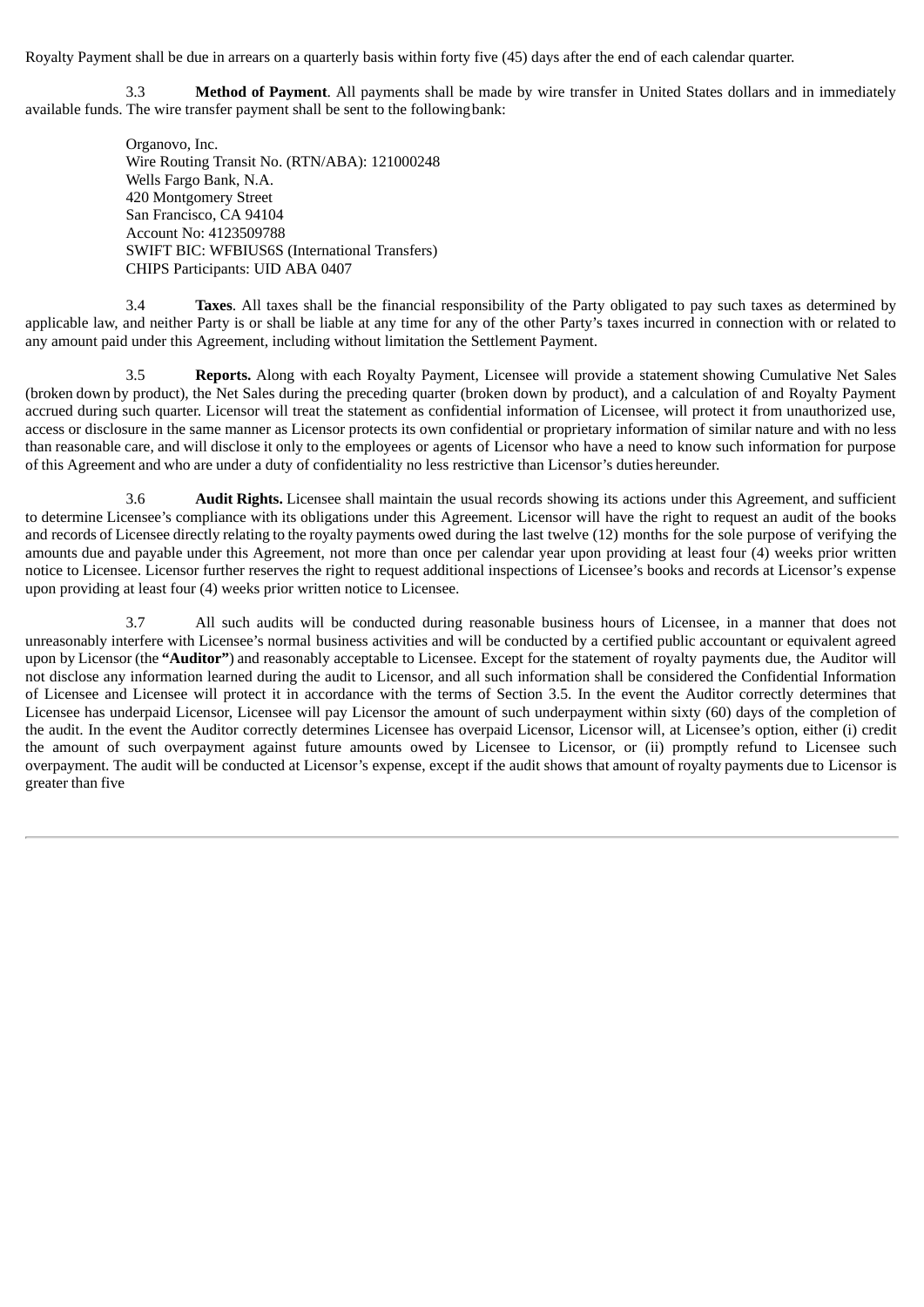percent (5%) of the total royalty paid to Licensor for the immediately preceding calendar year then Licensee will pay for the reasonable costs and expenses of such audit.

# 4. **RELEASES AND DISMISSAL**.

4.1 **Licensor Releases to Licensee**. Except with respect to the obligations created by or arising out of this Agreement, Licensor does hereby for itself, its Affiliates, and its legal successors, heirs and assigns, irrevocably and unconditionally release and absolutely discharge Licensee, Licensee's Affiliates, and each of their respective current and former customers, suppliers, manufacturers, distributors, employees, representatives, agents, officers, directors, parents, subsidiaries, past and present, of and from any and all claims, demands, damages, debts, liabilities, accounts, reckonings, obligations, costs, expenses, liens, attorney fees, actions, and causes of action of every kind and nature whatsoever, (a) arising out of or in connection with the Litigations or Licensed Patents prior to the Effective Date, including without limitation all Claims, or (b) based in whole or in part on acts of Licensee or an Affiliate of Licensee prior to the Effective Date of this Agreement that would have been licensed under this Agreement if performed by Licensee or an Affiliate of Licensee after the Effective Date of this Agreement.

4.2 **Licensee Releases to Licensor**. Except with respect to the obligations created by or arising out of this Agreement, Licensee does hereby for itself, its Affiliates, and its legal successors, heirs and assigns, irrevocably and unconditionally release and absolutely discharge Licensor, Licensor's Affiliates, and each of their respective current and former employees, representatives, agents, officers, directors, parents, subsidiaries, past and present, of and from any and all claims, demands, damages, debts, liabilities, accounts, reckonings, obligations, costs, expenses, liens, attorney fees, actions, and causes of action of every kind and nature whatsoever, arising out of or in connection with the prosecution of the Litigations, including, without limitation, allClaims.

4.3 **Unknown Claims**. Licensor and Licensee expressly acknowledge and agree that this Agreement fully and finally releases and forever resolves the Litigations, including those Claims involving the Licensed Products, that are unknown, unanticipated or unsuspected or that may hereafter arise as a result of the discovery of new and/or additional facts. The Parties acknowledge and understand the significance and potential consequences of its release of unknown claims. The Parties intend that the claims released under this Agreement be construed as broadly as possible and agree to waive and relinquish all rights and benefits each may have under Section 1542 of the Civil Code of the State of California, or any similar statute or law of any other jurisdiction. Section 1542 states asfollows:

A general release does not extend to claims that the creditor or releasing party does not know or suspect to exist in his or her favor at the time of executing the release and that, if known by him or her, would have materially affected his or her settlement with the debtor or released party.

4.4 **Denial of Liability**. The Parties acknowledge that (a) they are entering into this Agreement to resolve disputed claims, (b) nothing herein shall be construed to be an admission of liability by either Party, and (c) Licensor on the one hand, and Licensee on the other hand, expressly deny any liability to the other Party. Each Party shall bear its own costs and attorney fees incurred in theLitigations.

# 4.5 **Dismissal of the Litigations**.

(a) **The Civil Action**. Within five (5) business days after the Licensee has sent a confirmation receipt of the wire transfer of the Upfront Payment, the Parties shall jointly file a mutually acceptable stipulation of dismissal requesting that the Court dismiss with prejudice all claims and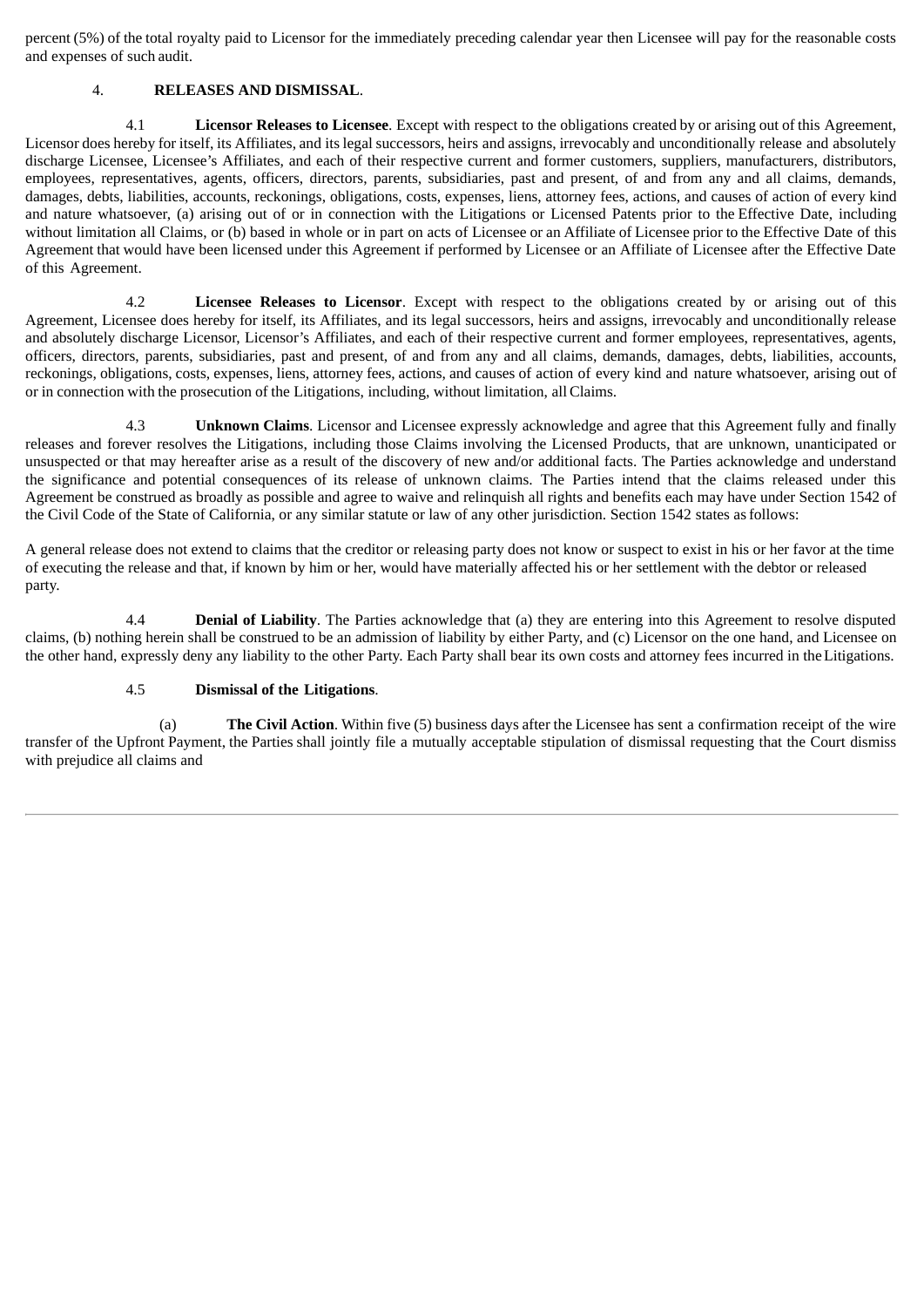counterclaims between the Parties in the Civil Action, each Party to bear its own costs. The Parties shall cooperate to draft and submit to the Court the aforementioned stipulation of dismissal, as well as appropriate motions, stipulations, and/or proposed orders for extensions of time for all upcoming due dates in the Civil Action, if any, so that neither Party is required to incur unnecessary expenses in the Civil Action between the Effective Date and the date on which the Civil Action is dismissed. The Parties shall promptly proceed with any and all additional procedures needed to effect the above dismissal. If for any reason (except for Licensee's failure to make the Upfront Payment), Licensor or its counsel refuses to take any such actions needed to effect the above dismissal, Licensee shall have the right to demand that Licensor immediately refund in full the Upfront Payment to Licensee, in addition to any other rights and remedies available to Licensee or its Affiliates (including the right to demand specific performance of this Agreement).

# (b) **The IPR Proceedings**.

(i) Within five (5) business days of the date on which the Parties jointly file a stipulation of dismissal as set forth in Section 4.5(a), BICO shall notify the PTAB by e-mail (1) that BICO and Organovo have resolved all matters relating to the Asserted Patents, and (2) of BICO's and Organovo's intention to jointly file, and mutual consent to filing, in each of the IPR Proceedings, a motion to terminate the IPR Proceedings on the basis that the Parties have reached a settlement ("**Motion to Terminate**") and a request to treat their settlement agreement (i.e., this Agreement) as business confidential information ("**BCI Request**"). The notification email shall expressly request that the PTAB grant permission for BICO and Organovo to jointly file a Motion to Terminate and a BCI Request in each of the IPR Proceedings.

(ii) Within five (5) business days of the date on which the PTAB approves the filing of a Motion to Terminate and a BCI Request in each of the IPR Proceedings, BICO and Organovo shall jointly file in each of the IPR Proceedings a mutually acceptable Motion to Terminate and a mutually acceptable BCI Request.

(iii) The Parties shall cooperate to draft and submit to the PTAB the aforementioned Motions to Terminate and BCI Requests, as well as appropriate motions, stipulations, and/or proposed orders for extensions of time for all upcoming due dates in the IPR Proceedings, if any, so that neither Party is required to incur unnecessary expenses in the IPR Proceedings between the Effective Date and the date on which the IPR Proceedings are dismissed.

4.6 **Compromise offers and negotiations**. The Parties acknowledge and agree that this Agreement, the terms in this Agreement, and the discussions and negotiations leading up to this Agreement are subject to Rule 408 of the Federal Rules of Evidence and were made in an effort to amicably resolve the Litigations.

4.7 **Settlement Only**. The Parties acknowledge and agree that (a) this Agreement and the Settlement Payment effect a litigation settlement in compromise of disputed claims and defenses, (b) this Agreement has not been negotiated under the "Hypothetical Negotiation" standard, (c) no representation is made by any Party or Party Affiliate that the Settlement Payment represents a reasonable royalty for infringement of any patent, including, without limitation, any one or more of the Licensed Patents, and (d) this Agreement, the Settlement Payment, and all other terms of this Agreement relate solely to settling the Litigations and do not relate in any way to, and, except with respect to a legal action or other legal proceeding related to the enforcement of any provision of this Agreement, shall not be used by either Party in, or in connection with, any other current or future dispute of any form or nature between the Parties. Licensee acknowledges that the Licensing Terms reflect a discount to Licensee for being an early licensee.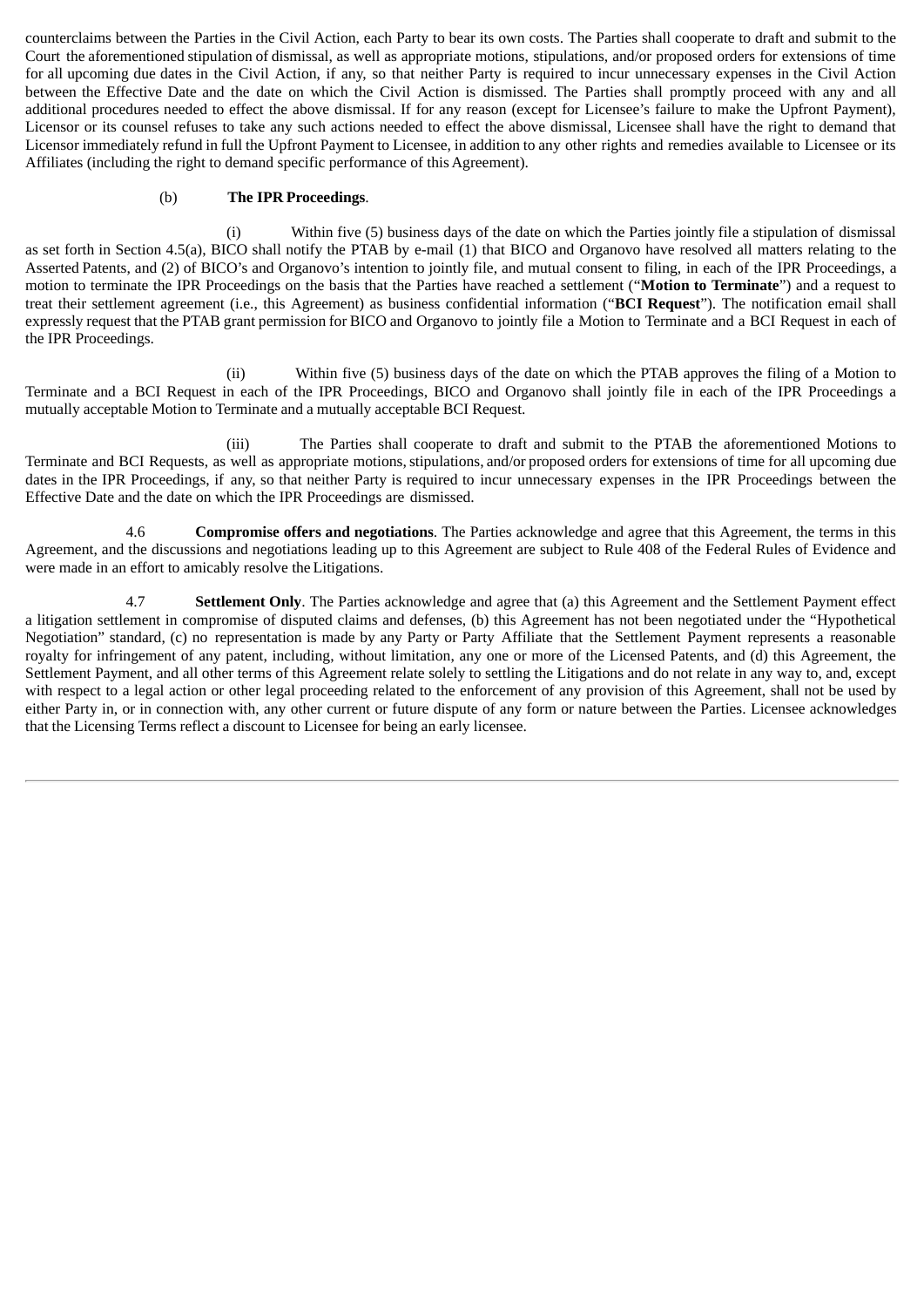# 5. **TERM AND TERMINATION OF LICENSE**.

5.1 **Term**. This Agreement is effective as of the Effective Date and continues until the expiration of the last surviving Licensed Patent, provided that following such expiration the licenses and releases granted herein shall survive in perpetuity.

5.2 **Termination**. Each Party will have the right to terminate this Agreement upon written notice to the other Party if the other Party materially breaches its obligations under this Agreement and, after receiving written notice identifying such material breach in reasonable detail, fails to cure such material breach within thirty (30) days from the date of such notice. Such notice shall (a) expressly reference this Section 5.2, (b) reasonably describe the alleged breach which is the basis of such termination, and (c) clearly state the nonbreaching Party's intent to terminate this Agreement if the alleged breach is not cured within the applicable cure period. The Agreement shall terminate effective at the end of the notice period unless the breaching Party cures such breach during such notice period. If either Party disputes (i) whether such material breach has occurred, or (ii) whether the defaulting Party has cured such material breach, the Parties agree to promptly resolve the dispute. It is understood and acknowledged that, during the pendency of such a dispute, all of the terms and conditions of this Agreement shall remain in effect and the Parties shall continue to perform all of their respective obligations hereunder.

5.3 **Effects of Termination**. If this Agreement is terminated pursuant to Section 5.2, all licenses granted to Licensee will terminate commencing on the termination date. Notwithstanding anything to the contrary herein, the Parties reserve all rights and remedies, including damages and equitable relief, for breach of this Agreement by the other Party and nothing herein releases any Party from its respective obligations under this Agreement or prevents any Party from enforcing the terms and conditions of this Agreement against the other.

# 6. **CONTESTING NON-INFRINGEMENT OR VALIDITY**.

6.1 During the term of this Agreement, Licensee, for itself and all Affiliates of Licensee, agrees not to challenge, or assist others in challenging, the validity or enforceability of the Licensed Patents except that Licensee and all Affiliates of Licensee may respond to properly issued subpoenas or other discovery in any judicial actions or administrative proceedings. Licensee, for itself and all Affiliates of Licensee, agrees not to file or bring, directly or indirectly, or assist any third party to file or bring, any action alleging that any products or service of Licensee do not infringe any Licensed Patents or seeking a judgement that such products or services do not infringe any such Licensed Patents without first complying with Section8.2.

6.2 **Liquidated Damages on Challenge**. If Licensee (or any entity or person acting on its behalf) initiates any proceeding or otherwise asserts any claim or files any action or seeks any judgment, in any case prohibited by Section 6.1 ("Challenge"), Licensee shall pay the following:

and

(a) all royalties accruing or due during the Challenge, in the manner and at times provided for in this Agreement;

(b) all costs and expenses incurred by Licensor in connection with defending the Challenge, including actual legal fees and disbursements ("Liquidated Damages") during the course of the Challenge in recognition of damages to Licensor caused by the Challenge, including but not limited to lost commercial opportunity and goodwill, for which a sum certain will be difficult to determine; Licensor may bill Licensee quarterly concerning those costs and expenses, and Licensee shall make payment no later than thirty (30) days after receiving an invoice fromLicensor.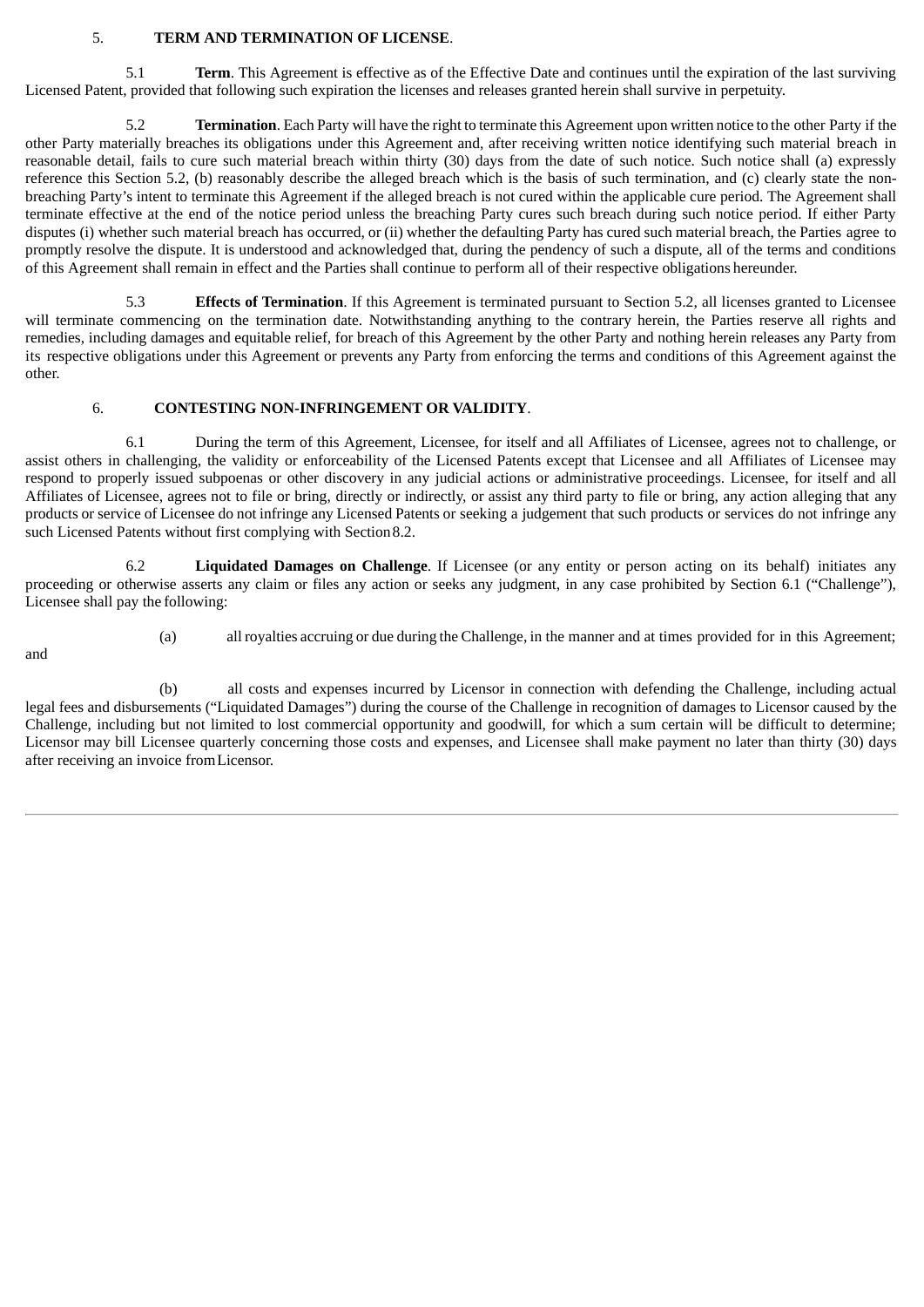Licensee acknowledges that this Section 6.2 reasonably reflects the value derived from the Agreement by Licensee in the event of a Challenge. Licensee acknowledges that any payments made under this Section 6.2 are non-refundable and non-recoverable for any reason whatsoever. Notwithstanding any of the preceding, under no circumstances will Licensee be subject to this Section 6.2 in the event that Licensee (or any entity or person acting on its behalf) Challenges any Licensed Patent as a result of an action brought by Licensor againstLicensee.

# 7. **ASSIGNMENT OF RIGHTS AND OBLIGATIONS**.

7.1 Licensee cannot assign this Agreement to a Third Party without Licensor';s consent, except that Licensee may assign (i) to any of Licensee's Affiliates; and (ii) to a Third Party in connection with a merger, change in control, acquisition, or sale of all or substantially all of the assets or business of Licensee pertaining to this Agreement to such Third Party. Licensor may assign this Agreement, in whole or in part, to any Third Party with Licensee' consent.

# 8. **GENERAL PROVISIONS**.

8.1 **Confidentiality**. Subject to Section 4.5, each Party will hold the terms of this Agreement in confidence and shall not publicize or disclose it in any manner whatsoever. Notwithstanding the foregoing, (a) the Parties may disclose this Agreement or its terms as required by applicable laws, regulations, or discovery requests, in confidence to a court (or otherwise as directed by law), to the Parties' respective attorneys, accountants, auditors, tax preparers, financial advisors, and other agents who have a need to know the content of this Agreement and who are subject to confidentiality, and in connection with actual or potential financing or sale of its business and assets related to this Agreement pursuant to a nondisclosure agreement; (b) Licensee or any Affiliate of Licensee may disclose the scope of the licenses granted in Section 2 and the releases granted in Section 4.1 to a Third Party to the extent that Licensee or any Affiliate of Licensee reasonably believes necessary to respond to an inquiry from such Third Party as to whether products are licensed and/or released and therefore not subject to a claim of infringement; and (c) either Party may, at its option, disclose the dismissal of the Litigations and signing of this Agreement, but not its terms, in the form of a press release or other form of public notice.

8.2 **Protection of the Licensed Patents.** Licensor has the sole discretion and right (but not the obligation), at its expense, to prepare, file, prosecute, maintain, defend and enforce the Licensed Patents. Licensee shall immediately inform the Licensor when made aware of any unlicensed activities that are carried out by any third party which could constitute an infringement of the Licensed Patents. At Licensor's request, Licensee may, at its sole discretion, assist Licensor with finding third parties conducting unlicensed activities of the Licensed Patents. In those cases where Licensor has requested Licensee's assistance and Licensee so materially assists the Licensor, the Licensee has a right to receive equally beneficial licensing terms, should such third party be similarly situated to Licensee and such third party's terms as a whole be more favorable than the Licensing Terms in this Agreement (taking into account, without limitation, all financial and contractual terms, the nature and extent of infringement and the volumes of licensed products, and all other relevant factors). Should Licensor be sued by a potential third party infringer or sue a potential third party infringer without material assistance from Licensee, this clause shall not apply with respect to licensing terms agreed to by such potential third party infringer.

8.3 **Mediation.** In the event that there shall be any dispute arising out of or in any way relating to this Agreement, the Parties agree to first use their reasonable good faith efforts to resolve such dispute among themselves. If the Parties are unable to resolve such dispute among themselves, before commencing any other legal proceeding such dispute shall be submitted to non-binding mediation by a mutually agreeable neutral. Either Party may cause a mediation proceeding to commence by giving the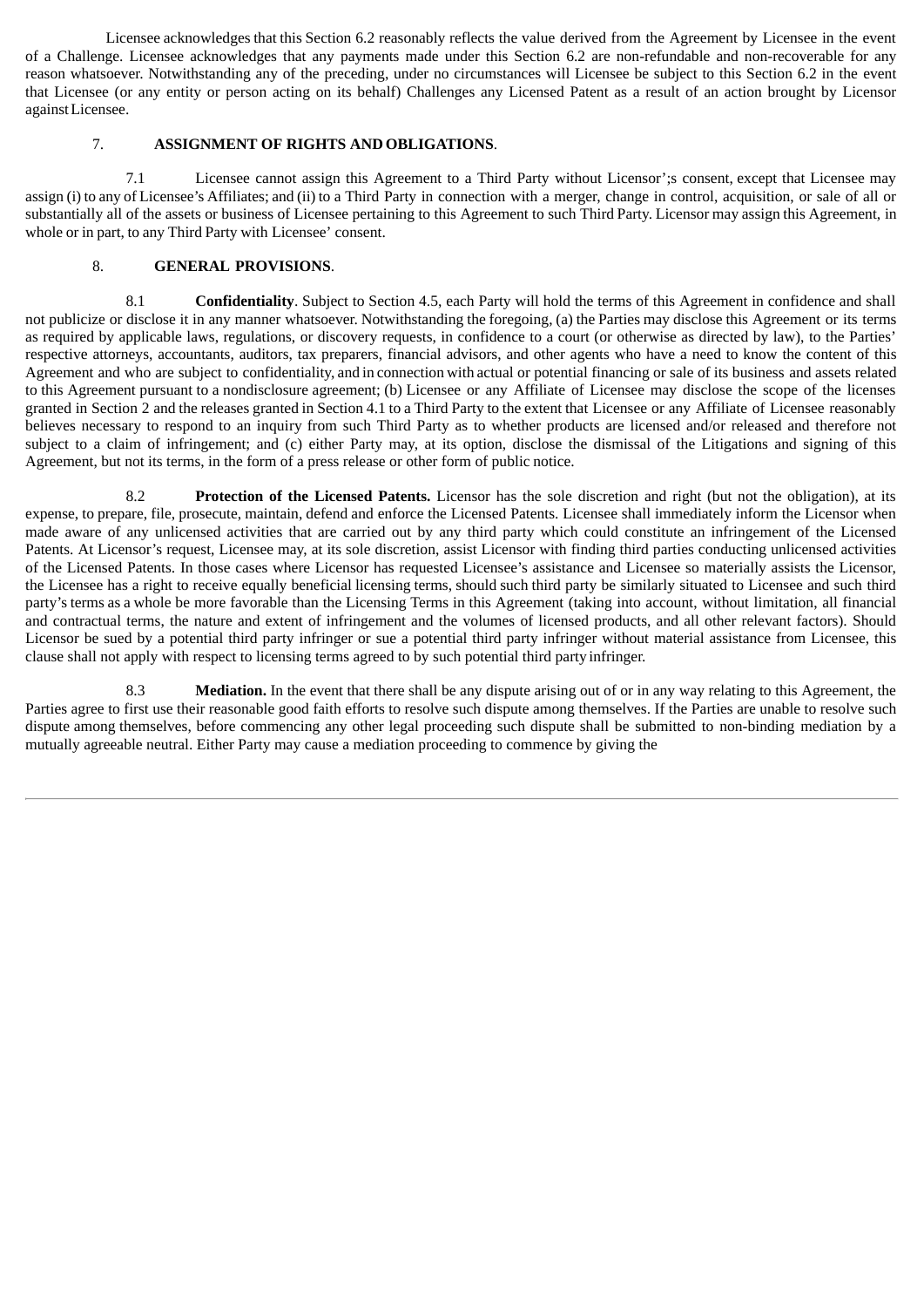other Party notice in writing of such mediation. The Parties covenant and agree to act as expeditiously as practicable in order to resolve all disputes by mediation.

8.4 **Governing Law, Jurisdiction and Venue**. This Agreement shall be governed by, interpreted, and construed in accordance with the laws of Delaware, without reference to conflicts of laws principles. Any legal action or other legal proceeding relating to this Agreement or the enforcement of any provision of this Agreement must be brought or otherwise commenced in the Court or a state court in Delaware. Each Party expressly and irrevocably consents and submits to the jurisdiction of such state and federal courts in connection with any such legal proceeding.

8.5 **Authority to Enter Into Agreement**. Each Party and each person signing this Agreement on behalf of a Party represents and warrants to the other that it has the full right and power to enter into this Agreement, and the person executing this Agreement has the full right and authority to enter into this Agreement on behalf of such Party and the full right and authority to bind such Party to the terms and obligations of this Agreement. Each of the Parties represents and warrants that it has not assigned any rights or interests in any actions, causes of action, damages, judgments, executions, claims, demands, debts, rights, obligations, attorney's fees, costs or liabilities of any nature arising under, out of, and/or related to the Released Matters to any Third Party. Licensor represents and warrants that as of the Effective Date (a) Licensor is the sole owner of the entire right, title and interest in and to the Licensed Patents in the same families as U.S. Patent Nos. 8,931,880, 9,149,952, 9,227,339, 9,315,043, and 9,855,369, including any and all rights to enforce and sue for past damages; and (b) Licensor has the exclusive right and authority to grant the rights, licenses, covenants, and releases hereunder.

8.6 **Comprehension**. Each Party acknowledges to the other Party that it has been represented by independent legal counsel of its own choice throughout all of the negotiations that preceded the execution of this Agreement and that it has executed this Agreement with the consent and on the advice of such independent legal counsel. Each Party further acknowledges that it and its counsel have had adequate opportunity to make whatever investigation or inquiry they may deem necessary or desirable in connection with the subject matter of this Agreement prior to the execution hereof. Each Party has authorized and directed its respective attorneys to execute and deliver such other and further documents as may be required to carry out the terms and conditions of this Agreement.

8.7 **Interpretation**. The language of this Agreement has been approved by counsel for the Parties. The language of this Agreement shall be construed as a whole according to itsfair meaning and none of the Parties(or the Parties' respective attorneys) shall be deemed to be the draftsman of this Agreement in any action that may hereafter arise between the Parties.

8.8 **Entire Agreement**. This is an enforceable Agreement. This Agreement, including the attached Exhibit(s) that are incorporated by reference herein, constitutes the entire agreement between the Parties and supersedes all previous communications, representations, agreements, or understandings, either oral or written, between the Parties with respect to the subject matter hereof. This Agreement may be amended, supplemented, or modified only by a written instrument duly executed by or on behalf of each Party hereto that specifically refers to this Agreement.

8.9 **Waiver**. No waiver of any breach of any provision of this Agreement shall constitute a waiver of any prior, concurrent, orsubsequent breach ofthe same or any provisions hereof, and no waiver shall be effective unless made in writing and signed by an authorized representative of the waiving Party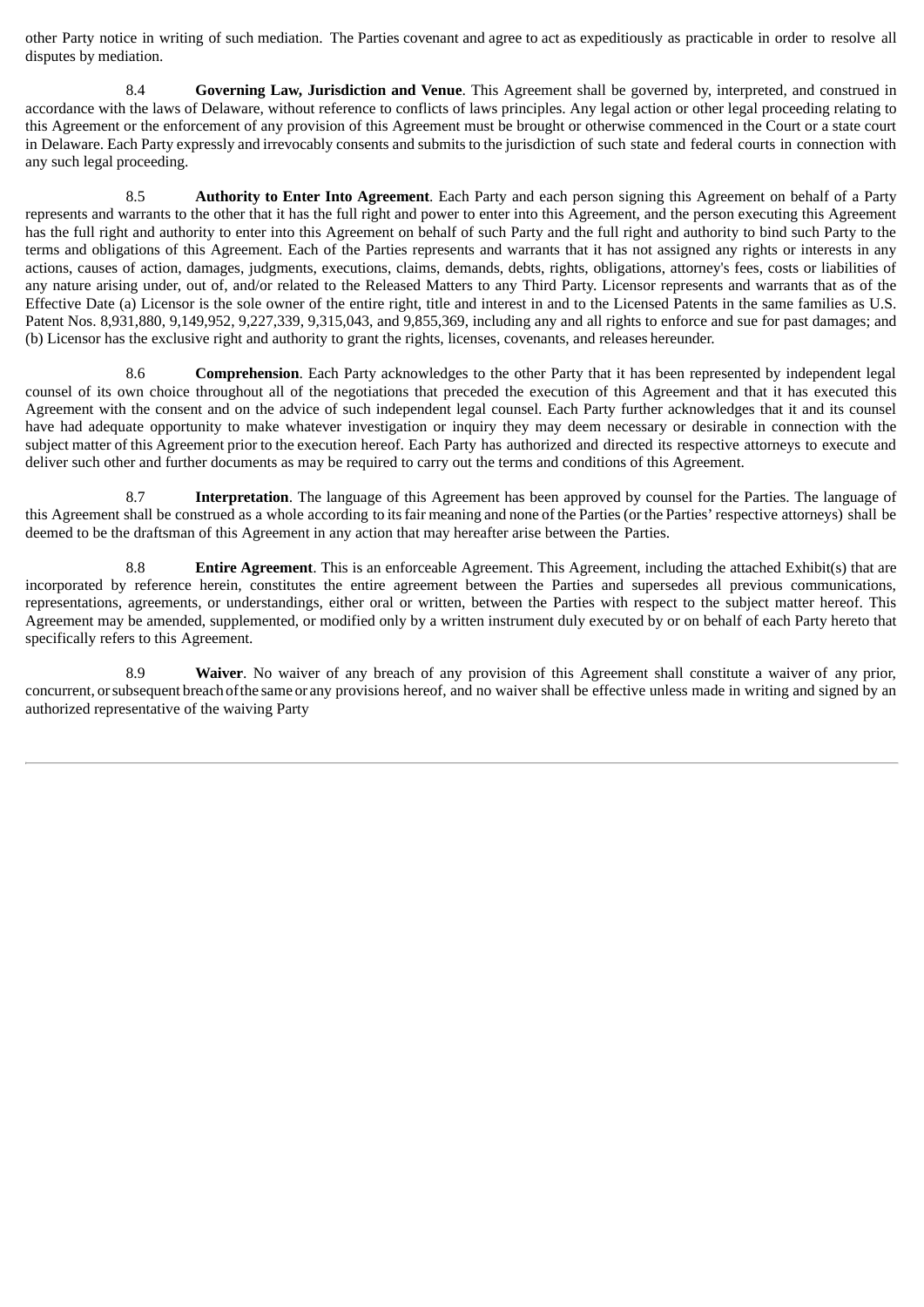#### 8.10 **Miscellaneous**.

- (a) This Agreement does not create a relationship of agency, partnership, or joint venture between the Parties.
- (b) The parties shall negotiate a press release announcing the settlement.

(c) The parties acknowledge that Clemson University Research Foundation (CURF) is an intended third-party beneficiary of this agreement to the full extent of its rights in the U.S. Patent No. 7,051,654 and subject to the license agreement between Licensor and CURF, certain provisions of which are in Appendix I.

(d) Licensee acknowledges that Licensed Products are in commercial use.

(e) Each Party acknowledges and agrees that it shall comply with all reasonable requests of the other Party relative to patent markings required to comply with or obtain the benefit of statutory notice or other provisions.

8.11 **Notices**. All notices required or permitted to be given in thisAgreement shall be in writing and may be delivered by hand orsent prepaid overnight via a reputable courier utilizing a tracking capability, addressed asfollows:

To Licensor:

Organovo, Inc.

Office of General Counsel

Attn: Tom Jurgensen

11555 Sorrento Valley Road, Suite 100

San Diego, CA 92121, USA

Email: tjurgensen@organovo.com

With a copy to:

Paul Hastings LLP

Attn: Elizabeth L. Brann

4747 Executive Dr., 12th Floor

San Diego, CA 92121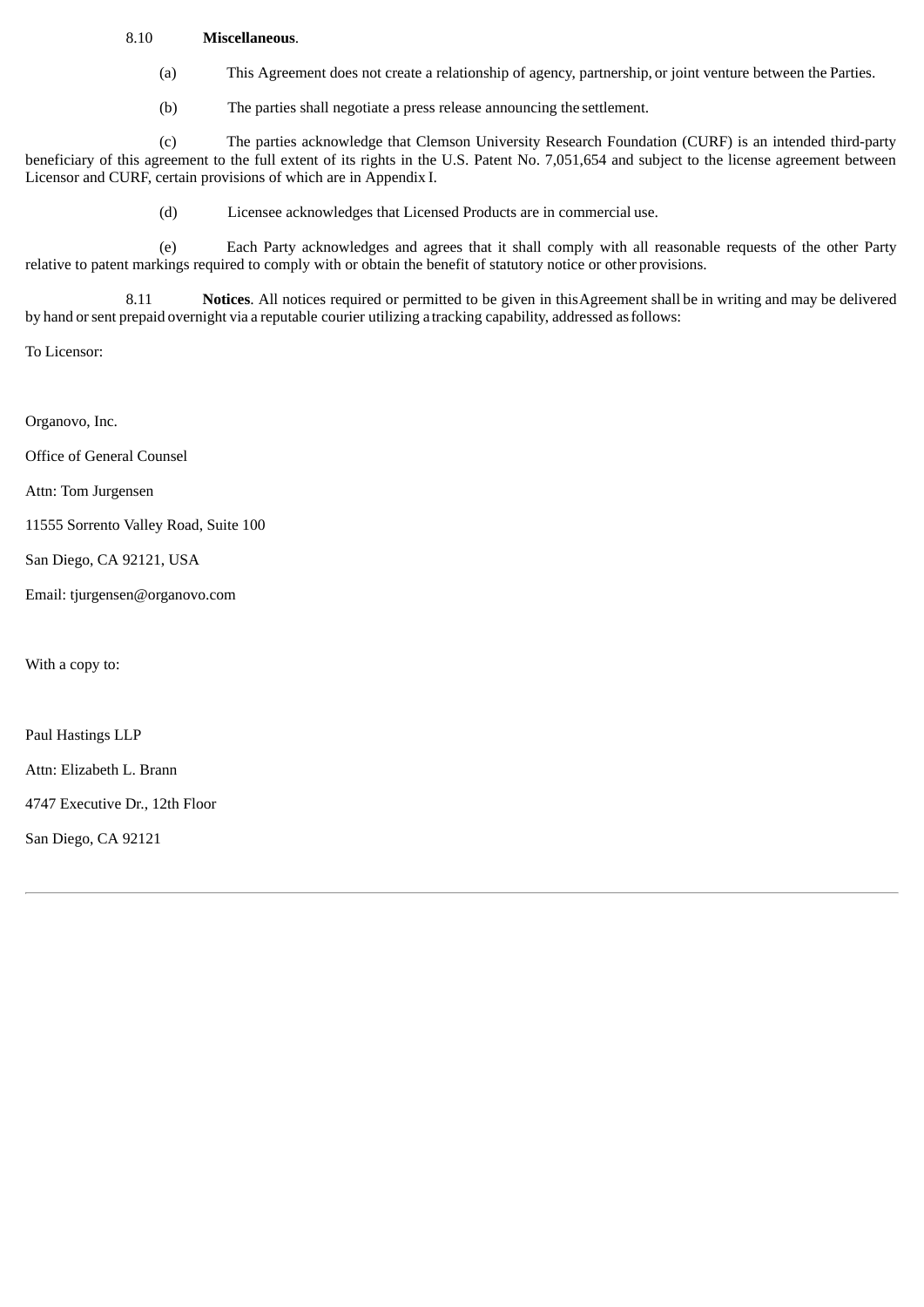E-mail: elizabethbrann@paulhastings.com

To Licensee:

BICO Group AB CRN 559050-5052

Attn: Lotta Bus

Arvid Wallgrens Backe 20

413 46 Gothenburg, Sweden

Email: LB@bico.com

With a copy to:

*legal-notice@bico.com*

Such notices shall be deemed to have been served when delivered in person or three (3) business days after delivered by courier or express delivery service. Courtesy copies ofsuch notices may be sent to the pertinent e-mail addresses set forth above, but no notice required or permitted under this Section 8.9 shall be considered properly served by e-mail alone.

Either Party may give written notice of a change of address and, after notice of such change has been received by the addressee, any notice or request shall thereafter be given to the notifying Party as above provided at the notifying Party's new address.

8.12 **Severability**. If any provision of this Agreement shall be determined to beinvalid, illegal or unenforceable under any controlling body of law, that provision shall be reformed, construed and enforced to the maximum extent permissible; and the validity, legality and enforceability of the remaining provisions shall not in any way be affected or impaired thereby.

8.13 **Section Headings**. The section headings used in this Agreement and the attached Exhibit(s) shall be intended for convenience only and shall not be deemed to supersede or modify any provisions.

8.14 **Counterparts**. This Agreement and any amendments hereto may be signed in one or more counterparts, each of which, when signed and delivered, shall be deemed to be an original. All such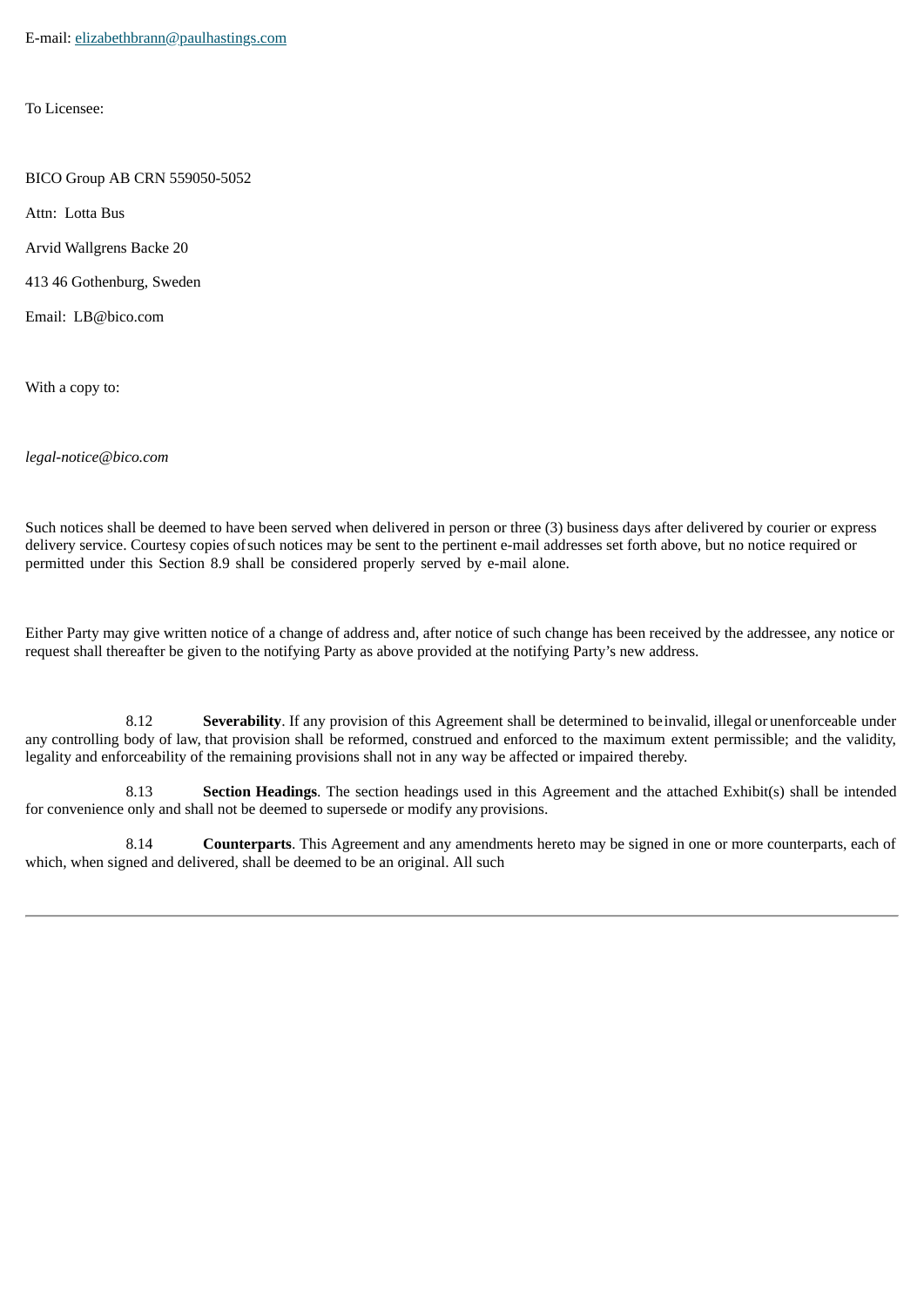counterparts together shall constitute one and the same valid and binding agreement, even if all of the Parties have not signed the same counterpart. Notwithstanding anything to the contrary in Section 8.9, signatures to this Agreement may be delivered by e-mail, as one or more attachments thereto in PDF format, in which case the PDF copy of an original signature shall be deemed to be an original signature.

8.15 **Duty to Effectuate**. The Parties agree to perform any lawful additional acts, including the execution of additional agreements, as are reasonably necessary to effectuate the purpose of this Agreement.

8.16 **Incorporation of Recitals**. For the avoidance of doubt, the recitals,defined terms, and other text set forth above in Section 1 of this Agreement is hereby incorporated into, and made a part of, this Agreement.

**IN WITNESS WHEREOF**, the Parties hereby execute this Agreement through their respective duly authorized officials as follows:

| Organovo, Inc. |                                | <b>BICO Group, AB</b> |                    |
|----------------|--------------------------------|-----------------------|--------------------|
| By:            | /s/ Keith Murphy               | By:                   | /s/ Erik Gatenholm |
| Name:          | Keith Murphy                   | Name:                 | Erik Gatenholm     |
| Title:         | President & Executive Chairman | Title:                | <b>CEO</b>         |
| Date:          | 2022-02-22                     | Date:                 | 2022-02-22         |
|                |                                |                       |                    |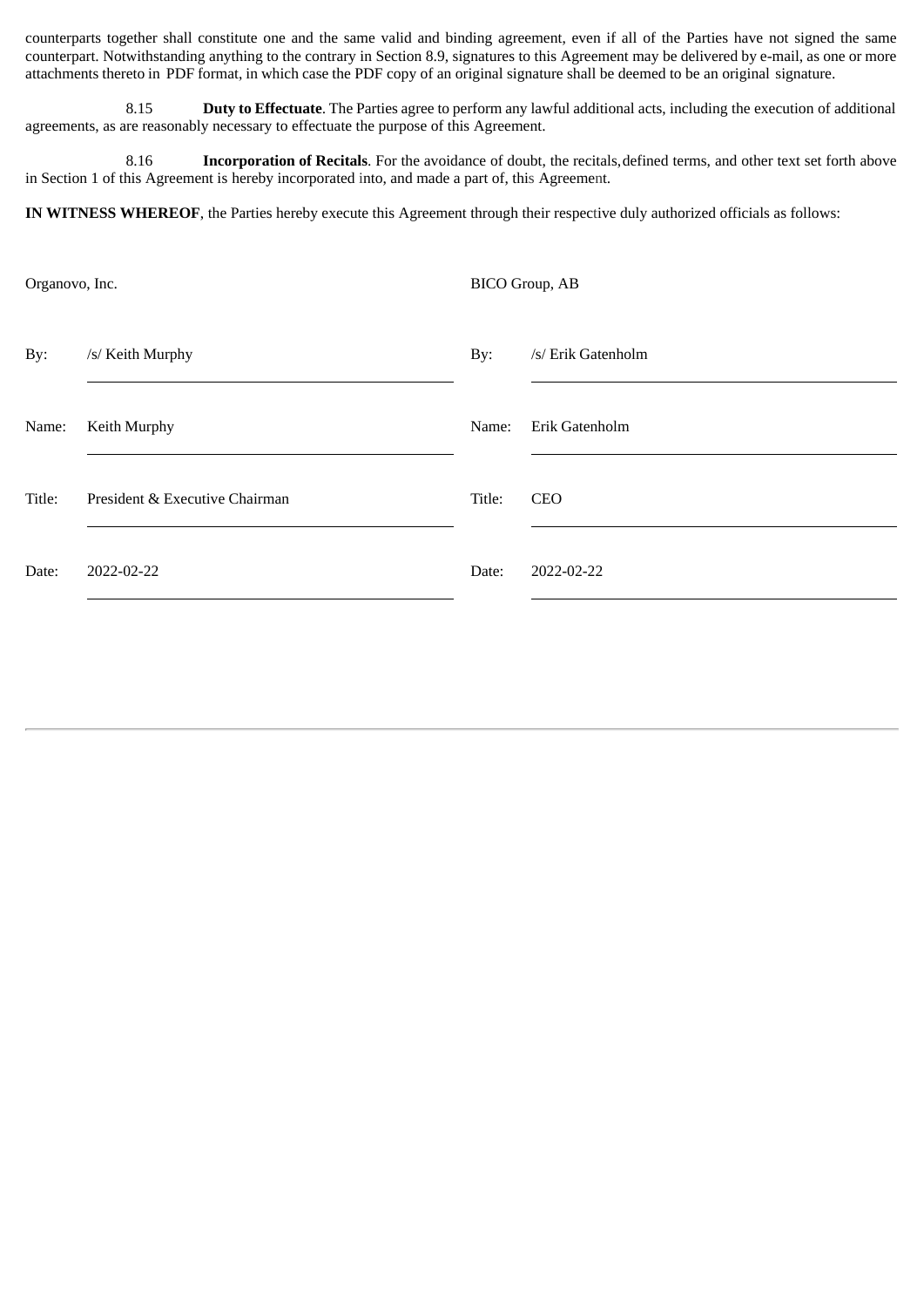# **EXHIBIT A: LICENSED PATENTS**

| <b>NUMBER</b> | TITLE                                                                                     |
|---------------|-------------------------------------------------------------------------------------------|
| 9,149,952     | Devices, systems, and methods for the fabrication of tissue                               |
| 9,855,369     | Method of printing a three-dimensional structure                                          |
| 8,931,880     | Devices, systems, and methods for the fabrication of tissue                               |
| 9,227,339     | Devices, systems, and methods for the fabrication of tissue                               |
| 9,315,043     | Automated devices, systems, and methods for the fabrication of tissue                     |
| 7,051,654     | Ink-jet printing of viable cells                                                          |
| 9,752,116     | Self-assembling cell aggregates and methods of making engineered tissue using<br>the same |
| 8,852,932     | Self-assembling cell aggregates and methods of making engineered tissue using<br>the same |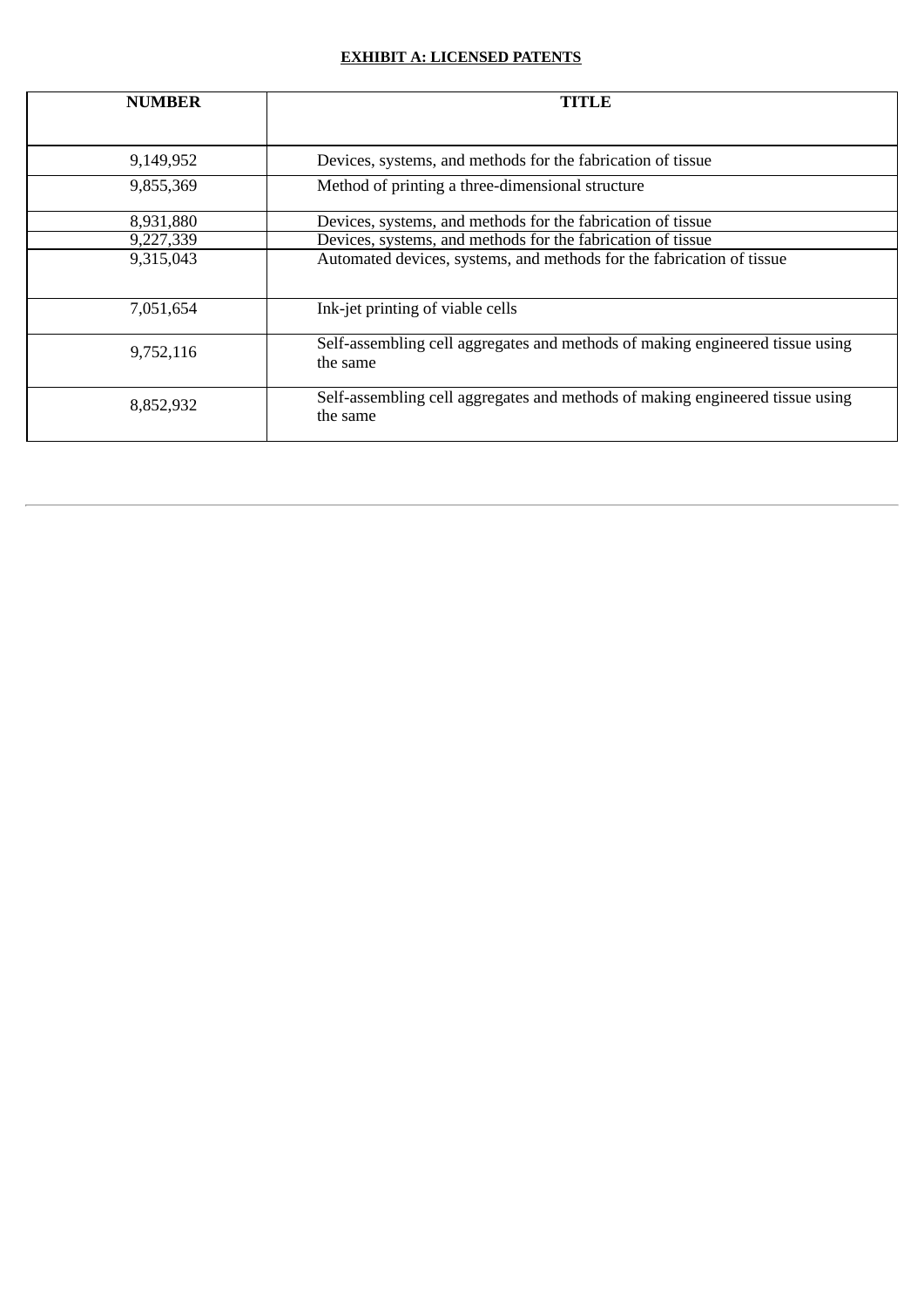# **APPENDIX I –**

# **LICENSE AGREEMENT BETWEEN CLEMSON UNIVERSITY RESEARCH FOUNDATION (CURF) AND ORGANOVO, INC.**

LICENSE AGREEMENT BETWEEN CLEMSON UNIVERSITY RESEARCH FOUNDATION AND

*Organovo, Inc.*

# **CURF #01-025**

**Patent# 7,051,654**

Entitled "Ink-Jet Printing of Viable Cells"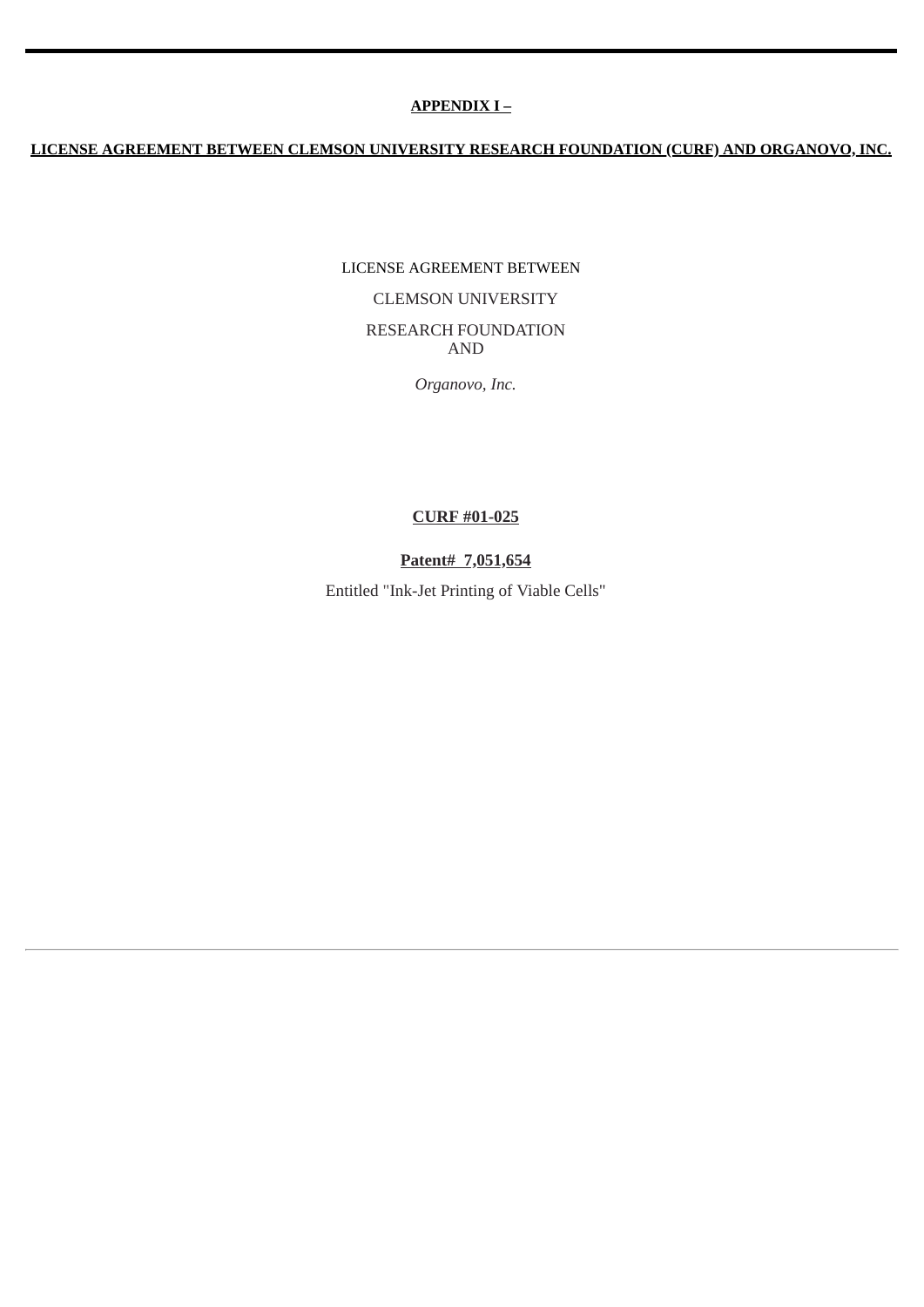### **ARTICLE 2 - GRANT**

- 2.1 CURF hereby grants to LICENSEE, subject to the terms and conditions of this Agreement, the exclusive right and license for the FIELD OF USE in the TERRITORY to use TECHNOLOGY, to practice under PATENT RIGHTS, and to make, have made, use, lease, sell, provide and/or import LICENSED PRODUCTS until the end of the term for which PATENT RIGHTS are granted, all to the extent not prohibited by other patents, unless terminated earlier hereunder.
- 2.2 The grant in Section 2.1 shall be subject to, restricted by and non-exclusive with respect to:
	- (a) The reserved rights of CURF, for itself and for UNIVERSITY, to practice the licensed PATENT RIGHTS and use TECHNOLOGY for any NON-COMMERCIAL RESEARCH PURPOSES, including sponsored research and collaborations, and the right to extend these reserved rights to INVENTOR(S), any non-profit academic or research institution or organization, and any successor(s) of CURF or UNIVERSITY. LICENSEE agreesthat, notwithstanding any other provisions of this Agreement, it has no right to enforce the licensed PATENT RIGHTS against CURF, UNIVERSITY, or any institution or INVENTOR(S) that are granted rights m accordance with this Section 2.2.
	- (b) Any non-exclusive license of TECHNOLOGY that CURF is required by law or regulation to grant to the GOVERNMENT or to a foreign country pursuant to an existing or future treaty with the United States ofAmerica.
	- (c) Any rights of GOVERNMENT or any restrictions or obligations that may be imposed for any TECHNOLOGY or PATENT RIGHTS developed with the support of GOVERNMENT as provided in United States laws and regulations and in its contract(s) with CURF, UNIVERSITY and/or any of the INVENTOR(S).
- 2.3 The provisions of this Agreement shall not be construed in such a manner as to restrict the ability of CURF or that of its licensees or assigns to use TECHNOLOGY or to practice under PATENT RIGHTS outside of the FIELD OF USE or in the FIELD OF USE outside TERRITORY for any commercial or non-commercialpurposes.
- 2.4 LICENSEE agrees that the right of publication of TECHNOLOGY shall reside with UNIVERSITY. CURF shall use its best efforts to provide a copy of each proposed publication to LICENSEE for pre-publication review at least thirty (30) days before submission to a publisher. If LICENSEE identifies potentially patentable subject matter in any such publication, and so notifies CURF, then CURF shall notify INVENTOR(S) and shall use its best efforts to delay submission and publication for up to a combined maximum of ninety (90) days or until a patent application has been filed forsuch subject matter, whichever occurs first. Such review will in no way be construed as a right to restrict such publication.
- 2.5 This Agreement, unless terminated earlier pursuant to Article 13, shall terminate on the expiration of the last to expire patent under PATENT RIGHTS, whereupon the exclusive licenses granted hereunder shall be fully paid and LICENSEE and SUBLICENSEES shall be free to develop, make, have made, use, sell, have sold, practice or provide LICENSED PRODUCTS without further duties or responsibilities to CURF.
- 2.6 LICENSEE shall have the right to enter into sublicensing agreements for the rights, privileges and license granted hereunder with respect to the use of TECHNOLOGY and the practice of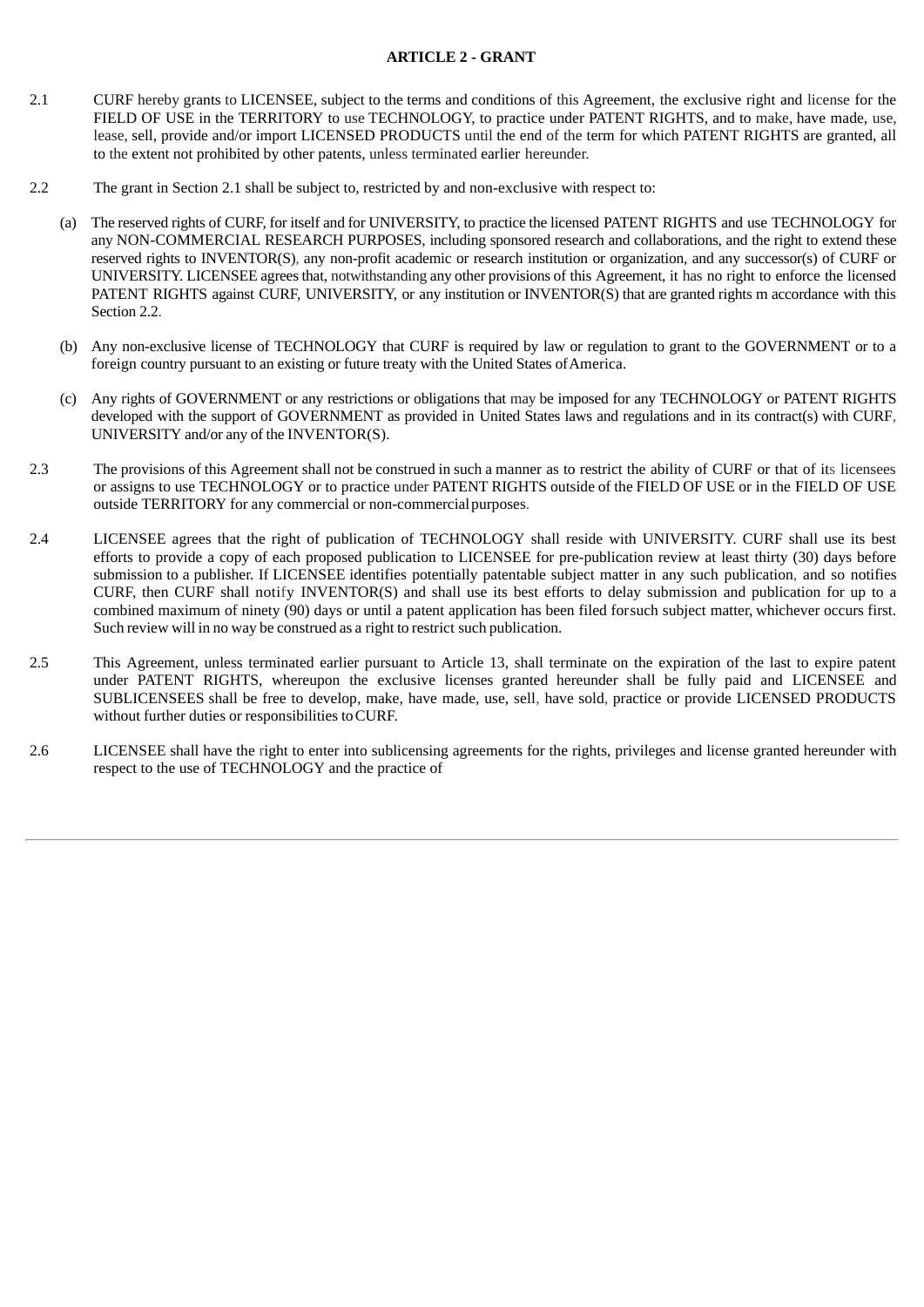PATENT RIGHTS within TERRITORY and in the FIELD OF USE provided that LICENSEE is not in default of its obligations hereunder. Upon any termination of this Agreement, SUBLICENSEE's rights shall also terminate, subject to Section 13.8 hereof. No sublicense shall relieve LICENSEE of any of its obligations under this Agreement. LICENSEE has no obligation to enter into any such sublicensing agreement.

- 2.7 LICENSEE agrees that any and all sublicenses granted by it shall be subject to this Agreement in all respects and each such sublicense shall:
	- (a) Include a requirement that the SUBLICENSEE use its best efforts to bringthe subject matter of the sublicense into commercial use as quickly as is reasonably possible;
	- (b) Include copies of Articles 2, 5, 7, 8, 9, 10, 11, 12, 13 and 15 of this Agreement and shall provide that the obligations of LICENSEE to CURF contained in such Articles shall be binding upon the SUBLICENSEE as if it were a party to this Agreement;
	- (c) Prohibit further sublicensing by the SUBLICENSEE; and
	- (d) Contain a provision stating that CURF shall be an intended third-party beneficiary of such sublicense agreement.
- 2.8 LICENSEE agrees to forward to CURF a copy of any and all sublicenses (including, without limitation, all amendments and addenda) granted hereunder within thirty (30) days of execution by the partiesthereto.
- 2.9 LICENSEE shall not receive from SUBLICENSEES anything of value in lieu of cash payments as consideration for any sublicense under this Agreement without the express prior written permission of CURF, such permission shall not beunreasonably withheld.
- 2.10 LICENSEE's failure to perform in accordance with any and all of these Sections relating to sublicenses with regard to a particular sublicense shall render such attempted sublicense void, shall constitute a material breach of this Agreement and shall be grounds for CURF to terminate this Agreement pursuant to Section 13.5herein.
- 2.11 CURF shall have no obligation to provide LICENSEE with technical information concerning TECHNOLOGY or PATENT RIGHTS or to provide technical assistance in the development or commercialization of TECHNOLOGY or PATENT RIGHTS. In the event that LICENSEE requires technical assistance with respect to the activities conducted by LICENSEE pursuant to this Agreement , obtaining such technical assistance (whether from the INVENTOR(S) or otherwise) shall be the responsibility of LICENSEE and at the expense of LICENSEE.
- 2.12 The license granted hereundershall not be construed to confer any rights upon LICENSEE by implication, estoppel or otherwise as to any technology not specifically set forth in Appendix A.

# **ARTICLE 5 - REPORTS AND RECORDS**

5.1 LICENSEE shall submit a Licensee Information Form attached hereto as Appendix B within ten (10) days of the Effective Date of this Agreement and shall verify and update the information annually within 30 days of notice fromCURF.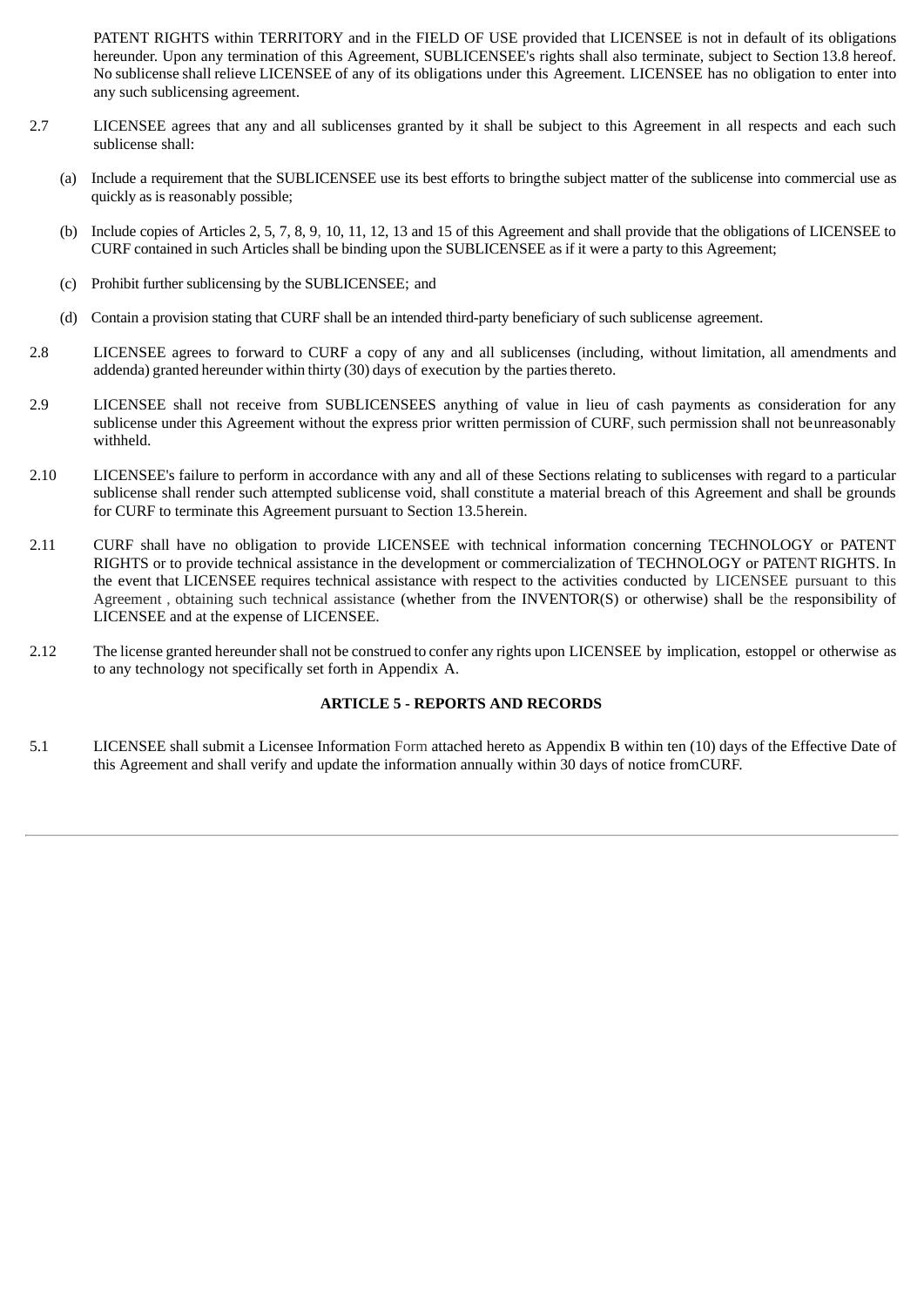- 5.2 No later than sixty (60) days after December 31 of each calendar year, LICENSEE shall provide to CURF a written annual progress report describing progress by LICENSEE and any SUBLICENSEES on research and development, regulatory approvals, manufacturing, sublicensing, marketing, and sales during the preceding twelve (12) month period ending December 31 and plans for the forthcoming year. If multiple technologies are covered by the license granted hereunder, the progress report shall provide the information set forth above for each technology. LICENSEE also shall provide any additional data CURF reasonably requires to evaluate LICENSEE's performance and compliance with the terms of this Agreement.
- 5.3 LICENSEE, within sixty (60) days after June 30 and December 31 of each year, shall submit to CURF a Royalty Report attached hereto as Appendix C. The first such Royalty Report shall be due within sixty (60) days after December 31st, 2011 and shall include all information since the Effective Date of this Agreement. With each Royalty Report submitted, LICENSEE shall pay to CURF the royalties due and payable under this Agreement. If no royalties shall be due, LICENSEE shall soreport.
- 5.4 LICENSEE, within ninety (90) days following the close of its fiscal year, shall provide to CURF LICENSEE's financial statements for the preceding fiscal year including, at a minimum, a balance sheet and income statement.
- 5.5 LICENSEE shall keep full, true and accurate books of account containing all particulars that may be necessary for the purpose of showing the amount payable to CURF hereunder. The books of account shall be kept at LICENSEE' s principal place of business or the principal place of business of the appropriate division of LICENSEE to which this Agreement relates. The books and the supporting data shall be open at all reasonable times for five (5) years following the end of the calendar year to which they pertain to the inspection of CURF or its agents for the purpose of verifying LICENSEE's royalty statement or compliance in other respects with this Agreement. Should such inspection lead to the discovery of a shortage equal to or greater than five percent (5%) of the total amount due in the period under audit, LICENSEE shall promptly reimburse CURF for the full cost of such inspection, the shortage and an interest of five percent (5%) on any shortage due.

## **ARTICLE 7 - INFRINGEMENT**

- 7.1 Each PARTY shall inform the other PARTY promptly in writing of any alleged infringement of PATENT RIGHTS by a third party and any available evidence thereof.
- 7.2 During the term of this Agreement, LICENSEE shall have the first right, but shall not be obligated to prosecute at its own expense, all infringements or misappropriations of TECHNOLOGY. LICENSEE may, for such purposes, include CURF as party plaintiff, if necessary, without expense to CURF. No settlement, consent judgment or other voluntary final disposition of the suit may be entered into without the consent of CU RF, which consent shall not unreasonably be withheld. The total cost of any such infringement or misappropriation action commenced or defended solely by LICENSEE shall be borne by LICENSEE, and LICENSEE shall keep any recovery or damages for past infringement or misappropriation derived therefrom subject to the payment of a percentage on any recoveries net of costs and expenses as an "other payment" in accordance with Section 4.l (e). LICENSEE shall indemnify CURF against any order for costs that may be made against CURF in such proceedings.
- 7.3 If within three (3) months after having been notified of any alleged infringement, LICENSEE is unsuccessful in persuading the alleged infringerto desist and has not brought or is not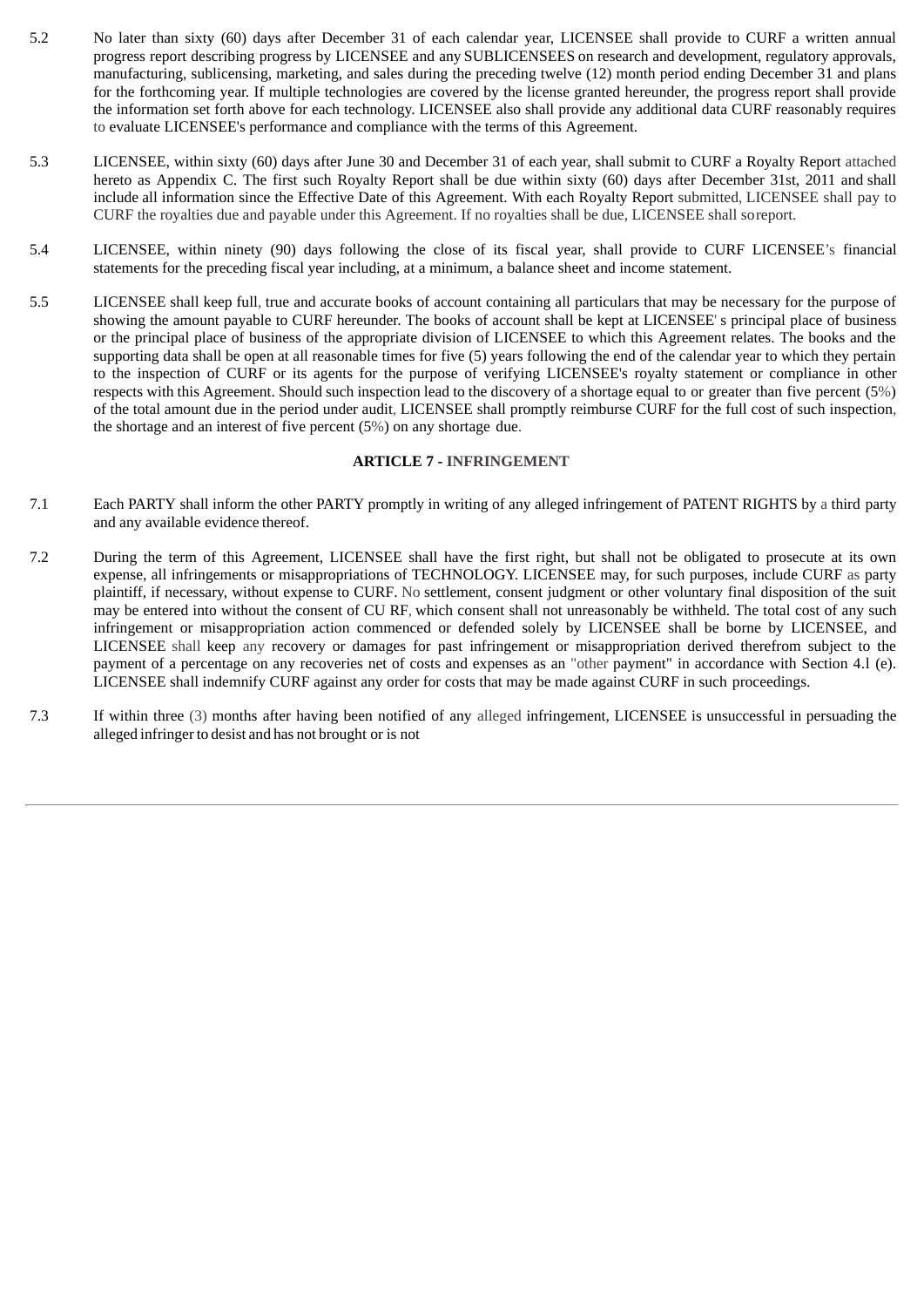diligently pursuing an infringement action or if LICENSEE notifies CURF at any time prior thereto of its intention not to bring suit against any alleged infringer, then, and in those events only, CURF shall have the right, but shall not be obligated, to prosecute at its own expense all infringements or misappropnat10ns of TECHNOLOGY and CURF may, for such purposes, include LICENSEE as a party plaintiff in any such suit, without expense to LICENSEE. The total cost of such infringement action commenced or defended solely by CURF shall be borne by CURF and CURF shall keep any recovery or damages for past infringement derived therefrom.

- 7.4 In the event that LICENSEE shall undertake the enforcement and/or defense of the TECHNOLOGY by litigation, LICENSEE may withhold up to fifty percent (50%) of the payments otherwise due CURF under Article 4 hereunder and apply the same toward payment of up to half of LICENSEE's expenses, including reasonable attorney ' s fees, in connection therewith. LICENSEE shall modify the Royalty Report form to reflect any withholdings. Any recovery of damages by LICENSEE for each such suit shall be applied first in satisfaction of any unreimbursed expenses and legal fees of LICENSEE relating to such suit, and next toward reimbursement of CURF for any payments under Article 4 past due or withheld and applied pursuant to this Section 7.4. LICENSEE shall keep the balance remaining from any such recovery subject to the payment of a percentage as an "other payment" in accordance with Section 4.l (e).
- 7.5 In any infringement or misappropriation suit that either PARTY may institute to enforce the PATENT RIGHTS pursuant to this Agreement, the other PARTY hereto shall, at the request and expense of the PARTY initiating such suit, cooperate in all respects and, to the extent possible, have its employees testify when requested and make available relevant records, papers, information, samples, specimens and the like.
- 7.6 LICENSEE, during the exclusive period of this Agreement, shall have the sole right in accordance with the terms and conditions herein to sublicense any alleged infringer for the FIELD OF USE for future use of the PATENT RIGHTS. Any upfront fees as pai1 of such a sublicense shall be treated pursuant to Article 4.

## **ARTICLE 8 - LIABILITY AND INDEMNIFICATION**

- 8.1 LICENSEE shall at all times during the term of this Agreement and thereafter , indemnify, defend and hold INVENTOR(S) and CURF, UNIVERSITY, and their trustees , directors, officers , employees and affiliates harmless against all claims, proceedings, demands and liabilities of any kind whatsoever , including legal expenses and reasonable attorney's fees related to third party claims, arising out of injury , including death, to any person or persons or out of any damage to property, resulting from the production, manufacture , sale , use, lease, consumption, provision or advertisement of the LICENSED PRODUCTS or arising from any obligation of LICENSEE hereunder , excepting only claims that PATENT RIGHTS infringe third party intellectual property.
- 8.2 LICENSEE shall obtain and carry in full force and effect commercial, general liability insurance that shall protect LICENSEE, CURF, INVENTOR(S) and UNIVERSITY with respect to events covered in Section 8.1. Such insurance shall be written by a reputable insurance company authorized to do business in the state of South Carolina, shall list CURF, INVENTOR(S) and UNIVERSITY as additional named insureds thereunder, shall be endorsed to include product liability coverage and shall require thirty (30) days written notice to be given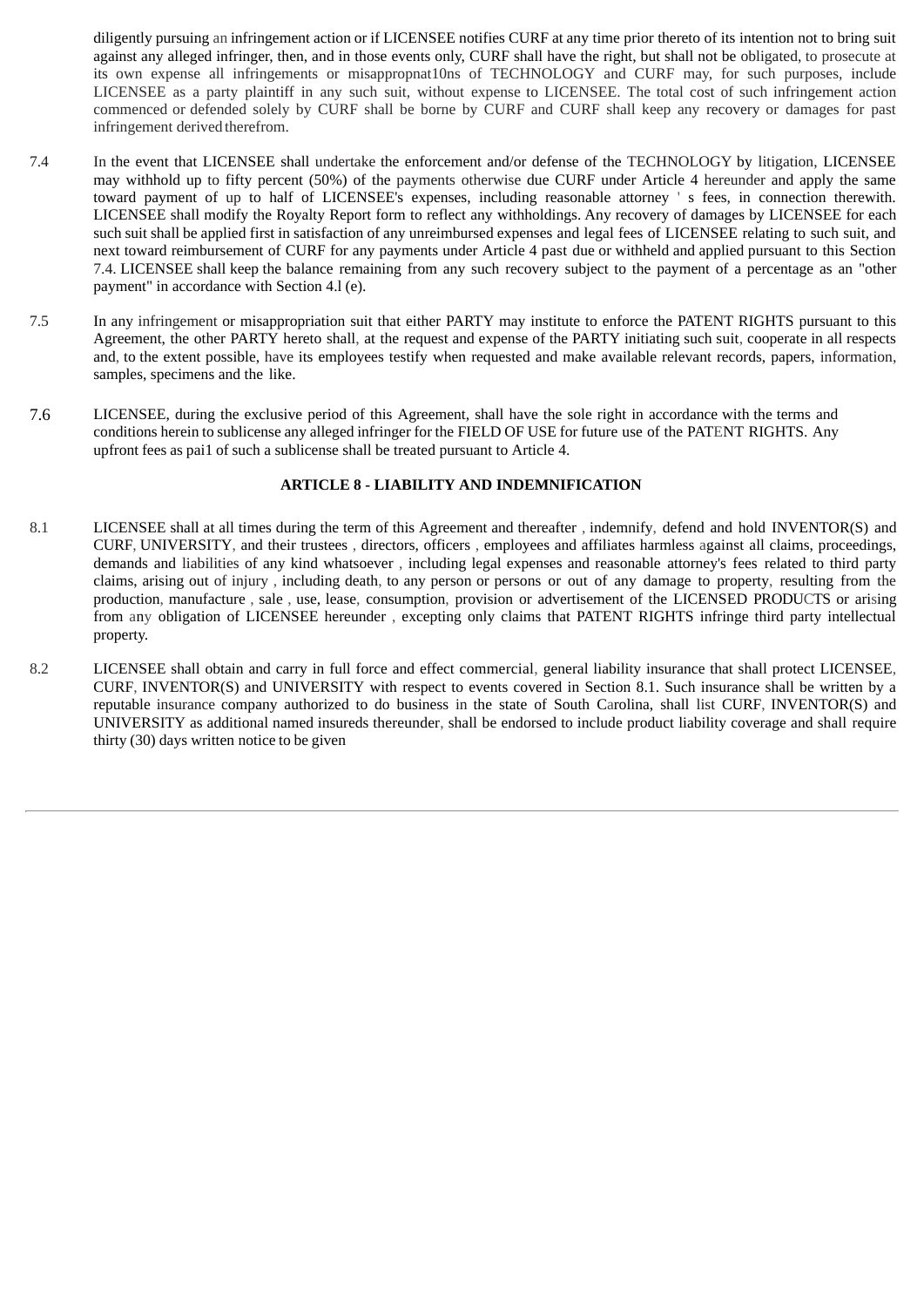to CURF prior to any cancellation or material change thereof. The limits of such insurance shall not be less than one million U.S. dollars (\$1,000,000.00) per occurrence with an aggregate of two million U.S. dollars (\$2,000,000.00) for personal injury or death and not be less than one million U.S. dollars (\$1,000,000.00) per occurrence with an aggregate of two million U.S. dollars (\$2,000,000.00) for property damage. LICENSEE shall provide CURF with Certificates of Insurance evidencing the same within thirty (30) days of the EFFECTIVE DATE of this Agreement.

- 8.3 Except as otherwise expressly set forth in this Agreement, INVENTOR(S) and CURF, UNIVERSITY, and their trustees, directors, officers, employees and affiliates make no representations and extend no warranties of any kind, either express or implied, including but not limited to warranties of merchantability, fitness for a particular purpose, validity of PATENT RIGHTS claims, issued or pending, and the absence of latent or other defects, whether or not discoverable. Nothing in this Agreement shall be construed as a representation made or warranty given by CURF that the practice by LICENSEE of the license granted hereunder shall not infringe the patent, copyright, trademark or other intellectual property rights of any third party. In no event shall INVENTOR(S) and CURF, UNIVERS ITY, and their trustees,directors, officers,employees, and affiliates be liable for incidental or consequential damage of any kind, including economic damage or injury to property and lost profits, regardless of whether INVENTOR(S), CURF or UNIVERSITY shall be advised, shall have other reason to know or in fact shall know of thepossibility.
- 8.4 In no event shall LICENSEE, its directors, officers, employees, or affiliates be liable for incidental or consequential damages arising out of any of the te1ms or conditions of this Agreement, or with respect to their performance or lack thereof.
- 8.5 CURF shall have no liability to LICENSEE for any use of TECHNOLOGY or PATENT RIGHTS by a third party (including but not limited to UNIVERSITY and its employees) that is not specifically authorized in writing by CURF, and such use shall not constitute a breach of this Agreement.

#### **ARTICLE 9 - EXPORT CONTROLS**

9.1 It is understood that CURF is subject to United States laws and regulations controlling the export of technical data , computer software, laboratory prototypes and other commodities (including the Arms Export Control Act, as amended and the Export Administration Act of 1979), and that its obligations hereunder are contingent on compliance with applicable United States export laws and regulations. The transfer of certain technical data and commodities may require a license from the cognizant agency of GOVERNMENT and/or written assurances by LIC ENSEE that LICENSEE shall not export data or commodities to certain foreign countries without prior approval of such agency. CURF neither represents that a license shall not be required nor that, if required, it shall be issued.

#### **ARTICLE 10 - CONFIDENTIALITY AND NON-USE OF NAMES**

10.1 LICENSEE and its employees, agents and contractors shall maintain in confidence all CONFIDENTIAL INFORMATION furnished to LICENSEE or its employees, agents or contractors by any of the INVENTOR(S), CURF or UNIVERSITY or by persons, offices or facilities of CURF or UNIVERSITY in connection with this Agreement. Neither LICENSEE nor any of its respective employees, agents or contractors shall use CONFIDENTIAL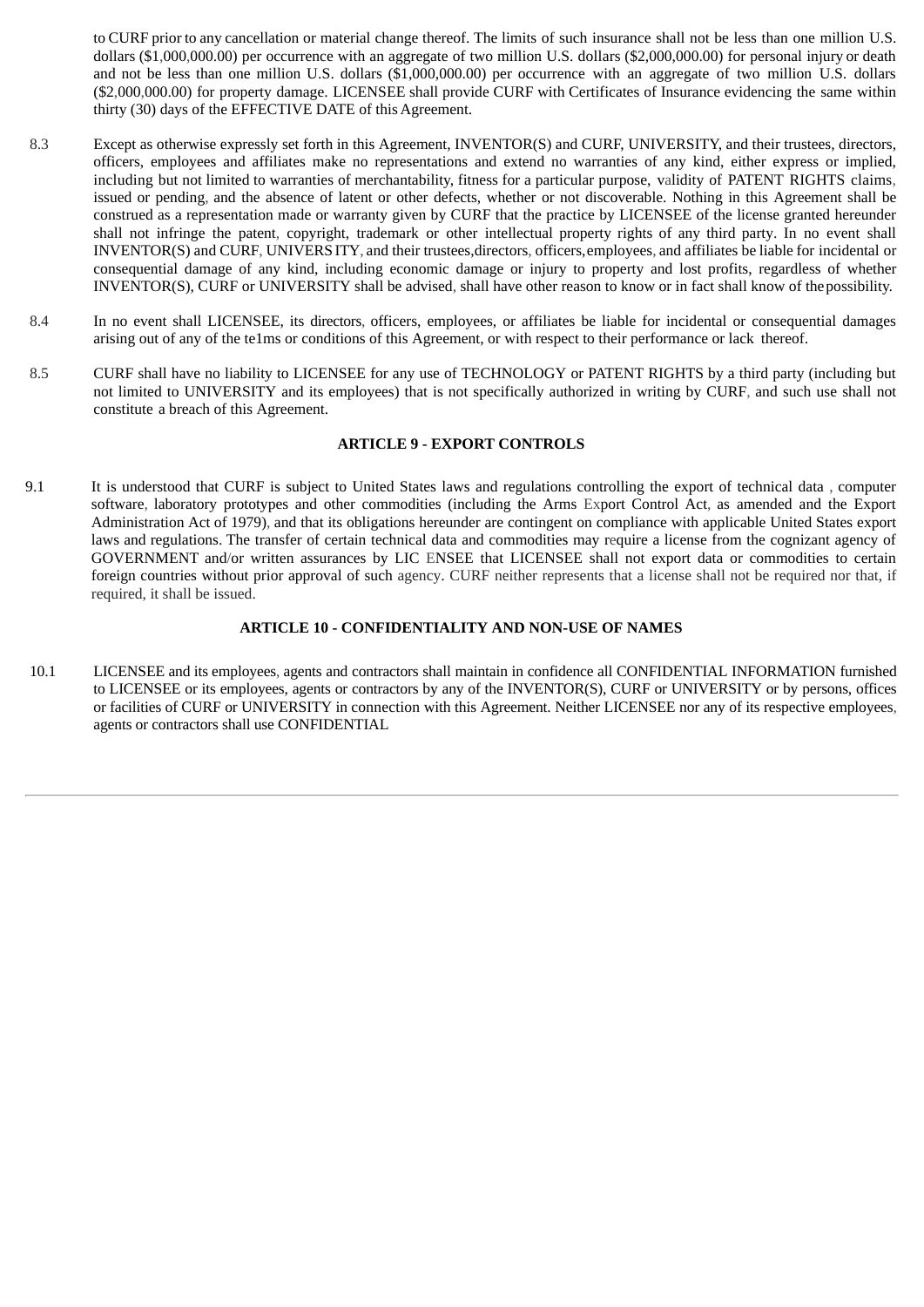INFORMATION for any purpose except in connection with the exercise of the license granted hereunder. Only those employees, agents and contractors of LICENSEE who are subject t0 a preexisting, written obligation of confidentiality shall be assigned to perform duties that involve the use of or require access to such CONFIDENTIAL INFORMATION. LICENSEE shall inform (and shall require its SUBLICENSEES to inform) all of its employees, agents and contractors who are assigned to perform duties involving the use or exploitation of any CONFIDENTIAL INFORMATION of the confidentiality obligations created by this Agreement and shall assure their agreement to be bound by such confidentiality obligations prior to disclosing to such employees, agents and contractors any CONFIDENTIAL INFORMATION.

- 10.2 Notwithstanding any provision contained in this Agreement, LICENSEE shall not be required to maintain in confidence any of the following information:
	- (a) Information which, at the time of disclosure to LICENSEE, 1s m the public knowledge;
	- (b) Information which, after disclosure to LICENSEE, becomes part of the public knowledge by publication or otherwise , except by breach of this Agreement;
	- (c) Information which was lawfully in LICENSEE's possession (as reflected in its written records) at the time of disclosure by the disclosing party, and which was not acquired, directly or indirectly , from INVENTOR(S), CURF or the UNIVERSITY;
	- (d) Information which the LICENSEE can demonstrate by written documents is the result of its own research and development independent of disclosures hereunder;
	- (e) Information which the LICENSEE receives from third parties, provided such information was not obtained by such third parties from INVENTOR(S), CURF or the UNIVERSITY on a confidential basis and that LICENSEE has no notice of that such information is confidential; and
	- (f) Information, which LICENSEE is required to disclose by law or pursuant to the order of a court or other tribunal of competent jurisdiction, provided LICENSEE gives CURF written notice of such order prior to the disclosure thereof and gives CURF an opportunity to seek a protective order from such court or tribunal.
- 10.3 LICENSEE shall not use the names, trademarks, or service marks of CURF or the UNIVERSITY, nor any adaptation thereof, nor the names of any of their employees or any INVENTOR(S), in any advertising, promotional or sales literature without prior written consent obtained from CURF except that LICENSEE may state that it is licensed by CURF under one or more of the patents and/or applications comprising the PATENT RIGHTS. Any use of the names of CURF, UNIVERSITY, their employees or any INVENTOR(S) shall be limited to statements of fact and shall not imply endorsement of LICENSEE's products orservices.
- 10.4 CURF shall not use the names, trademarks, or service marks of LICENSEE, nor any adaptation thereof, nor the names of any of its employees, in any advertising, promotional or sales literature without prior written consent obtained from LICENSEE. Any use of the names of LICENSEE or its employees shall be limited to statements offact.
- 10.5 CURF shall maintain confidentially of information contained in reports received by the LICENSEE, which is clearly marked as confidential, to the extent permitted by state and federal law.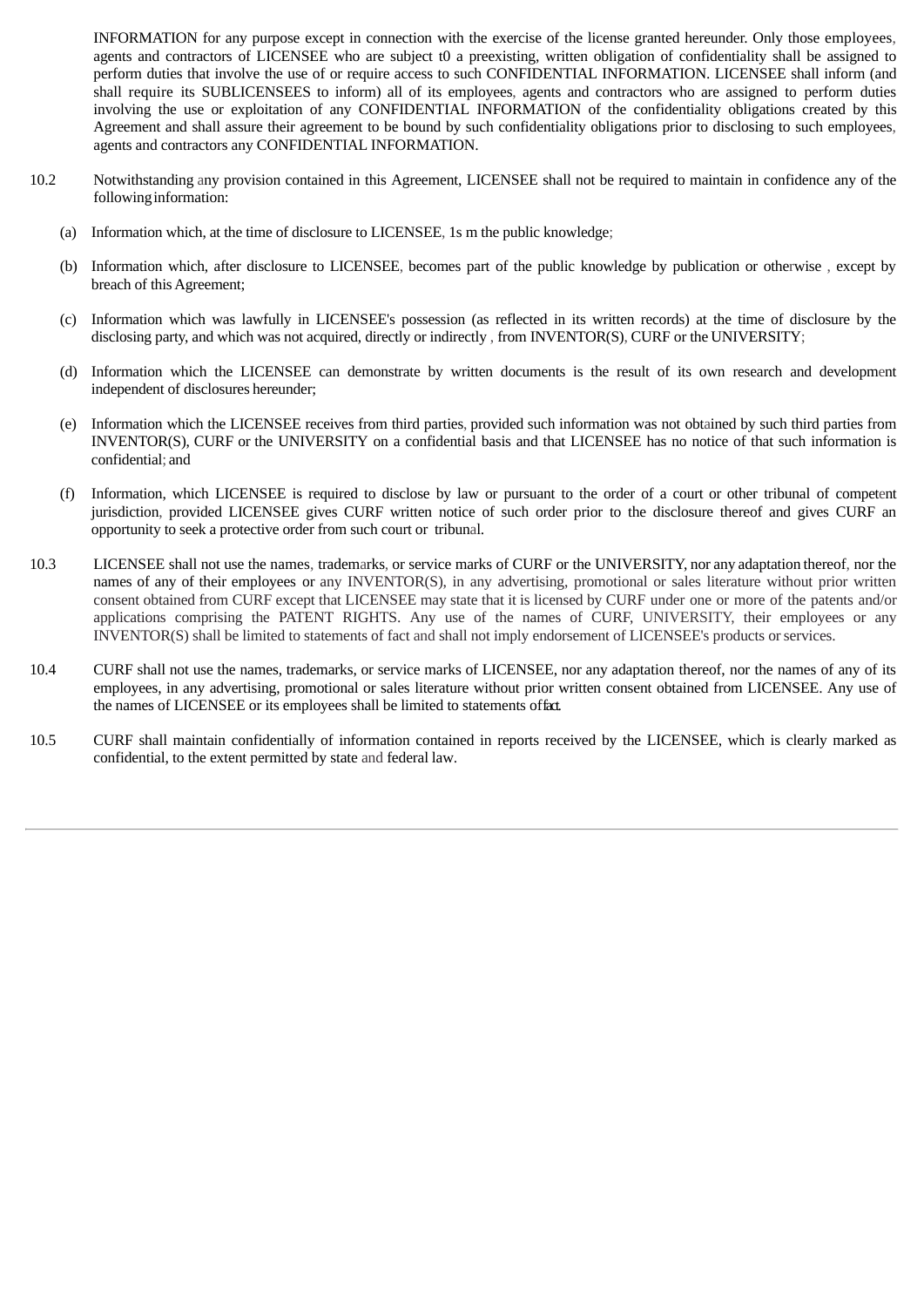### **ARTICLE 11 - ASSIGNMENT**

11.1 Neither this Agreement nor any obligation or right hereunder is assignable by LICENSEE except with written approval by CURF; provided however that LICENSEE, upon written notice to CURF, may assign this Agreement to a successor in ownership of all or substantially all of its business assets, provided such successor expressly agrees to assume LICENSEE'S obligations under this Agreement.

#### **ARTICLE 12 - DISPUTE RESOLUTION**

- 12.1 All disputes arising out of or related to this Agreement or the performance, enforcement, breach or termination hereof, and any remedies relating thereto, shall be construed, governed , interpreted and applied in accordance with the laws of the United States of America and of the State of South Carolina. The South Carolina State Courts of Pickens County, South Carolina (or, if there is exclusive federal jurisdiction, the United States District Court for South Carolina) shall have exclusive jurisdiction and venue over any dispute arising out of this Agreement, and LICENSEE consents to the jurisdiction of such courts, except that questions affecting the construction and effect of any patent shall be determined by the law of the country in which the patent shall have been granted.
- 12.2 Notwithstanding the foregoing, nothing in this Article 12 shall be construed to waive rights or timely performance of any obligations existing under this Agreement.

## **ARTICLE 13 -TERMINATION**

- 13.1 Upon any termination of this Agreement, excluding termination due to expiration of patents pursuant to Section 2.5, all rights, privileges and license granted hereunder shall terminate and all rights to TECHNOLOGY and PATENT RIGHTS shall revert to CURF and/or UNIVERSITY.
- 13.2 If LICENSEE shall cease to carry on its business, this Agreement shall terminate upon notice by CURF.
- 13.3 Should LICENSEE fail to make any payment whatsoever due and payable to CURF hereunder, CURF shall have the right to terminate this Agreement by providing notice of intent to terminate to LICENSEE. The Agreement shall terminate forty-five (45) days from notice unless LICENSEE shall make all such payments to CURF within the forty• five (45) day period or CURF shall provide LICENSEE with a written extension thereto. Upon the expiration of the forty-five (45) day period or granted extension, if LICENSEE shall not have made all such payments to CURF, this Agreement shall automatically terminate.
- 13.4 If LICENSEE shall at any time become insolvent or make a general assignment for the benefit of creditors or if a petition of bankruptcy or any reorganization shall be commenced by, against or in respect of LICENSEE and shall remain un-dismissed for more than ninety (90) days, this Agreement shall automatically terminate.
- 13.5 Upon any material breach or default of this Agreement by LICENSEE, other than those occurrences set out in Sections 13.2, 13.3, and 13.4 herein above, which shall always take precedence in that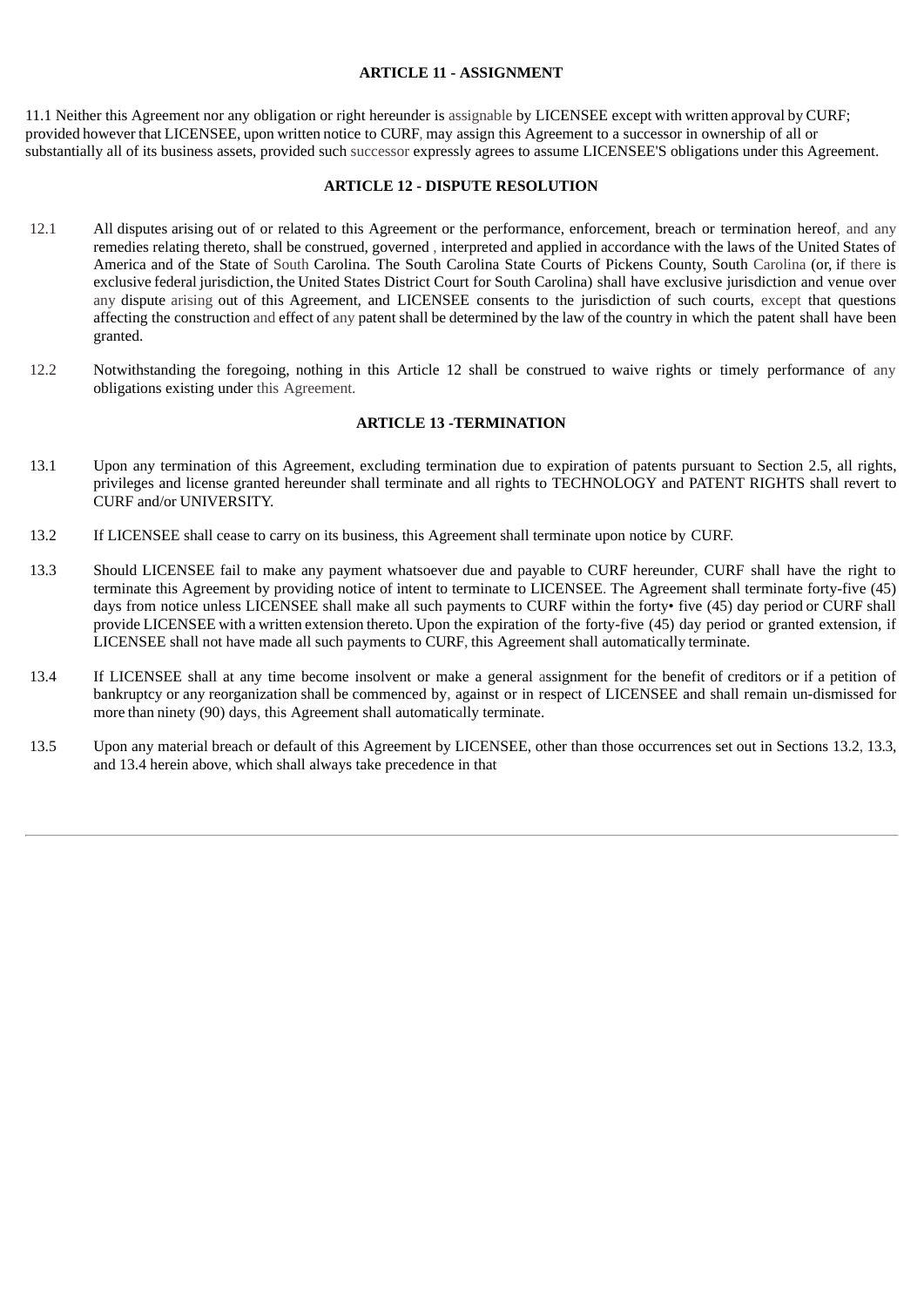order over any material breach or default referred to in this Section 13.5, CURF shall have the right to terminate this Agreement effective on forty-five (45) days from receipt of notice to LICENSEE or CURF shall provide LICENSEE with a written extension thereto. Such termination shall be automatically effective unless LICENSEE shall have cured any such material breach or default prior to the expiration of the forty-five (45) day period.

- 13.6 LICENSEE shall have the right to terminate this Agreement at any time on six (6) months' notice to CURF and upon payment of a termination fee equal to the amount of the next Annual Minimum Royalty and all amounts due CURF through the effective date of termination.
- 13.7 Upon termination of this Agreement for any reason, nothing herein shall be construed to release either PARTY from any obligation that matured prior to the effective date of such termination; and Articles 1, 8, 9, 10, 13.7, 13.8, and 15, excluding 15.1, shall survive any such termination. Notwithstanding the foregoing, the license rights granted to CURF and UNIVERSITY pursuant to section 15.1, shall survive termination if such improvements or modifications are being used as part of an active research project at time of termination. Such license rights will continue through the end of the project. LICENSEE and any SUBLICENSEES thereof, may, however, after the effective date of such termination, complete and sell all LICENSED PRODUCTS in the process of manufacture at the time of such termination, provided that LICENSEE shall make the payments to CURF as required by Article 4 of this Agreement and shall submit the reports required by Article 5 hereof.
- 13.8 Upon termination of this Agreement for any reason, any SUBLICENSEE not then in default shall have the right to seek a license from CURF. CURF agrees to negotiate such licenses in good faith under reasonable,and substantially similar terms and conditions.

## **ARTICLE 15 - MISCELLANEOUS PROVISIONS**

- 15.1 During the term of this Agreement, LICENSEE shall fully disclose to CURF all improvements and modifications to TECHNOLOGY and LICENSED PRODUCTS which are developed wholly or partly by LICENSEE or its SUBLICENSEES and their employees, contractors, agents and subsidiaries. The UNIVERSITY and CURF shall have a non-exclusive non -transferable royal ty-free license to utilize such improvements and modifications for NON-COMMERCIAL RESEARCH PURPOSES. LICENSEE hereby acknowledges that the provisions of this paragraph shall not in any way inhibit or detract from the rights of ownership CURF or UNIVERSITY may enjoy in any improvements or modifications to the TECHNOLOGY and LICENSED PRODUCTS developed in whole or in part by INVENTOR(S) or other employees of CURF or the UNIVERSITY.
- 15.2 Each PARTY expressly acknowledges that the relationship between the PARTIES to this Agreement is that of independent contractors, and not agents, employees or representatives of the other. This Agreement shall not be deemed to create a partnership, joint venture or principal-and-agent relationship between CURF and LICENSEE or UNIVERSITY and LICENSEE. Except as expressly permitted in this Agreement, neither PARTY shall have the authority to bind the other to any agreement or obligation whatsoever, nor shall either PARTY represent that it has any such right or authority to any third party.
- 15.3 This Agreement constitutes the entire and only agreement between the PARTIES as to the subject matter hereof and all other prior negotiations, representations, agreements and warranties are superseded in totality by this Agreement. No agreements altering or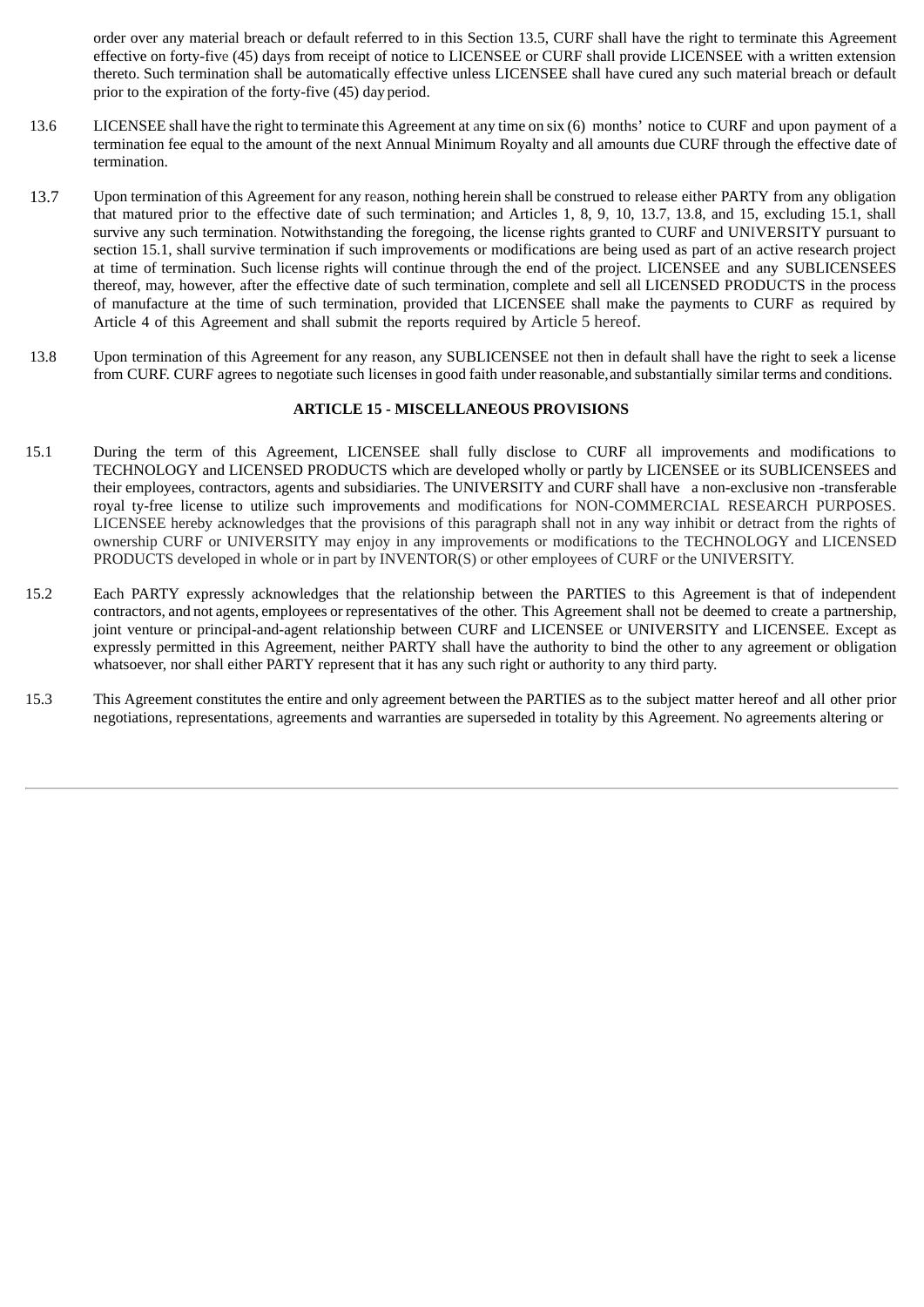supplementing the terms hereof shall be made except by a written document signed by both PARTIES. To become effective, this Agreement must be signed by LICENSEE within twenty (20) calendar days of signature by CURF.

- 15.4 If any part of this Agreement is for any reason found to be invalid or unenforceable, all other parts nevertheless remain enforceable.
- 15.5 LICENSEE and its SUBLICENSEES shall mark all products covered by PATENT RIGHTS with patent numbers in accordance with the statutory requirements in the country(ies) of manufacture, use and sale, and pending the issue of any patents, LICENSEE and its SUBLICENSEES shall mark the products, "Patent Pending," or the foreign equivalent as appropriate.
- 15.6 The failure of either PARTY to assert a right hereunder or to insist upon compliance with any term or condition of this Agreement shall not constitute a waiver of that right or excuse a subsequent and/or similar failure to perform any such term or condition by the other PARTY.
- 15.7 Upon the request of the other PARTY, each PARTY shall execute and deliver such additional documents and perform such other acts as the other PARTY may reasonably request and as may be necessary to affect the purposes and intent of this Agreement.
- 15.8 All titles and article headings contained in this Agreement are inserted only as a matter of convenience and reference and do not define, limit, extend or describe the scope of this Agreement or the intent of any of its provisions.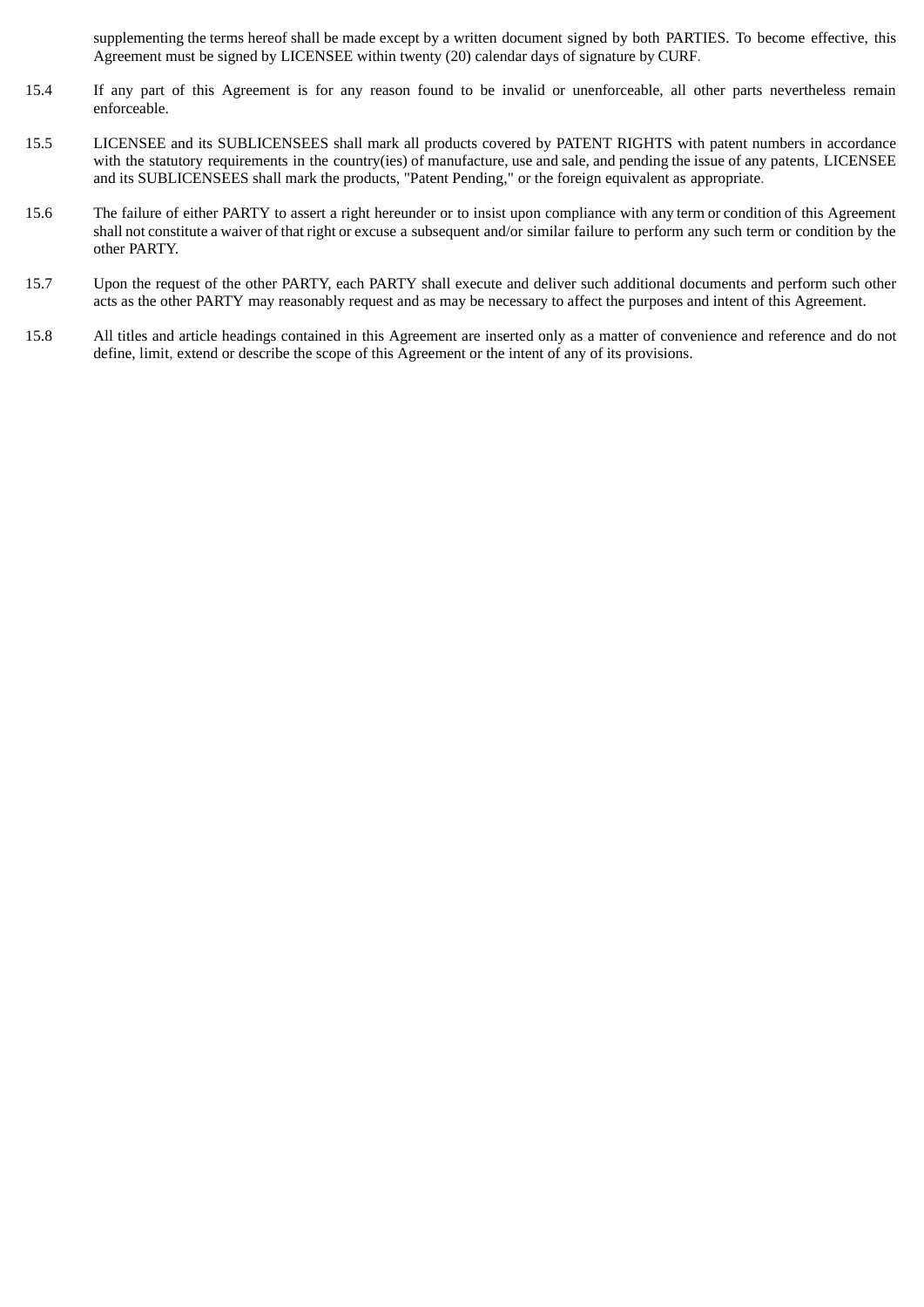- I. Organovo, Inc., a Delaware corporation
- II. Opal Merger Sub, Inc., a Delaware corporation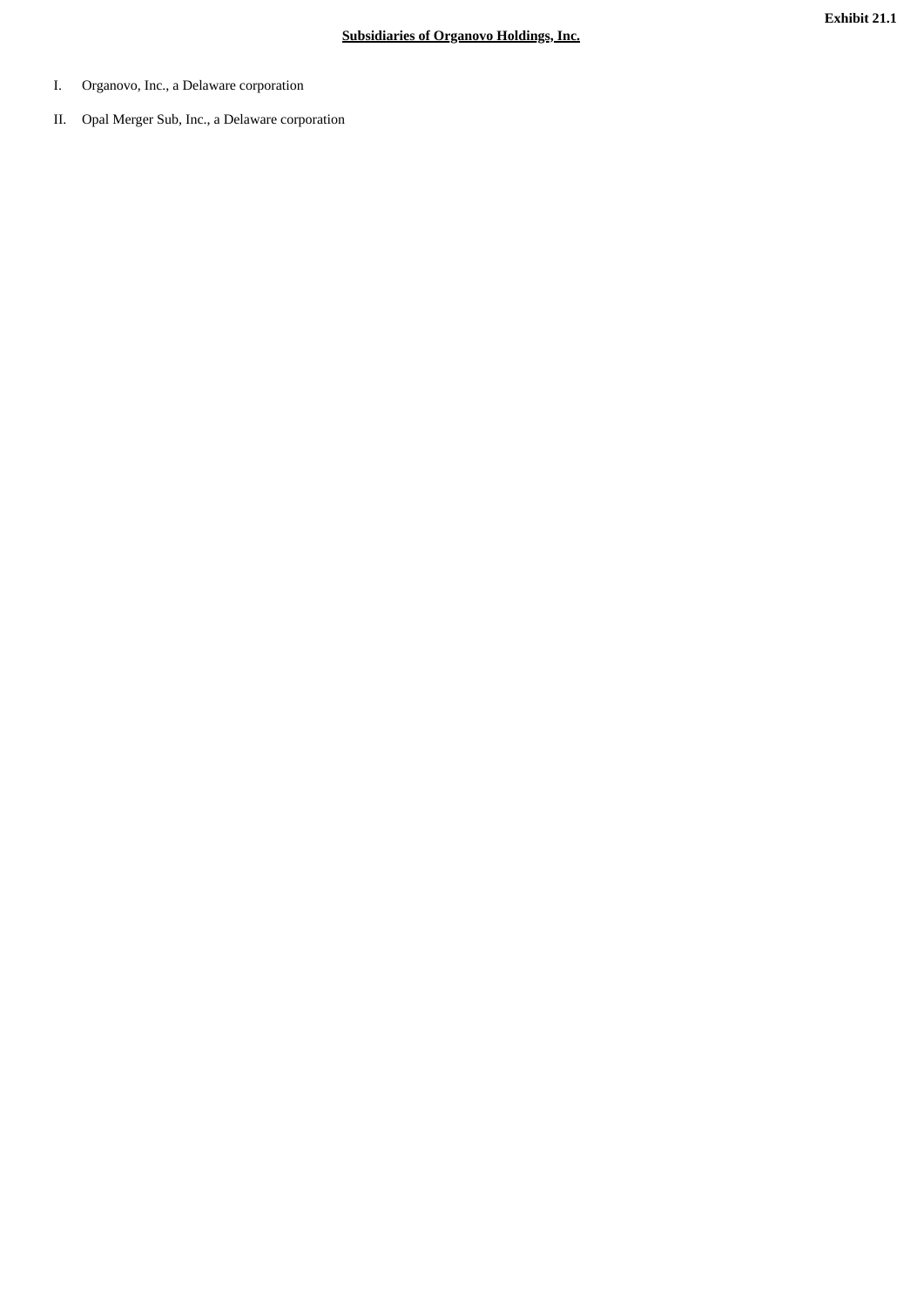### **Consent of Independent Registered Public Accounting Firm**

We hereby consent to the incorporation by reference in Registration Statement Nos. 333-260910, 333-254714, 333-226839, 333-226837, 333-217437, 333- 213345, 333-209395, 333-192248 and 333-181324 on Form S-8 and Registration Statement No. 333-252224 on Form S-3, of our report dated June 10, 2022, relating to the consolidated financial statements of Organovo Holdings, Inc. as of March 31, 2022 and 2021, and for each of the two years in the period ended March 31, 2022, included in this Annual Report on Form 10-K for the year ended March 31, 2022.

/s/ Mayer Hoffman McCann P.C.

San Diego, California June 10, 2022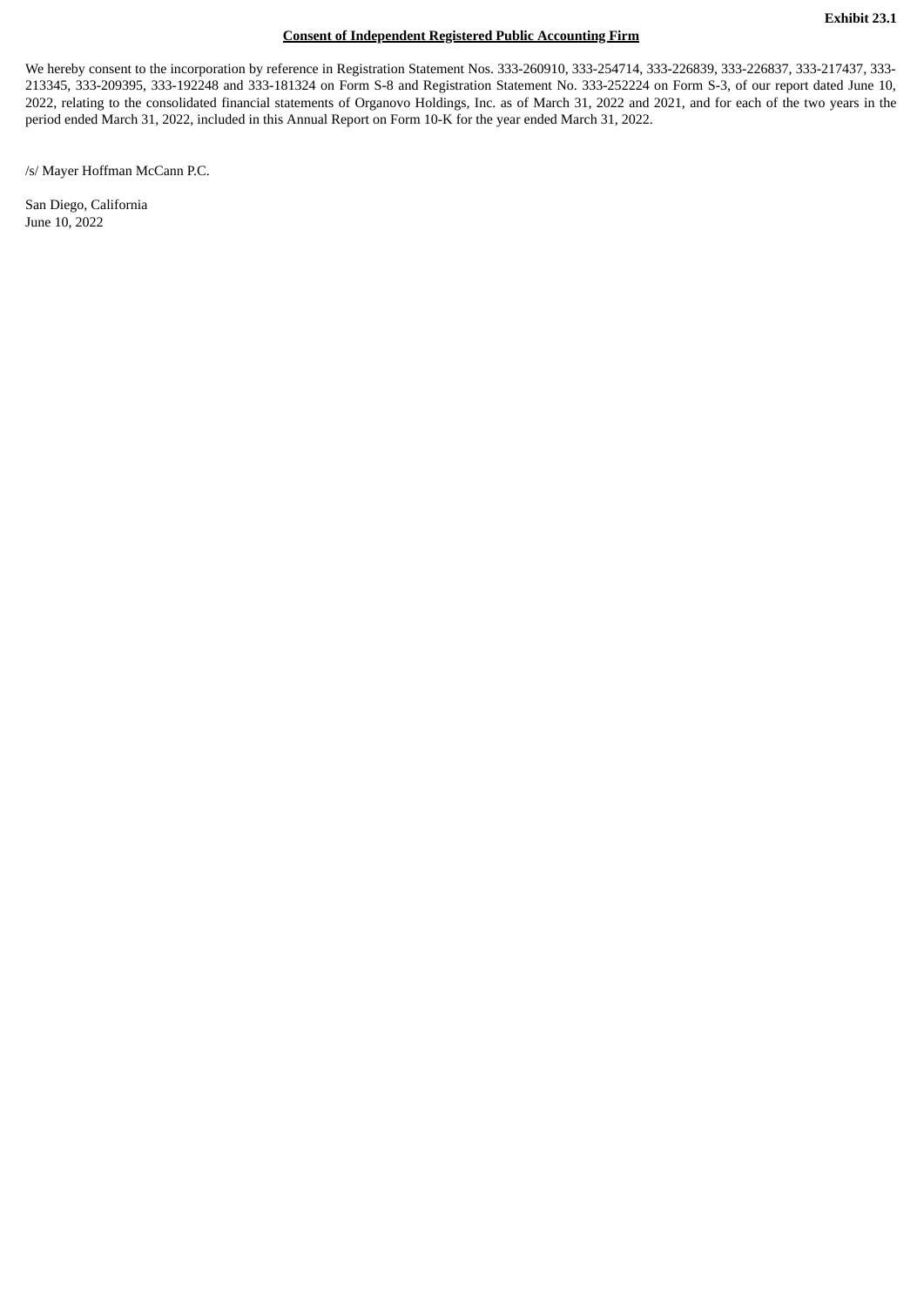### **CERTIFICATION PURSUANT TO SECTION 302 OF THE SARBANES-OXLEY ACT OF 2002**

I, Keith Murphy, Executive Chairman of Organovo Holdings, Inc., certify that:

1. I have reviewed this annual report on Form 10-K of Organovo Holdings, Inc.;

2. Based on my knowledge, this report does not contain any untrue statement of a material fact or omit to state a material fact necessary to make the statements made, in light of the circumstances under which such statements were made, not misleading with respect to the period covered by this report;

3. Based on my knowledge, the financial statements, and other financial information included in this report, fairly present in all material respects the financial condition, results of operations and cash flows of the registrant as of, and for, the periods presented in this report;

4. The registrant's other certifying officer(s) and I are responsible for establishing and maintaining disclosure controls and procedures (as defined in Exchange Act Rules 13a-15(e) and 15d-15(e)) and internal control over financial reporting (as defined in Exchange Act Rules 13a-15(f) and 15d-15(f)) for the registrant and have:

a) Designed such disclosure controls and procedures, or caused such disclosure controls and procedures to be designed under our supervision, to ensure that material information relating to the registrant, including its consolidated subsidiaries, is made known to us by others within those entities, particularly during the period in which this report is being prepared;

b) Designed such internal control over financial reporting, or caused such internal control over financial reporting to be designed under our supervision, to provide reasonable assurance regarding the reliability of financial reporting and the preparation of financial statements for external purposes in accordance with generally accepted accounting principles;

c) Evaluated the effectiveness of the registrant's disclosure controls and procedures and presented in this report our conclusions about the effectiveness of the disclosure controls and procedures, as of the end of the period covered by this report based on such evaluation; and

d) Disclosed in this report any change in the registrant's internal control over financial reporting that occurred during the registrant's most recent fiscal quarter (the registrant's fourth fiscal quarter in the case of an annual report) that has materially affected, or is reasonably likely to materially affect, the registrant's internal control over financial reporting; and

5. The registrant's other certifying officer(s) and I have disclosed, based on our most recent evaluation of internal control over financial reporting, to the registrant's auditors and the audit committee of the registrant's board of directors (or persons performing the equivalent functions):

a) All significant deficiencies and material weaknesses in the design or operation of internal control over financial reporting which are reasonably likely to adversely affect the registrant's ability to record, process, summarize and report financial information; and

b) Any fraud, whether or not material, that involves management or other employees who have a significant role in the registrant's internal control over financial reporting.

Dated: June 10, 2022 /s/ Keith Murphy

Keith Murphy Executive Chairman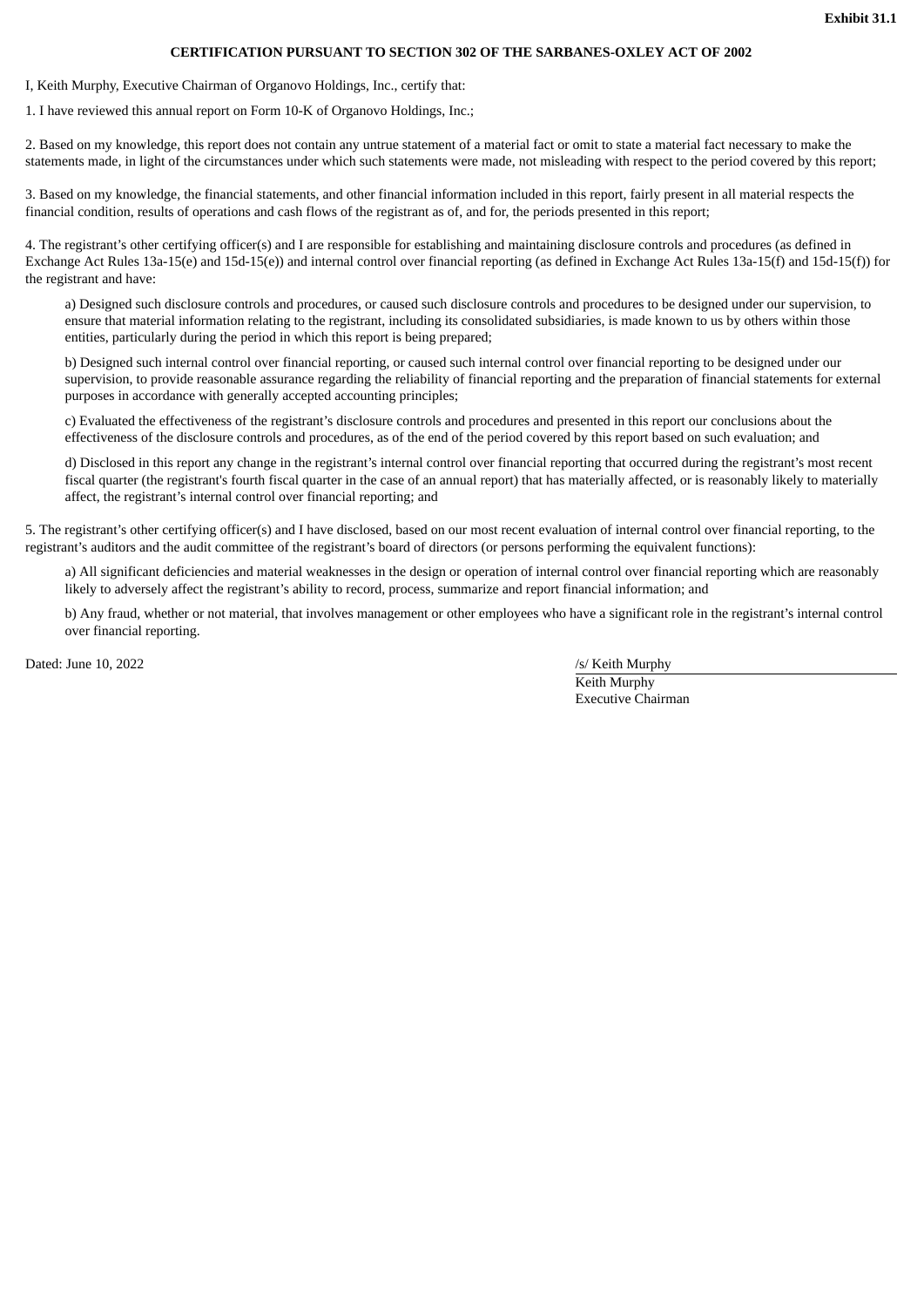#### **CERTIFICATION PURSUANT TO SECTION 302 OF THE SARBANES-OXLEY ACT OF 2002**

I, Thomas Hess, Chief Financial Officer of Organovo Holdings, Inc., certify that:

1. I have reviewed this annual report on Form 10-K of Organovo Holdings, Inc.;

2. Based on my knowledge, this report does not contain any untrue statement of a material fact or omit to state a material fact necessary to make the statements made, in light of the circumstances under which such statements were made, not misleading with respect to the period covered by this report;

3. Based on my knowledge, the financial statements, and other financial information included in this report, fairly present in all material respects the financial condition, results of operations and cash flows of the registrant as of, and for, the periods presented in this report;

4. The registrant's other certifying officer(s) and I are responsible for establishing and maintaining disclosure controls and procedures (as defined in Exchange Act Rules 13a-15(e) and 15d-15(e)) and internal control over financial reporting (as defined in Exchange Act Rules 13a-15(f) and 15d-15(f)) for the registrant and have:

a) Designed such disclosure controls and procedures, or caused such disclosure controls and procedures to be designed under our supervision, to ensure that material information relating to the registrant, including its consolidated subsidiaries, is made known to us by others within those entities, particularly during the period in which this report is being prepared;

b) Designed such internal control over financial reporting, or caused such internal control over financial reporting to be designed under our supervision, to provide reasonable assurance regarding the reliability of financial reporting and the preparation of financial statements for external purposes in accordance with generally accepted accounting principles;

c) Evaluated the effectiveness of the registrant's disclosure controls and procedures and presented in this report our conclusions about the effectiveness of the disclosure controls and procedures, as of the end of the period covered by this report based on such evaluation; and

d) Disclosed in this report any change in the registrant's internal control over financial reporting that occurred during the registrant's most recent fiscal quarter (the registrant's fourth fiscal quarter in the case of an annual report) that has materially affected, or is reasonably likely to materially affect, the registrant's internal control over financial reporting; and

5. The registrant's other certifying officer(s) and I have disclosed, based on our most recent evaluation of internal control over financial reporting, to the registrant's auditors and the audit committee of the registrant's board of directors (or persons performing the equivalent functions):

a) All significant deficiencies and material weaknesses in the design or operation of internal control over financial reporting which are reasonably likely to adversely affect the registrant's ability to record, process, summarize and report financial information; and

b) Any fraud, whether or not material, that involves management or other employees who have a significant role in the registrant's internal control over financial reporting.

Dated: June 10, 2022 /s/ Thomas Hess

Thomas Hess Chief Financial Officer (Principal Financial Officer)